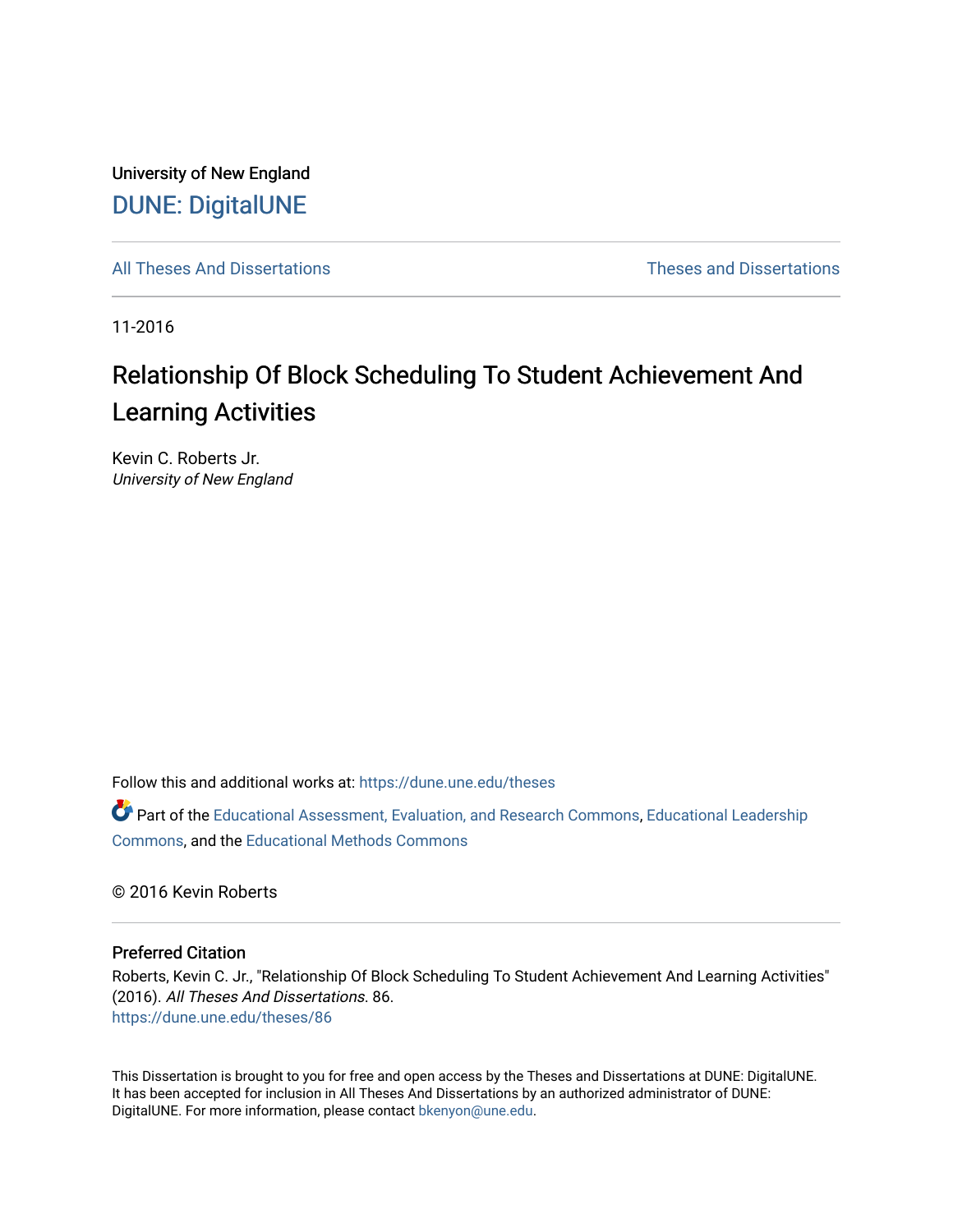## RELATIONSHIP OF BLOCK SCHEDULING TO STUDENT ACHIEVEMENT AND LEARNING ACTIVITIES

by

Kevin C. Roberts, Jr.

Bachelor of Science in Education (State University of New York, College at Cortland) 2001 Masters of Education (Virginia Commonwealth University) 2004

# A DISSERTATION

Presented to the Affiliated Faculty of

The College of Graduate and Professional Studies at the University of New England

Submitted in Partial Fulfillment of Requirements

For the degree of Doctor of Education

Portland & Biddeford, Maine

November, 2016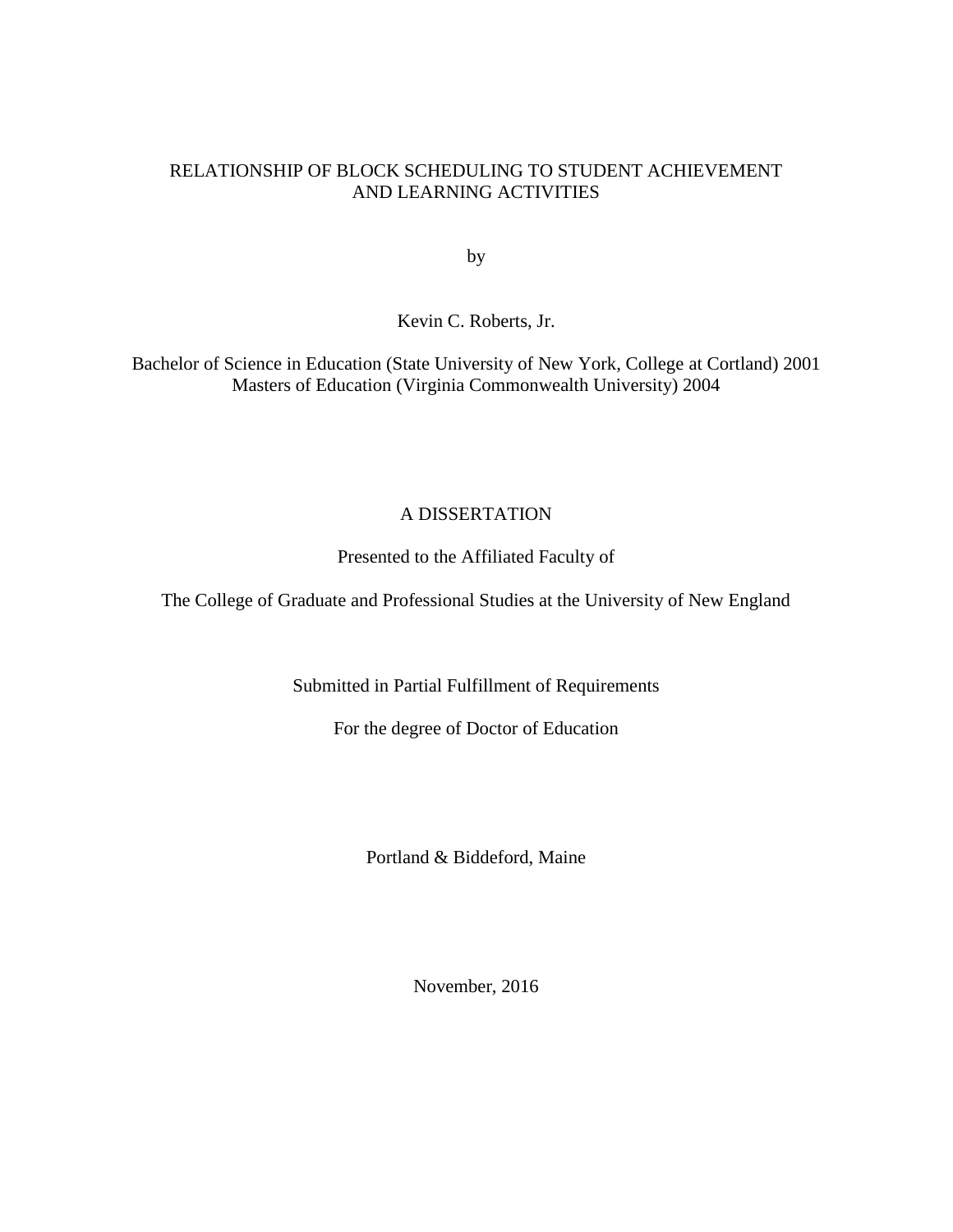Copyright by Kevin C. Roberts, Jr. 2016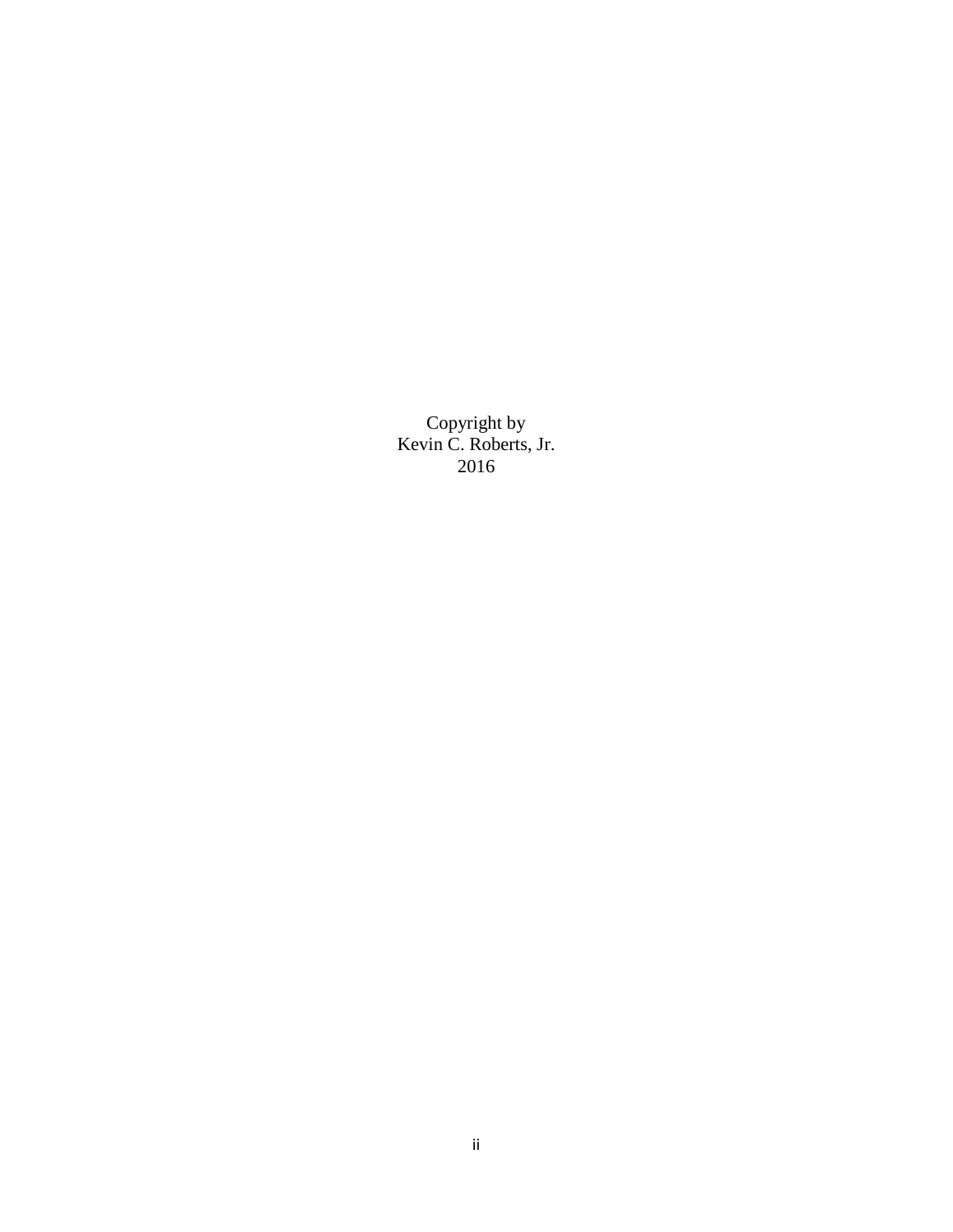## RELATIONSHIP OF BLOCK SCHEDULING TO STUDENT ACHIEVEMENT AND LEARNING ACTIVITIES

#### ABSTRACT

Increasingly over the last several decades, school districts turn to their schedules as tools to be leveraged to increase student achievement or to better deliver their educational program. Throughout the late  $20<sup>th</sup>$  Century and early  $21<sup>st</sup>$  Century, the exploration of the schedule as a tool for learning quickly turned to action as great movement was made to block scheduling from the traditional schedule. As quickly as action was taken to implement block scheduling, questions arose regarding its impact on student achievement. These questions have attempted to be addressed through a significant body of research conducted over the last twentyfive years. Unfortunately, the research findings are as discrepant today as they have ever been.

This study extends the ongoing research dialogue on this topic to include a focus on the impact of the school schedule on student achievement on the Pennsylvania Keystone Exams and on the level of rigorous learning experiences that students have in the correlating classrooms. Similar to the vast body of studies conducted previously, the goal was to note any significant differences in these two areas between block and traditionally scheduled schools. Achievement data was gathered for the six participating Pennsylvania high schools over three academic years. In addition, data regarding the level of rigor experienced by students in their classrooms was gathered through interviews with the building principals in the participating

iii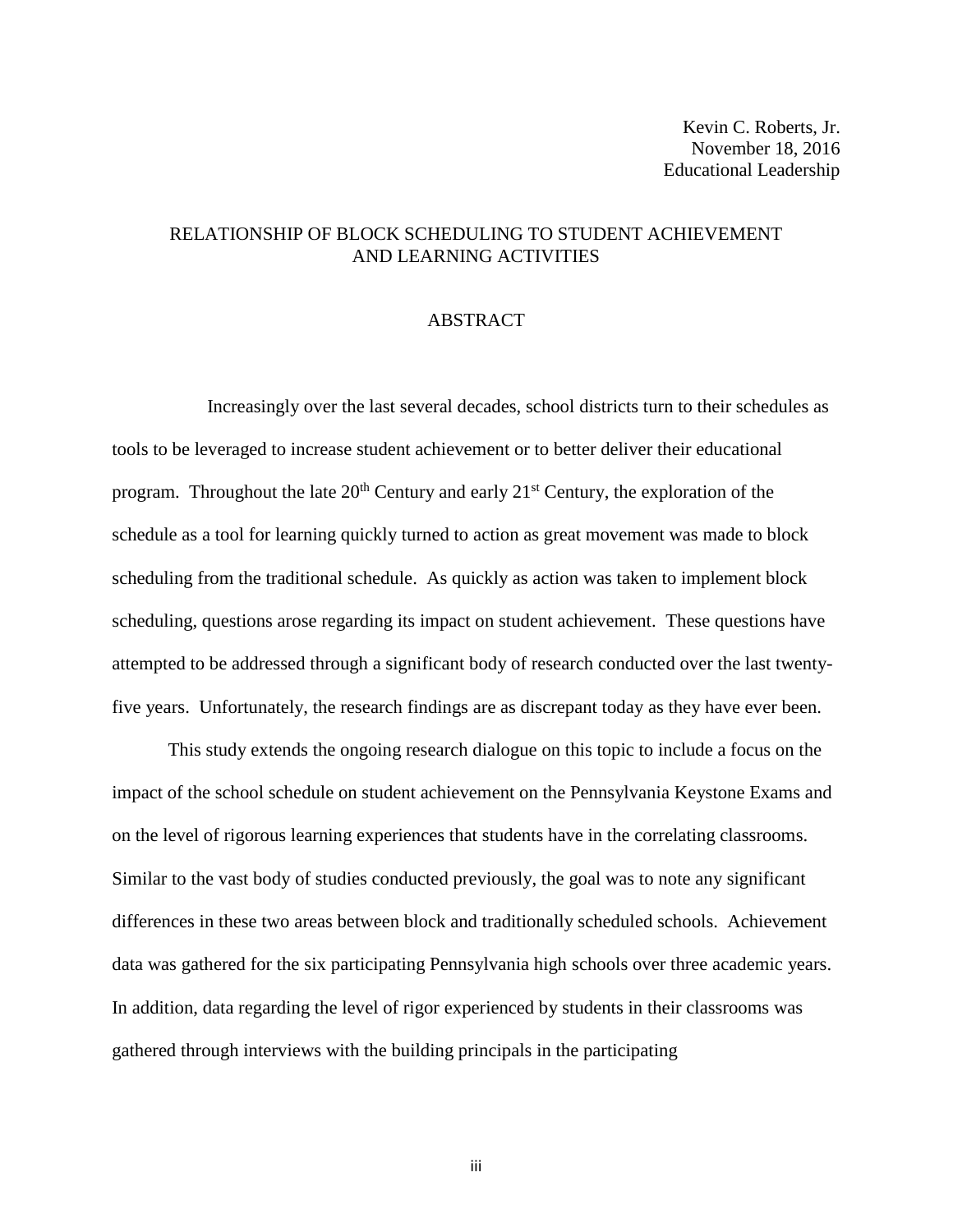schools. Schools were paired based on the similarity of their demographics and independent ttests were conducted for the mean achievement data on each exam type. In addition, data regarding rigor was aggregated by schedule type and then an independent t-test was conducted to compare the mean rigor experienced in block or traditional classrooms as well.

This study concluded that schedule type did not yield a statistically significant difference in mean achievement scores or the level of rigor experienced by students. As a result, the researcher concluded that transformative leaders should continue to leverage the school schedule to best implement the educational program knowing that the schedule alone does not dramatically impact achievement or rigor for students.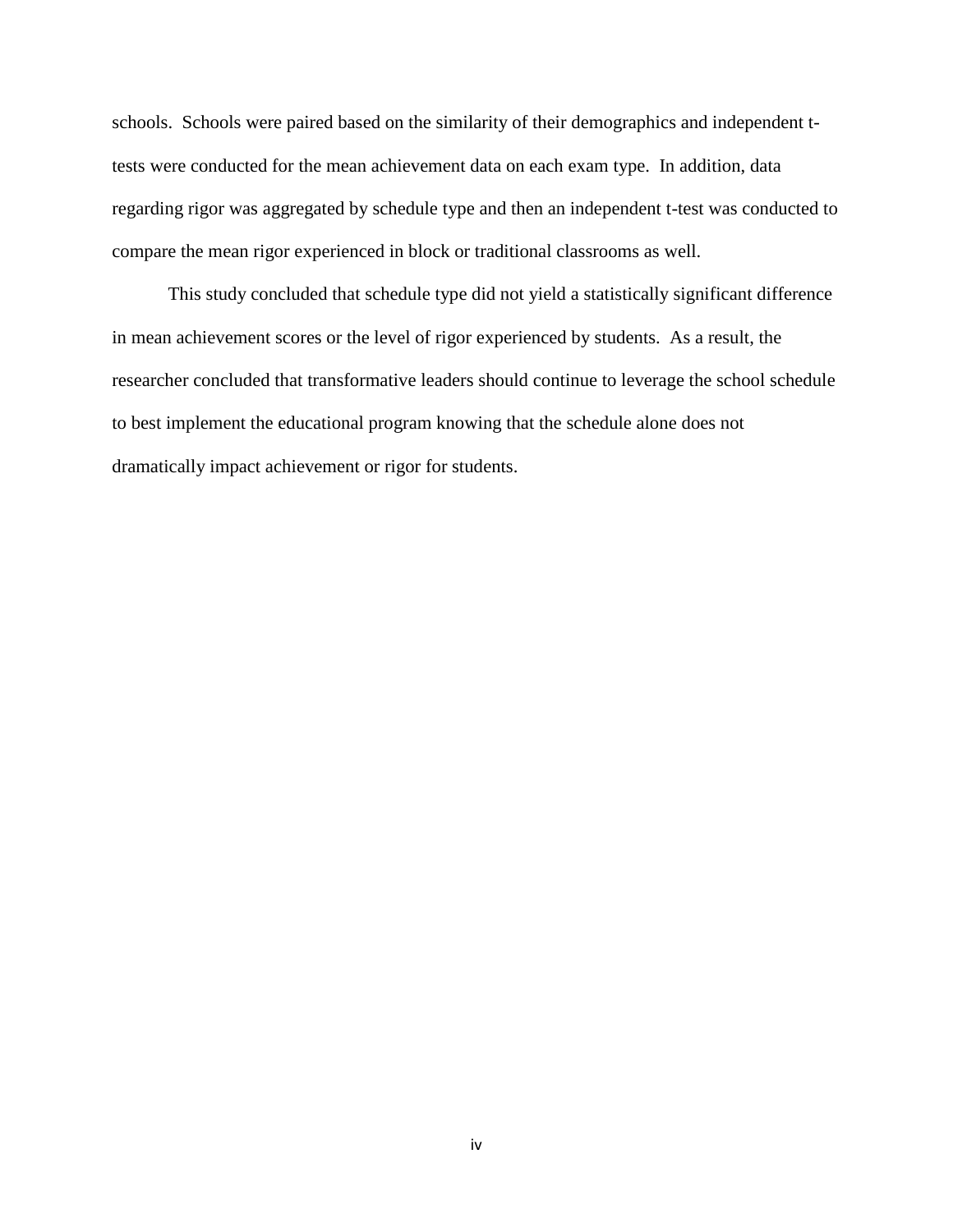University of New England

Doctor of Education Educational Leadership

This dissertation was presented by

Kevin C. Roberts, Jr.

November 18, 2016

Dr. Steven C. Moskowitz, Lead Advisor University of New England

Dr. Tarae Waddell-Terry, Secondary Advisor

Mrs. Jeanne Temple, Affiliate Committee Member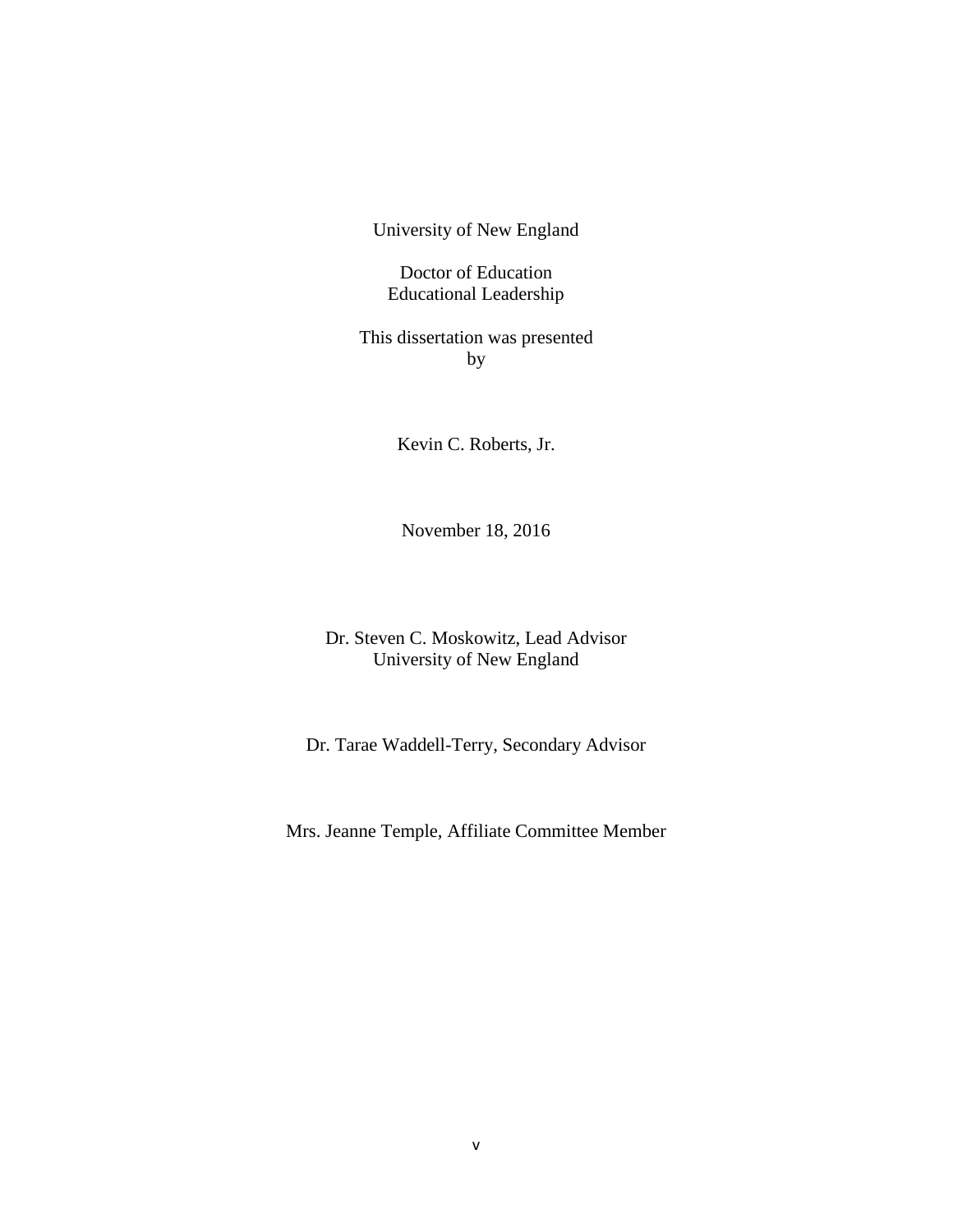#### **ACKNOWLEDGEMENTS**

I wish to thank my wife, Jennifer, for her love, support, and encouragement throughout this journey. Without her commitment to me and our family, this journey would not have been possible. She certainly is the "glue" that holds our great family together.

I wish to thank my three wonderful children, Kiley, Alaina, and Audrey. While they are young and may not have noticed the time commitment that this journey took leading to time away from them, I did. I am hopeful that the time investment yields a message to each of them to always work hard and finish what they start.

I wish to thank my parents, Kevin and Joanie, for their love and encouragement throughout my life. Their continued pushing for me to set and achieve lofty goals have shaped my character and commitment to hard work.

I wish to thank my dissertation committee, Dr. Steven Moskowitz, Dr. Tarae Waddell-Terry, and Mrs. Jeanne Temple. Each have provided tremendous guidance and support throughout this process. Embarking on a journey that is "to be defined" can be overwhelming, but their guidance and support has helped to make it extremely enjoyable.

Finally, I wish to thank Mr. Richard Fry. Without his leadership, guidance, and mentorship I may not have even started this journey. Thank you for seeing in me, what I didn't even know was there.

vi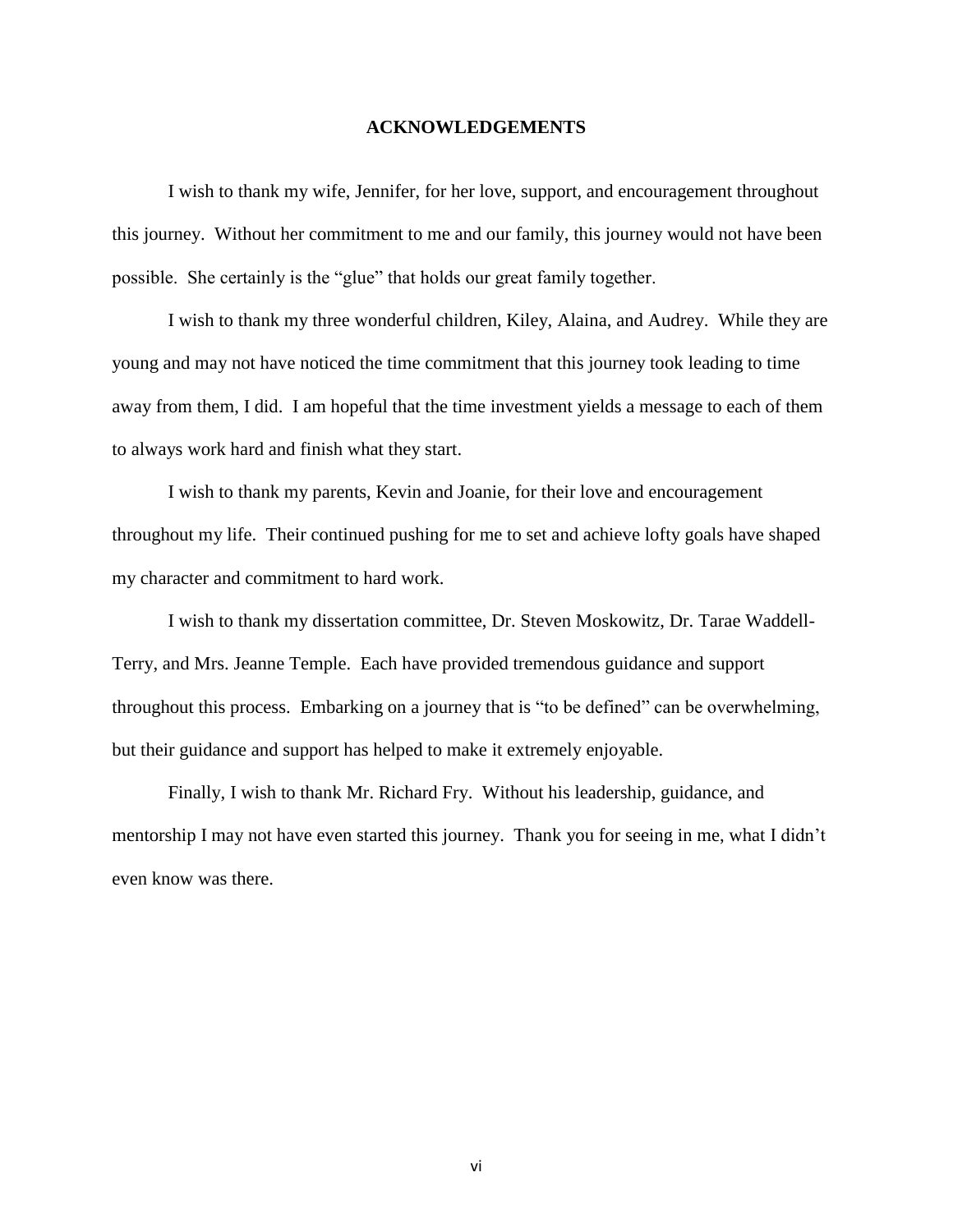# **TABLE OF CONTENTS**

|                                                    | 1              |
|----------------------------------------------------|----------------|
|                                                    | $\overline{4}$ |
|                                                    | 7              |
|                                                    | 8              |
|                                                    | 9              |
|                                                    | 11             |
|                                                    | 13             |
|                                                    | 16             |
|                                                    | 18             |
|                                                    | 19             |
| School Reform and the Continued Urgency for Change | 21             |
|                                                    | 27             |
|                                                    | 29             |
|                                                    | 29             |
|                                                    | 30             |
|                                                    | 31             |
|                                                    | 31             |
|                                                    | 33             |
|                                                    | 33             |
|                                                    | 34             |
|                                                    | 36             |
|                                                    | 37             |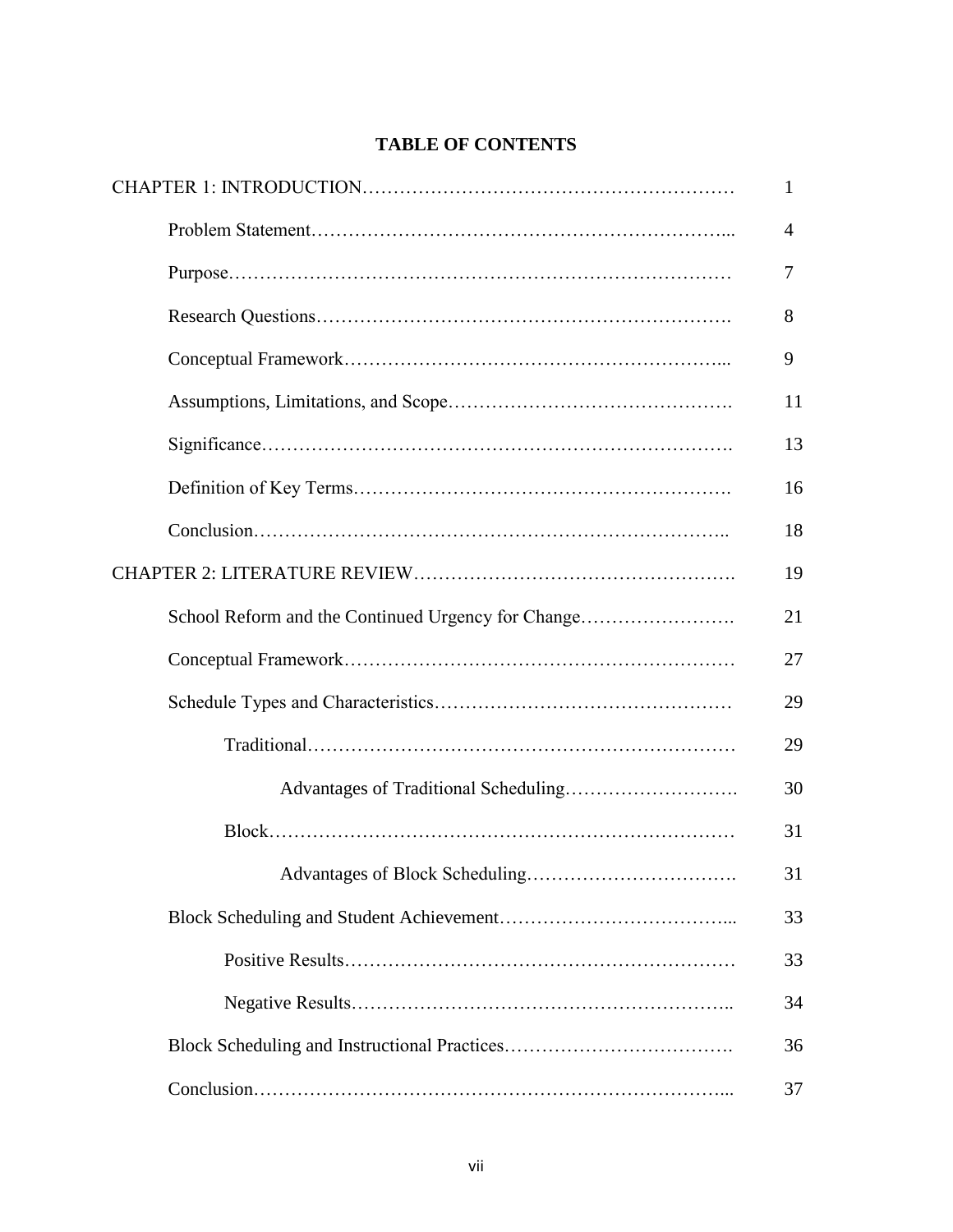|  | 39 |
|--|----|
|  | 41 |
|  | 43 |
|  | 44 |
|  | 46 |
|  | 47 |
|  | 49 |
|  | 49 |
|  | 51 |
|  | 51 |
|  | 52 |
|  | 53 |
|  | 56 |
|  | 59 |
|  | 62 |
|  | 65 |
|  | 68 |
|  | 70 |
|  | 74 |
|  | 76 |
|  | 78 |
|  | 81 |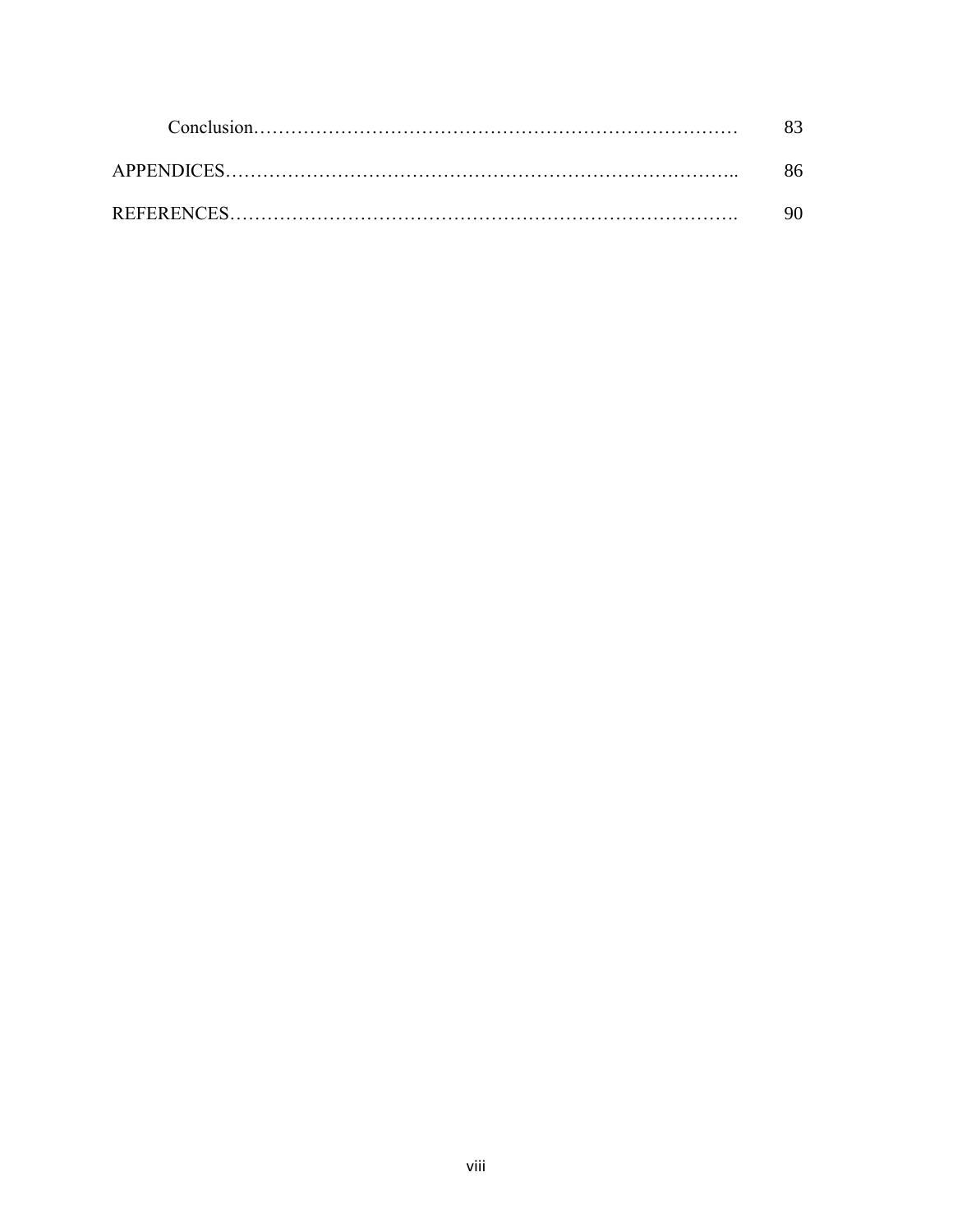# LIST OF TABLES

|    |                                                                      | 30 |
|----|----------------------------------------------------------------------|----|
|    |                                                                      | 31 |
|    |                                                                      | 42 |
|    |                                                                      | 51 |
| 5. | Traditional School 1 – Block School 1 Algebra I Mean Comparison      | 54 |
| 6. | Traditional School 1 – Block School 1 Biology Mean Comparison        | 55 |
| 7. | Traditional School 1 – Block School 1 Literature Mean Comparison     | 56 |
| 8. | Traditional School 2 – Block School 2 Algebra I Mean Comparison      | 57 |
|    | 9. Traditional School 2 – Block School 2 Biology Mean Comparison     | 58 |
|    | 10. Traditional School 2 – Block School 2 Literature Mean Comparison | 59 |
|    | 11. Traditional School 3 - Block School 3 Algebra I Mean Comparison  | 60 |
|    | 12. Traditional School 3 - Block School 3 Biology Mean Comparison    | 61 |
|    | 13. Traditional School 3 - Block School 3 Literature Mean Comparison | 62 |
|    | 14. Traditional Schools - Block Schools Webb's Depth of Knowledge    |    |
|    |                                                                      | 65 |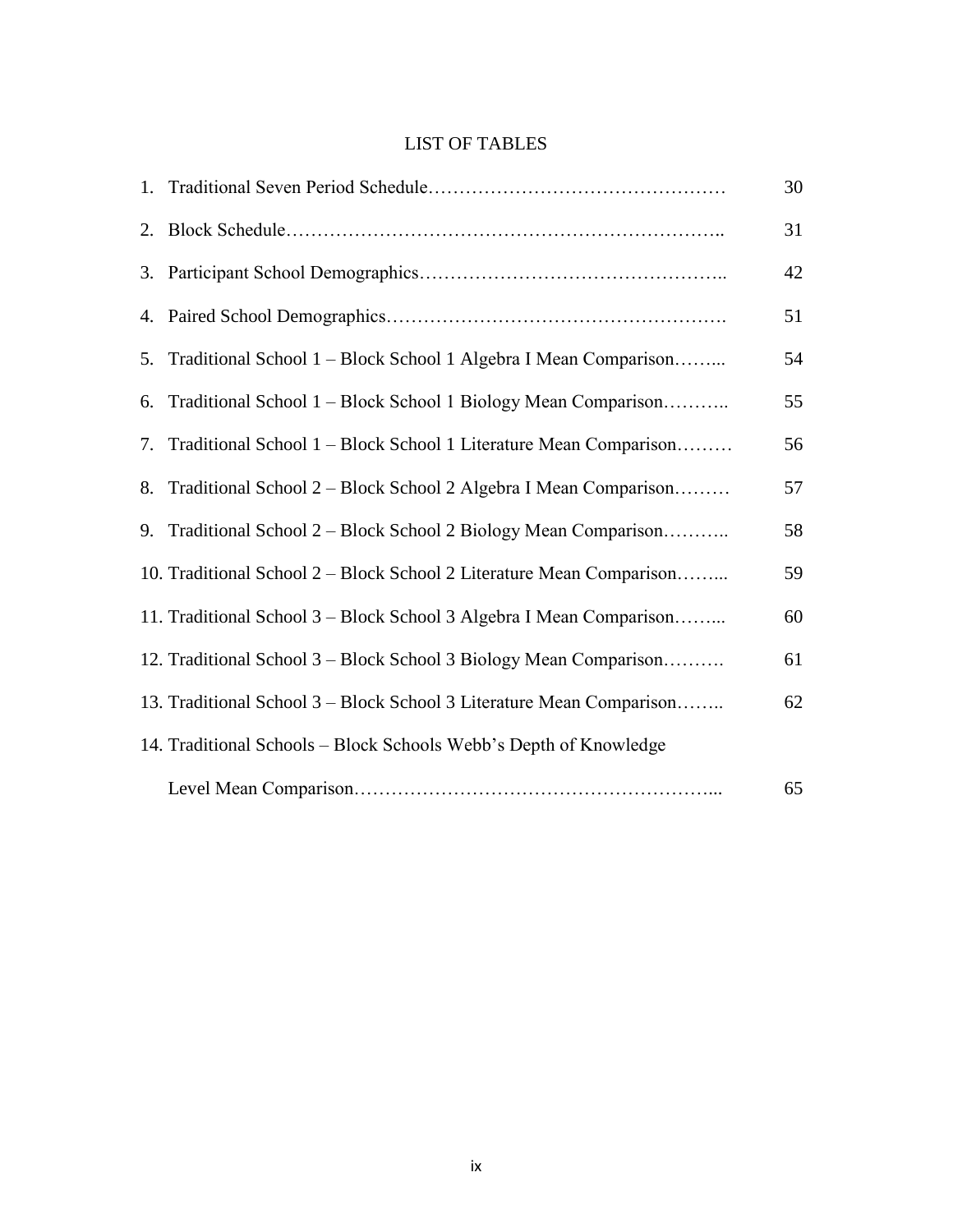#### **CHAPTER 1**

#### **INTRODUCTION**

Leveraging the school schedule as a tool for learning has been a focal point in education since the early framers of public education developed the model nearly 150 years ago. The evolution to school schedules utilized today has been shaped by discussions, decisions, and publications such as the *Report of the Committee of Ten* (1894), National Education Association's *Cardinal Principles of Education* (1918) and vertical articulation of a standardized education through Carnegie Units by the Carnegie Commission in the early 20<sup>th</sup> Century.

The release of *A Nation at Risk: The Imperative for Education Reform* (1983), reinforced the conversations and urgency for significant change. The findings of the report included what was described in our nation's schools as a "homogenized and diluted curriculum", "poor management of classroom time", and deficiencies in the level of rigor experienced by the students as a result of their programming (The National Commission on Excellence in Education, p. 20-21). Two key recommendations driven by the report were an increase in the rigor of the coursework and a prioritization and reconfiguration of the way in which schools utilize their time to reduce interruptions in the learning environment. Reinvigorating the conversation, the National Education Commission on Time and Learning released their report titled, *Prisoners of Time* (1994). This report called for a fundamental change in the way schools are organized, primarily looking at extended learning blocks. As stated in the report, modifications to the schools' schedule were critical to match the great changes that were happening outside of school (p.11). The primary outcome of the study was that fundamental changes to the schedule of the school day could lead to constructive educational reform. It was proposed that through a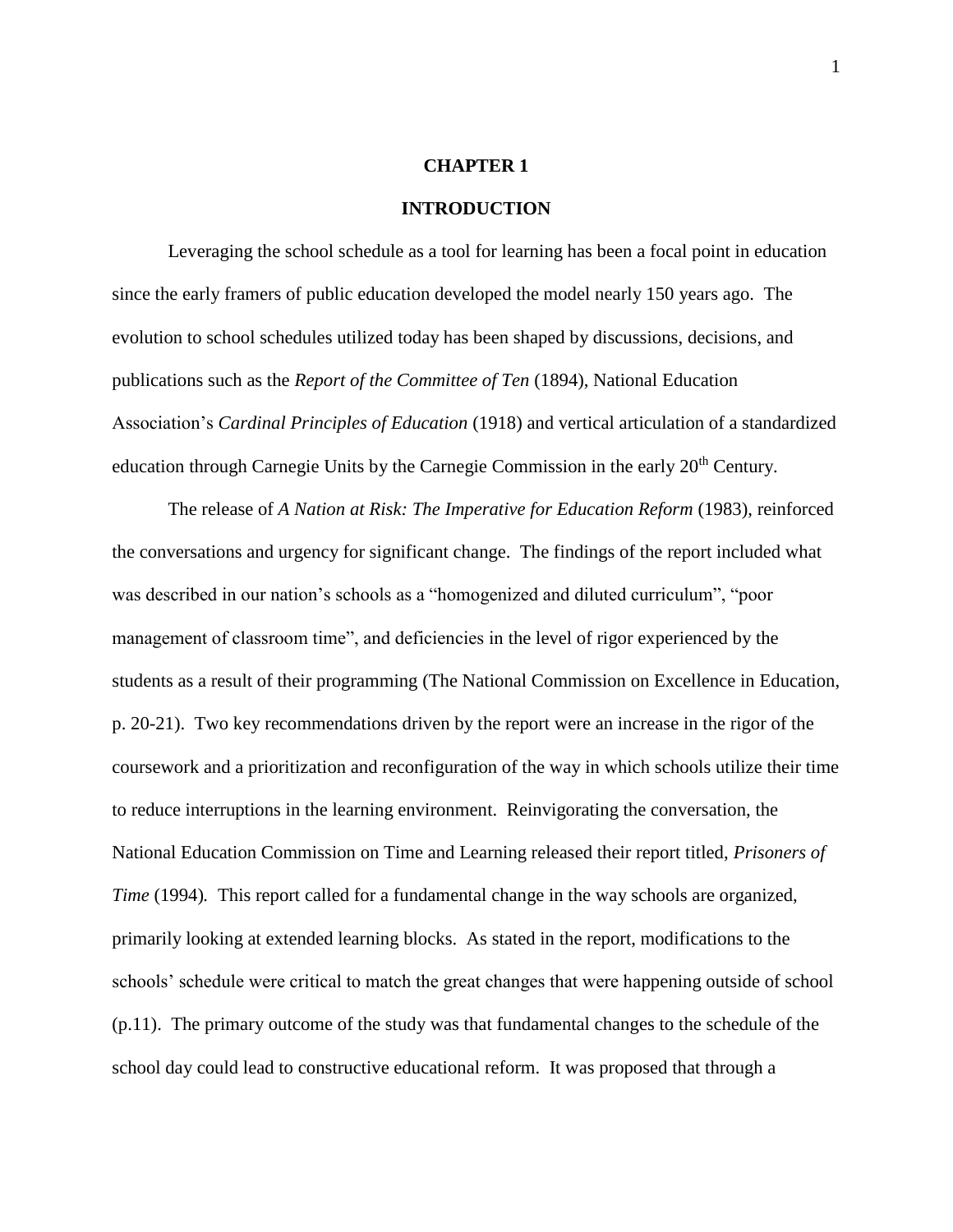redefined school schedule, more time could be dedicated to student learning and professional development and less time would be taken for non-learning tasks (National Education Commission on Time and Learning, 1994, p. 19). These tasks can include additional transition time between classes and time taken for clerical tasks (taking attendance) that can be compounded with schedules that have shorter, additional class periods within one school day. This report sparked great dialogue and eventual decisions in many school districts across the country, leading to a change in many schools' daily schedules. Some of those schedule types that began receiving attention and utilization at this time included traditional scheduling, block scheduling, alternating block scheduling, and trimester scheduling (Canady and Rettig, 1995, p. 9).

While several derivatives of each exist, the two most prevalent forms of schedules utilized by schools include traditional and block. As implied by the name, the traditional schedule has been used historically by schools where the day is organized in a seven period day for approximately 50 minutes per period (Lorcher, 2012, para. 2.). Students maintain the same classes every school day for the entire school year. Within this model, teachers could interact with anywhere from 140 to 175 students per day, depending on class size. A block schedule extends the class period to approximately 80-90 minutes per class, but students either may not meet every day of the week or may only have classes for half of the school year (Lorcher, 2012, para. 3). Differences in this model from a traditional schedule include the engagement of students in fewer classes per day (five or fewer) and also fewer students on teachers' rosters at one time (80 to 125). Concerns regarding the level of achievement for students, as outlined previously, prompted significant movement toward block scheduling as a method of creating better learning systems and potentially, more personal learning communities (Duham, 2009,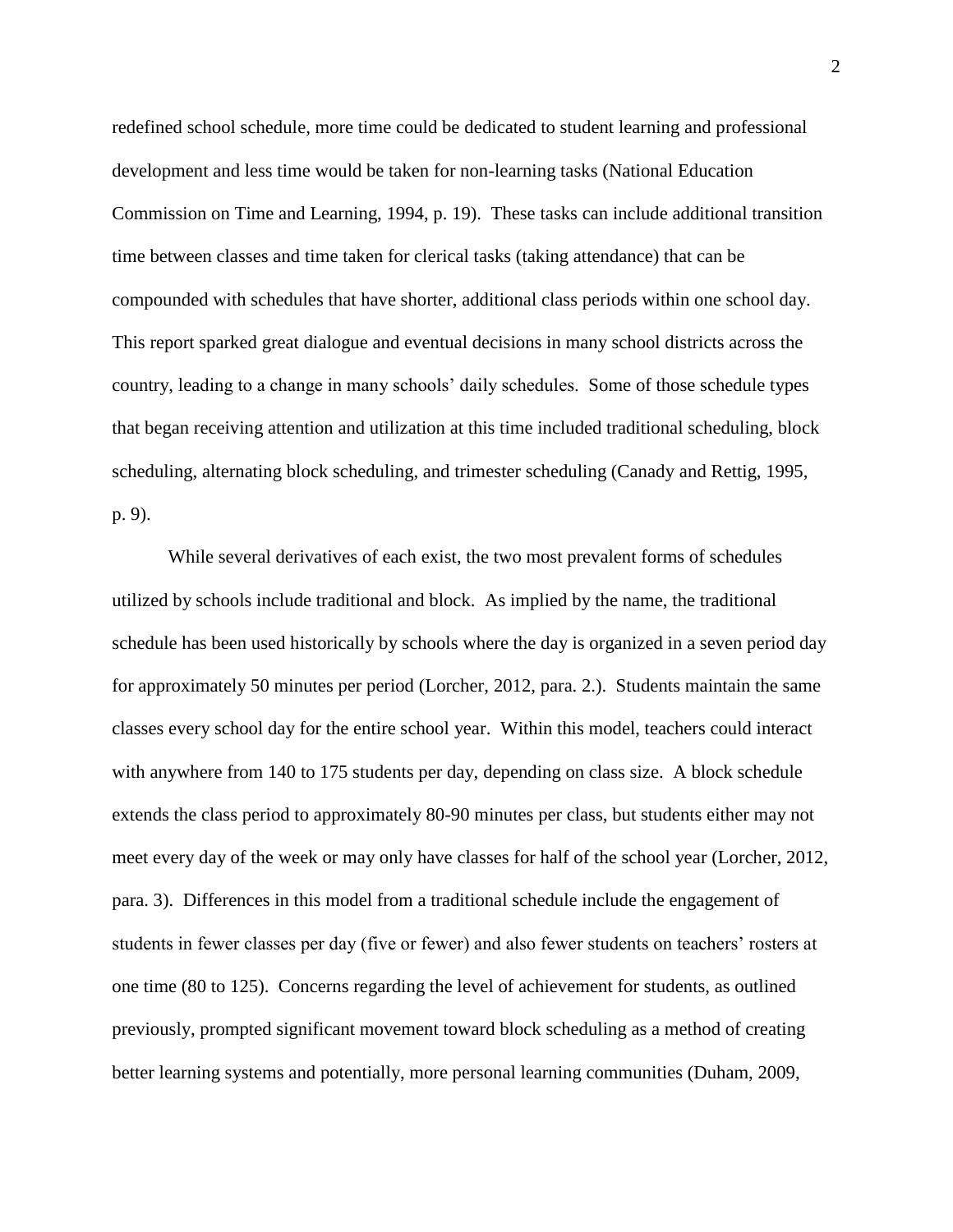p.37). As early as 2001, it was estimated that approximately fifty percent of the nation's high schools were utilizing some form of block scheduling (Gruber & Onwuegbuzie, 2001, p.33).

Today, schools continue to struggle with how best to organize their schedules to foster the greatest student academic achievement. Over the last twenty-five years, on time high school graduation rates have seen a less than modest improvement from approximately 74% in 1990 to approximately 81% in 2012 (National Center for Education Statistics, 2015). In addition, and directly connected to the meager increase in high school graduation rate, United States public school high school dropout rates remain relatively unchanged over that same time period. Approximately twelve percent of students dropped out in 1990, whereas approximately seven percent of students dropped out in 2013 (National Center for Educational Statistics, 2015). Unfortunately, the lack of significant progress continues in higher education where 33.7% of students graduated with their bachelor's degree in four years in 1996, where 39.4% of students completed their bachelor's requirements in four years in 2007 (National Center for Educational Statistics, 2014). The fallout from these compounding trends include increased remediation needed for students both at their respective high school and in higher education, a lack of employment skills necessary for gainful employment, and a significant earning gap over the course of this population's lifetime (Lynch, 2014, para. 5).

Along those lines, the United States Department of Education released a follow up report to *A Nation at Risk* titled *A Nation Accountable*, twenty-five years after the release of the initial report, summarizing progress. With regard to the level of rigor experienced by our students, it was noted that nearly one-third of our nation's high school graduates do not experience the level of rigor desired in the 1983 report (U.S. DOE, p. 3.). The way in which schools are structured for the utilization of time continued to be a concern in this update. It was noted that beyond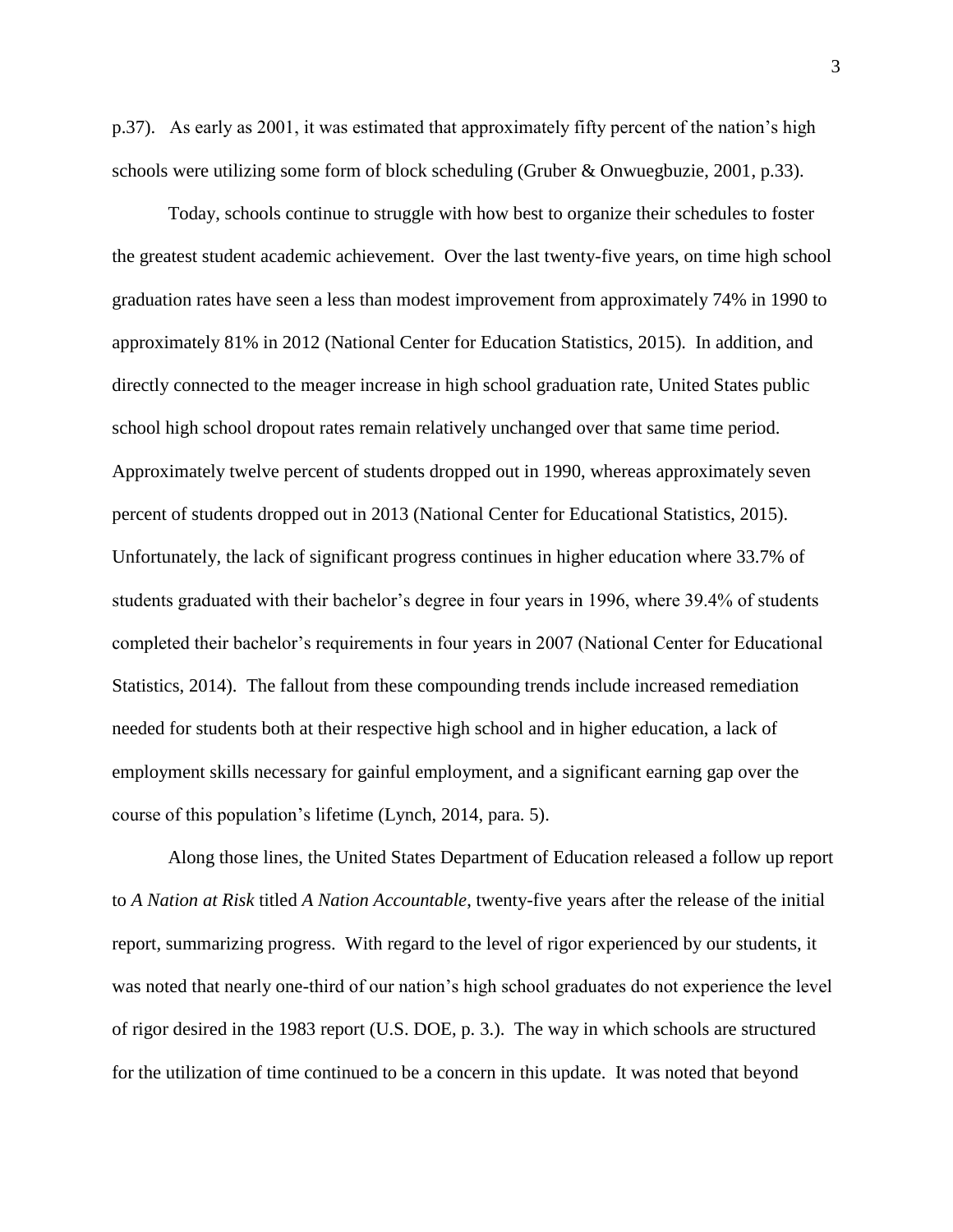spending less time on academic subjects per week than other industrialized nations, that the utilization of our learning time is ineffective (p.6.). Lastly, achievement continued to be alarming as well. Six out of twenty fourth grade students born in 1983 were proficient in reading. Unfortunately, that number only rose to seven out of twenty fourth grade students born in 1997 demonstrating proficiency in reading as measured by the National Assessment of Educational Progress (p. 9).

As a result of less than adequate school improvement, schools continue to consider the schedule as a tool to be leveraged for optimal student success. A desire to address the achievement issues through extended learning blocks, or block scheduling, has been prompted by the notion that doing so provides for greater student focus on fewer classes, all while maximizing instructional time with fewer transitional interruptions (Cromwell, 2016, para. 9). School districts considering this type of change are in need of current and targeted research around pressing focus areas that are relevant. Other school districts may just need validation of their schedule as the best option for learning. Regardless of either position, continued study and focus on the topic is as critical now as it has ever been.

#### **Problem Statement**

Much promise has been placed in focusing on alterations in school schedule structures as a way to effectively institute school reform around teaching and learning, and also increase student achievement (Sturgis, 1995). Research conducted over the last two decades has demonstrated that the findings regarding the impact of block scheduling, or extended learning blocks, to student achievement are inconsistent (Mayers & Zepeda, 2006; Gruber & Onwuegbuzie, 2001; Ford, 2015). Positive effects of block scheduling on student achievement were noted in several of the studies reviewed (Biesinger, Crippen, & Muis, 2008, p. 192;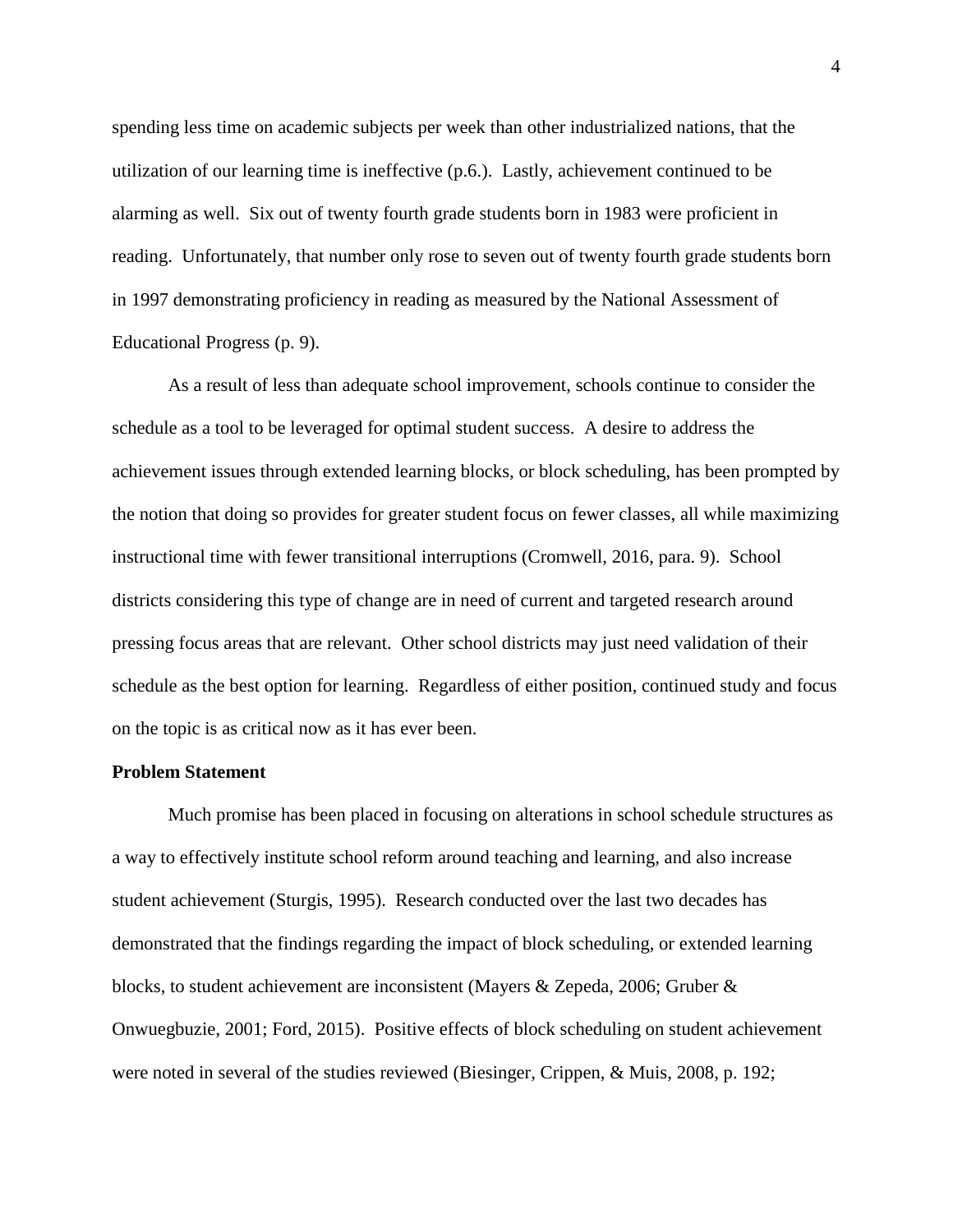Hughes, 2004, p. 667). To the contrary, studies also report negative effects with block scheduling (Croninger, Rice, & Roellke, 2001, p. 606; Zelkowski, 2010, p. 12). These inconsistencies leave the original question of the impact of the schedule on student achievement relatively unanswered. This study adds to the dialogue on the impact of block scheduling on student achievement, by analyzing Pennsylvania Keystone Exam scores through a comparison of the mean achievement of demographically similar paired schools; one in a block schedule and one in a traditional schedule. This comparison was conducted for three paired school sets. In addition, information was gathered on the level of rigorous learning activities planned and delivered in applicable courses that are assessed by the Pennsylvania Keystone Exams. This lens was utilized as it may provide evidence of the impact of the schedule on instruction. Given the aforementioned inconsistencies in the findings regarding the impact of block scheduling on student achievement, research conducted on current standardized measures adds to this conversation. Beyond that, no current research exists on this topic utilizing the Pennsylvania high school standardized battery of assessments, the Keystone Exams. These exams include Algebra I, Biology, and Literature and are aligned to the new, nearly national set of academic standards known as Common Core Standards. This study provides for this expanded analysis not only on a Pennsylvania measure, but one that is current with recent standard expectations and also broadened to include three subject area assessments.

In addition, recent legislative changes have reinforced the demand for a return on investment necessary to generate student achievement and academic growth, necessitating informed decision making on effective school scheduling (Klein, 2015). The reauthorization of the Elementary and Secondary Education Act (ESEA), now titled the Every Student Succeeds Act (ESSA), clearly provides for state intervention and sanctions should student and school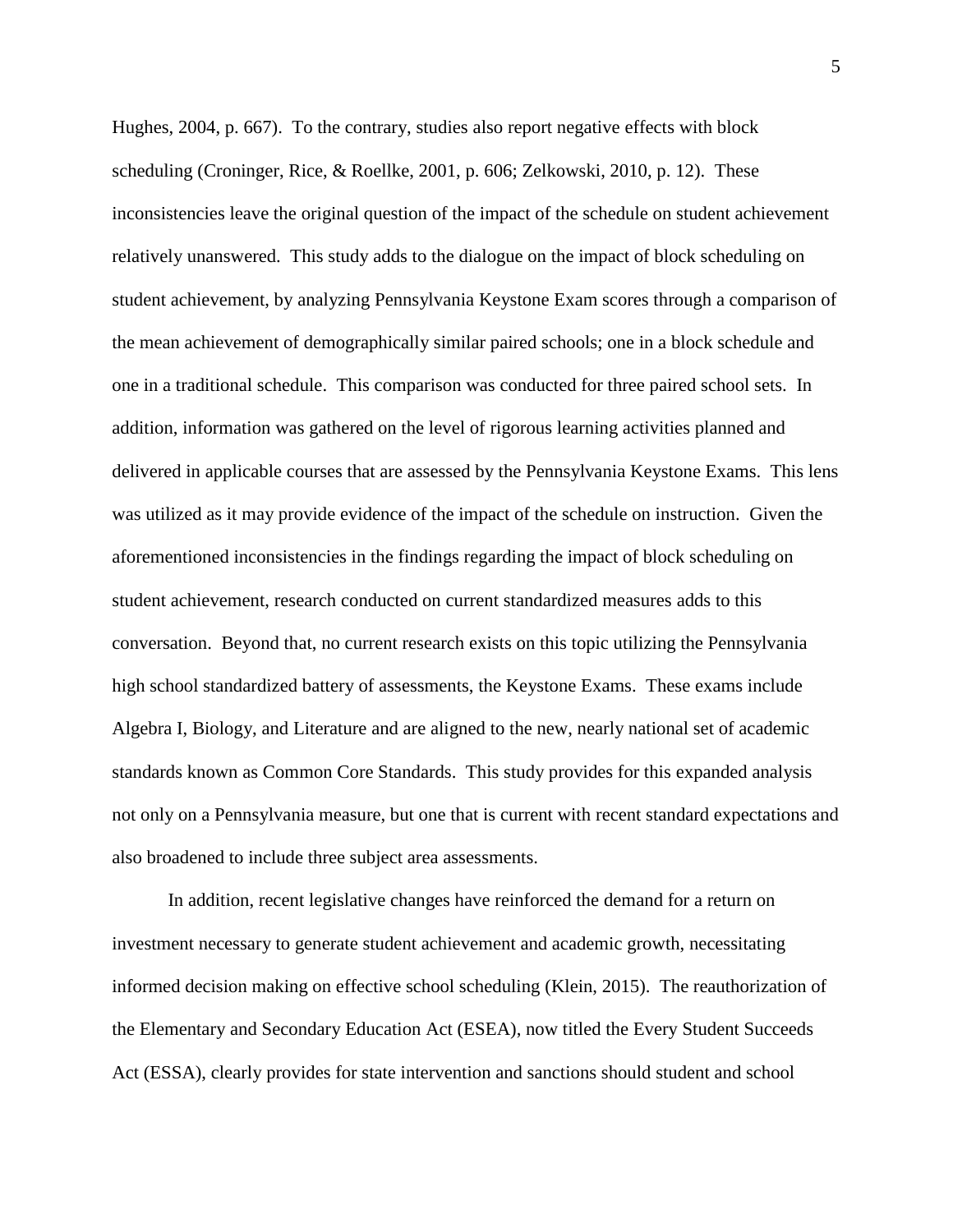achievement rates not reach defined standards (Klein, 2015). Beyond that, current research around this topic that also explores the level of rigor present in classrooms, in addition to academic achievement, is needed to move this dialogue forward. An understanding of the degree of classroom rigor can better complete the picture of whether or not schedule type impacts achievement and instruction. Mayers and Zepeda (2006) refer to a positive impact on these areas as "true reform" (p. 163) as a result of scheduling.

One significant promise of block scheduling was increased level of rigorous learning experiences as a result of longer periods leading to deeper lessons. Gill (2011) outlines that when provided with longer periods of time, the depth of a teacher's lesson and quality of instruction are better able to increase (p. 286). Beyond that, he asserts that active engagement in collaborative inquiry is better facilitated in extended learning blocks (p. 286). Unfortunately, Zelkowski (2010) further asserts that without continued professional development on how best to utilize extended learning blocks that instructional methods are reduced to traditional, lower level methods (p. 12). This study addresses the gap that exists in research by analyzing the level of rigor embedded in lessons in both types of scheduling models, block and traditional. Proponents of block scheduling cement their stance on benefits of block scheduling by outlining that the additional time provides for deeper, more rigorous learning experiences presented through more challenging lessons (Gabrieli, 2010, p. 43). On the contrary, Mayers and Zepeda (2006) found little evidence indicating that significant changes existed in the way in which teachers structured learning experiences for students in a block or traditional schedule. Additional research around this topic may help to indicate whether deeper learning experiences are constructed by teachers in a block schedule, as a result of having longer class periods, ultimately leading to more rigorous student experiences.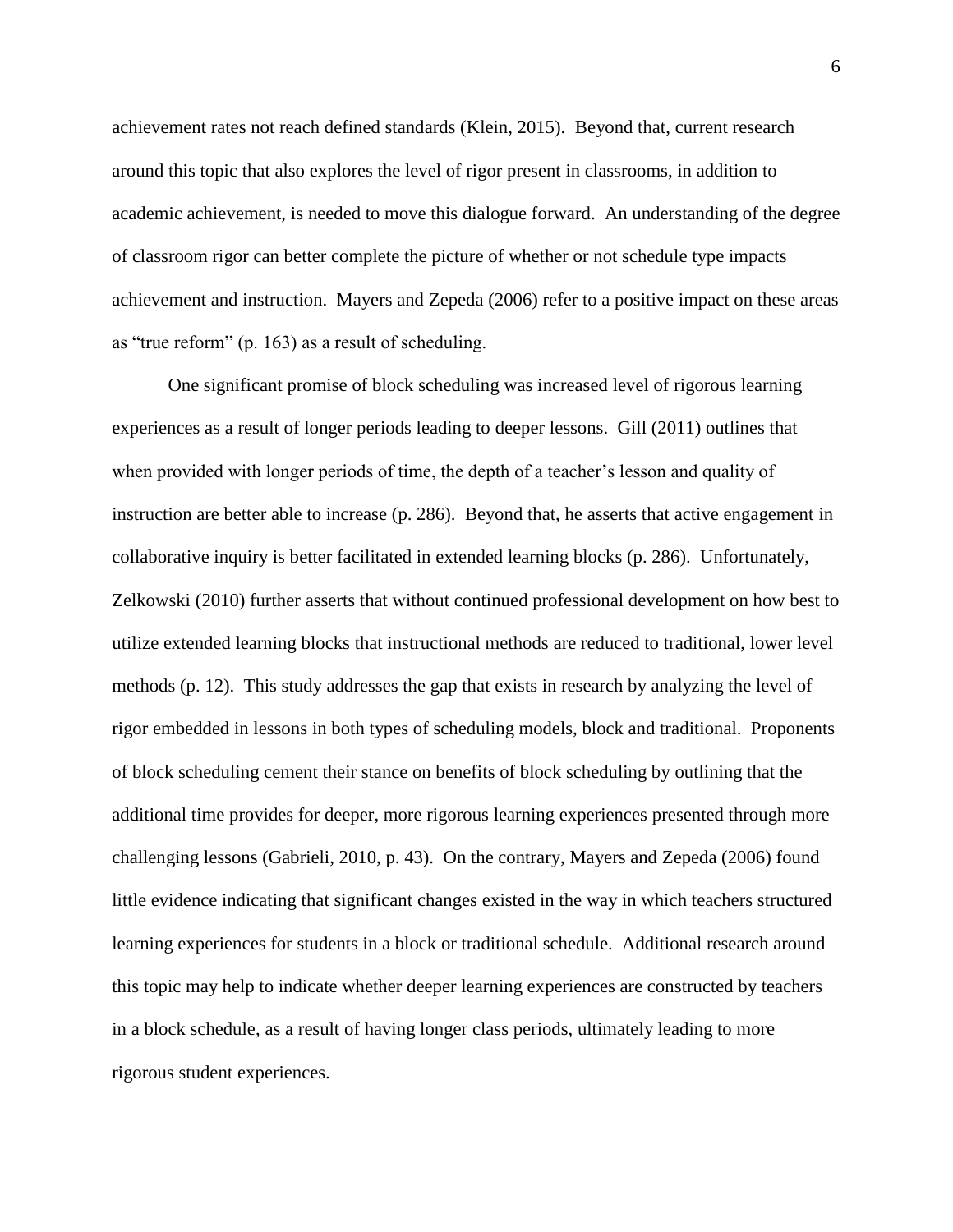Finally, school leaders today need to engage in transformative leadership behaviors to bring about meaningful change for the betterment of their students and society. Shields (2010) calls for transformative leaders to engage themselves and others in activities that can create deep and equitable change (p. 576). Utilizing the school day, year, and experiences of our students can effect this deep and equitable change. Unfortunately, throughout generations of education, our students have experienced achievement gaps with regard to standardized assessments, an information divide for those having access to digital devices and the internet versus those that do not, and now as a result of the previous two types of barriers to equity our students experience opportunity gaps (Corso, Fox, & Quaglia, 2010). Effectively leveraging the school schedule to bridge these gaps provides today's school leaders with great opportunity to effect deep and equitable change.

#### **Purpose**

The purpose of this mixed-methods study was to examine the relationship of both block and traditional scheduling to student achievement and the level of rigor observed in classrooms for each schedule structure. The framework utilized to analyze classroom rigor was Webb's Depth of Knowledge. This framework, developed by Norman Webb, "relates more closely to the depth of content understanding and scope of a learning activity, which manifests in the skills required to complete the task from inception to finale (e.g., planning, researching, drawing conclusions)" (Carlock, Hess, Jones & Walkup, 2009, p. 4). Through this study, the framework and inherent four levels of learning, aided the researcher and participant in their coding of learning activities that were structured in lesson plans and also observed in classrooms.

The mixed methods study was completed utilizing a sequential explanatory strategy placing the quantitative component first, followed by the qualitative data. The primary purpose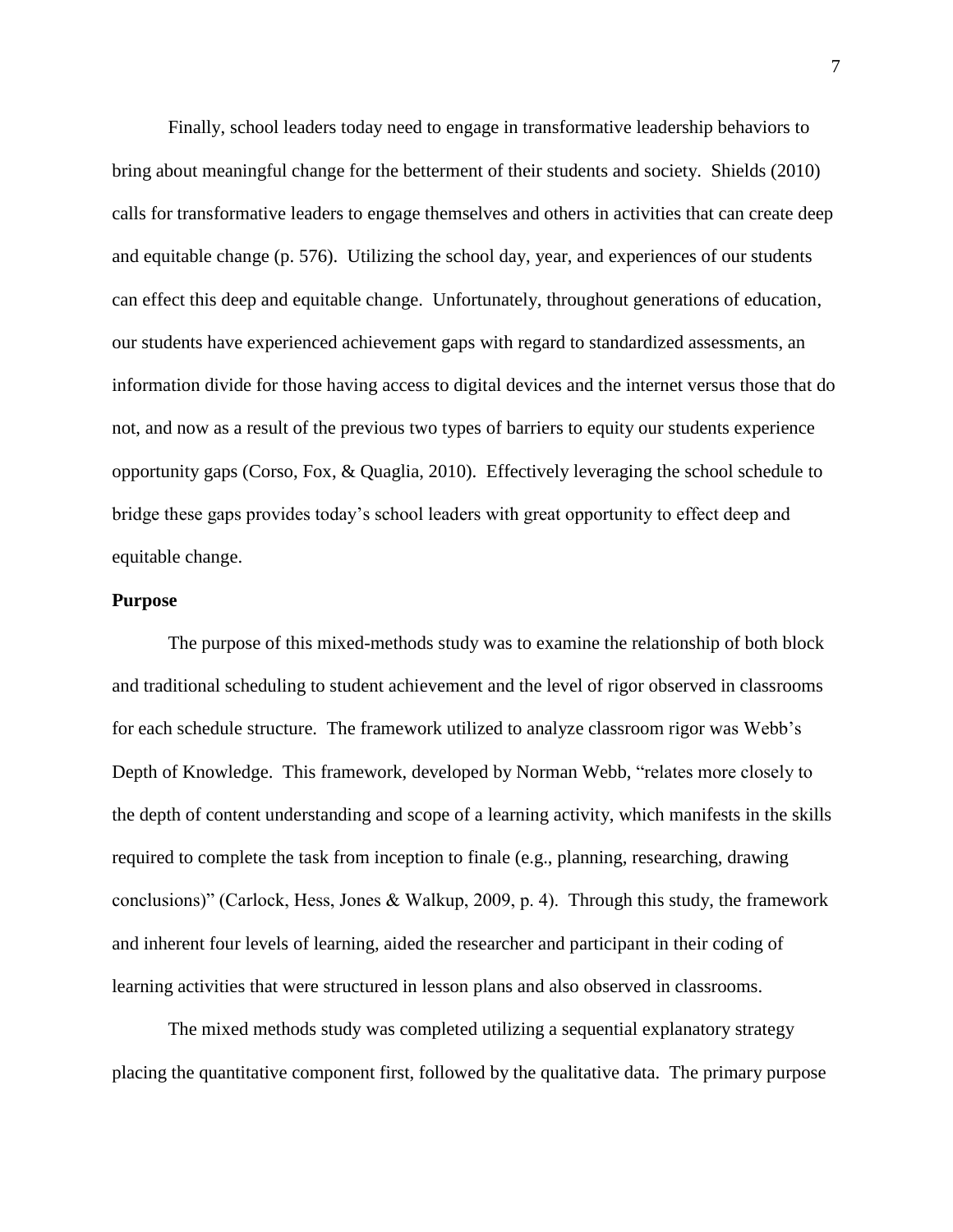of this method selection was to gather quantitative data (academic achievement) and then attempt to further explain the data with detail gathered in interviews (level of rigor prevalent in classrooms). Through this method, relatively equal priority was given to both data sets and the strengths include distinct stages and a relatively direct method to completing the study (Terrell, 2012, p. 262). This study was concentrated at the high school level, grades 9-12, and focused on schools within the Commonwealth of Pennsylvania. Ultimately, the findings presented included a determination of whether or not schedule type demonstrated impact on student achievement and classroom rigor. This information, coupled with the existing body of research, will help inform practitioners and school leaders when deciding a schedule to best support student success.

#### **Research Questions**

The research question guiding the study was

- 1. How do block and traditional school mean performances compare on the Pennsylvania Keystone Exams?
- 2. How does the frequency of rigorous learning activities that students experience in Pennsylvania Keystone Exam tested courses compare in a block versus traditional schedule?

A non-directional null hypothesis was tested for the first research question. It was tested that no significant difference will exist in the academic achievement of the students on the standardized assessments in a block or traditional schedule. The first question yielded three separate null hypotheses that were tested:

1. Students in a block schedule will not perform significantly different than students in a traditional schedule on the Algebra I Keystone Exam  $(H_a = u_1 - u_2 = 0$ , where  $u_1 =$  the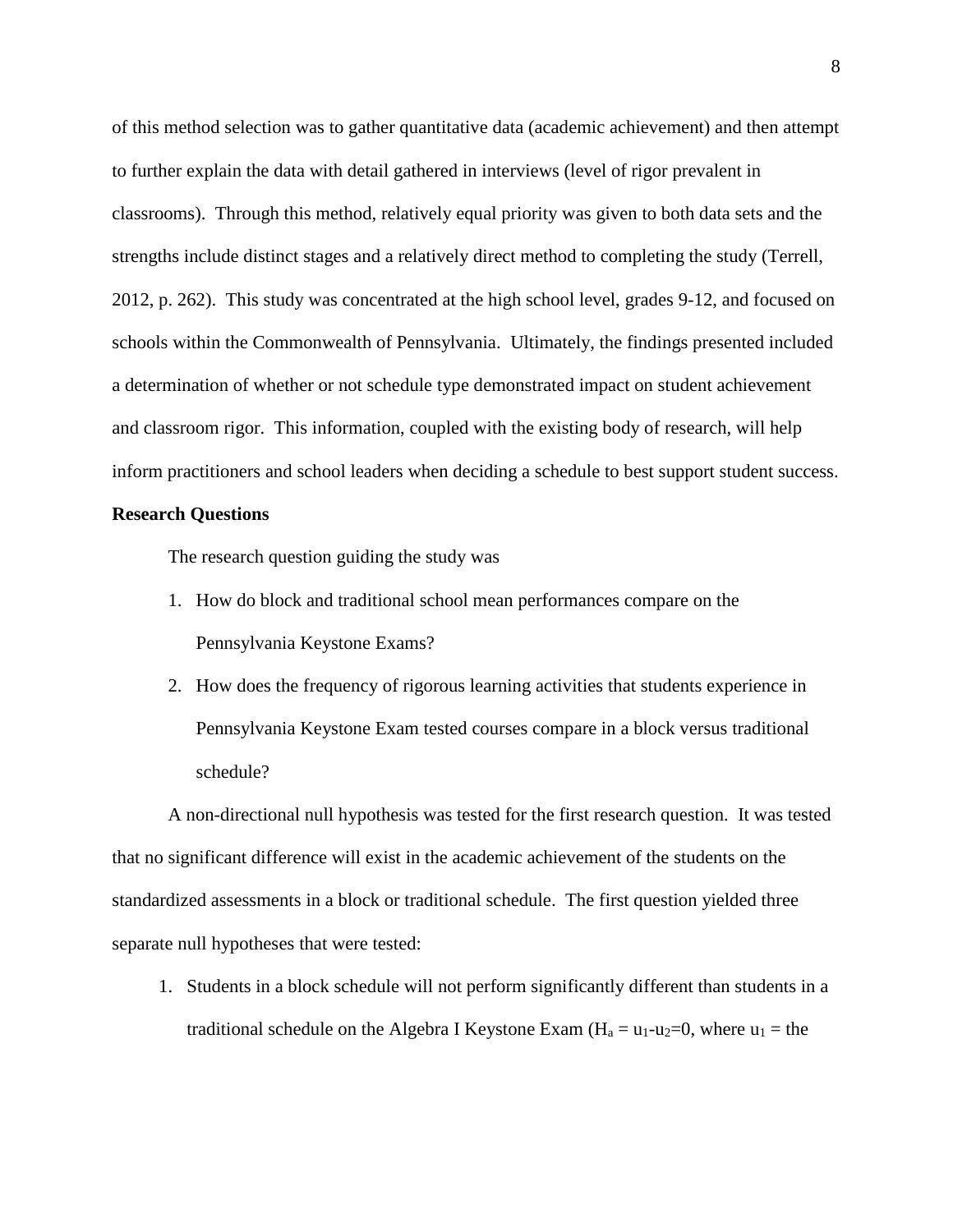population Algebra I test mean for block schedule schools and  $u_2$  = the population Algebra I test mean for traditional schedule schools).

- 2. Students in a block schedule will not perform significantly different than students in a traditional schedule on the Biology Keystone Exam ( $H_a = u_1 - u_2 = 0$ , where  $u_1 =$  the population Biology test mean for block schedule schools and  $u_2$  = the population Biology test mean for traditional schedule schools).
- 3. Students in a block schedule will not perform significantly different than students in a traditional schedule on the Literature Keystone Exam  $(H_a = u_1-u_2=0)$ , where  $u_1 =$  the population Literature test mean for block schedule schools and  $u_2$  = the population Literature test mean for traditional schedule schools).

A non-directional null hypothesis was tested for second research question as well. It was tested that no significant difference will exist in the mean level of Webb's Depth of Knowledge in the Keystone Exam assessed courses in block or traditional schedules. The null hypothesis that was tested was:

1. The mean level of Webb's Depth of Knowledge Level Three will not be significantly different in block scheduled courses than traditional scheduled courses  $(H_a = u_1 - u_2 = 0,$ where  $u_1$  = the mean level of Webb's Depth of Knowledge in block scheduled schools and  $u_2$  = the mean level of Webb's Depth of Knowledge in traditional schedule schools).

Additional detail will be provided in Chapter 3: Methodology.

#### **Conceptual Framework**

Directly addressing the school schedule provided an opportunity for school reformers to capitalize on the underpinnings of the Constructivist Theory. Constructivist Theory or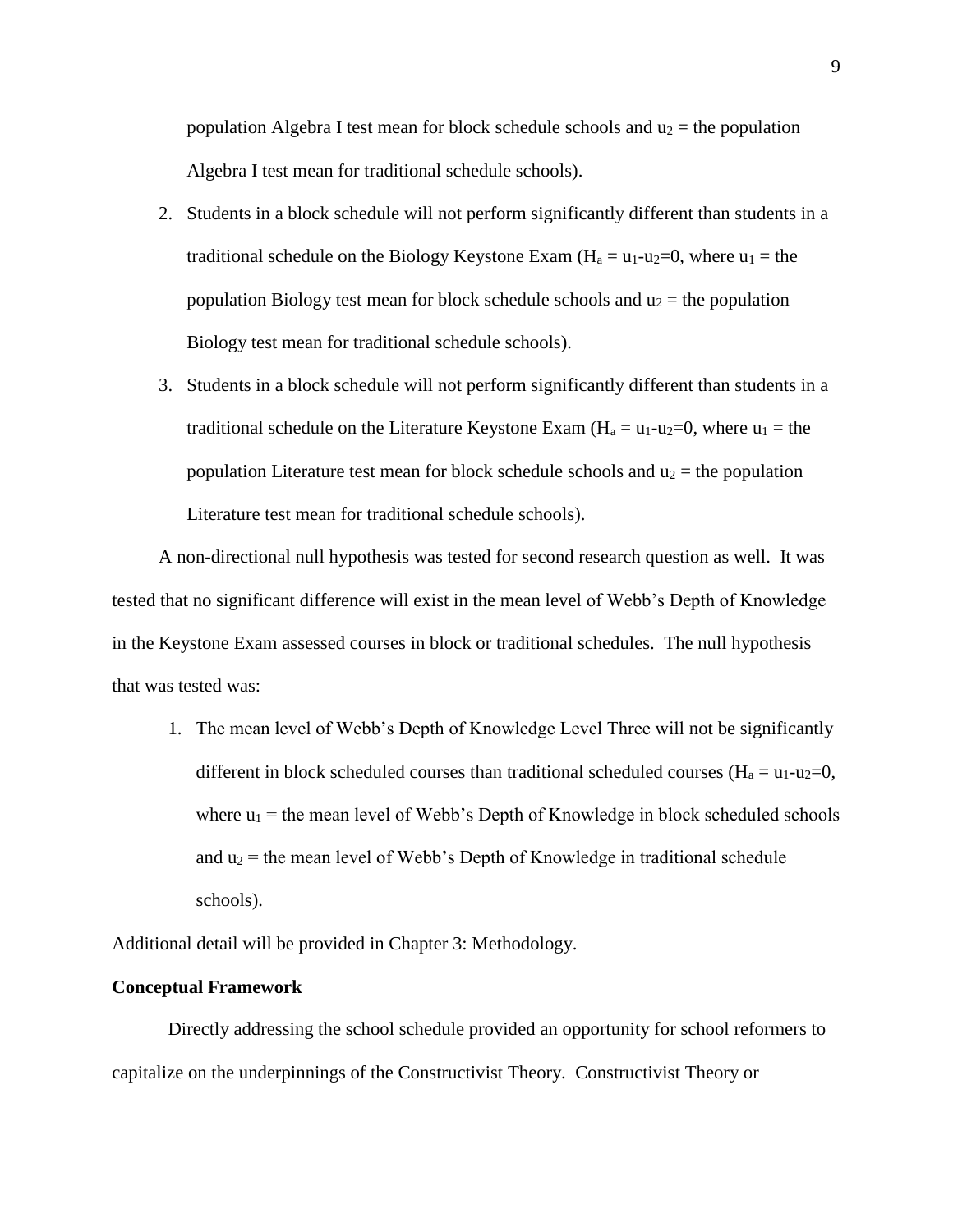constructivism posits that learning is not linear and is a process by which the learner constructs their knowledge through interaction with content, experiences, and others. (College of Education, University of Houston, n.d., para. 6). A change in the school schedule offers potential for real reform to capitalize on these core tenets of constructivism. A block schedule could provide for extended learning periods leading to greater interaction and fewer interruptions. As stated by Canady and Rettig (1995), "Students traveling through a six-, seven-, or eight-period day encounter the same number of pieces of unconnected curriculum each day, with little opportunity for in-depth study" (p.4). Block scheduling could help mitigate this issue and facilitate deeper learning opportunities where students interact more and construct their learning.

Despite inconsistent research findings on the impact of block scheduling over the last twenty five years (Mayers & Zepeda, 2006; Gruber & Onwuegbuzie, 2001; Ford 2015), the research has also provided concrete direction for future study. First, historical studies have demonstrated the need for future research to utilize standardized assessment data when determining effect (Hughes, 2004; Gruber & Onwuegbuzie, 2001; Bottge, Gugerty, Moon, & Serlin, 2003). Hughes (2004) addresses this specifically by stating that using grades rather than standardized assessments opens up questions of subjectivity. He asserts that the subjectivity of grades can cast fairly significant doubt on the actual or real achievement of students (p. 665). Next, existing research has called for current studies to be conducted on this topic around current assessments. Mayers and Zepeda (2006) state that "stakeholders need research that reports a sufficient amount of data, collected over time, to enable informed conclusions to be drawn" (p. 163). Current research helps to build off of the existing body of research to provide for a more robust data set. Lastly, while not overtly communicated in findings, the inconsistent nature of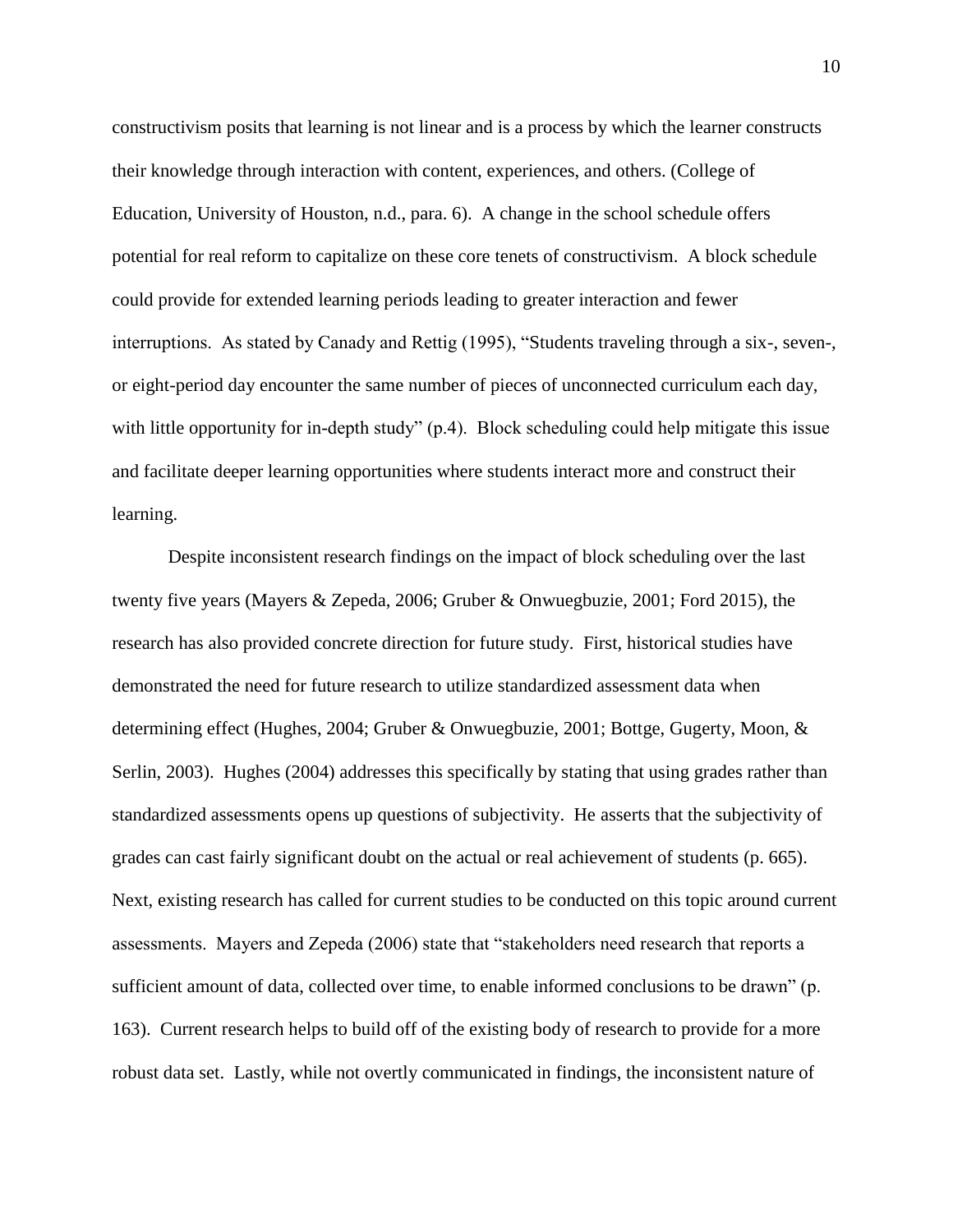the findings encourages one to complement the focus on achievement with a focus on prevalent learning activities in each school structure. Dexter, Maltese, Sadler, and Tai (2007), reinforce this focus in their study outlining that the "frequencies in teaching methods reported by students in traditional and both block scheduling plans are strikingly similar" (p. 3). This could demonstrate that the types of learning activities students are engaged in could have a bigger impact on learning than a specific schedule type. More directly connected to their research, their findings also demonstrated that despite the schedule type, teaching methods remained very similar.

To capitalize on the existing body of research, personal experiences with various scheduling types, and the constructivist theory, this research was structured to focus on the aforementioned research questions targeting a comparison of student academic achievement as measured through the Pennsylvania Keystone Exams of Algebra I, Biology, and Literature. In addition, information was gathered focusing on the prevalence of planned rigorous learning activities in classrooms in both block and traditionally scheduled schools.

#### **Assumptions, Limitations, and Scope**

The framework for this study was based on two inherent assumptions. One assumption that helped to provide motivation for the study was the philosophy that the school organization, and more specifically school scheduling, has potential for impact on the successful delivery of the program. That impact could include a variety of effects including effective student scheduling, delivery of a well-balanced program, or for the purposes of this study, a potential impact on academic achievement and rigor experienced. Another assumption was that school leaders view the schedule as meaningful mechanism to be leveraged for student success.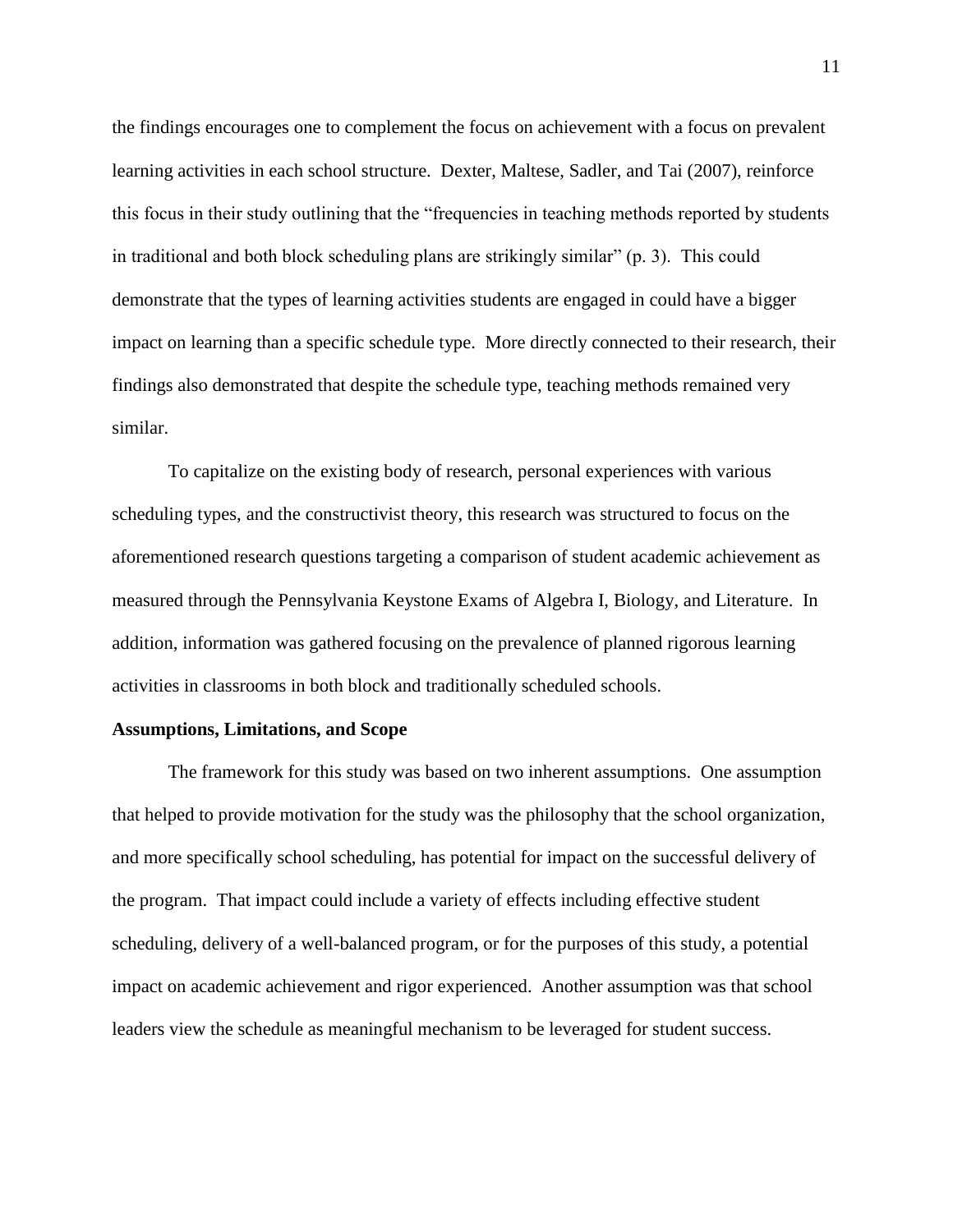This study is also limited by several factors. First, student learning, and thus academic achievement, is impacted by many factors with the school schedule potentially being just one. Due to that, the results of the study may indicate impact or lack of impact, but should not be interpreted as direct causality. Next, the focus of this study was on a single assessment type, the Pennsylvania Keystone Exams. While the impact was analyzed through achievement on three exam types (Algebra I, Biology, and Literature), the assessment type is still singular; the Pennsylvania Keystone Exams. As a result, findings may not reasonably be generalized to other modes of standardized testing such as Advanced Placement (AP) testing or the Scholastic Aptitude Test (SAT), as examples. Finally, information gathered from school leaders regarding the level of instructional activities that are planned and observed in applicable courses for this study relies on a limited number of lesson plans and administrator observations, and thus, a limited number of teachers. Not only could the data gathered be impacted by the size of the participant group, but the method of analyzing the level of rigor in the assessments is reliant upon the understanding of Webb's Depth of Knowledge and the collaborative coding of rigor on this framework by the researcher and the building principal.

As for the scope of this study, the research was focused at the high school level in schools within the Commonwealth of Pennsylvania. Beyond that and for ease of access to the schools, priority was given to schools within close proximity to South Central Pennsylvania. Standardized assessment data was gathered via Pennsylvania's data warehouse, eMetric, that included academic achievement on three Pennsylvania Keystone Exams; Algebra I, Biology, and Literature.

A final limitation for this study could have been the researcher's experiences with block scheduling at his place of employment. Block scheduling has been utilized in the school district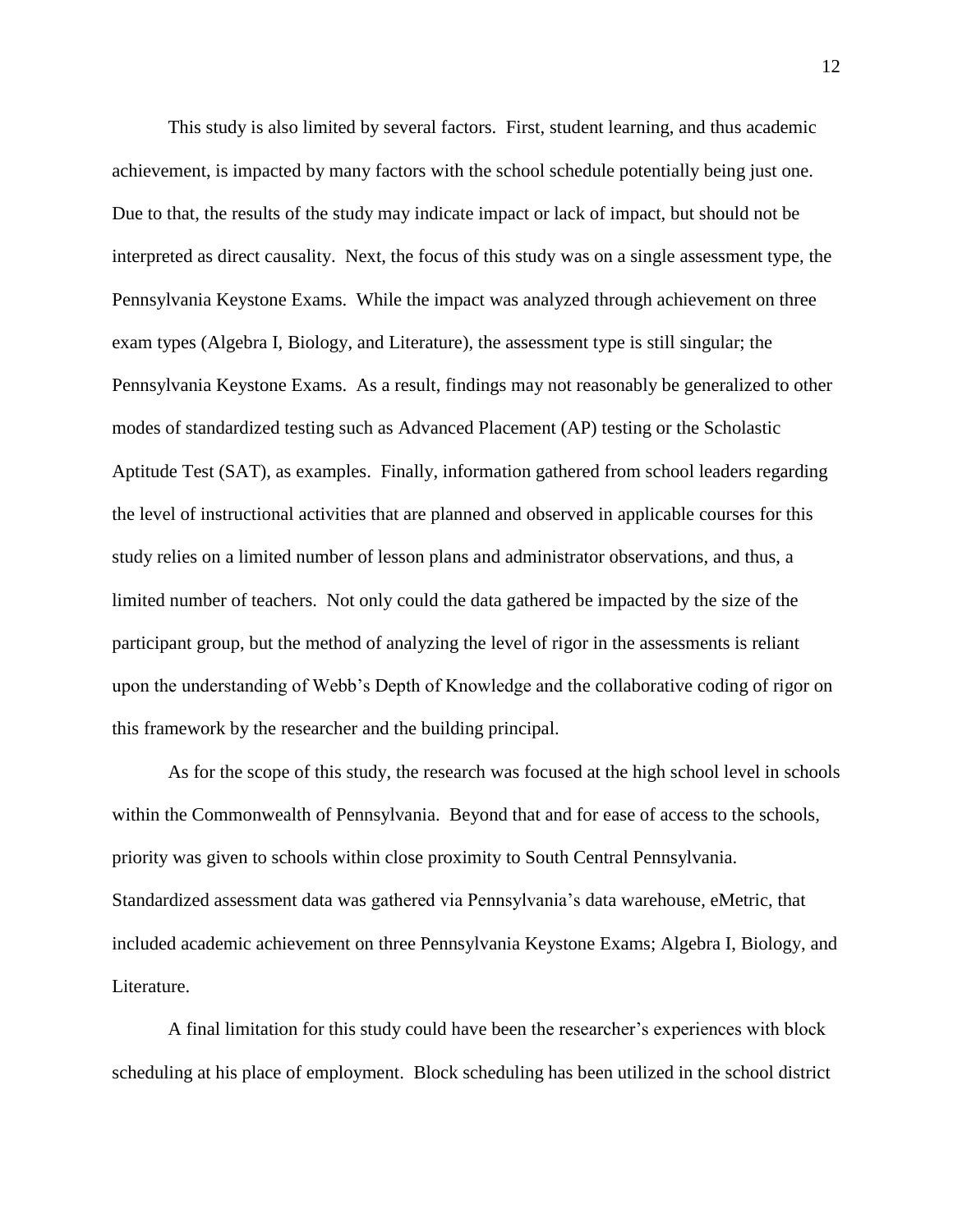for approximately fourteen years. Given the longstanding use of this method of scheduling at that school district, the researcher was aware of several seemingly positive and negative attributes of block scheduling at the location. The researcher needed to minimize the impact of this potential bias by utilizing member checks and unbiased statistical analyses of standardized assessments.

#### **Significance**

This study bears great significance for a variety of reasons. First, the study helps to contribute to the ongoing dialogue among researchers on the topic of school scheduling impact. To date, significant time and effort has been placed on this topic with a focus on student achievement with regard to GPA and select standardized assessments. Broadening the focus to include additional current standardized assessments and an analyses of the level of rigor planned for within each schedule model will further the discussion as recommended by other researchers (Zelkowski, 2010).

This study also has significance given the current educational landscape both within the Commonwealth of Pennsylvania and to school districts across the nation as well. Despite the continued inclusion of sanctions for inadequate performance, the reauthorization of the Elementary and Secondary Education Act (ESEA), now titled the Every Student Succeeds Act (ESSA), provides school districts and school leaders with much greater flexibility to build systems that yield the greatest results for our students (Klein, 2015, para. 9). Through this legislation, states and districts receive tremendous flexibility in the establishment of goals, building of accountability systems, and providing for corrective action to underperforming schools (Klein, 2015, para. 8). Under the former legislation, school districts were held accountable by a system of Adequate Yearly Progress (AYP). This AYP structure measured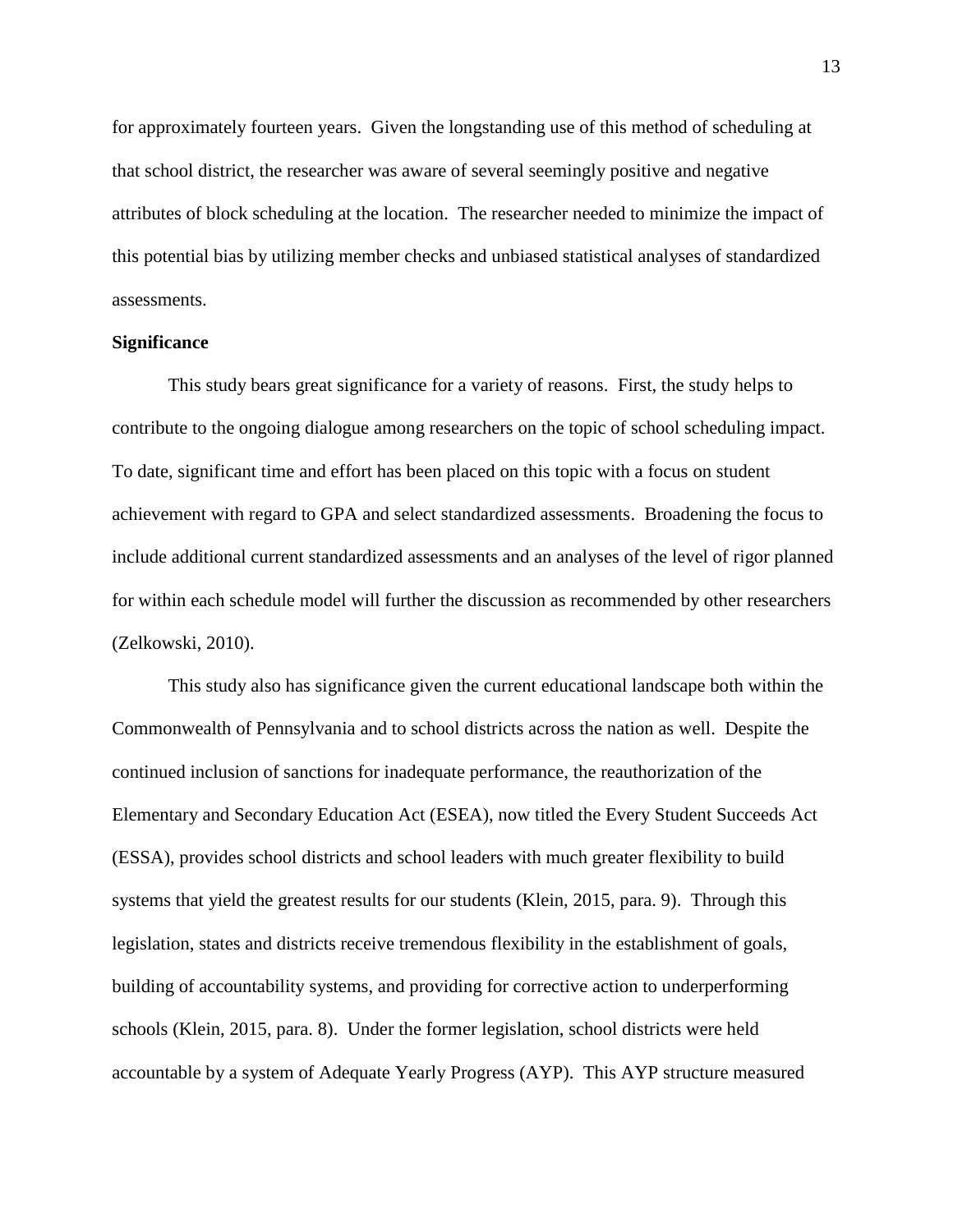schools by defined incremental gains in student academic achievement. Ultimately, AYP, as prescribed through the *No Child Left Behind Act of 2001*, defined benchmarks for schools to meet in order to have all students proficient in reading and mathematics by 2014 (Education Week, 2001, para. 2). A potential unintended result of this incrementally increasing accountability was the stifling of school leaders to innovate and attempt brave measures to greatly impact student learning. Within the former system, a shift to a different type of school schedule could be seen as overly dramatic and a potentially less than desirable option given its risk. School leaders may have decided to safely maintain their current schedule in an effort to meet the minimal, incremental gains. With the flexibility in ESSA, school districts are no longer required to meet AYP, but instead state defined targets that are less discrete, providing for greater flexibility in bold leadership decisions. The information gained from this research can serve leaders well that may be contemplating a rather aggressive schedule change.

Next, in 2014 the Commonwealth of Pennsylvania amended and adopted Chapter IV of the Pennsylvania Code. Chapter IV articulates requirements of districts in the state for academic standards, assessments, and ultimately graduation requirements. This amendment encompassed the inclusion of the Keystone Exams as a standardized assessment measure, greater flexibility for the number of Carnegie units necessary for graduation, and adoption of the Pennsylvania Core Standards as the academic standards for the state (PA Code – Chapter IV, 2014). As stated previously, this revised legislation provided for greater flexibility for school districts, especially when considering scheduling and standardized assessments. The previous legislation utilized an end of year assessment, called the Pennsylvania System of School Assessment (PSSA). Given that the assessment was administered only near the end of the school year, most school districts embraced a traditional schedule as a structure to best prepare the students for this assessment,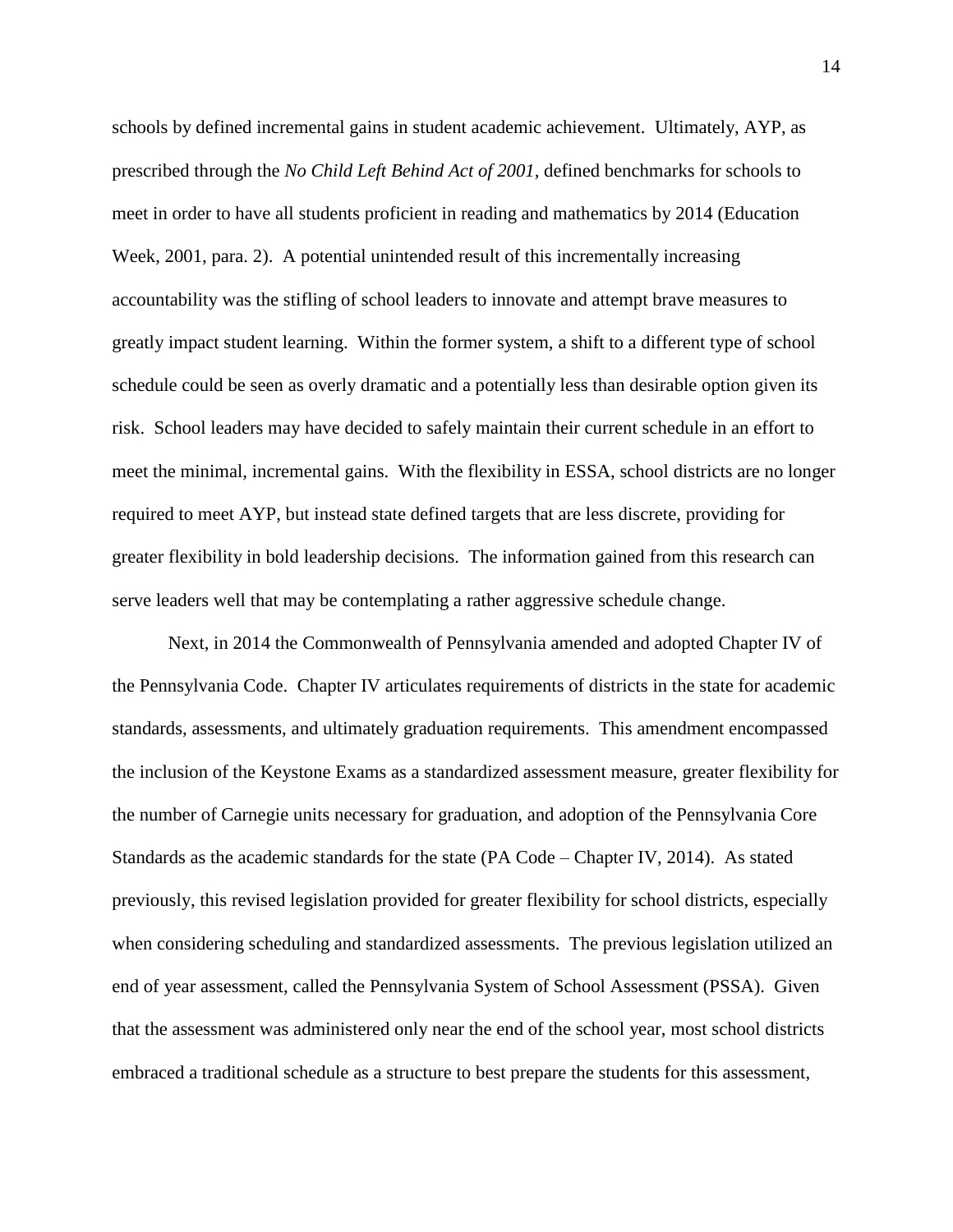since the end of the course coincided with the end of year assessment. The incorporation of the Keystone Exams as Pennsylvania's standardized assessments also included an additional assessment window at the midyear point to better serve districts utilizing a block schedule. This change in the assessment system and flexibility granted through the amendment of Chapter IV, now make block scheduling a much more desirable option than it had once been in Pennsylvania.

With the increased flexibility granted, whether it is through ESSA or amendments to Chapter IV in Pennsylvania, school leaders are better enabled to leverage the schedule to transformatively address student needs (PSBA, 2014, para. 7). The limitations that had once existed with scheduling by the timing of the administration of standardized assessments have dramatically decreased. In addition, flexibility with graduation requirements now enable schools to provide for more opportunities for internships and other relevant experiences for students within their high school years. A schedule that helps students reach proficiency on required standardized assessments more quickly can facilitate greater opportunities for these flexible and relevant offerings for students. (PSBA, 2014, para. 6) In total, this creates greater urgency now for school leaders to closely evaluate the effect of their school schedule on student achievement and student growth.

Finally, an understanding of the potential impact on rigorous learning experiences for students as a result of a schedule type is valuable information in general. School leaders would benefit from information that potentially indicates if one schedule type or the length of a course or class period yields better opportunities for deeper construction of knowledge for students. Proponents of block scheduling assert that longer class periods provide for greater opportunities for deeper, more meaningful learning (Canady and Rettig, 1995). This study will help to determine if this assertion is in fact realized through the subjects of this study. Again, this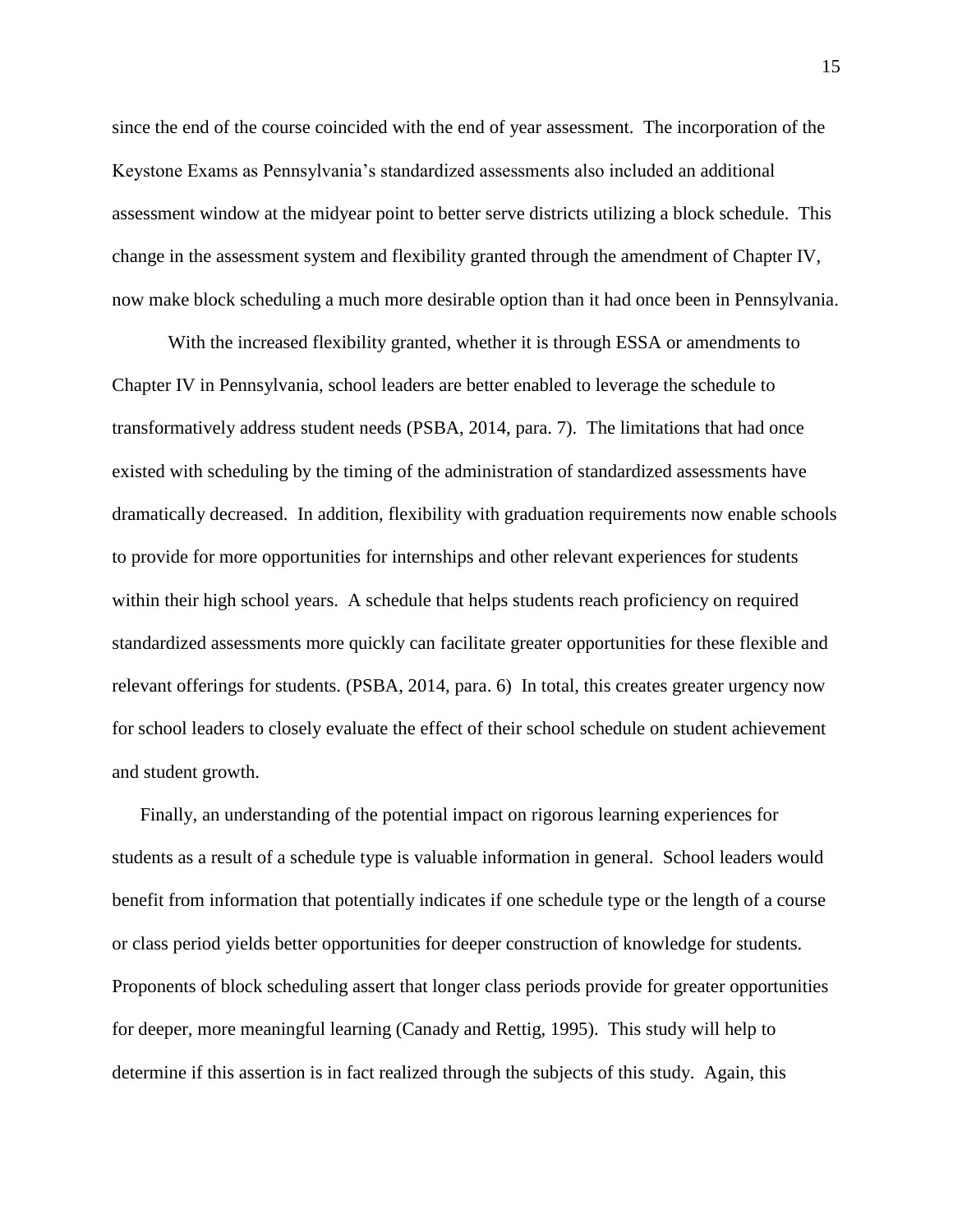information is valuable to transformative leaders aspiring to provide the richest learning experiences for students, potentially impacting the rest of their young lives.

#### **Definition of Key Terms**

For the purpose of this study, the following terms are defined.

*Academic Achievement* – The outcome of education as measured for this research through student proficiency scores on three Pennsylvania Keystone Exams; Algebra I, Biology and Literature. Pennsylvania has four levels of proficiency on the standardized assessments including Advanced, Proficient, Basic, and Below Basic. "Proficient" scores are scores falling in the Proficient or Advanced achievement levels.

*Academic Growth* – A student's progress as measured by the change in their achievement from one assessment point to another utilizing the Pennsylvania Value Added Assessment System (Pennsylvania Department of Education, PVAAS, 2016, para. 3).

*Block Schedule* - Typical block schedules are structured as a four by four block, often referred to as the Copernican block schedule. This structure provides students with four classes per semester and the class periods are generally 90 minutes in length. (Cromwell, 2016, para. 4) *Keystone Exam* - Keystone Exams are Pennsylvania end-of-course standardized assessments designed to evaluate proficiency in academic content including Algebra I, Biology, and Literature. These exams are administered following completion of the applicable course, most typically at the high school level (Pennsylvania Department of Education, 2013, para. 1). *Traditional Schedule* - A traditional schedule is typically defined as a seven-period schedule where each of the seven classes meet daily for the duration of the school year. Each class period ranges from an average of 45 to 55 minutes in length (Cromwell, 2016, para. 5).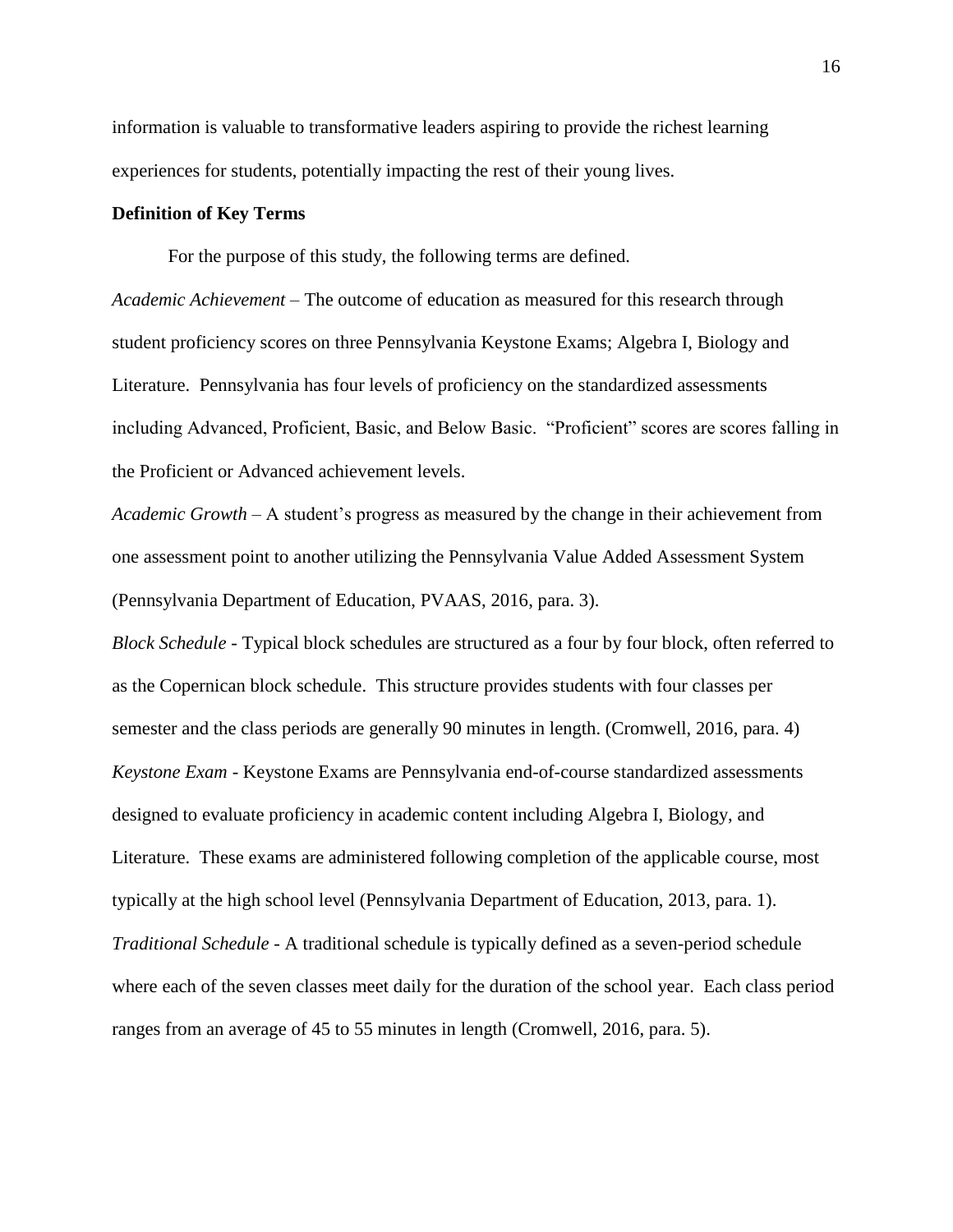*Transformative Leadership* – A distinct leadership theory where the leadership is "grounded in an activist agenda, one that combines a rights based theory that every individual is entitled to be treated with dignity, respect, and absolute regard with a social justice theory of ethics that takes these rights to a societal level" (Shields, 2010, p. 571). In this theory, leaders leverage their positional platform to pursue social equity and justice.

*Webb's Depth of Knowledge* – A framework developed by Norman Webb that "relates more closely to the depth of content understanding and scope of a learning activity, which manifests in the skills required to complete the task from inception to finale (e.g., planning, researching, drawing conclusions)" (Carlock, Hess, Jones & Walkup, 2009, p. 4).

### **Conclusion**

While research to date has been marked by inconsistencies of benefits and costs to the various forms of scheduling, one certainty is that the way in which the school day is structured impacts the experiences that students have at school. The question of superiority of impact on student achievement between block and traditional scheduling remains relatively unanswered despite the vast amount research conducted over the last twenty-five years. Through the analysis of a body of relevant research studies, it is clear that the focus and construct of the research, along with the context of the study can provide great information for practitioners and school leaders. Naturally, the similarities between the study and the practitioner's specific situation and how recent the study is play important roles in the value of the findings to practitioners. Hence, this study, focusing on the impact of block scheduling to student academic achievement as evidenced through objective standardized assessments, helps to present meaningful findings to practitioners today. The additional lens of moving beyond assessment to understanding the prevalence of rigorous planned and delivered learning activities provides another dimension to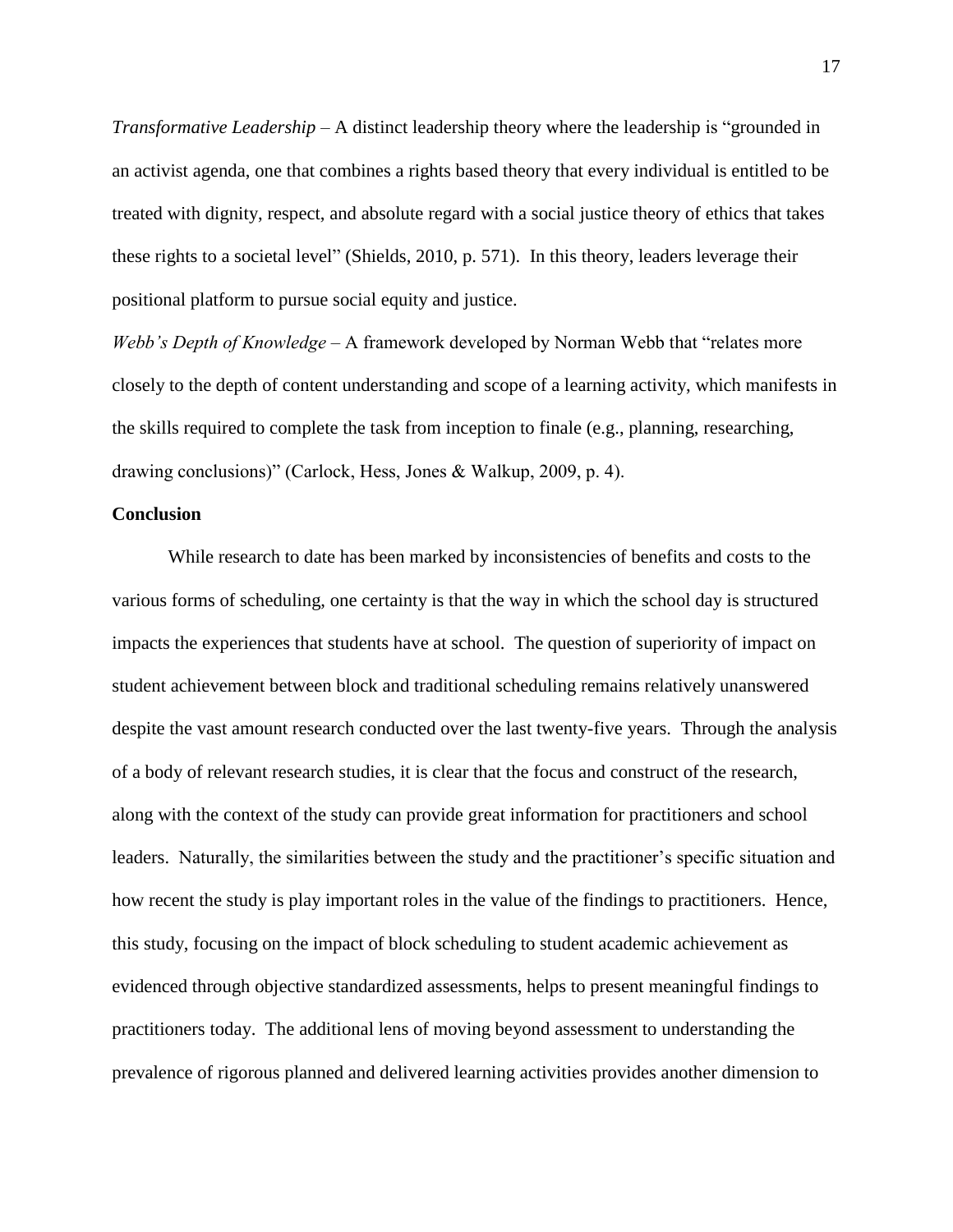this dialogue as well. Given the educational landscape of today's schools and the hypersensitivity of measuring each aspect of the educational process, a current study in this area could prove beneficial to stakeholders and key decision makers.

The following chapter will provide an overview of relevant literature and previous research studies regarding the impact of block or traditional schedules. The body of research and literature has shaped this study directly through the theoretical framework and research methods.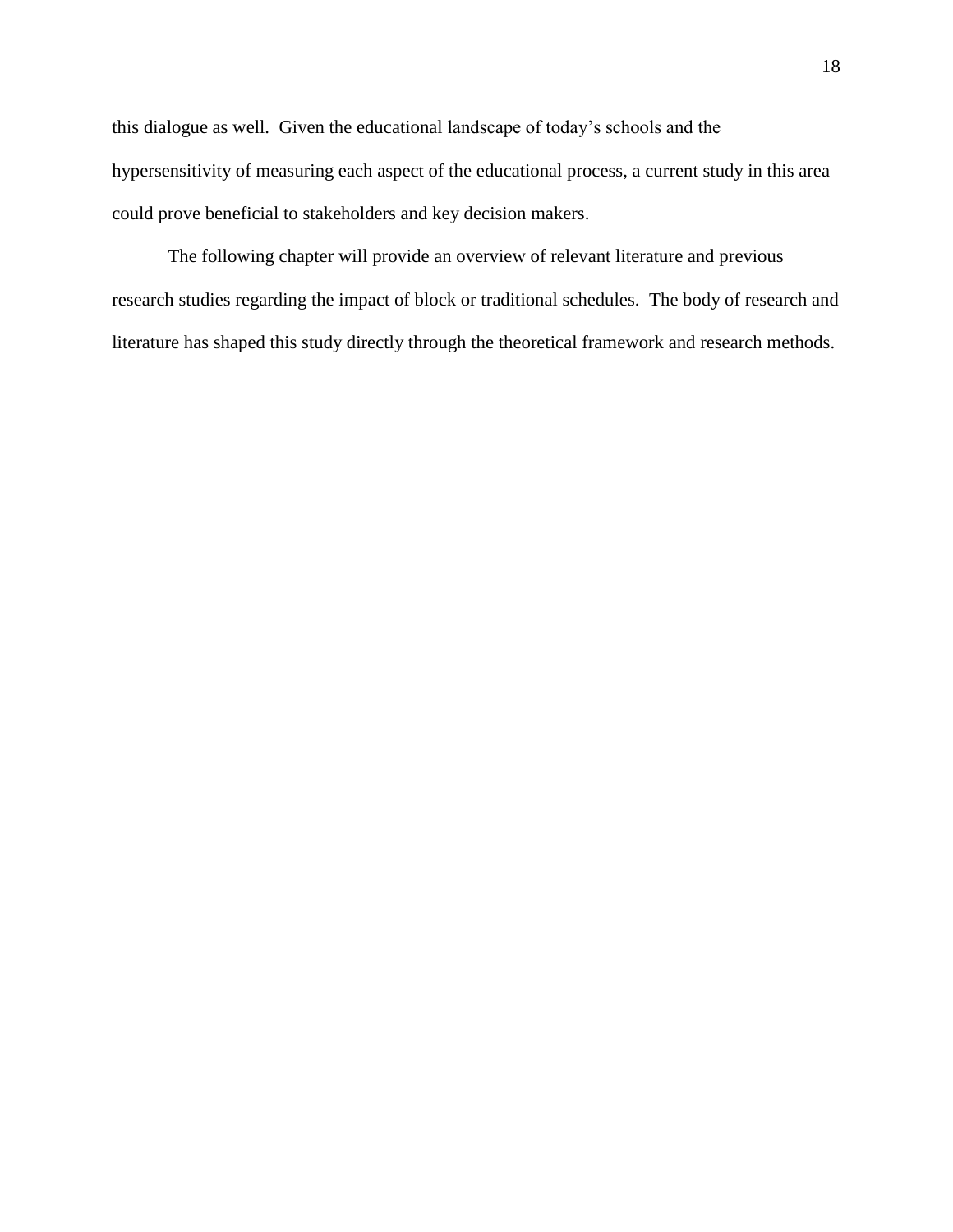#### **CHAPTER 2**

#### **REVIEW OF THE LITERATURE**

The structure and schedule of the school day and year has remained a focus for school stakeholders over the course of the last 125 years (Mayers and Zepeda, 2006). Much promise has been placed in focusing on alterations in these school structures as a way to effectively institute school reform to positively affect student achievement (Gabrieli, 2010, p. 40). Whether the focus was standardization of the school experience with *The Committee of Ten* (Mackenzie, 1894) or leveraging the length of the day and class period for better learning through the report titled *Prisoners of Time* (1994), there has been a longstanding focus on utilizing the schedule most effectively to impact learning. The most significant changes in the school structure have included the lengthening of the school year and the school day, as well as the structure of the school schedule. Focusing specifically on the structure of the school schedule, much time and energy with research has centered on the purpose and effect of extended learning blocks, called block scheduling.

The block schedule promised greater opportunities for varied instructional approaches, reduced administrative functions within the day, fewer classes for students to focus on at one time, and greater opportunity for students to engage in elective offerings (David, 2006, p.252). In addition, and highly debated, was the claim that block scheduling could lead to greater student achievement. As stated in *Prisoners of Time* (1994), "New uses of time should ensure that schools rely much less on the 51-minute period, after which teachers and students drop everything to rush off to the next class. Block scheduling – the use of two or more periods for extended exploration of complex topics or for science laboratories – should become more common" (p. 31). Furthermore, adhering to a schedule of extended learning blocks would lead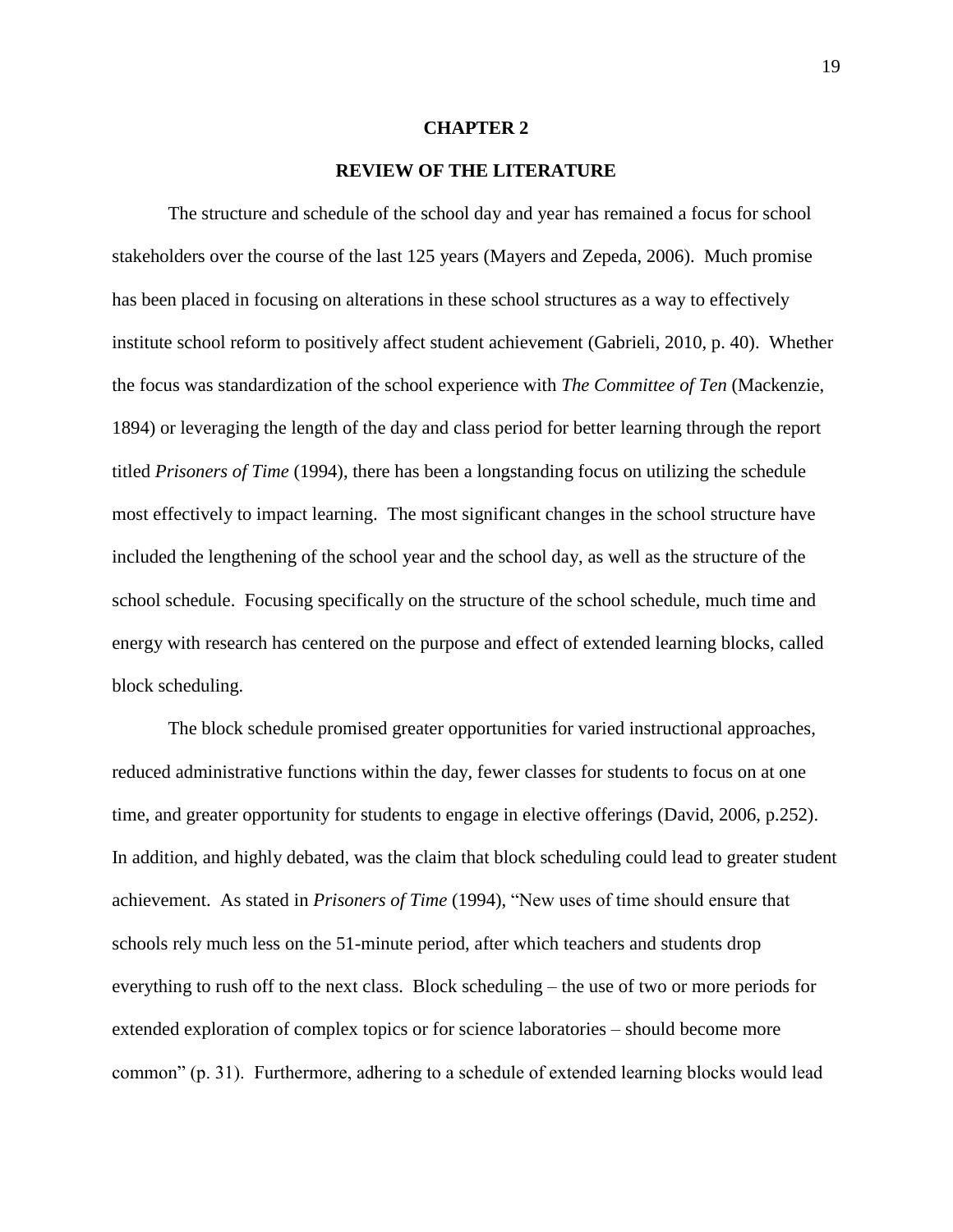to students "meeting high performance standards in key subjects" and not maintaining the school focus of students merely getting "seat time or Carnegie units" (p. 31).

This chapter is designed to focus on: 1) School Reform, 2) Traditional Scheduling Models, 3) Block Scheduling and Academic Achievement, and 4) Block Scheduling and Instructional Practices. When reviewing the research conducted over the last two decades (Arnold, 2002; Abbott, Baker, Clay, and Joireman, 2007; Cobb, Dugan, Lewis, and Winokur, 2005; Biesinger, Crippen, & Muis, 2008), it is evident that studies vary in focus and findings, when looking at the impact of block scheduling to achievement. In an effort to maintain objectivity when looking at research studies, those included in this review focused on measuring student achievement through standardized assessment measures. Some studies measured student achievement through each student's grade point average (GPA). However, validity can be questioned using GPAs as grading practices are not standardized. As stated by Hughes (2004), "The choice of GPA as an indicator of scholastic performance may not be the best measure to employ. Perhaps some standardized test scores…might be a better measure of the academic achievement" (p. 667). As a result, studies using GPAs solely were discarded and the focus of this review became those utilizing standardized assessments as the primary metric of student achievement.

Literature was targeted through keyword searches focusing on keywords such as: block scheduling, extended learning blocks, achievement, alternative scheduling, and scheduling. These keyword searches were conducted primarily in ERIC – EBSCO, HeinOline, LexisNexis Academic Universe, and Google Scholar. Beyond that, several books on extended learning blocks and block scheduling were reviewed as well.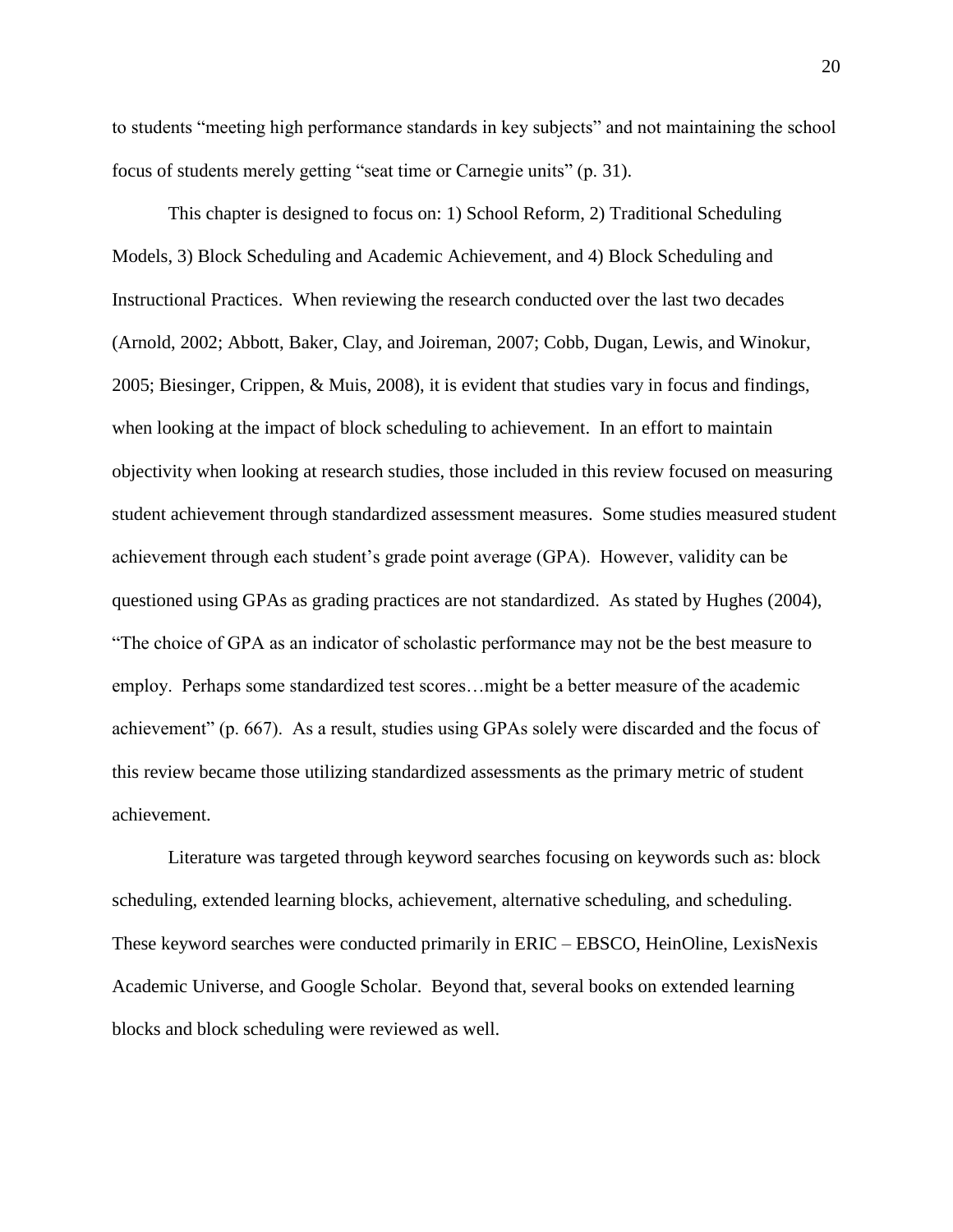#### **School Reform and the Continued Urgency for Change**

In the late 1800's, a committee was established to help set recommendations for the standardization of public education, titled *The Committee of Ten*. At that time, the school outcomes, curriculum, and focus were set entirely by the locality, and even individual teachers, leading to great inconsistencies in the level of achievement realized by the students. As noted in the Committee's report, a better standardization of the high school experience was needed given the lack of readiness of high school graduates for higher education (Mackenzie, 1894, p. 148). The committee set expectations for teacher preparation, the length of the school year, and the length of time spent on certain courses of study (p. 150). While significant focus was set on readiness for college, it was clearly noted that the same academic expectation for college bound students should exist for those experiencing the high school program as a terminal function (p. 148).

Complementing this move to standardization of the higher education and high school experience was Andrew Carnegie's work on a pension system. In 1906, Carnegie worked to develop a pension system to benefit college professors (Silva, Toch, & White, 2015, p. 7). In order for professors to qualify for this pension, colleges and universities had to standardize around time spent teaching. Thus, the Carnegie Unit was developed for courses as 120 hours of instruction over 24 weeks (p. 8). This standard equated to one hour of instruction per day for each of the 24 weeks. Again, this method of standardization of instructional time helped to establish consistency for those eligible for the Carnegie pension program. The Carnegie Unit quickly became the currency for education and this standard was then generalized to public high schools as well. Credit was established and awarded to students that completed 120 hours of instruction in each course over the school year (p. 10). Considering that the length of the school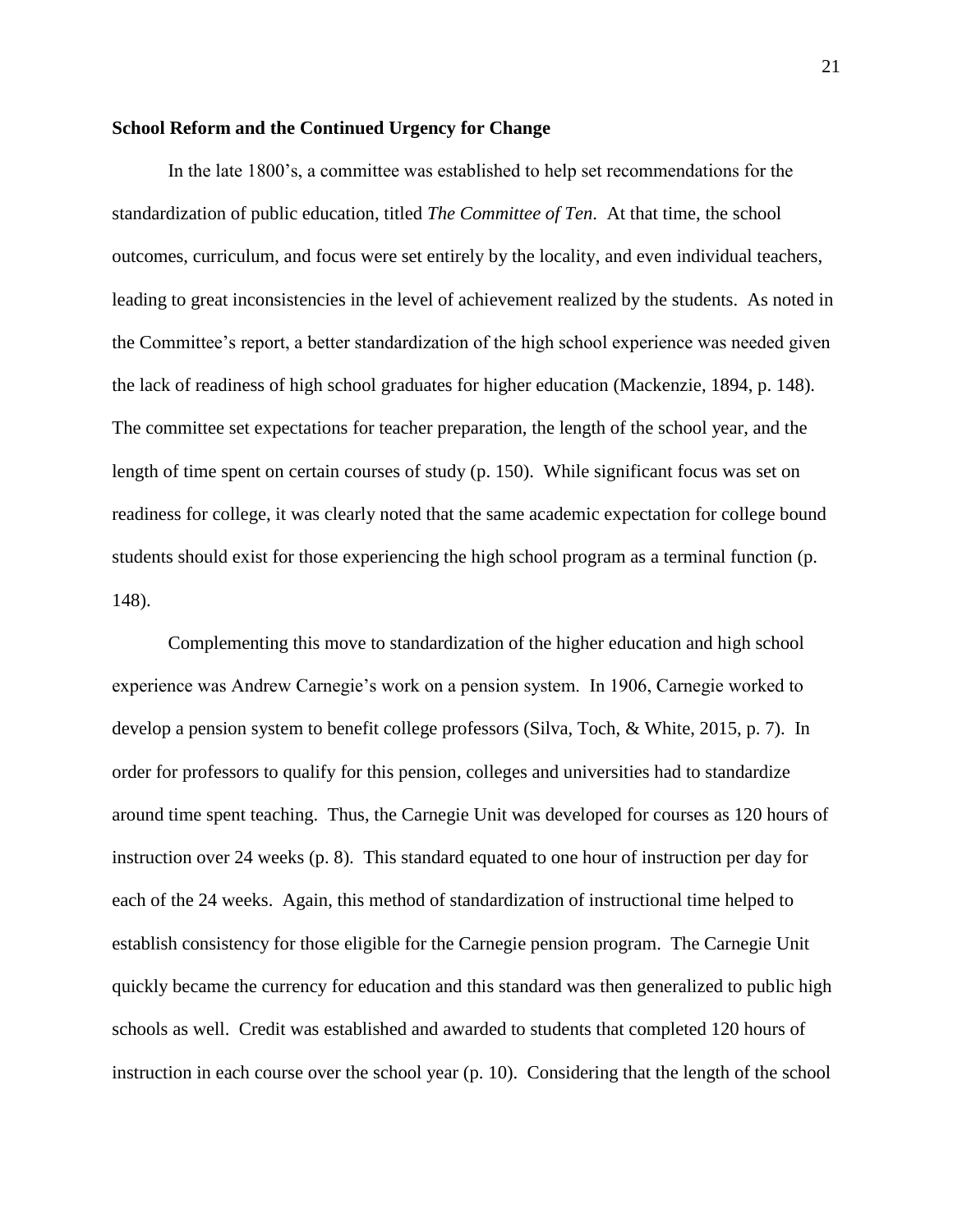year was generally 180 days, or 36 weeks, for most high schools the standard class period was established at anywhere from 45-55 minutes per day to comply with the 120 hour course standard. This quickly became the birth of what is known as a traditional schedule.

Moving forward, 1918 brought about a National Education Association commissioning of a committee titled, *The Commission on the Reorganization of Secondary Education*. This committee focused on establishing common, interconnected goals for secondary education. The impetus for the work and the subsequent recommendations were the lack of a minimum target set for all students within the United States. The primary concern was that the national education system was not adequately preparing students for successful entrance into higher education, the workforce, or for successful democratic citizenry (National Education Association, 1918, p. 9).

The first two school reform efforts were driven internally by our nation through committees established for the betterment of our national education system. While the work was prompted by a lack of satisfaction with the current educational system, the commencement of the work was triggered by those internal to the system. In 1957, the Soviet Union launched Sputnik amid the "Space Race" between the United States and the Soviet Union. This launch triggered educational reform efforts with a specific focus on mathematics, science, and engineering (Powell, 2007, para. 2). Not only was this driven by the desire for international educational prowess, but also national security. Several key priorities resulted from the challenge of this era. Most notably, authentic, hands on learning received greater educational focus and were realized through science and technology laboratory experiences (Powell, 2007, para 5). This push, both for more collaborative hands on experiences and an increase in laboratory experiences provided for a challenge under the current model of traditional scheduling. Completing activities like those inherent in laboratory experiences or other hands on experiences requires extended time.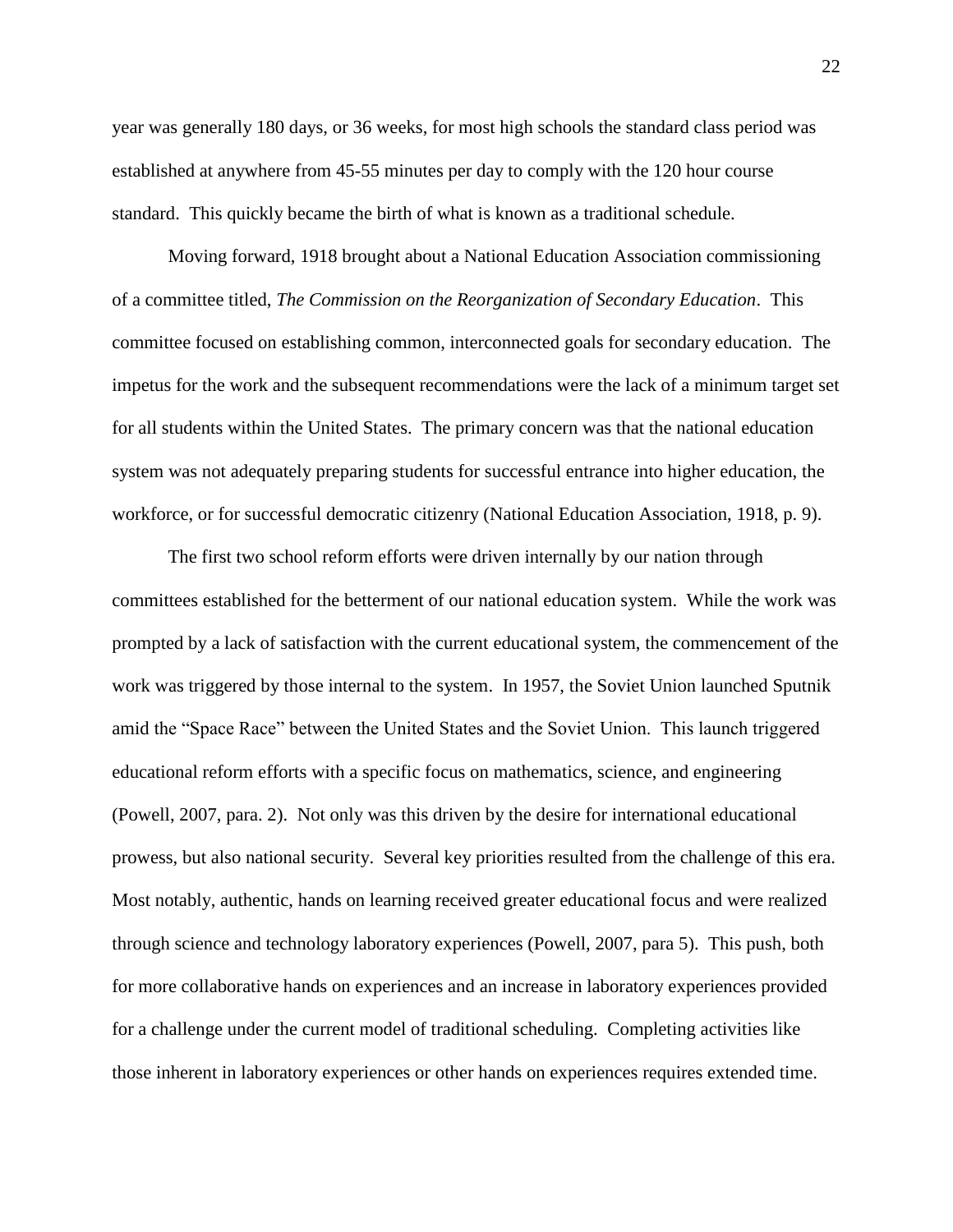This is often difficult to achieve under the relative constraints of a traditional schedule model (Gabrieli, 2010, p. 43). This challenge to provide the experiences in a fixed schedule with shorter periods, created more of an urgency to modify schedules to fit the learning, rather than modifying the learning to fit the schedule.

In 1983, the National Commission on Excellence in Education, chartered by President Ronald Regan, released a report titled, *A Nation at Risk*. This commission was established to address the growing concern over the lackluster American education system (A Nation at Risk, 1983, p. 7). As stated in the report, "the educational foundations of our society are presently being eroded by a rising tide of mediocrity that threatens our very future as a Nation and a people" (p. 9). The report summarized either stagnant or declining academic performance by American students on both standardized assessments and on other educational outcomes such as functional adult literacy (A Nation at Risk, 1983, p. 11). The report concluded with significant findings stimulating a strong call for reform. Two primary areas noted were the use of extended learning blocks for deeper learning and the need to provide for more rigorous classroom lessons and courses (A Nation at Risk, 1983, p. 21-23). This report triggered great emotion, reinforced a national focus on education, and led to a more significant focus on the length and quality of student learning blocks.

The mid 1990's brought about no shortage of information and legislation calling for significant change in education. President Bill Clinton signed Goals 2000: The Educate America Act into law in 1994. Within the set of eight goals, two primary goals included increasing the national high school graduation rate to 90% by the year 2000; and all students leaving grades 4, 8, and 12 demonstrating competency over challenging subject matter (Goals 2000, para. 4). The same year this legislation was signed into law, the National Commission on Time and Learning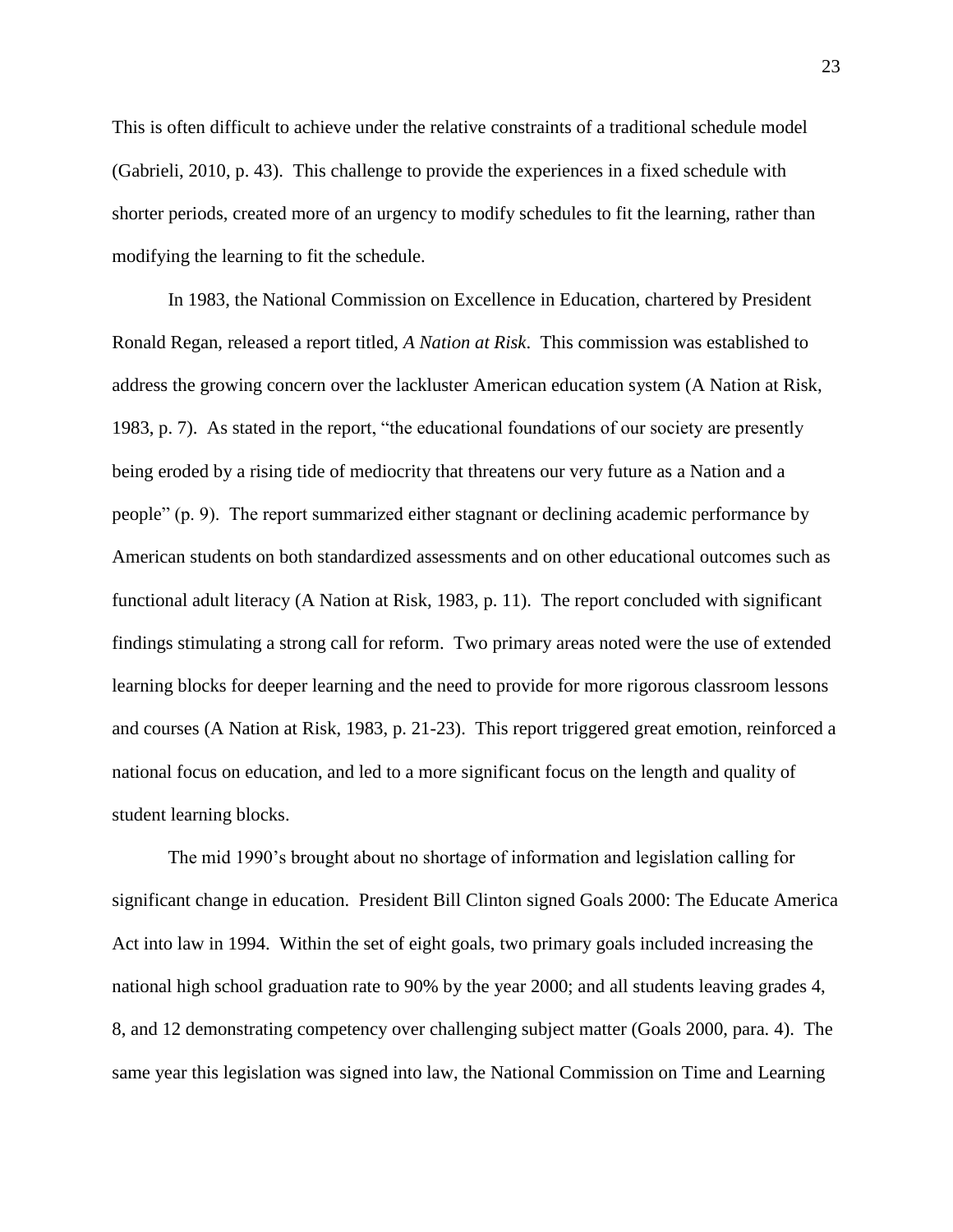released their report titled, *Prisoners of Time.* This report directly criticized the way in which schools are utilizing the school schedule or school day and the negative impact it had on student achievement. The report was framed around five fundamental issues with the existing school structures. Those issues included the assumption that students arrive at school ready to learn, the notion that taking time from class periods for non-instructional tasks has no impact on learning, that the existing school schedule and calendar met the demands of the current society, that school reform can happen in the absence of time to make the transformation, and that the current schedule and structure could deliver a world class education (p. 6-7).

This report called for elimination of the seven period per day, 51 minute period to a system of extended learning blocks (p. 31). The utilization of extended learning blocks provides for increased opportunities of collaborative learning between the students and teachers, greater differentiation for all learners, and less interruptions throughout the day caused by noninstructional tasks (change of classes, taking of attendance, fully transitioning students into the learning environment, etc.). The report outlines that heightened expectations are critically important for our schools, but that realizing those expectations is only possible when schools see "time as an elastic resource" that should be leveraged for optimal student learning (p. 44).

As a result of the promises of extended learning blocks and the political push by the aforementioned publications for change, a significant number of schools moved to some form of block scheduling as a method to positively impact student achievement. As an example of this shift and as documented by the North Carolina Department of Public Instruction, in the 1992- 1993 school year, approximately 2% of North Carolina Public Schools utilized a block schedule. By the 1996-1997 school year, that number had grown to nearly 65% (1997 Survey Results,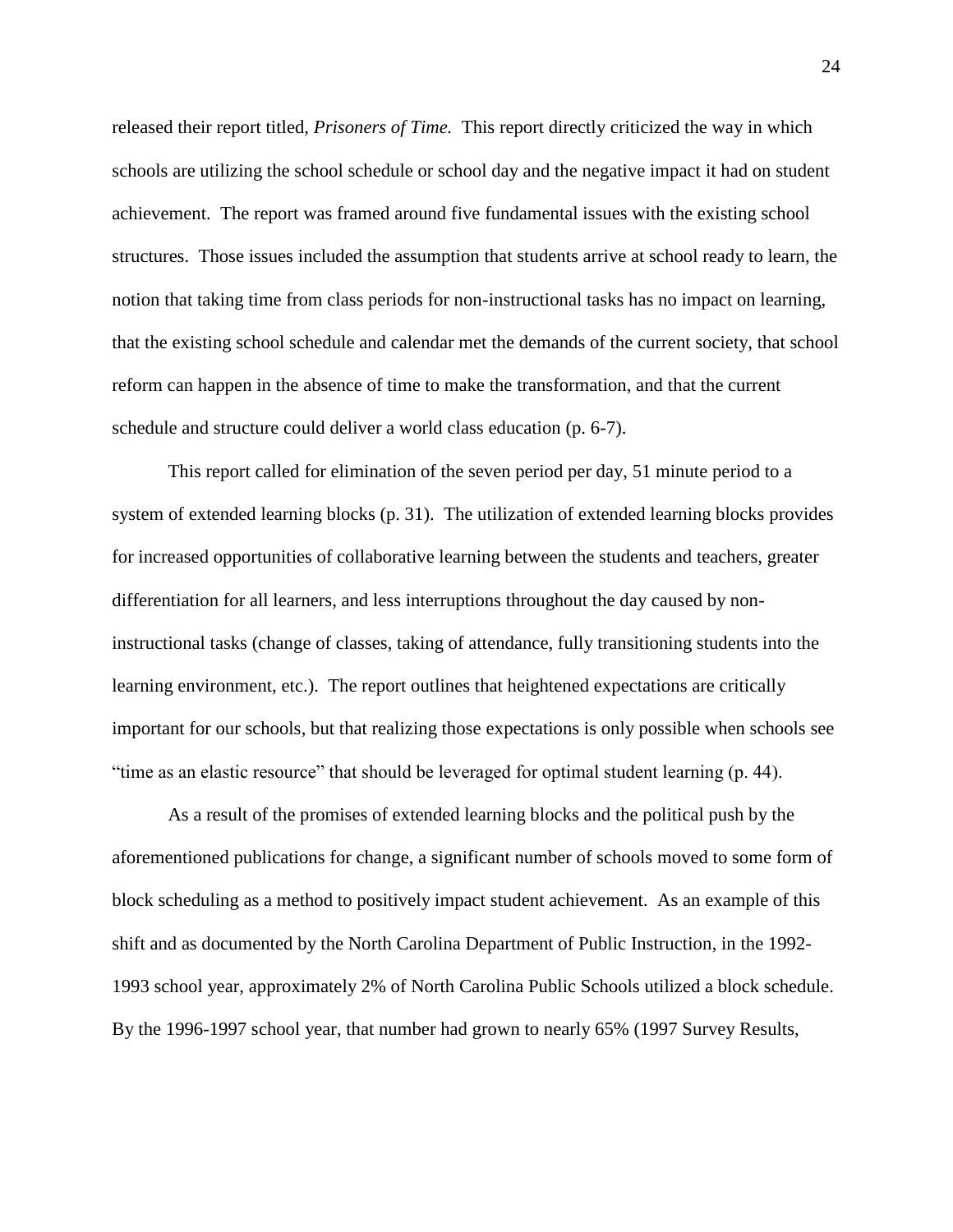para.2). This relatively dramatic increase not only demonstrated greater interest in block scheduling, but also greater actual movement by schools to a block schedule.

Unfortunately, despite the continued interest and actual movement toward different methods of scheduling, student achievement was not dramatically impacted. As reported by the National Assessment of Education Progress in 2002, fourth grade reading scores were not found to be significantly different than those recorded in 1992. In addition, twelfth grade reading scores showed a continual decline from 1992 across all score distributions (National Center for Educational Statistics, 2003, xii). As a continuation of the concern over global competition, George W. Bush took steps in 2002 to address the urgency for school reform through legislation that he signed titled the *No Child Left Behind (NCLB) Act*. The requirements of NCLB included increased assessments for students in grades 3-8, the reporting of proficiency levels for subgroups of students at a much more detailed level than ever before, and a standard of having all students meet proficiency on state standardized assessments by 2014 (Klein, 2015, para. 6). To meet this ultimate threshold of total proficiency, a mechanism was structured in the legislation called adequate yearly progress (AYP). AYP mapped out incremental gains that needed to be met in order for schools and districts to follow an appropriate trajectory toward the aforementioned 2014 proficiency standard (para. 23). In addition to the expectations set in the legislation for proficiency, accountability for achievement was also well outlined including sanctions should schools or districts not meet AYP. These sanctions included anything from schools or districts being placed on a publicized warning lists, to corrective action plans, to total school take overs and dismissal of staff (para. 30).

In 2008, the United States Department of Education released a follow-up to *A Nation at Risk* called *A Nation Accountable.* This reports purpose was to outline progress made in the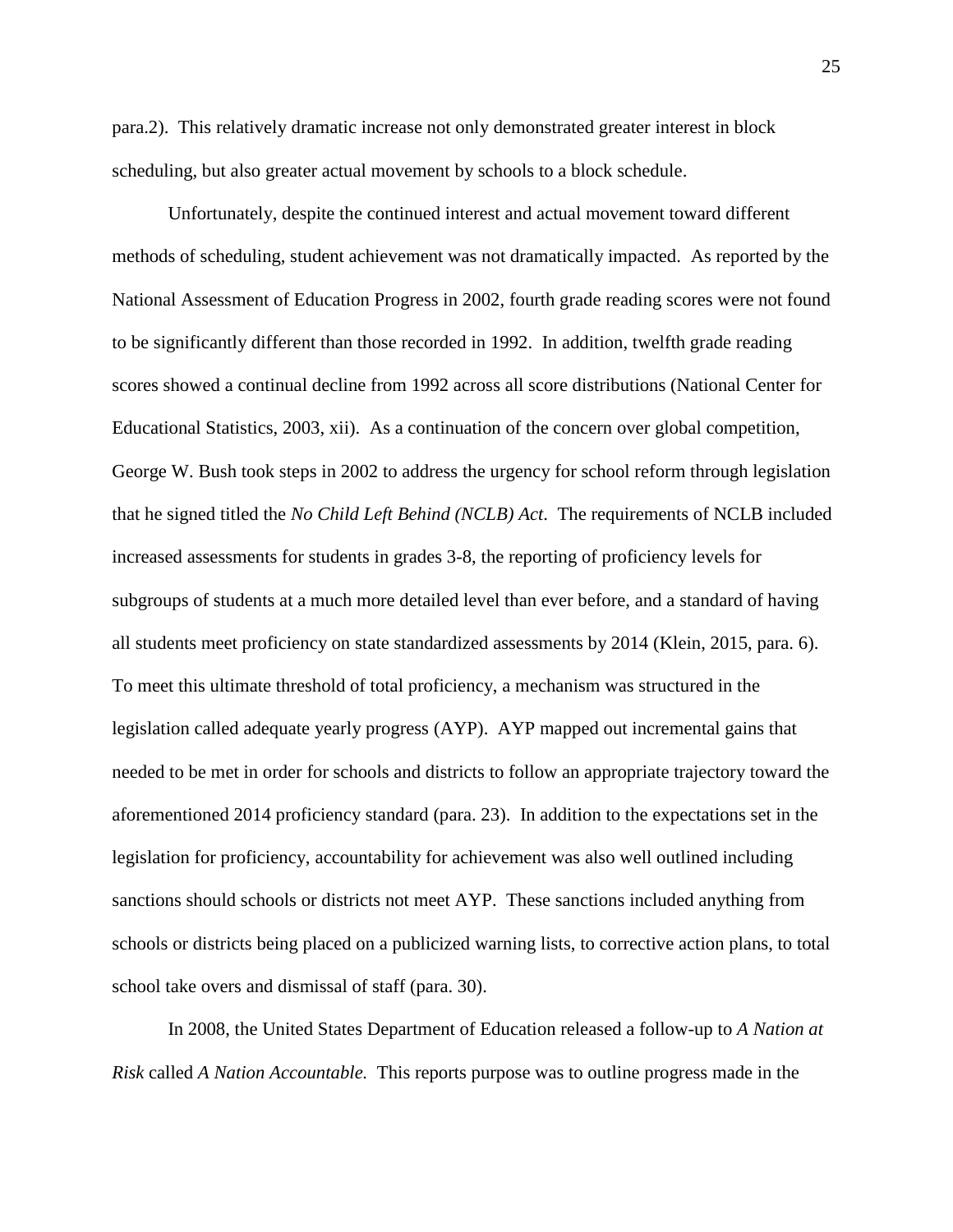twenty-five years following the release of *A Nation at Risk*. Despite clearly articulated and substantiated need for improvement in student academic achievement, this report noted that little improvement had resulted over the twenty-five year time period. It was noted that NCLB could provide for greater transparency of school achievement to help leaders act more swiftly and accurately when making decisions to impact learning (U.S. Department of Education, 2008, p.1). Despite this benefit, it was noted that schools, districts, and our national educational system was at even greater risk of failure in 2008 than it was in 1998 (p. 1). The report clearly outlined continued issues with school curriculum noting that easy courses were hiding behind misleading and "inflated" course titles (p. 4). Despite the deceptive nomenclature, the lack of rigorous high school curriculum continued to be a pressing issue. Finally, a continued pressing concern from this report was time. It was noted that time dedicated to academics during the school day did increase from 1983 (p. 6). Despite that, there was a direct call in the report to continue to examine the school schedule to maximize the effect of the time dedicated to learning (p. 6).

Over the course of  $20<sup>th</sup>$  and  $21<sup>st</sup>$  Century, a significant number of events and reports demonstrating a lack of student achievement in the nation's schools have led to reform. The reform has included modifications to many components of education, but one reform effort that continues to offer promise, but yields inconsistent results is the model of scheduling used by schools. Whether the schedule was modified to provide academic consistency, as in the case of the Carnegie unit, or to allow for greater laboratory or hands on learning experiences, like those changes following the launch of Sputnik, the continued need for better results in schools continues to exist. Unfortunately, both models of scheduling continue to provide uneven results, requiring more research for better informed decisions (Education Commission of the States, 2010). Given that the number of schools across the nation subscribing to some model of block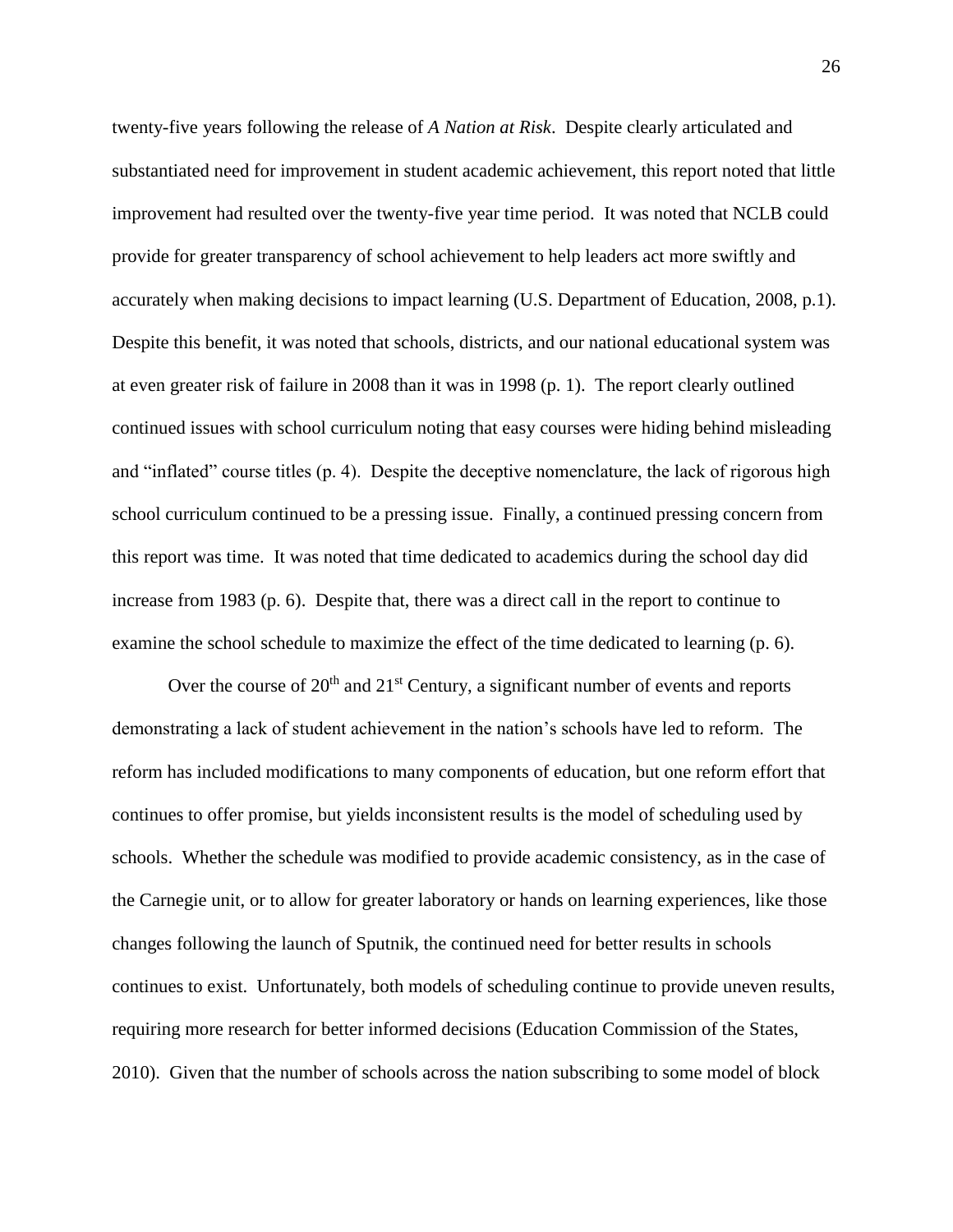scheduling has reached approximately fifty percent, the demand for this research only continues to grow (Dexter, Maltese, Tai, & Sadler, 2007).

# **Conceptual Framework**

Directly addressing the school schedule provided an opportunity for school reformers to capitalize on the key underpinnings of the Constructivist Theory. Constructivist Theory or constructivism posits that learning is not linear and is a process by which the learner constructs their knowledge through interaction with content, experiences, and others. One of the early fathers of the Constructivist Theory, Jean Piaget, rooted the theory in two key principles. He asserted that learning is an active process where the learner constructs the knowledge. Secondly, learning should be authentic and real to students (College of Education, University of Houston, n.d., para. 6).

Lev Vygotsky's contributions to this theory are best known through the theory of social constructivism. Vygotsky believed that "learning and development is a collaborative activity and that children are cognitively developed in the context of socialization and education" (Ozer, 2004, para. 10). Ozer (2004) goes on to state that a Vygotskian classroom "stresses assisted discovery through teacher-student and student-student interaction" (para. 12). Vygotsky's theory of social constructivism further enhances his notion of the zone of proximal development. The zone of proximal development outlines that a learner can perform or achieve in a certain range based on their age or developmental level. Despite that defined zone, the enhancement of a learning environment, rich with interaction, can assist learners in comprehending more challenging concepts through the support of interaction (Ozer, 2004, para. 11).

As stated by Chudy, Juvova, Kvintova, Neumeister, and Plischke (2015), constructivist theory in education focuses on "stimulating learners to interactivity, social communication and to

27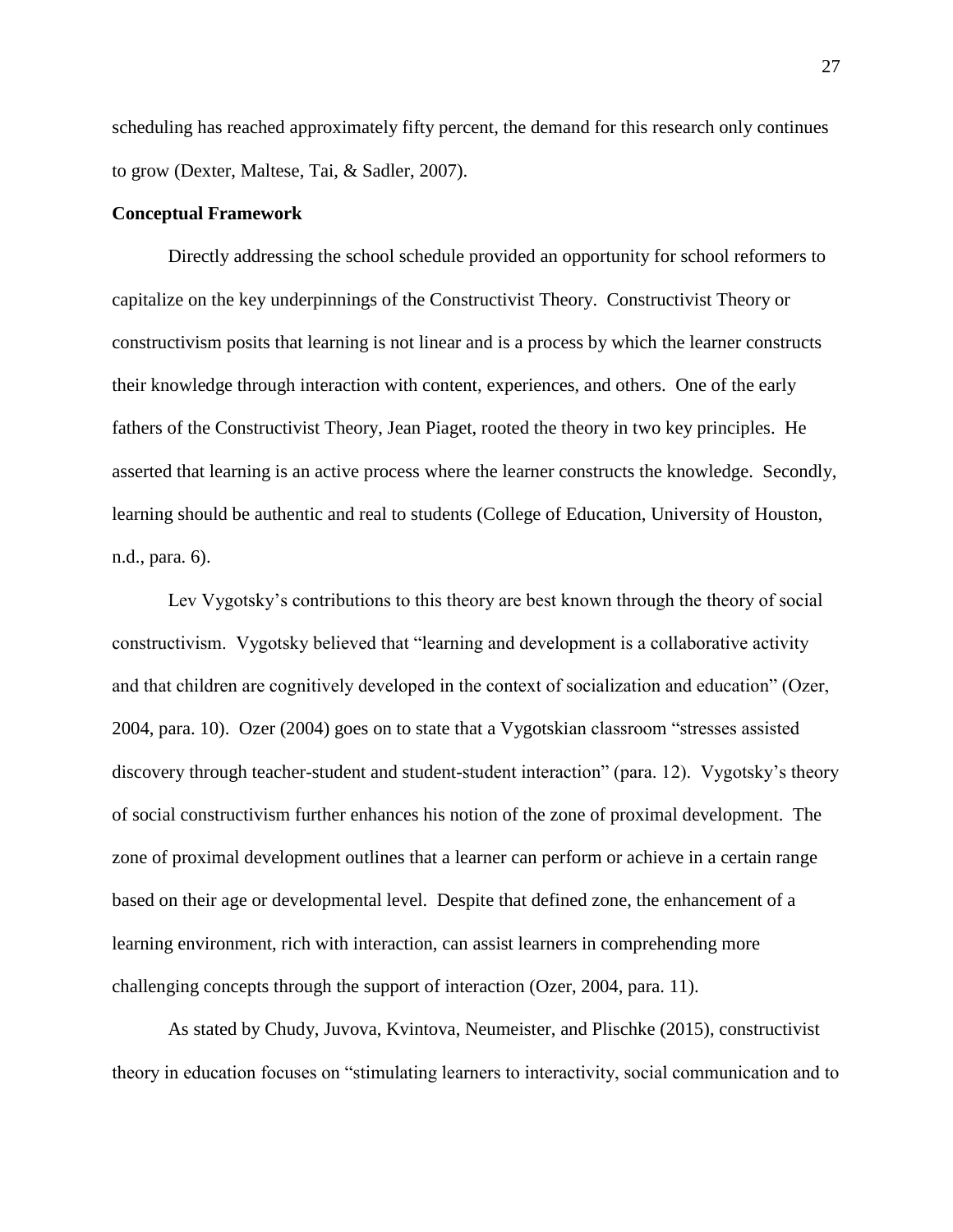the development of their own knowledge, structures of knowledge and to the critical assessment of information" (p. 346). Chudy et al. (2015) go on to state that constructivist learning environments adhere to several key principles including:

- "emphasis on activity and increasing student's motivation for learning
- systematic approach to problem solving, finding connections, associations, interdisciplinary transfer
- maintaining the principle of continuity
- mutual communication between the teacher and student
- preparation for teamwork" (p. 347).

A change in the school schedule offered potential for real reform to capitalize on these core tenets of constructivism. Beyond merely providing students with fewer classes at one time and less time transitioning from class to class within the school day, block scheduling provides students with longer class periods where teachers can engage students more deeply in content and meaningful experiences (Biesinger, Crippen, Muis, 2008, p. 192). Facilitation of more authentic collaborative learning experiences such as laboratories, group work, and problem based learning could potentially provide great benefit to the students' experiences and achievement (Biesinger, Crippen, Muis, 2008, p. 192). If in fact a longer block period provides for these rich opportunities, a standardized assessment score comparison among three assessment types (Algebra I, Biology, and Literature) coupled with sets of administrator interviews to determine the level of rigorous learning activities prevalent in both types of class periods would provide key information on the potential benefit of a block schedule on both achievement and instructional practices, hence, the purpose of this study.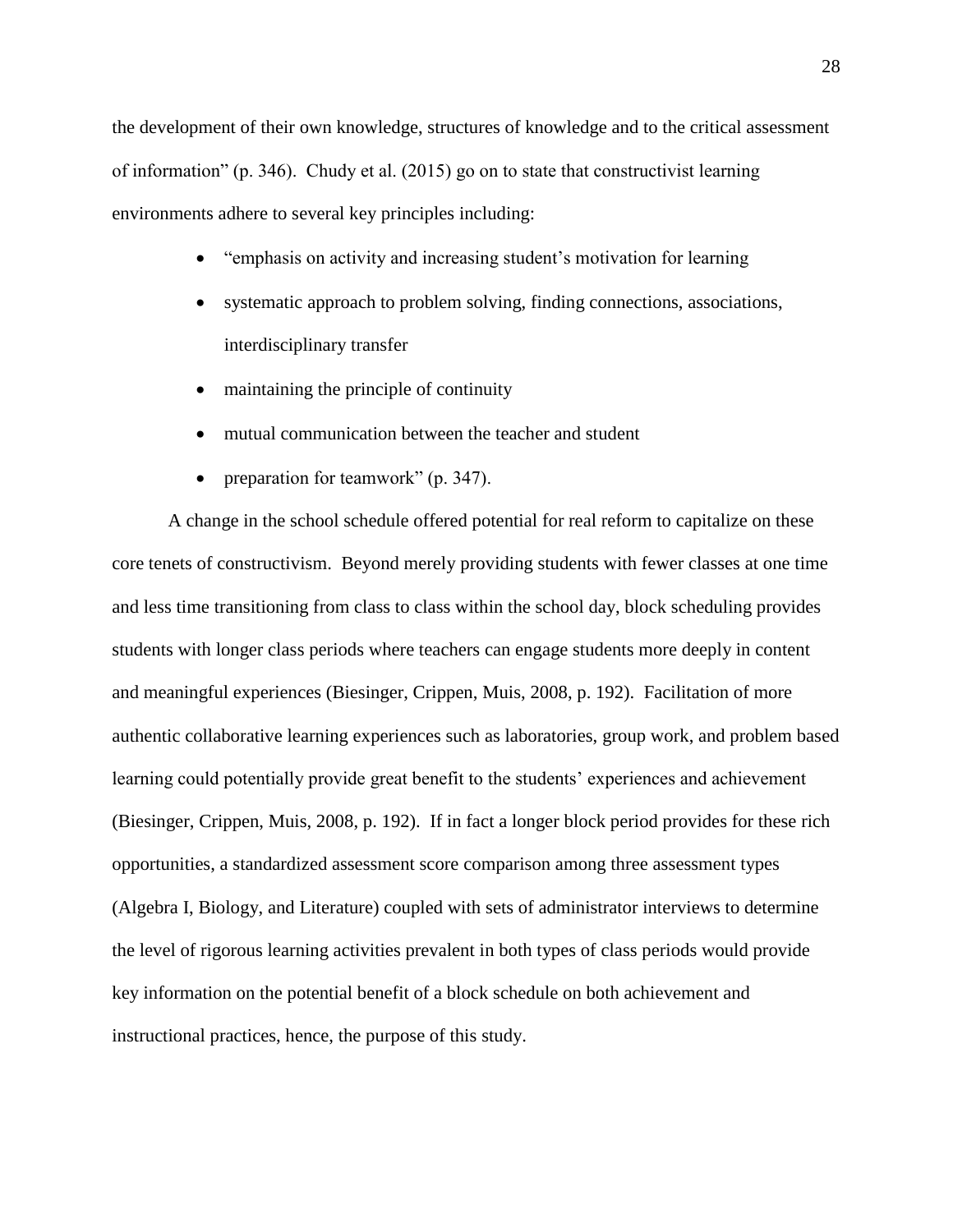## **Schedule Types and Characteristics**

With the establishment of the Carnegie Unit as the standard for education, the traditional schedule quickly became the model subscribed to for scheduling in public schools (Silva, Toch, & White, 2015, p. 7). Over the course of the last century and through the prompting of education leaders and politicians for school reform, several derivatives of school schedules have been developed to yield extended learning blocks. Canady and Rettig (1995) outline five types of schedules that exist in America's schools including the traditional seven or eight-period day, traditional six-period day, 4x4 block, alternating block, and modified block. Despite the variety of schedules, they note that two primary schedule themes exist. Those schedules include traditional seven or eight period schedules and block schedules. Below, each schedule type is defined and common characteristics are listed.

# **Traditional.**

A traditional schedule is typically defined as a seven-period schedule where each of the seven classes meets daily for the duration of the school year. Each class period ranges from an average of 45 to 55 minutes in length over the course of the typical 180 day school year. This structure relies heavily on the standard set forth by Andrew Carnegie as the Carnegie Unit. The approximately 45 to 55 minutes per class, over the course of the entire school year provides for the Carnegie Unit of 120 hours of instruction per course. This structure includes students having the same set of courses for the entire school year. Teachers interact with approximately 140 to 175 students per day or per year depending on the class size. A sample student schedule is outlined in Table 1.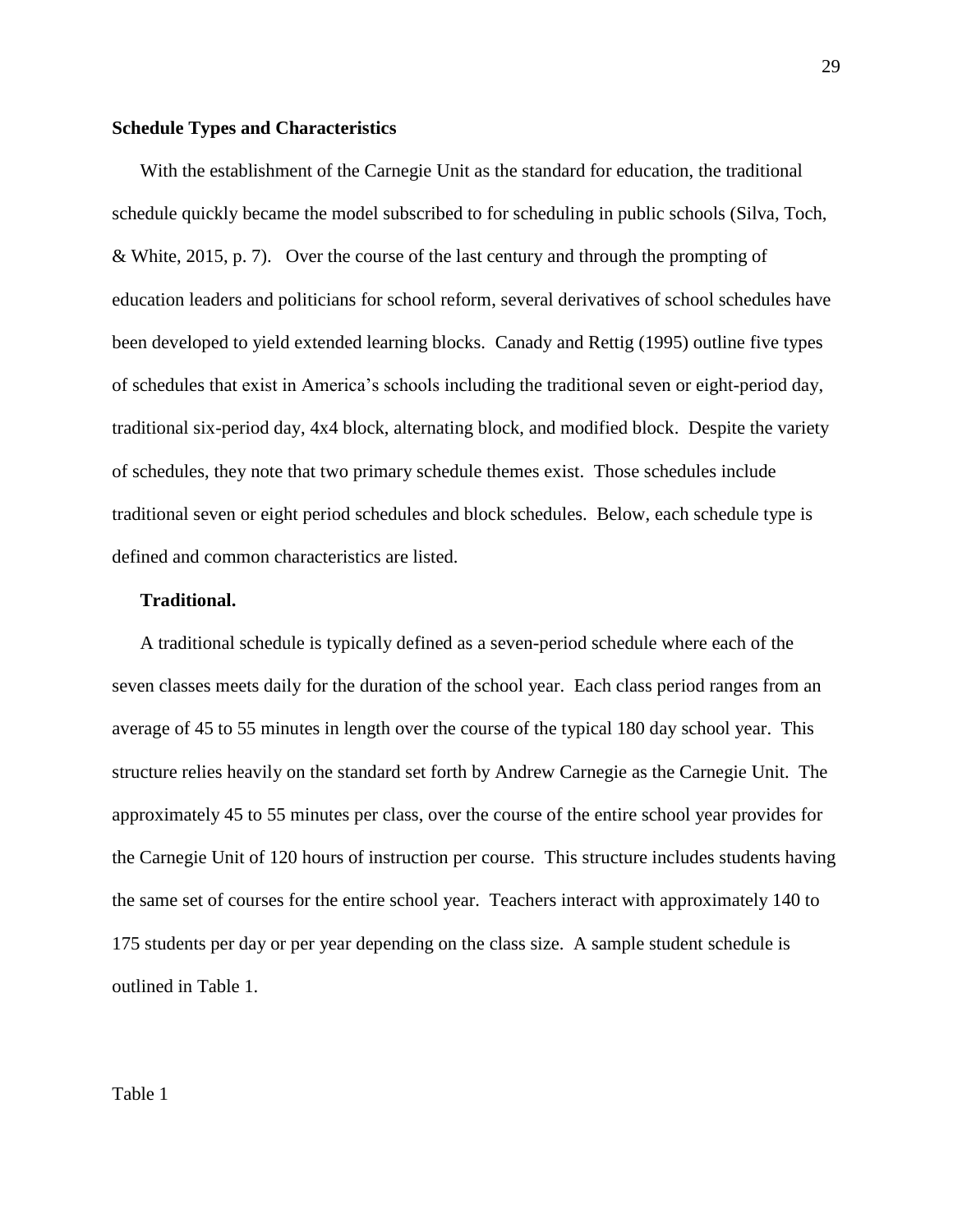*Traditional Seven Period Schedule*

| Period   | Class Title                     |
|----------|---------------------------------|
| Period 1 | English II                      |
| Period 2 | Geometry                        |
| Period 3 | Introduction to Graphic Arts    |
| Period 4 | <b>Band</b>                     |
| Period 5 | <b>Biology</b>                  |
| Period 6 | <b>United States Government</b> |
| Period 7 | Physical Education / Health     |

## *Advantages of traditional scheduling.*

Several advantages exist for the traditional model of scheduling. When students maintain the same course load for the entire school year, with the same teachers, a sense of continuity and consistency can be established (Lorcher, 2012, para. 3). In addition, proponents of traditional scheduling see the shorter, 45-55 minute class periods as more conducive to the relatively brief attention span of a teen learner (para. 4). Students are able to more fully attend to the lessons without becoming oversaturated by content in an extended learning block of 75-100 minutes.

A traditional model of scheduling provides for approximately 22% more instructional time per year than a block scheduled class (Dexter, Maltese, Tai, & Sadler, 2007, p. 2). This reduction in class time with a block schedule can foster an increased pace of the class to ensure that curriculum is covered in the time given. Other researchers estimate that time difference between a block and traditional class to be nearly thirty instructional hours per school year (Algozinne, Eddy, & Queen, 1997, p. 108). Traditional schedules provide for consistency not only in the length of the classes taken each day, but in that students are enrolled in the same classes all year.

Beyond the consistency with enrollment in the same courses all year, curriculum continuity is better achieved for students when taking courses in a sequence (National Education Association, 2016, para. 4). A traditional schedule provides for courses taken in consecutive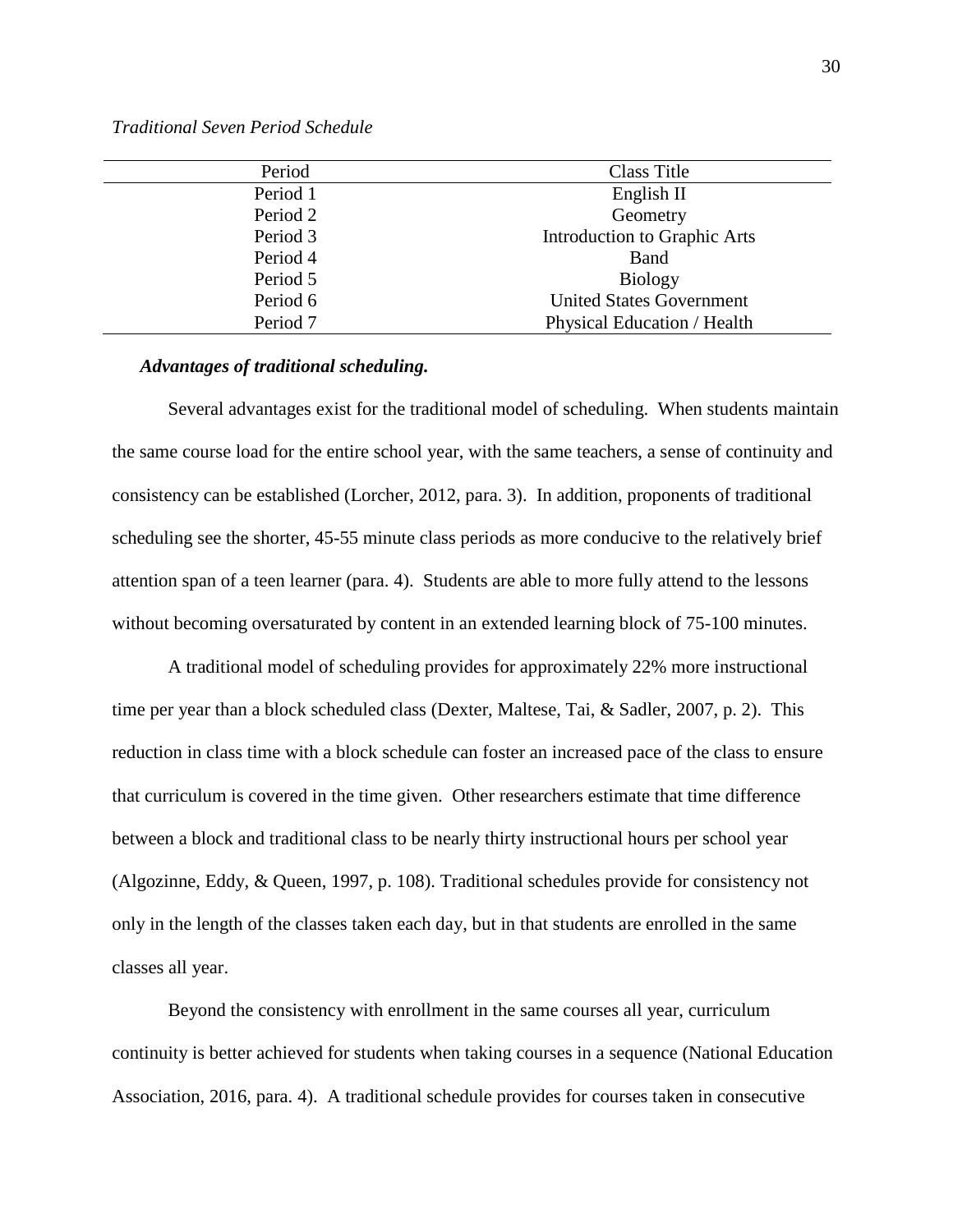order each school year. For example, a student may finish Spanish I in one school year and enroll in Spanish II for the very next school year. In a block schedule format, a student may take Spanish I in the fall semester of one school year and not have Spanish II until the spring semester of another school year. This represents a gap between courses of nearly one calendar year, whereas the gap between courses in a traditional model is only several summer months.

# **Block.**

Block schedules are a direct derivative of the recommendations from the *Prisoner of Time*  study calling for extended learning blocks (1994). Typical block schedules are structured as a four by four block, often referred to as the Copernican block schedule. This structure provides students with four classes per semester and the class periods are generally 90 minutes in length. This model of scheduling provides for longer class periods, with fewer classes taken per semester. Table 2 provides for a sample student schedule in this format.

Table 2 *Block Schedule*

|          | Semester 1                   | Semester 2 |                                 |  |
|----------|------------------------------|------------|---------------------------------|--|
| Period   | Course                       | Period     | Course                          |  |
| Period 1 | English II                   | Period 1   | <b>Biology</b>                  |  |
| Period 2 | Geometry                     | Period 2   | <b>United States Government</b> |  |
| Period 3 | Introduction to Graphic Arts | Period 3   | Physical Education / Health     |  |
| Period 4 | Band                         | Period 4   | <b>Personal Finance</b>         |  |

## *Advantages of block scheduling.*

Several advantages to block scheduling do exist. First, the number of courses that students and teachers have to focus on at one time is reduced, nearly in half. This provides students and teachers with the opportunity to have deeper, more direct contact given the greater length of the class period and the fewer number of student-teacher interactions needed per day.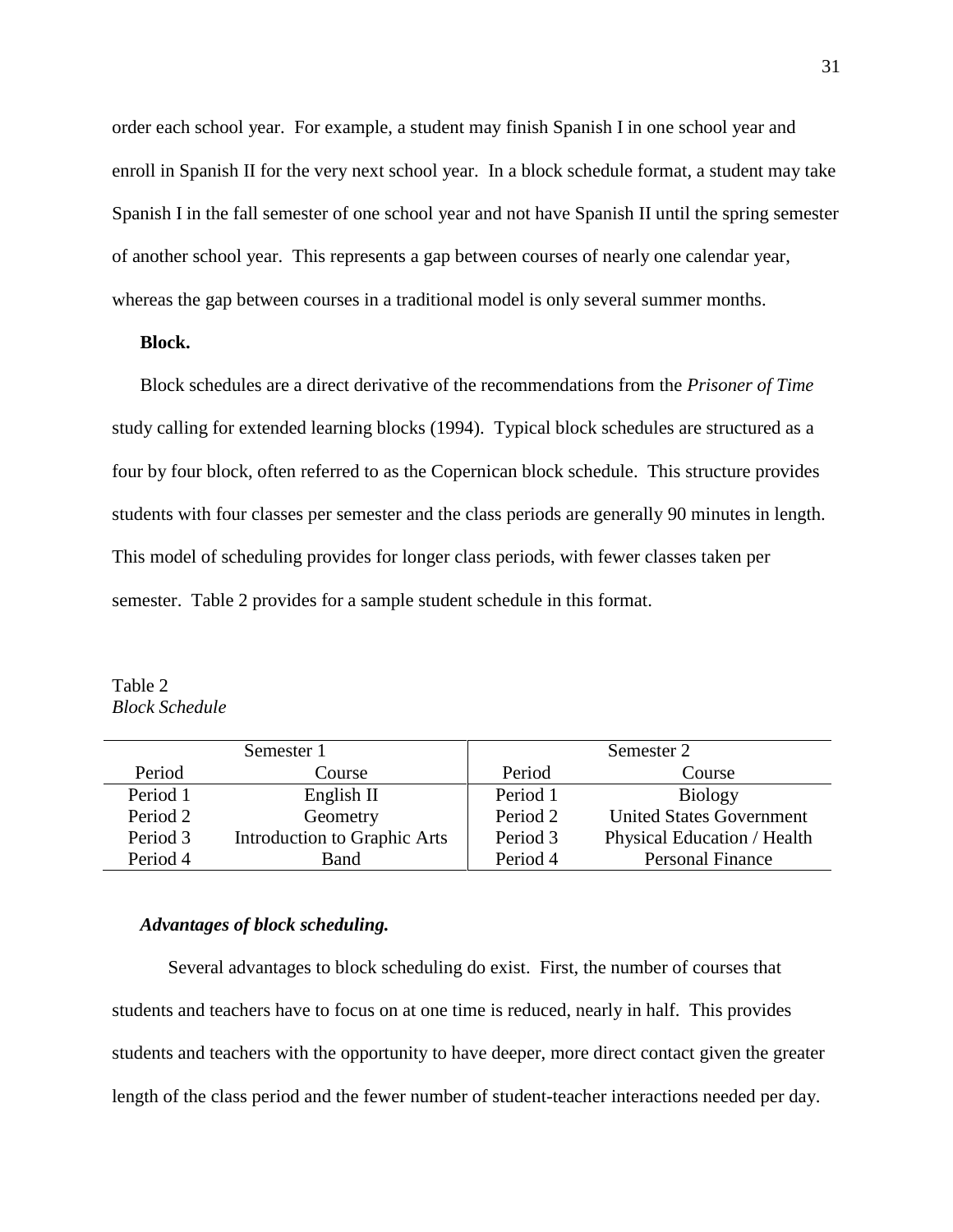Within a block schedule, teachers may have 80 to 105 students on their rosters, whereas in a traditional model of scheduling the teacher may see 140 to 175 students per day. These more rich interactions can lead to a community environment for the learners and the teacher (Gill, 2011, p. 288).

Another advantage of block scheduling is that the extended learning time can lead to deeper, more rigorous learning experiences (Gill, 2011, Fisher and Frey, 2007). With fewer classes and greater instructional time per class, students can be involved in more collaborative learning experiences, not as easily attainable in the shorter class periods. This benefit is one that was called for directly following the launch of Sputnik and the need for additional collaborative learning experiences and hands on laboratory experiences. Extended learning periods provide better for these learning experiences and reduce the number of interruptions per day, inherent in a traditional schedule (Canady and Rettig, 1995).

Along with the multiple classes that students have to focus on in a traditional schedule, each teacher has different standards and expectations as well. This model of scheduling places students in a position of having to adjust more times throughout a given school day for these varying standards than a block schedule ((National Education Association, 2016, para. 6). This coupled with the additional workload inherent in having to focus on two or three additional courses at one time can create a different learner experience for the student. In an attempt to reduce learner stress, block scheduling is seen as a desirable alternative. As reported by Flocco (2015), student academic stress is recorded as less in a block schedule than a traditional schedule due to such factors as mentioned above (p. 64).

## **Block Scheduling and Student Achievement**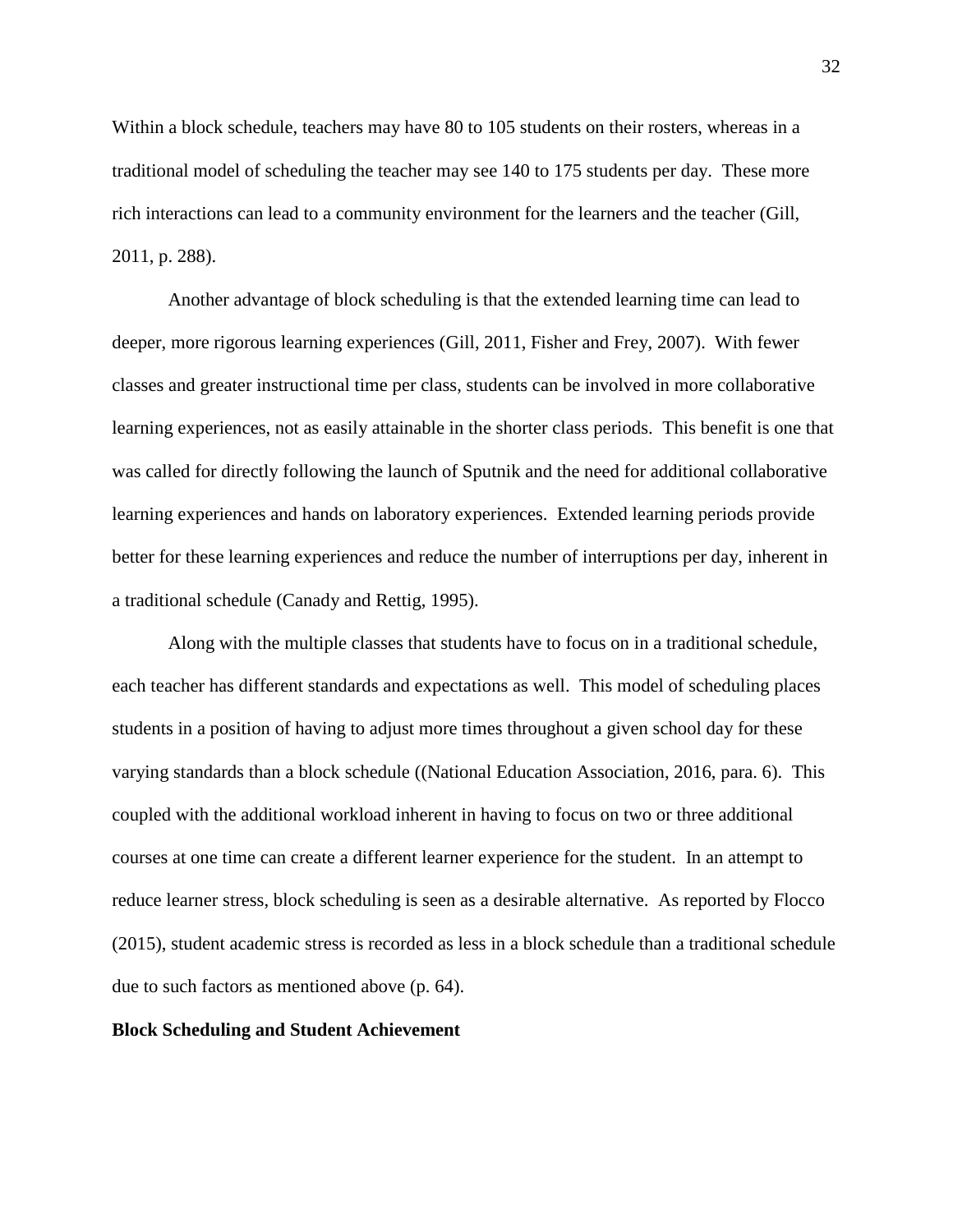Considering that the currency for education is learning, school administrators and key decision makers are most interested in the impact of block scheduling on student achievement. In an effort to determine the impact of block scheduling and also provide a sound platform for schedule decisions, a relatively significant number of research studies focusing on the impact of block scheduling on student achievement have been conducted over the last twenty-five years. Mayers and Zepeda (2006) conducted a meta-analysis of 58 studies on the impact of block scheduling on student achievement. While the study was primarily focused on the impact of the schedule on achievement, it also analyzed the impact on instructional practices. The results clearly indicated that the body of research that exists demonstrates inconsistencies in the impact of both block scheduling on student achievement and block scheduling on instructional practices.

## **Positive Results.**

Despite the inconsistencies in the research a significant body of research indicates a positive impact of block scheduling on student academic achievement. Cobb, Dugan, Lewis, and Winokur's (2005) longitudinal study found that block scheduling had a positive correlation on student achievement on the American College Testing (ACT) for Mathematics and Reading in eleventh grade students. In their findings, Cobb et al (2005) note that "Students from the 4x4 block scheduling group made impressive gains in reading as compared to the traditional group, with a very positive and very large effect size" (p. 82). They went on to state that for mathematics, "4x4 students again outperformed traditional students" (p.82). Even more important than the discovery of positive achievement was their statement on academic growth. The researchers found that "Not only did these students improve their mathematics achievement, but they outperformed both A/B and traditional students on the eleventh grade ACT test after trailing both groups on the ninth grade Levels test" (p. 83). While the comparative assessments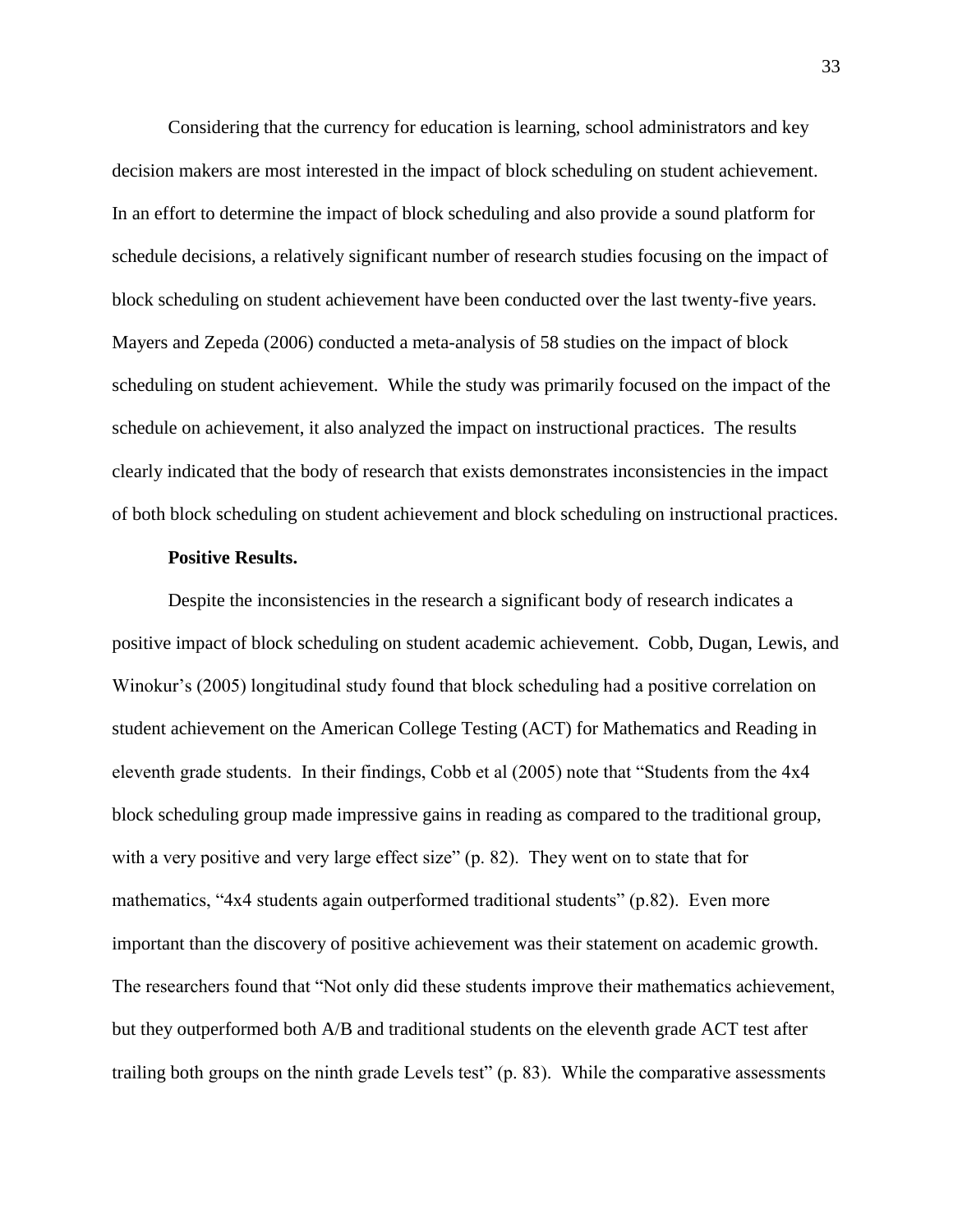were two different standardized assessments, the researchers furthered the overall discrepant conversation on the impact of block scheduling to include a look at academic achievement and growth.

In addition to that study, Gill (2011) conducted a study measuring the impact of block scheduling on student academic achievement on a Virginia standardized assessment, titled the Standards of Learning (SOL). A positive impact was noted for students scheduled in a block format on the assessment and a particularly positive impact was noted for black and Hispanic students.

## **Negative Results.**

Early in the life of the research around this topic, Arnold (2002) conducted research looking at the effect of block scheduling to student achievement as measured by eleventh grade test scores on the Tests of Achievement and Proficiency (TAP), a standardized state assessment in Virginia. The study analyzed results from 51 block scheduled schools and 104 traditionally scheduled schools over the course of three school years. The findings were that block scheduled students did not outperform their traditionally scheduled peers over this three year period. Arnold (2002) noted that the findings did "show that schools implementing A/B block scheduling can expect an increase in mean scale scores during the implementation year, but that an increase in mean scale scores may be negated during the subsequent years of block scheduling" (p. 52).

Through another study, Abbott, Baker, Clay, and Joireman (2007) conducted a study to determine the impact of block scheduling on student achievement when analyzing achievement on the Washington Assessment of Student Learning (WASL) found no positive effect of block scheduling to achievement (p. 13). It was determined on all subtests that while the block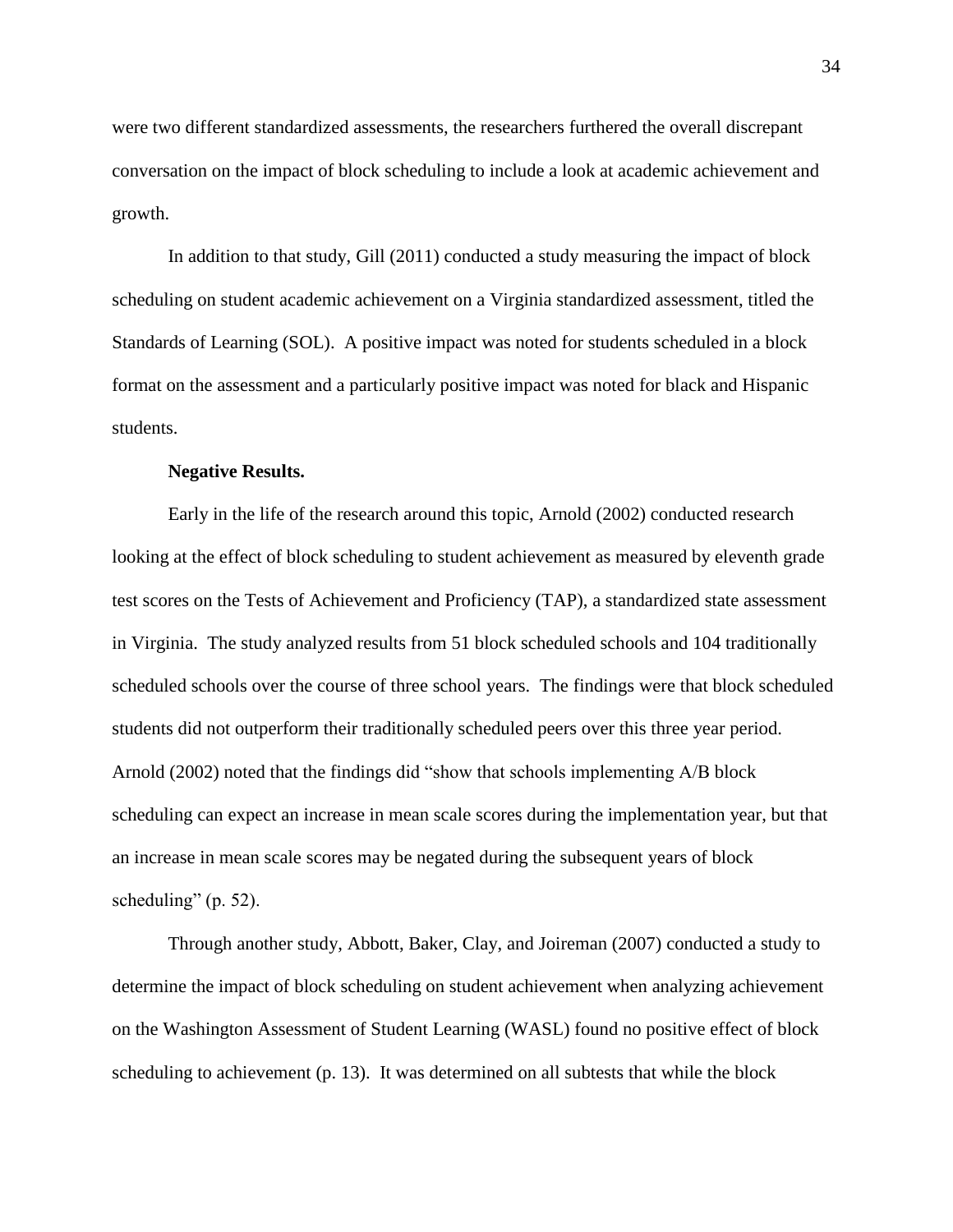schedule and traditional schedule students outperformed students scheduled in another model, achievement was not higher in either of these two models than the other (p. 13).

# **Block Scheduling and Instructional Practices**

Classroom instruction and the level of rigor presented to students in their classes directly impacts the degree of student learning. With that, developing a schedule that could potentially facilitate better, more rigorous classroom instruction is a priority for school administrators and leaders. As a core function, school leaders need to set the conditions for positive and rigorous classroom experiences leading to optimal student achievement. Canady and Rettig (1996) assert that block scheduling can have a positive impact on student learning as a result of teachers employing better instructional strategies (p. 160). Unfortunately, research has demonstrated inconsistencies with the impact of block scheduling in this area. Mayers and Zepeda (2006) found that through their meta-analysis of several research studies focusing on the impact of block scheduling on instructional practices that block scheduling had no effect (p. 161).

## **Conclusion**

The journey through the body of research that currently exists on the topic of scheduling and student achievement clearly marks inconsistent findings on the benefit of each school structure on student achievement and instructional practices. Given the inconsistencies and the resurging demand to leverage the school schedule for the benefit of students, a current study on the topic utilizing standardized assessments and an expanded focus to include academic achievement and level of learning activities is necessary. Today's schools continue to focus on the need for high levels of achievement for their students, but also complement that focus with providing well rounded rigorous learning experiences for them as well. Considering the core tenets of the Constructivist Theory, a schedule entrenched in this theory could potentially yield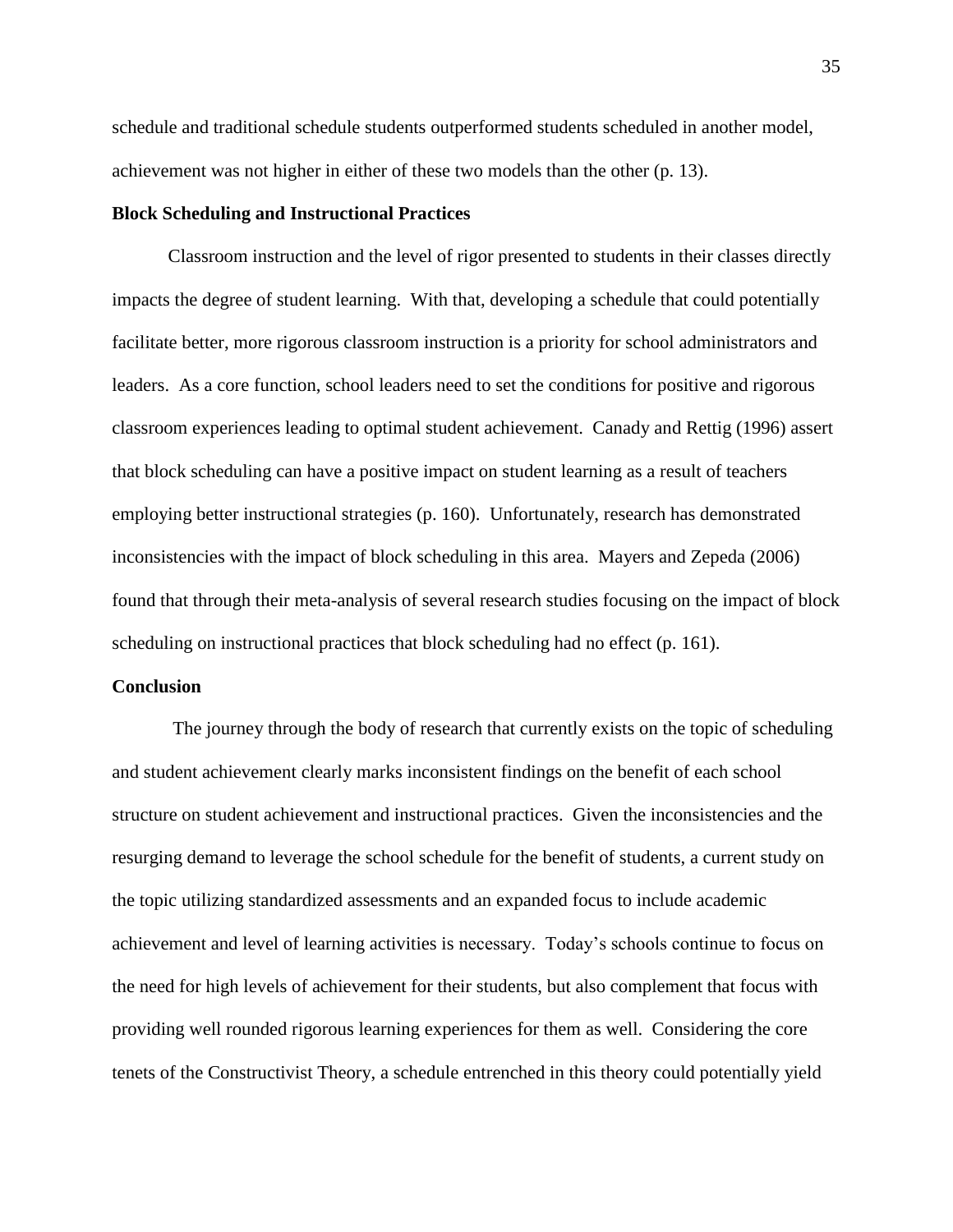high levels of achievement and quality, constructive learning experiences for students. As a result, utilizing this conceptual framework to engage in a study with current, relevant measures provides a valuable perspective to the ongoing dialogue on this topic.

This research serves as beneficial to others that have conducted research on this topic for several reasons. First, the research expands the current breadth of research to include a Pennsylvania standardized set of assessments, the Keystone Exams. Given that the Keystone Exams are aligned to a nearly national set of academic standards, the Common Core Standards, the research also provides a relevant and timely gauge on the potential impact of block scheduling with this new structure. In addition, expanding the research to determine the potential impact on the level of rigorous learning activities planned for and delivered in this structure helps to further the conversation on whether changing the schedule type can impact instructional practices.

This research may also prove beneficial to practitioners. As previously mentioned, both Pennsylvania Chapter IV and the recent enactment of ESSA provide for greater flexibility for schools to better leverage the schedule for learning. This research may provide part of the platform for practitioners to substantiate their decisions to engage in schedule discussions or schedule decisions.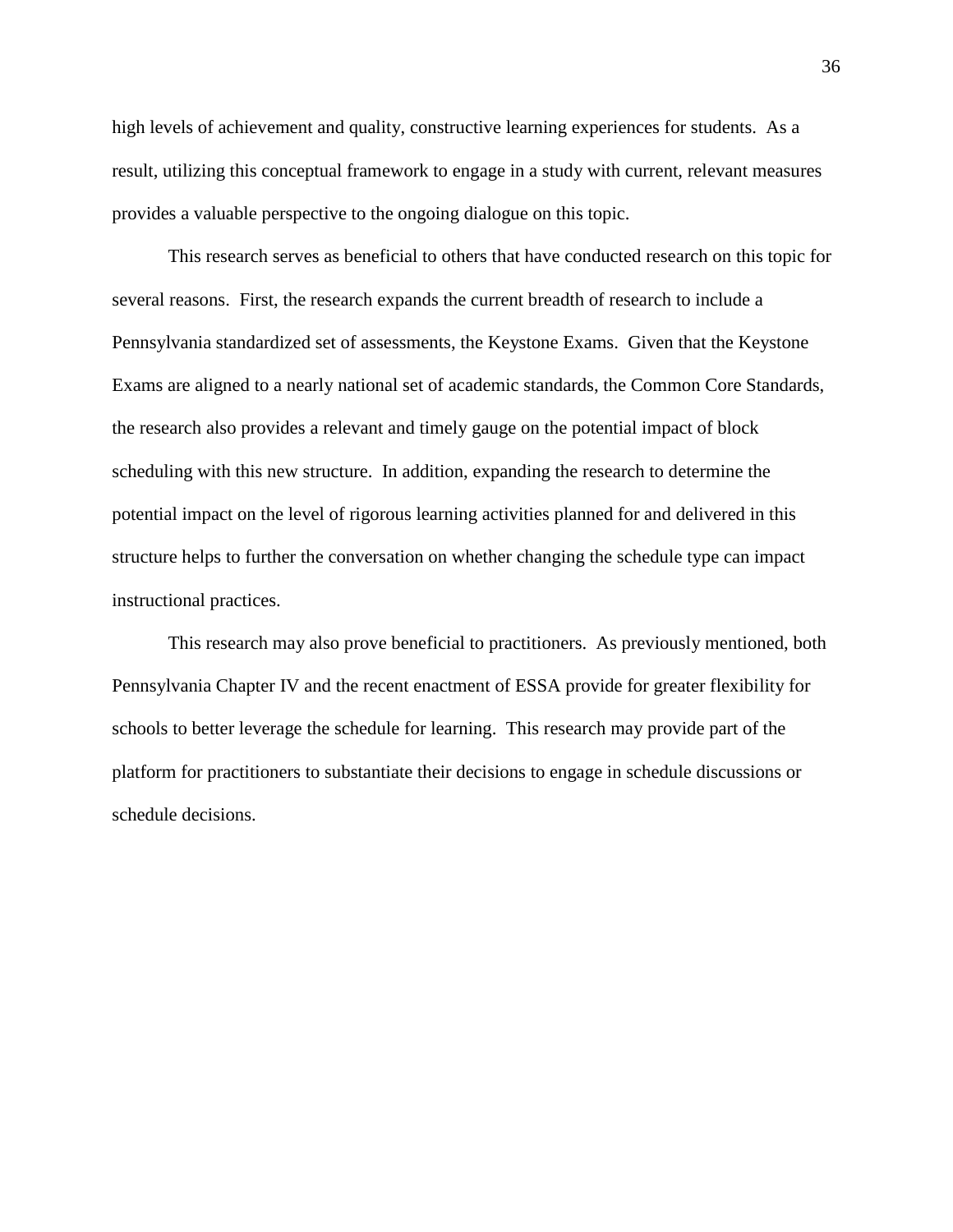## **CHAPTER 3**

## **METHODS**

This chapter discusses the design of the research methodology. While in general the study was designed to compare the achievement results of students in block and traditional schedules as well as the level of rigorous learning activities prevalent in each schedule type, the specific research questions for this study will be articulated below. This chapter is composed of six additional sections including setting, participants, data, analysis, participant rights, and potential limitations. Ultimately, the following information in each section will aid in providing connection between the conceptual framework for the study, the research questions for the work, and the methodology utilized to conduct the research.

Proponents of extended learning blocks, or block scheduling, advocate that longer instructional blocks, coupled with fewer administrative interruptions facilitate a more authentic and meaningful learning environment for students (Biesinger, Crippen, Muis, 2008). Fisher and Frey (2007) note a more consistent pace of classroom lessons, deeper learning, and better use of research based instructional strategies as a derivative of extended learning blocks (p. 210). It is often posed that as a result of longer instructional periods with fewer interruptions, students exposed to block scheduling have greater opportunities for interaction with the teacher, each other, and the content being learned (Canady & Rettig, 1995). Thus, this structure provides opportunities to capitalize on the core tenets of the Constructivist Theory.

As previously outlined, the Constructivist Theory or constructivism posits that learning is not linear and is a process by which the learner constructs their knowledge through interaction with content, experiences, and others. (College of Education, University of Houston, n.d., para. 6). Chudy, Juvova, Kvintova, Neumeister, and Plischke (2015), state that constructivist theory in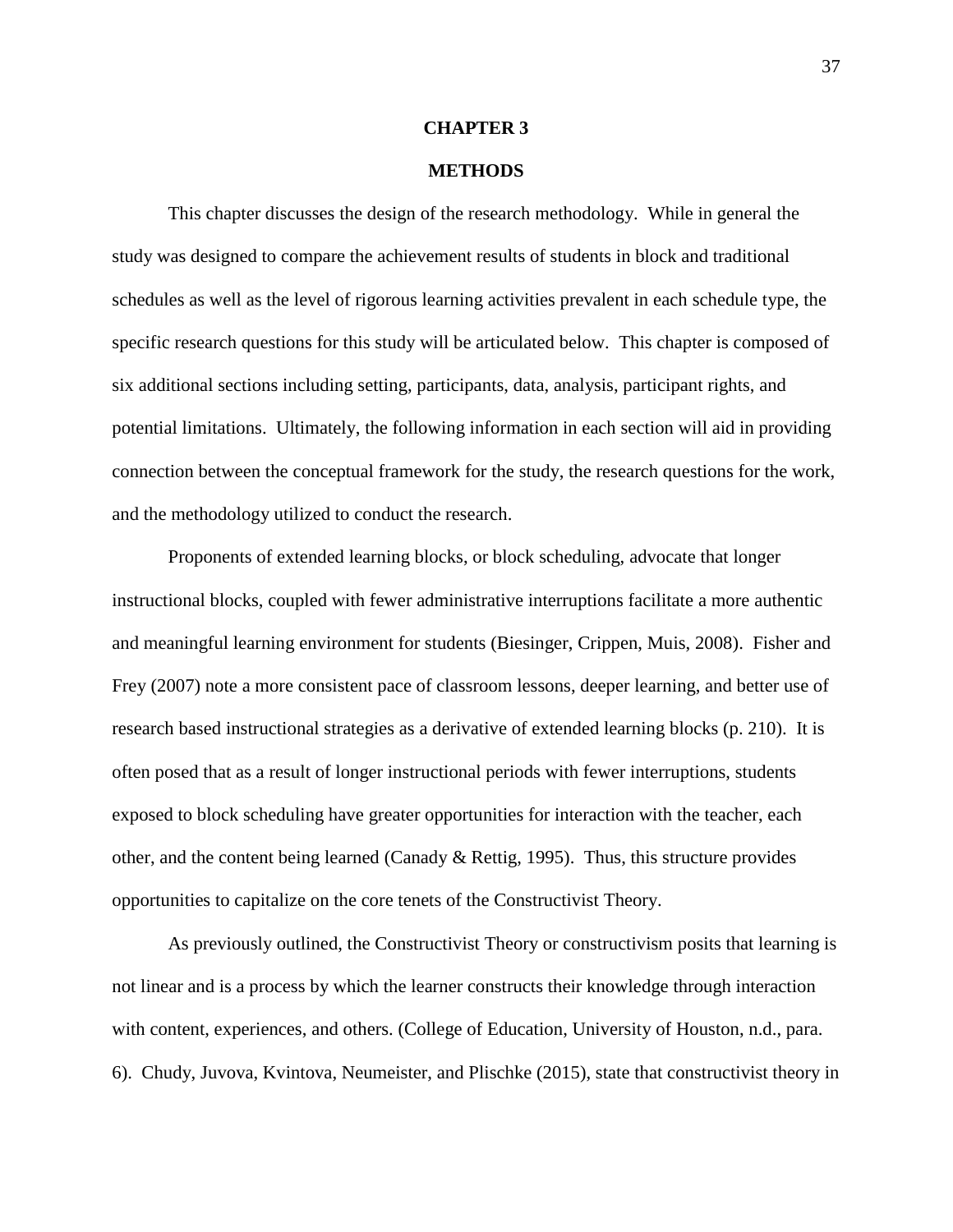education focuses on "stimulating learners to interactivity, social communication and to the development of their own knowledge, structures of knowledge and to the critical assessment of information" (p. 346). Through their recommendations to capitalize on constructivism in schools, they call for continuity of learning, increased communication in the learning environment, and greater opportunities for collaborative learning (p. 347). As a result, a wellstructured system of extended learning blocks, or block scheduling, should manifest in increased learning, if the result of the structure is in alignment with the Constructivist Theory. With relationship to this study, comparing the achievement results of schools in a block or traditional schedule, along with the level of rigorous learning activities prevalent in each schedule provides for a relatively direct measurement of whether positive effects of the constructivist theory are realized through block scheduling.

The research questions that frame the study include:

- 1. How do block and traditional school mean performances compare on the Pennsylvania Keystone Exams?
- 2. How does the frequency of rigorous learning activities that students experience in Pennsylvania Keystone Exam tested courses compare in a block versus traditional schedule?

While further elaboration will follow, this research is a mixed methods, comparative analysis. This mixed method approach can help to merge both primary methods of research and has the potential of capitalizing on the strengths of each (Creswell, 2003, p. 22). The study will utilize quantitative data gathered from the Pennsylvania's data warehouse, eMetric, and qualitative data gathered through administrator interviews.

# **Setting**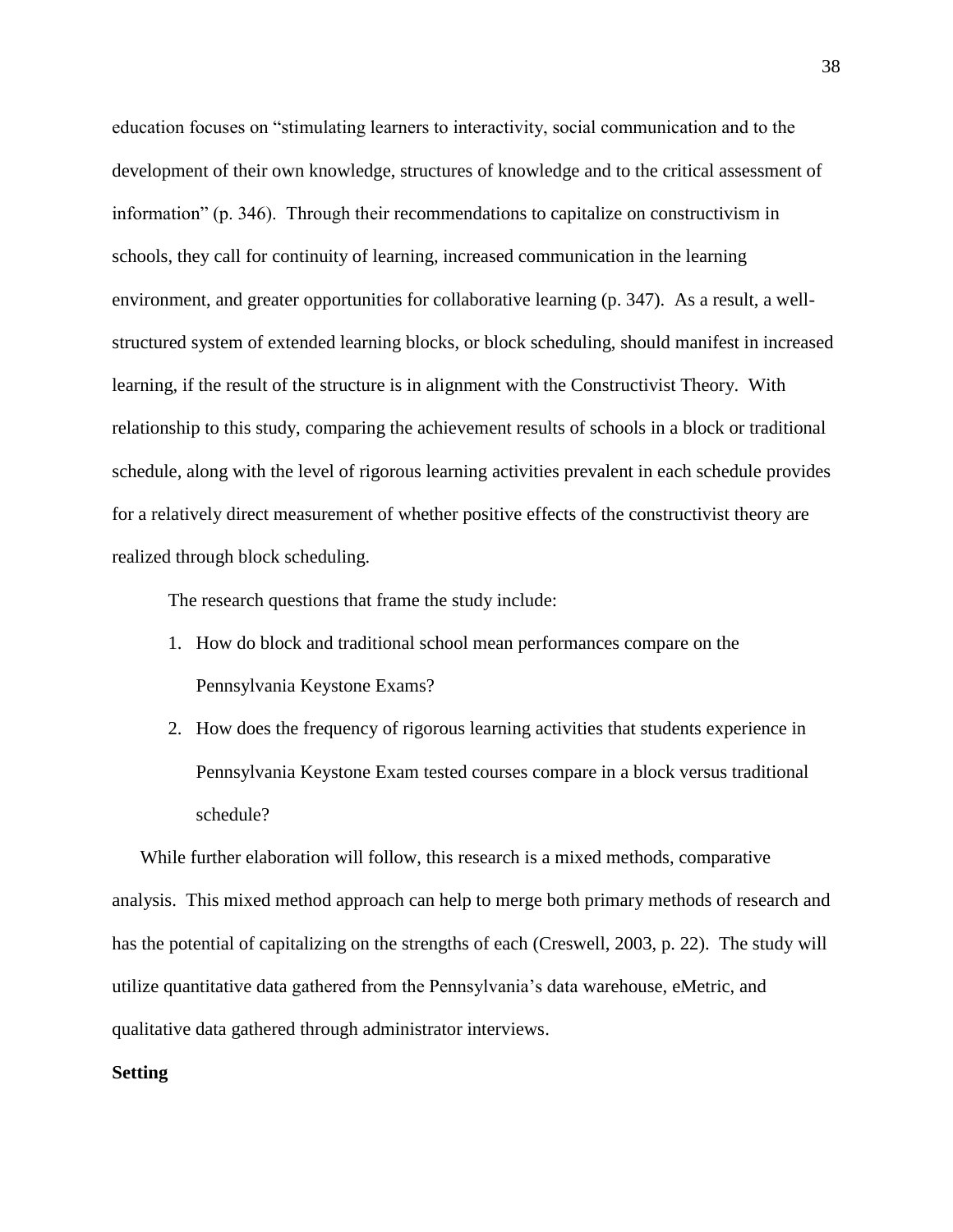In 2009, state leaders recognized the need for a national set of academic standards to ensure consistency in the quality and rigor of education provided across the United States. As a result, the National Governors Association and the Council of Chief State School Officers agreed to the launching of a somewhat universal set of academic standards. The educational landscape has changed nationwide as most states and school districts have subscribed to a national set of academic standards called the Common Core standards [\(www.corestandards.org,](http://www.corestandards.org/) para. 1). The standards provided for increased rigor and better articulation of expectations, K-12 (para. 3). This set of core standards initiated significant school district curriculum revision and complete revisions of participating states' standardized assessment measures. Again, the goal was to consistently instruct and assess at a more rigorous level. As of August 2015, 42 states have adopted these rigorous standards as the backbone of their education system including instruction and assessment (para. 28).

Few studies on the impact of block scheduling on student achievement, under the newly adopted set of Common Core State Standards have been completed. As a result, this study bears significance for school districts across the United States. Beyond that, it also bears great significance throughout the Commonwealth of Pennsylvania considering the relative lack of previous studies on this topic conducted on a Pennsylvania standardized assessment measure. Within the Commonwealth of Pennsylvania, a shift in standardized assessments at the high school level happened in the 2012-2013 school year. During this year, Pennsylvania schools began being measured by an assessment titled the Keystone Exams. This exam type is designed to assess students in three areas prior to the conclusion of their  $11<sup>th</sup>$  grade year. The assessment types include Algebra I, Biology, and Literature and are conducted as end of course exams. While administration of standardized assessments at the high school level was not new in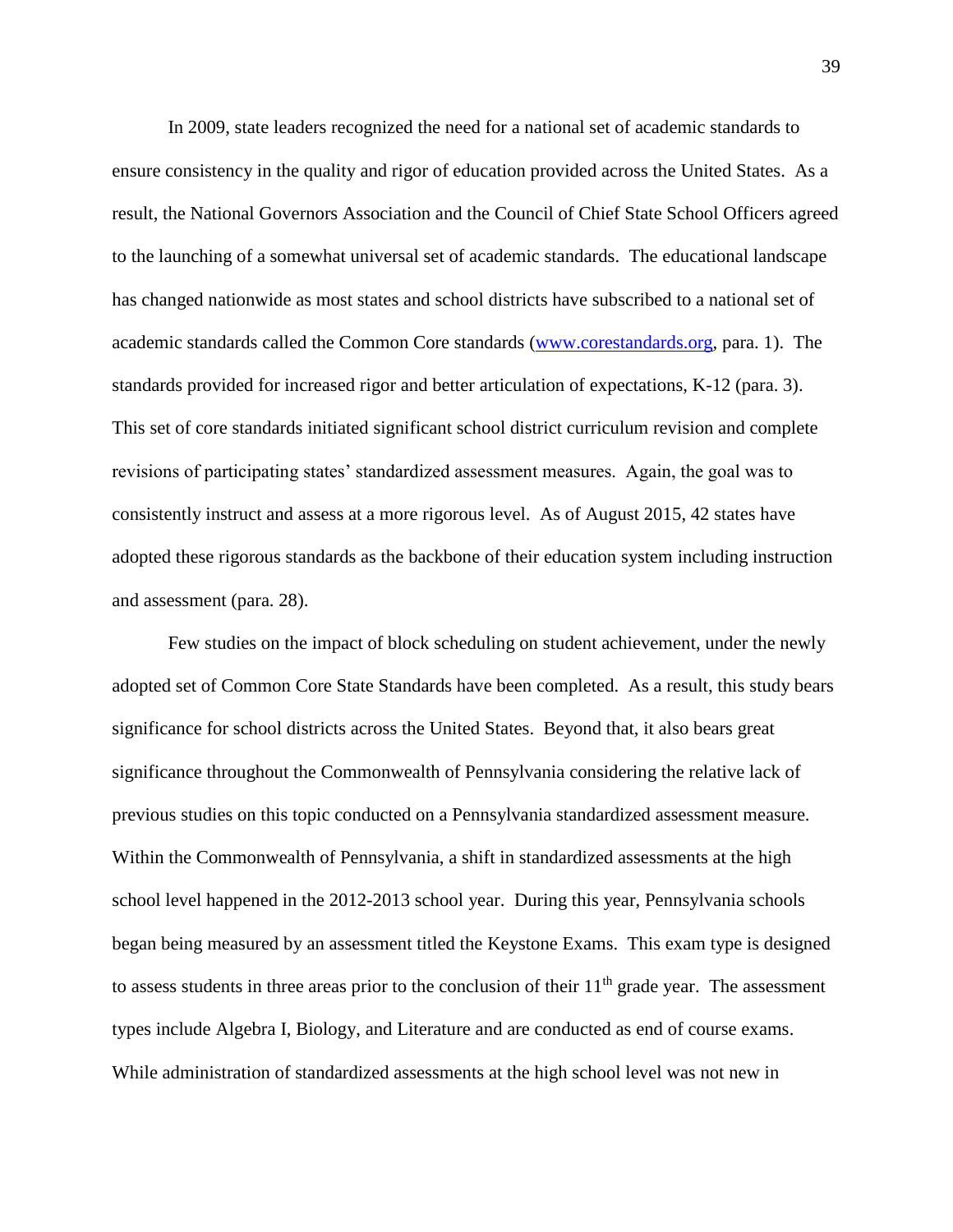Pennsylvania, the utilization of a core standards aligned assessments, the Keystone Exams, was a change. Again, this study focusing on a new standardized Pennsylvania assessment, that is aligned to a relatively new set of rigorous standards, will provide value to researchers, practitioners, and key decision makers.

The focus for this particular study was in public school districts in South Central Pennsylvania. Given the focus of the research on the impact as measured through three Keystone Exams (Algebra I, Biology, and Literature), the study was narrowed to public high schools (grades 9-12) in South Central Pennsylvania. Given that these assessments are primarily administered at the high school level, a focus on the high school setting was logical. Narrowing the focus of the study to South Central Pennsylvania gave the researcher access in terms of proximity to travel to each site.

The data was collected in three phases throughout the study. A brief overview of those phases will be provided here and each phase of the study will be further elaborated upon in later sections of this chapter. The first phase included a survey to three regions in South Central Pennsylvania to determine which school districts utilize block or traditional scheduling at their high school level. The survey conducted was relatively brief considering the information sought and the probability of completion of a more brief survey by potential participants. A selection of schools and accompanying permission were sought from this survey data. For the purposes of this study, three schools utilizing block scheduling and three schools utilizing traditional scheduling formed the participant group. As will be outlined below, significant attention was paid to each school's demographic make-up to provide for some level of standardization.

The next phase included an analysis of academic achievement on the aforementioned standardized measures via a Pennsylvania public schools data warehouse called eMetric. The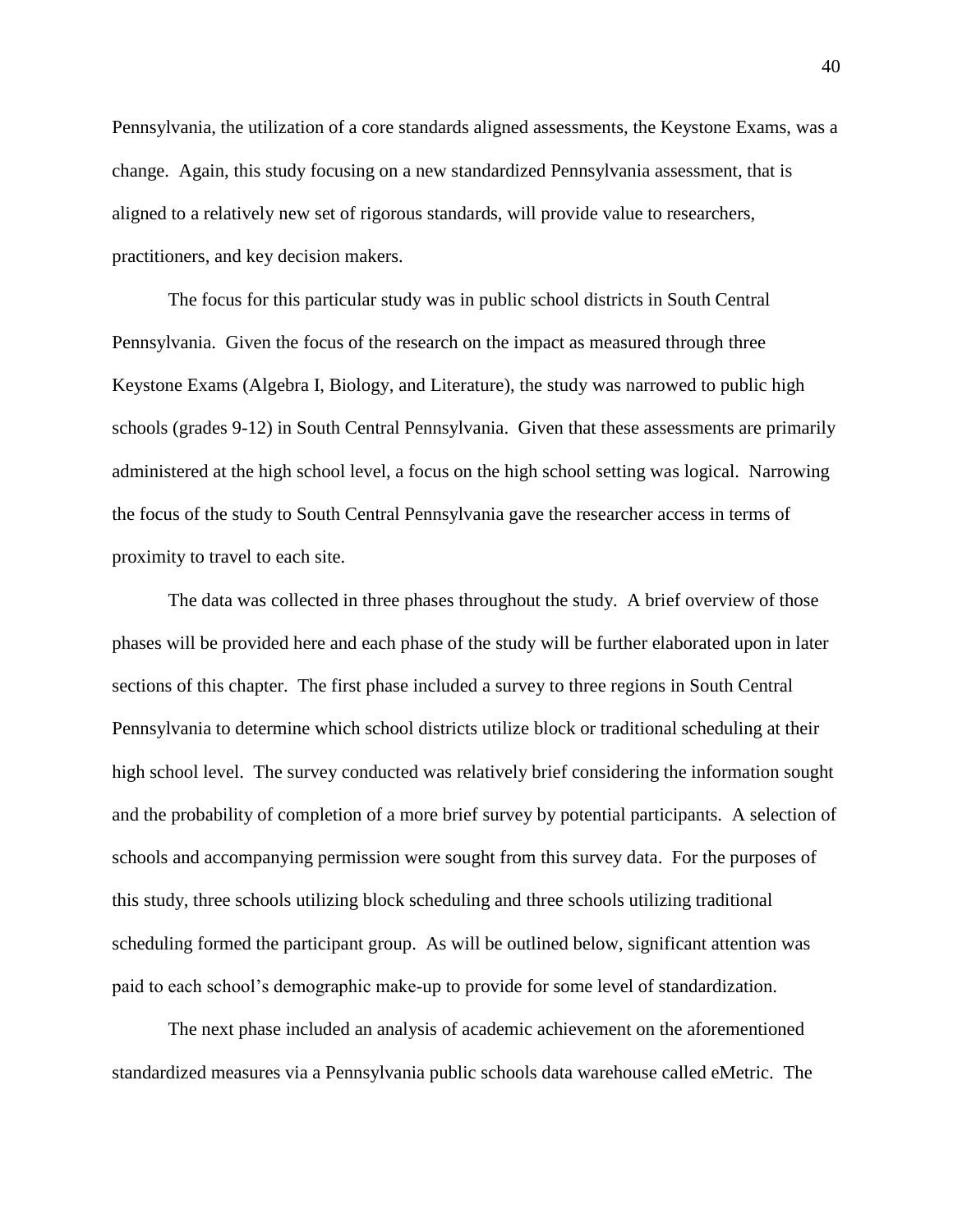data gathered for analysis included the mean proficiency rates for the three standardized assessments (Algebra I, Biology, and Literature). Finally, interviews were conducted with each of the building principals regarding the learning activities that were planned and prevalent in classrooms teaching content leading to each of the three standardized assessments.

Given the intricacies of conducting a study at one's own site, participant high schools were selected that did not include the researcher's place of employment. This decision was made given the researcher's position of authority within his place of employment and the potential for participant engagement in the study or data to be influenced. The researcher did include high schools within close proximity for the study to help facilitate travel for principal interviews and discussions.

## **Participants / Sample**

When considering the focus of the study regarding the potential impact of a schedule type on academic achievement and prevalent learning activities, high schools were selected that had a relatively similar demographic. Beyond the initial grouping of all six schools selected, schools were then paired for comparison based on demographics and maintaining the greatest similarity between comparison groups of block and traditional schedule schools. Attempting to control for significant variations in the student demographics enabled the researcher to better limit factors influencing the above measures. The schools selected included six South Central Pennsylvania high schools, including three traditionally scheduled high schools and three block scheduled high schools. The traditionally scheduled high schools included Bermudian Springs High School, Mechanicsburg Area Senior High, and Northern (York) High School. The block scheduled schools included Boiling Springs High School, Shippensburg Area Senior High, and Greencastle-Antrim High School. The ethnic demographics for the region where the school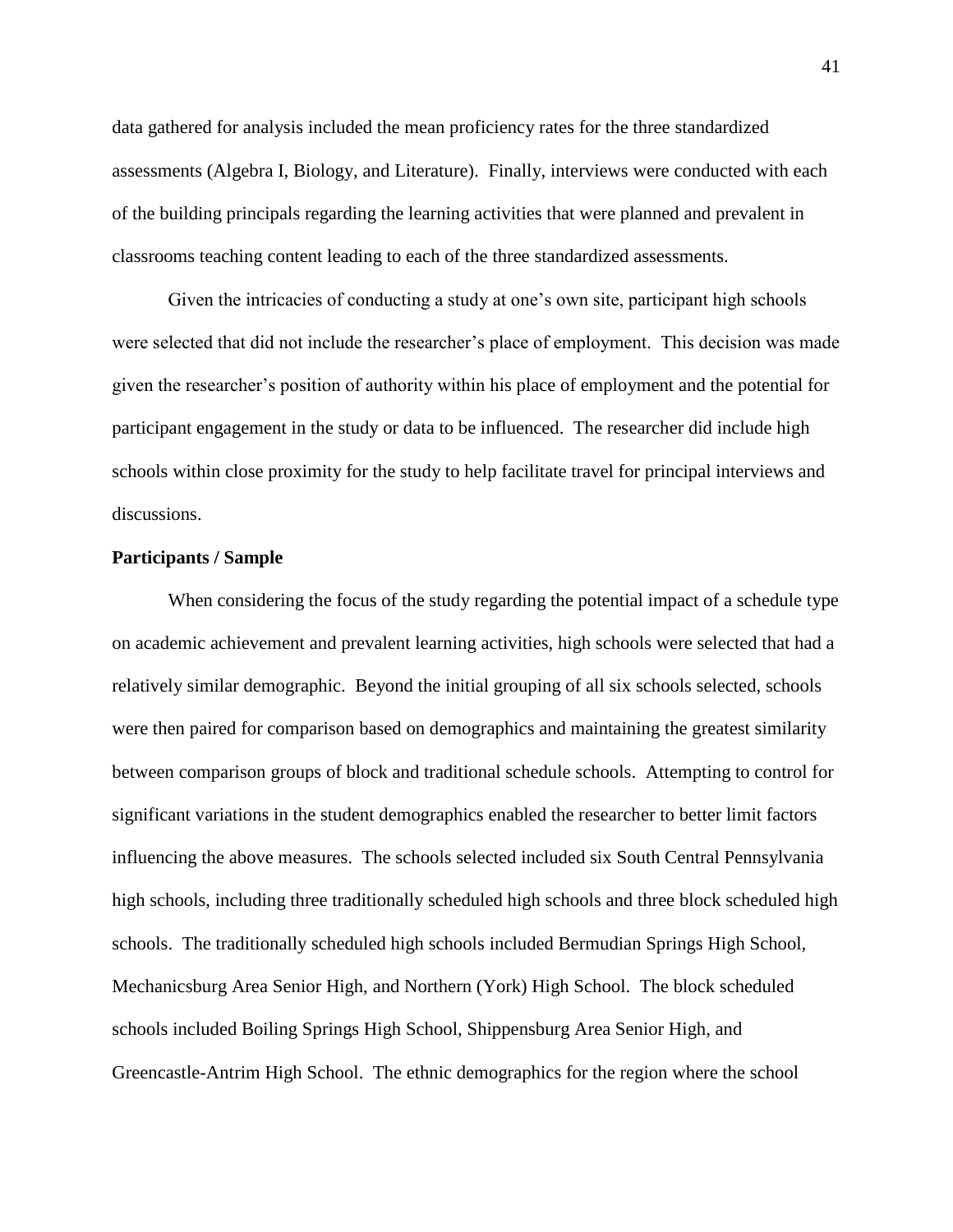districts are located are 90.2% White, 3.8% Black, 3.8% Asian, and 2.2% multiracial. More specifically, the demographic breakdown for each school is outlined in Table 3, including the percentage of students identified as economically disadvantaged. Schools are presented in pairs, which served as the grouping for direct comparison.

| School                      | White | <b>Black</b> | Asian   | Hispanic | Multiracial | Economically<br>Disadvantaged |
|-----------------------------|-------|--------------|---------|----------|-------------|-------------------------------|
| <b>Bermudian Springs HS</b> | 85.2% | $0.5\%$      | $0.5\%$ | 13.4%    | $0.4\%$     | 35.4%                         |
| Shippensburg Area HS        | 88.1% | 4.3%         | 2.1%    | 3.4%     | 2.1%        | 34.5%                         |
| Northern (York) HS          | 92.1% | 1.2%         | 2.1%    | 2.9%     | 1.7%        | 19.6%                         |
| <b>Boiling Springs HS</b>   | 90.1% | 1.1%         | 2.2%    | 3.0%     | 3.6%        | 12.9%                         |
| Mechanicsburg Area HS       | 81.3% | 9.2%         | 3.4%    | 4.6%     | 1.5%        | 28.5%                         |
| Greencastle-Antrim HS       | 90.3% | 1.7%         | 1.5%    | 2.3%     | 4.1%        | 27.1%                         |

# Table 3 *Participant School Demographics*

The purpose of this study was to look at school-wide trends potentially demonstrating an impact of the schedule type on academic achievement and prevalence of rigorous learning activities in the classroom. As a result, school-wide data was sought rather than limiting or narrowing the data to individual students or even individual teachers. The data was gathered for the 2012-2013, 2013-2014, and 2014-2015 school years. Given this, multiple sections of each course were utilized as samples for the data in all school buildings. This provides the researcher with a significant data set and also limited the ability of outlier scores to skew the data. In addition to this benefit, teachers with varying degrees of experience were included in the study as it is indicative of an authentic school environment. Lastly, in an effort to ensure a level of schedule stability, only schools that have subscribed to their current mode of scheduling for more than three years were included in the study.

**Data**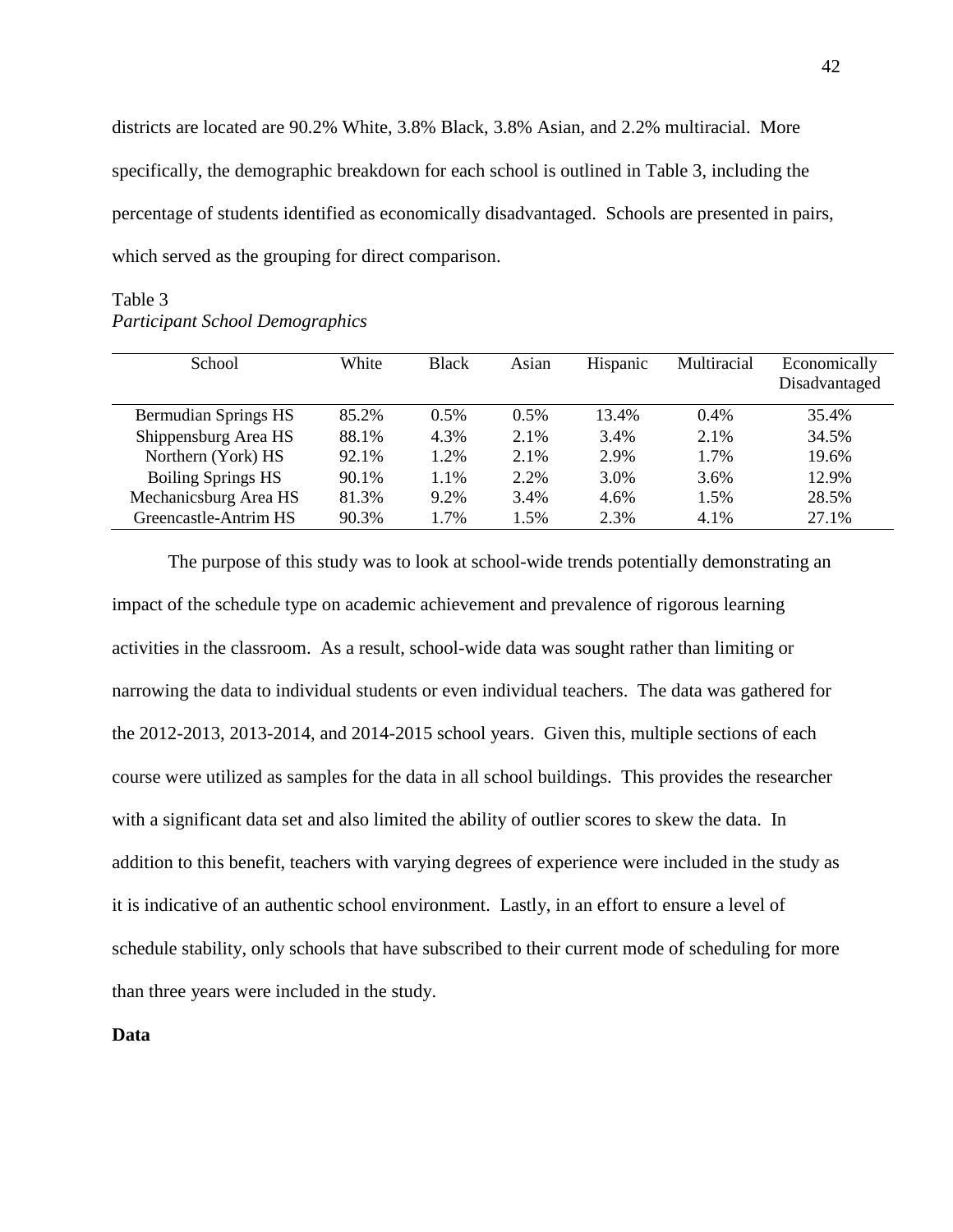Data from three academic years, 2012-2013, 2013-2014, and 2014-2015 were gathered from six schools in South Central Pennsylvania. Three schools utilize a traditional schedule and three schools utilize extended learning blocks via one of the models of block scheduling. An initial survey was utilized to identify potential high schools to target for inclusion in this study. The survey was emailed through a high school listserv to high school principals. The survey was intentionally brief to aid in a higher completion rate. The questions included:

- 1. School district name: (Text box)
- 2. What type of schedule does your high school or high schools (if multiple) use? (Checkbox of traditional or block with descriptions of each).
- 3. How long has your high school or high schools (if multiple) used their current schedule? (Checkbox of year ranges:  $0-2$ ,  $3-5$ ,  $6+$ )

Following the collection of this survey data, the results were analyzed so that target schools could be identified and permission could be sought through each school district's superintendent of schools. Permission to conduct the study at each of the six aforementioned sites was the result of this process. Data regarding student academic achievement was then gathered at the school level through a data warehouse called eMetric. This site provides the data as a school district report card by school year. While minor modifications to schedules happen nearly every academic year, all of the participant schools selected utilized their mode of scheduling for at least three years prior to data collection. As outlined above, this information was collected with the survey instrument used initially.

Qualitative data was then collected regarding the prevalence of rigorous learning activities planned and happening within the assessed courses. Interviews were set up with each building principal in the six participating high schools. The interviews were conducted on the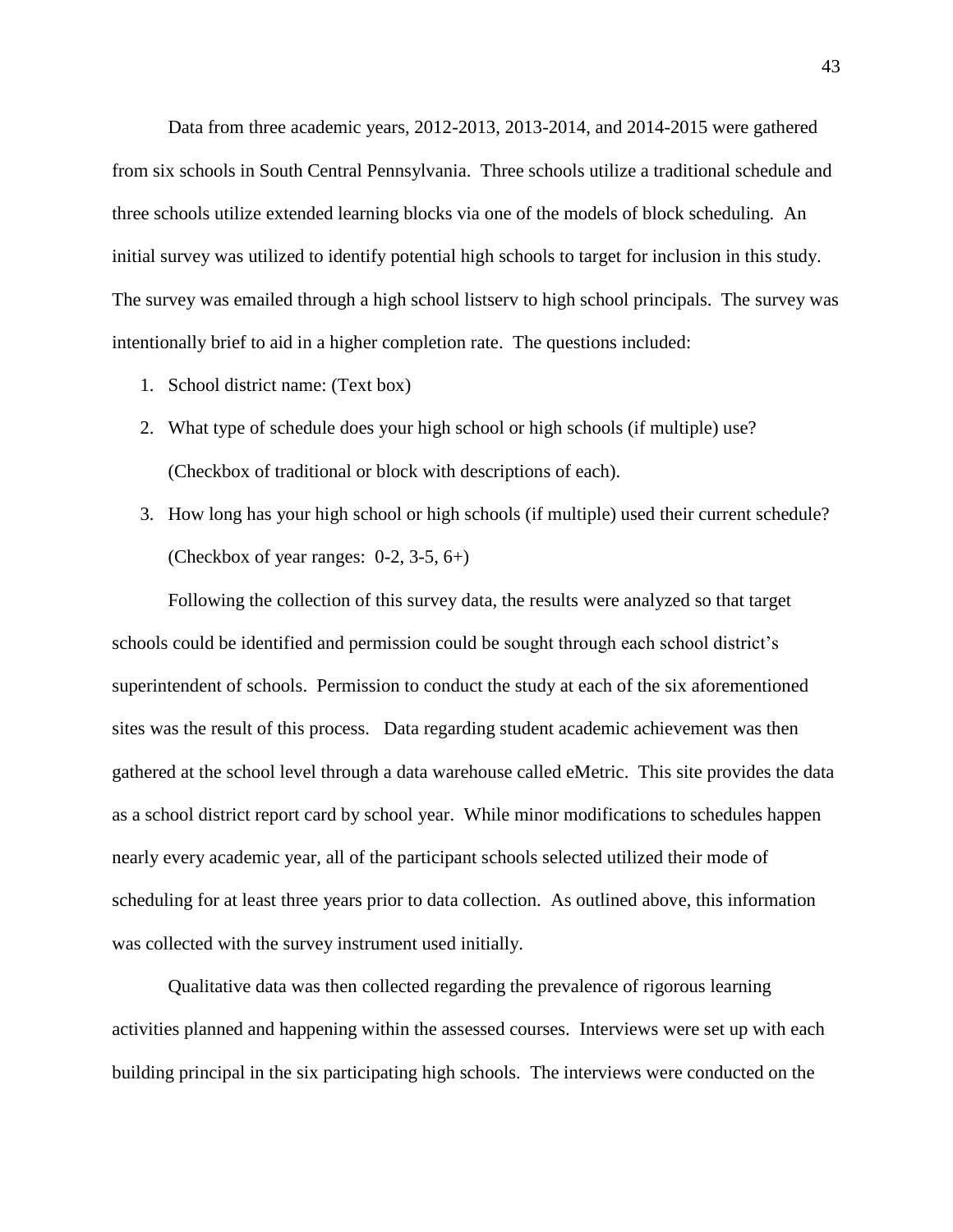participating high school campuses. The tool utilized to structure the interviews included a standardized list of questions for each interview (Appendix A). The purpose of the interviews was to gather summary data regarding the learning activities observed through formal and informal classroom observations by the building principal and also to analyze three lesson plans, one for Algebra I, one for Biology, and one for Literature in each building. The data was collected to gain an understanding of the prevalence of learning activities in each assessed area as it relates to Webb's Depth of Knowledge and the four corresponding levels of learning activities. Member checks were structured within the interview process to gain confirmation on the classification of the learning activities. Prior to the formal interview questions, the researcher provided a brief overview of Webb's Depth of Knowledge, regardless of the comfort level of the interviewee. This provided for a more common understanding of the framework during the interview process. Merriam (2009) outlines that member checks are conducted on emergent findings to determine accuracy of those findings (p. 217). Within this research, the interviewer summarized the learning activities that the interviewee described and both then classified the learning activities according to the levels of Webb's Depth of Knowledge. This enabled the researcher to gain feedback on the findings and also help to ensure participant review of the interviewer's interpretation of the data.

## **Analysis**

A comparative analysis was completed to determine differences between paired high schools utilizing different schedule types with regard to student academic achievement and prevalent levels of learning activities. Brunlow, Cozens, Hinton, and McMurray (2004) assert that most research involves a comparison of two groups if differences exist as a result of the experiment or treatment. Ultimately, this research involved that very concept determining if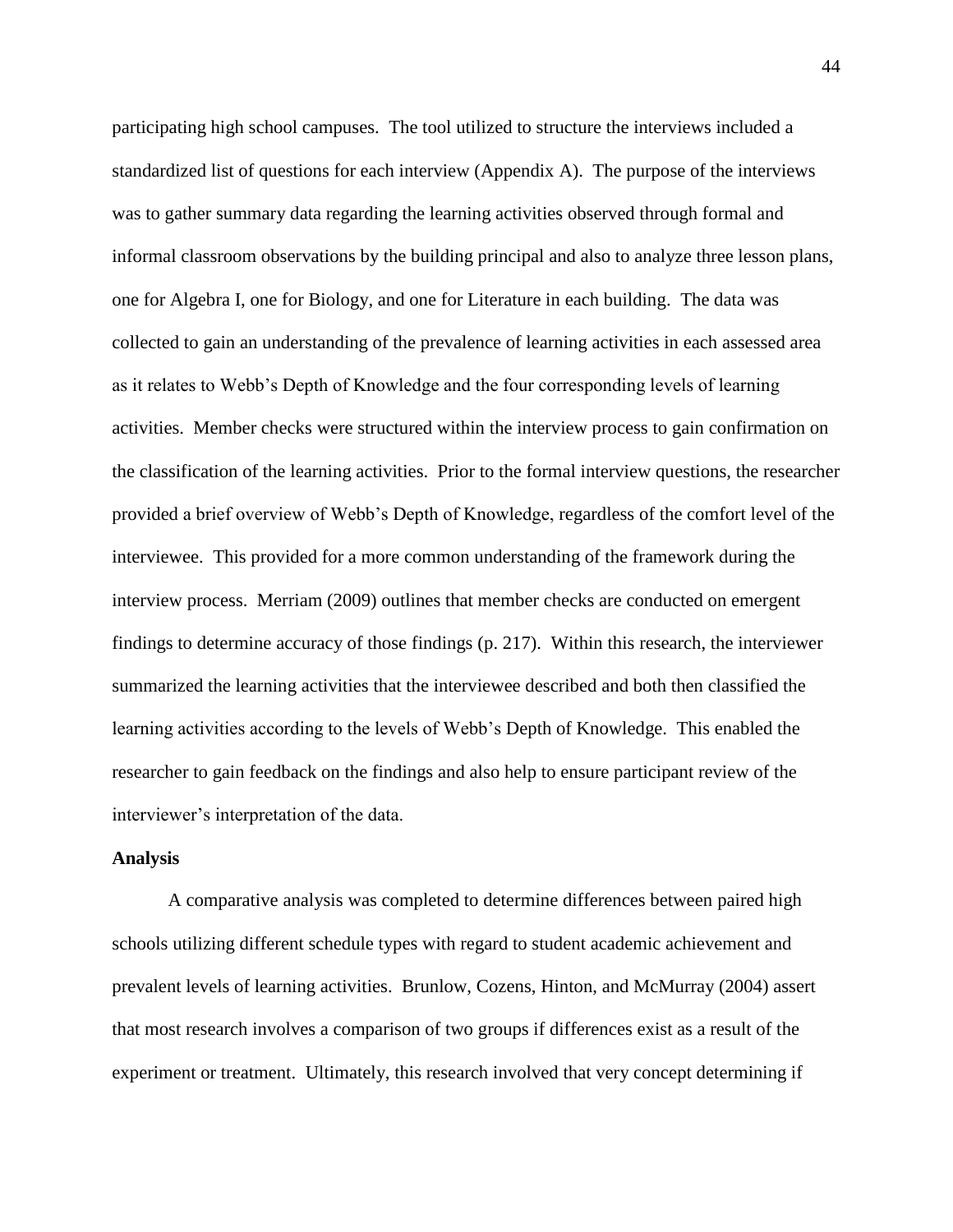differences exist as a result of the schedule treatment. Due to this structure, a two tailed t-test was utilized to determine if such differences existed among the participant high schools using the two schedule types. Runkel (2013) outlines that "A t-test is commonly used to determine whether the mean of a population significantly differs from a specific value or from the mean of another population" (para. 6). The two tailed t-test provided for a comparative analysis of the achievement scores both above and below the mean.

The independent variables for the comparative analysis were the schedules for each specific high school. The dependent variables included academic achievement for Algebra I, Biology, and Literature at each school and prevalent levels of learning activities at each school for Algebra I, Biology, and Literature classrooms. Mean achievement scores were aggregated for the three traditionally scheduled schools by subject area and the same was done for the block scheduled schools. A two tailed t-test was then conducted to determine if the mean achievement scores differed significantly from the traditionally scheduled schools to the block scheduled schools in the pairing.

The qualitative data collected through the administrator interviews regarding the level of rigor prevalent in classrooms were coded according to Webb's Depth of Knowledge and then aggregated by schedule type. Webb's Depth of Knowledge is a framework developed by Norman Webb to help categorize learning activities according to the complexity of thinking needed by the learners to complete the activity or task (Aungst, 2014, para. 2). The framework is structured in four levels including Level 1: Recall and Reproduction, Level 2: Skills and Concepts, Level 3: Strategic Thinking, and Level 4: Extending Thinking. As one progresses from Level 1 through Level 4, the complexity of thinking required to complete the learning activity progresses (para. 6). This model has not only gained attention by educators for the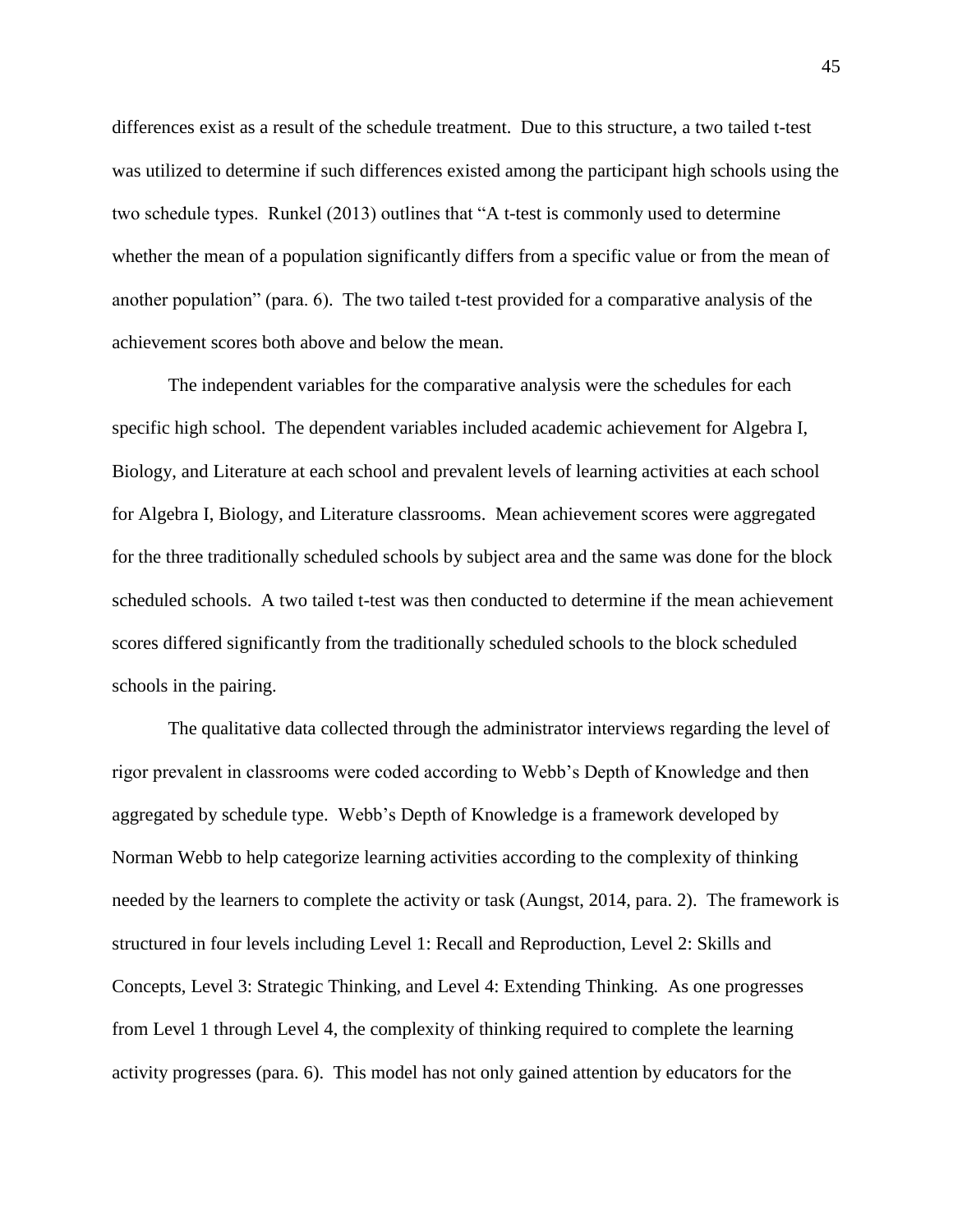construction of more rigorous lessons, but Pennsylvania also utilizes the model for the construction of the Keystone Exams (Pennsylvania Department of Education, 2012, p. 1). The interviews included a collaborative analysis and coding of the level of learning activities prevalent in a lesson plans for each assessment area as well as the prevalence of rigorous learning activities observed by the building principal in classes teaching the assessed content. These scores were then aggregated and a mean score was developed for each scheduled type based on the level of rigor prevalent in the classrooms and lesson plans. A two-tailed t-test was then completed to compare the means to note any differences between the two schedule types.

## **Participant Rights**

At the onset of the study, superintendents of school districts were contacted to have their high school participate in this research study and informed consent was secured through the process. Beyond that, each building principal was then informed about the research via informed consent and given the opportunity to participate or opt out of participation. Those individuals that decided to move forward were made aware of the voluntary nature of the study and also provided with information regarding their ability to withdraw from the study at any time and for any reason.

As part of the informed consent process, participants were made aware of the measures that would be taken to ensure that data gathered either directly from them or about their school would be kept confidential and that identifying information would not be articulated via the research study. Part of the measures utilized to keep the schools information confidential was the removal of identifiers and the use of generic school names to identify the data such as Traditional 1, Traditional 2, Traditional 3, Block 1, Block 2, and Block 3. These identifiers were randomly assigned to the participating schools to aid in providing anonymity.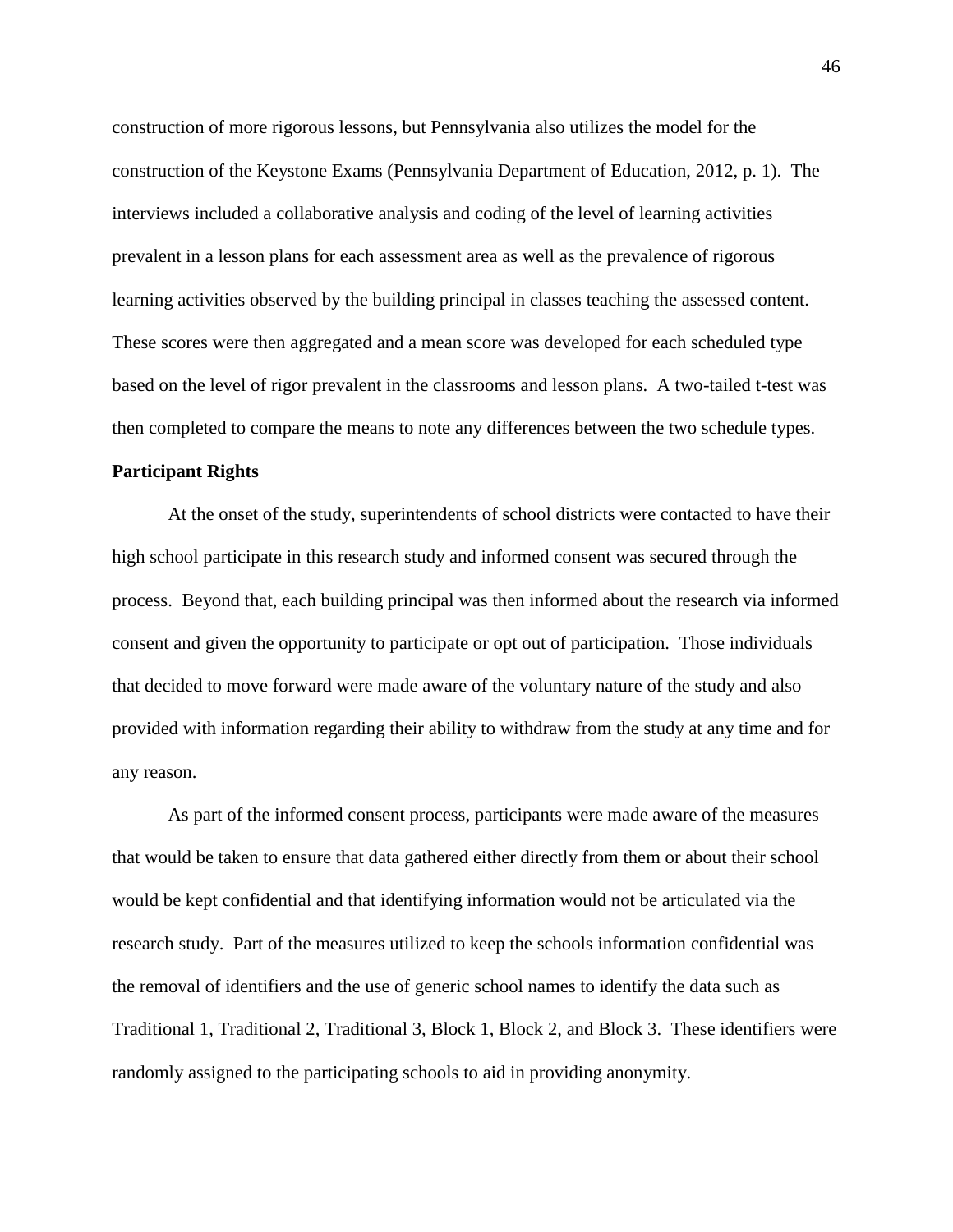Potential unintended outcomes of participation in the study included a possible feeling of pressure by the building principals to participate in the study, given that their superintendent had already granted permission. To address this issue, informed consent utilized with the superintendents outlined the voluntary nature of the study for them and also that it was completely voluntary for their building principal. This construct of the research was articulated to the building principals via the informed consent, making them aware that even though their superintendent had granted approval, that their involvement was still voluntary.

Another potential unintended outcome of participation could be the reporting of findings that could compromise the relationship of the principal with supervisors, other administration, teachers, or other building stakeholders. Steps were taken to address this potential outcome by coding the data with anonymous identifiers. This step helped to make the reporting of the data by school unidentifiable.

# **Potential Limitations**

This research study has several inherent limitations. As an administrator in a district that utilizes a block schedule, the researcher's experiences may have provided bias either in favor of or against a schedule type. Steps were taken to address this limitation including not using the researcher's school site, utilizing standard questions for building principal interviews, and including data from standardized assessment sets rather than more subjective measures.

Several limitations also exist when considering the ability to generalize the results. First, the data that was included regarding the academic achievement was impacted by one assessment type; the Pennsylvania Keystone Exams. While three different types of Keystone Exams were utilized (Algebra I, Biology, and Literature), the measure is still singular with regard to the type of assessment. Secondly, data was gathered over a three year period to be included in this study.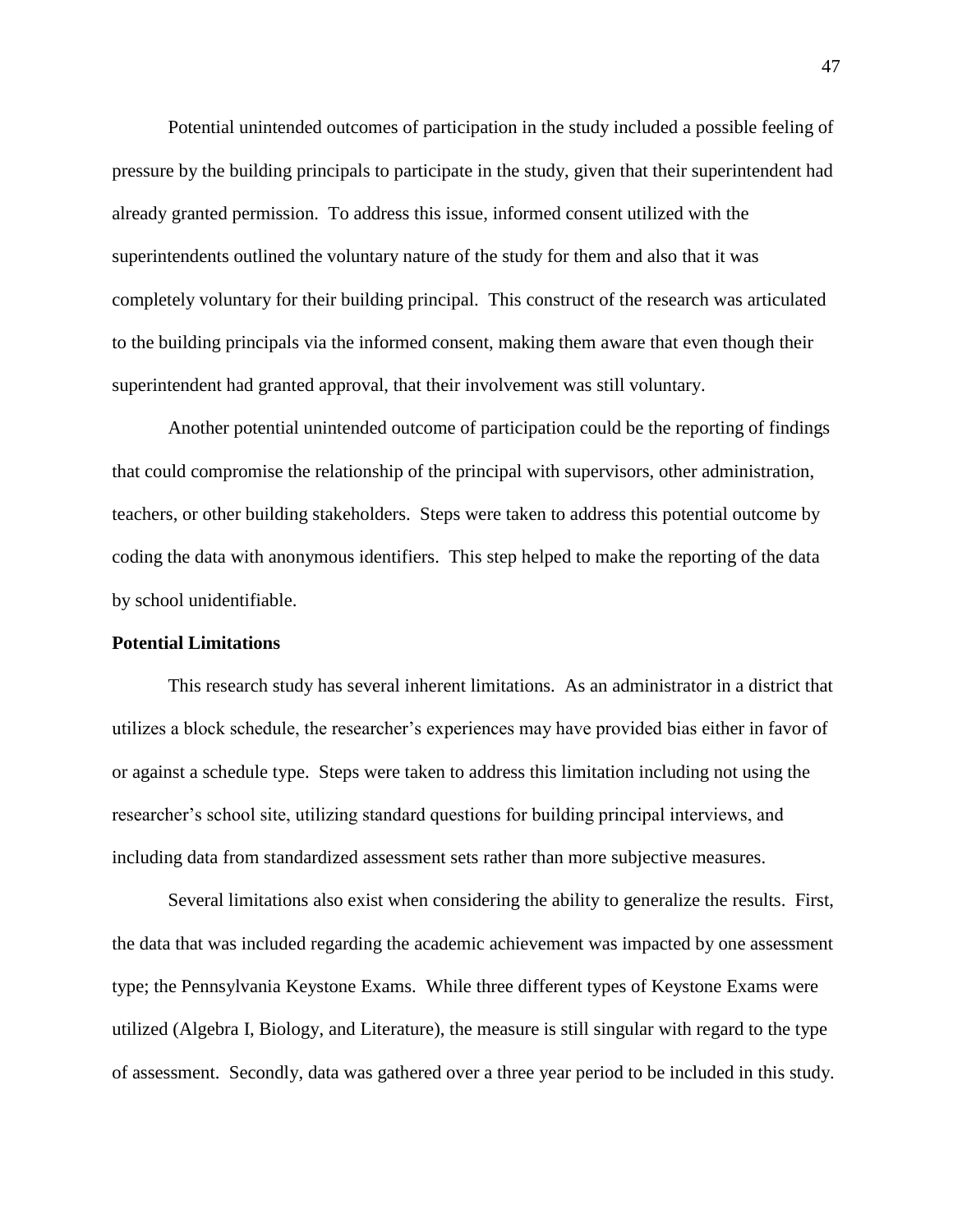While the data set is certainly robust, additional data would aid in providing increased reliability to the study. Additionally, the reporting of the learning activities was done partially through self-reporting by the building principal during the interviews. The reporting may not have been as accurate as direct classroom observation for a variety of reasons.

Lastly, the findings of this research are limited by the number of other factors that impact student academic achievement and learning activities in the classroom. Some of those factors include parental involvement (Boon, 2008; Lee & Shute, 2010), leadership practices (Hoy & Sweetland, 2001), teacher experience, dedication, and effort, (May & Supovitz, 2011; Nettles & Herrington, 2007). Generalizing the results widely should be done with caution considering this limitation.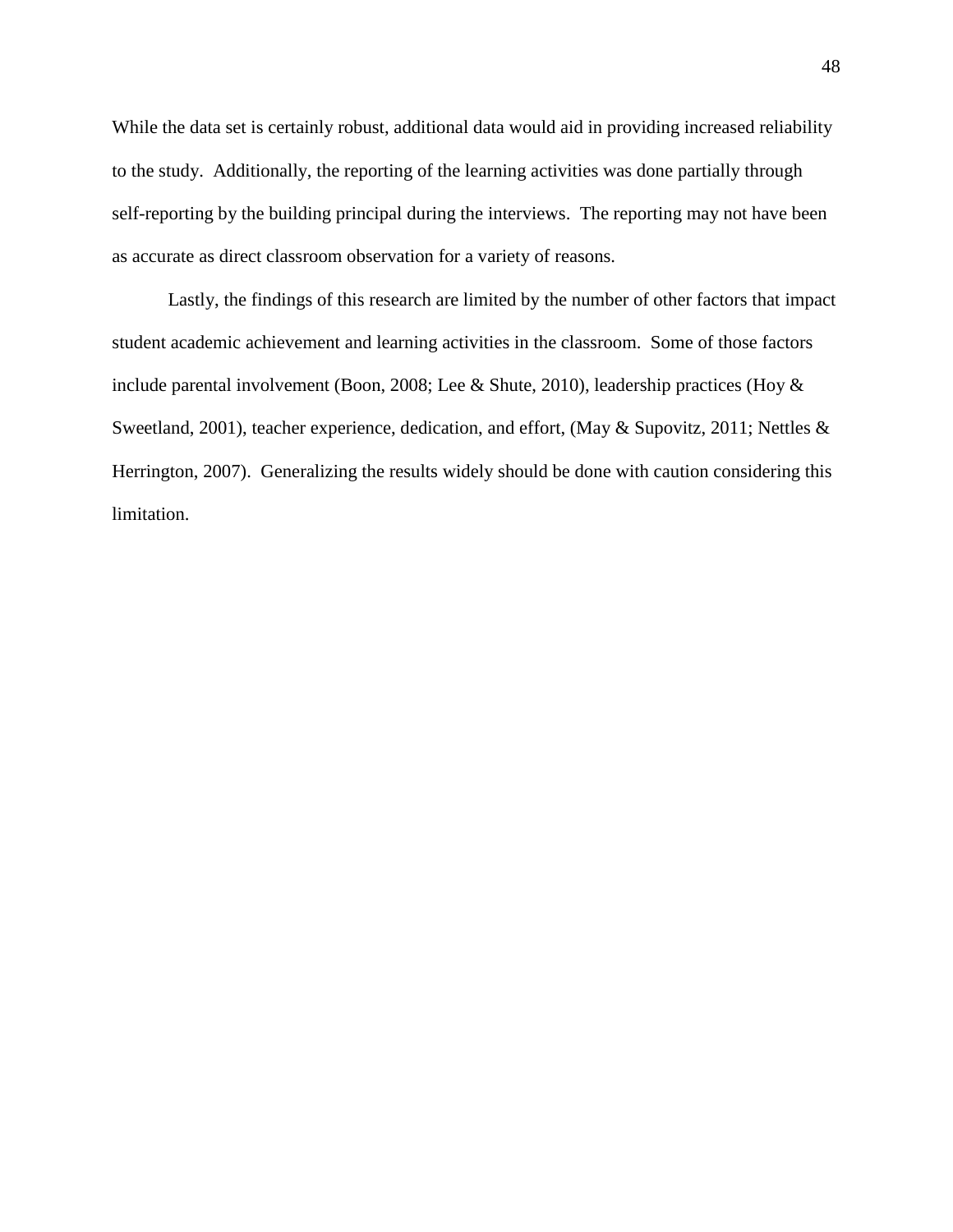## **CHAPTER 4**

## **RESULTS**

This chapter is comprised of four primary sections: research questions, demographics, analysis methods and results, and results summary. Research questions and the linked null hypotheses are provided in the first section. A demographics overview is presented in the second section along with a reiteration of the school pairings for comparative purposes. The third section outlines the data analyses that were conducted through the series of independent t-tests, comparing mean student achievement scores and rigor levels experienced in block and traditional scheduled schools. The final section summarizes the results of the study.

## **Research Questions**

Again, the purpose of this mixed-methods study was to examine the relationship of both block and traditional scheduling to student achievement and the level of rigor (Webb's Depth of Knowledge) designed for classrooms in each schedule structure. Data for the study were collected over three school years for each of the participating schools; 2012-2013, 2013-2014, and 2014-2015.

The primary research questions providing the framework for this study were:

- 1. How do block and traditional school mean performances compare on the Pennsylvania Keystone Exams?
- 2. How does the frequency of rigorous learning activities that students experience in Pennsylvania Keystone Exam tested courses compare in a block versus traditional schedule?

A non-directional null hypothesis was tested for the first research question. It was tested that no significant difference will exist in the academic achievement of the students on the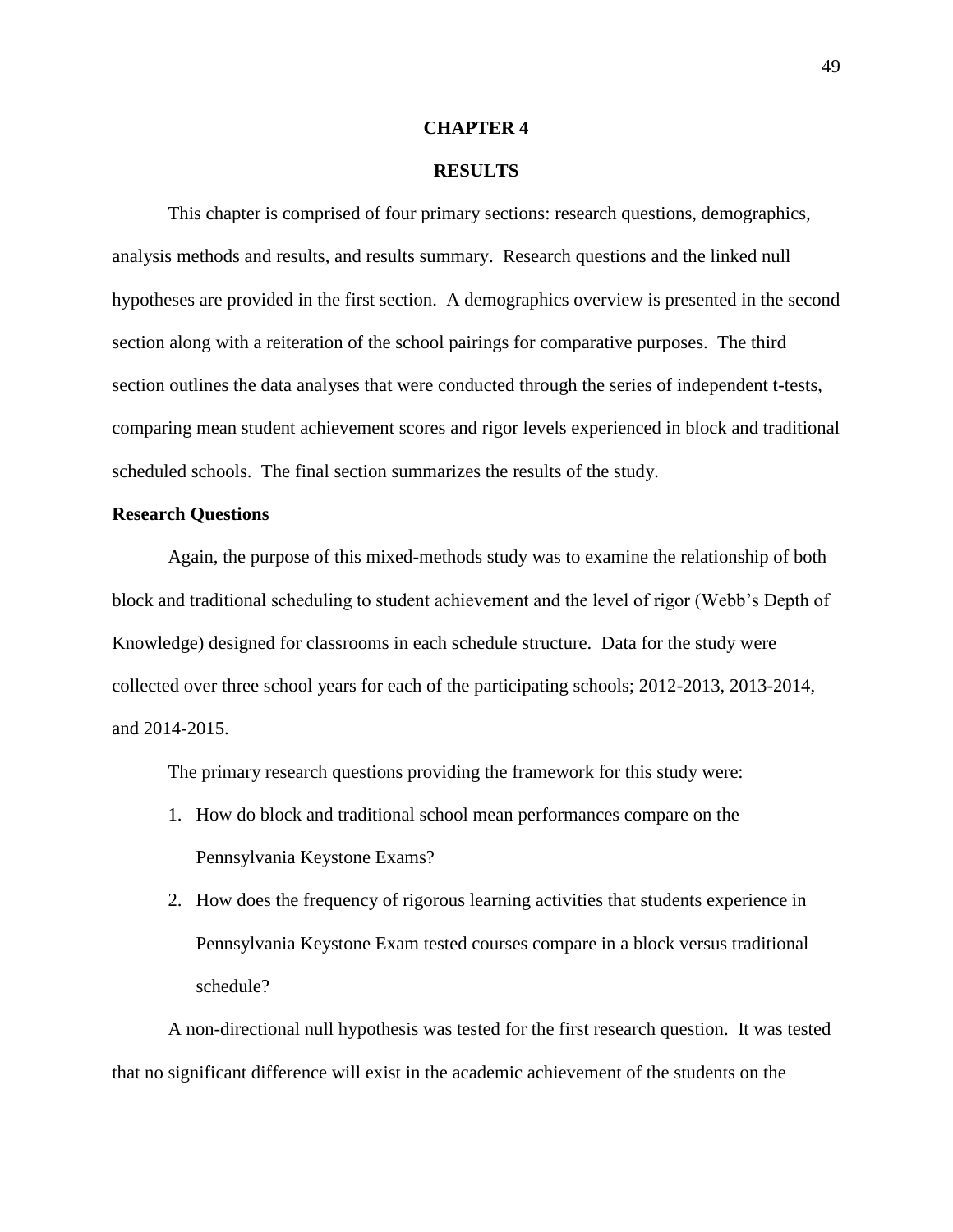standardized assessments in a block or traditional schedule. The first question yielded three separate null hypotheses that were:

- 1. Students in a block schedule will not perform significantly different than students in a traditional schedule on the Algebra I Keystone Exam  $(H_a = u_1-u_2=0)$ , where  $u_1 =$  the population Algebra I test mean for block schedule schools and  $u_2$  = the population Algebra I test mean for traditional schedule schools).
- 2. Students in a block schedule will not perform significantly different than students in a traditional schedule on the Biology Keystone Exam ( $H_a = u_1 - u_2 = 0$ , where  $u_1 =$  the population Biology test mean for block schedule schools and  $u_2$  = the population Biology test mean for traditional schedule schools).
- 3. Students in a block schedule will not perform significantly different than students in a traditional schedule on the Literature Keystone Exam  $(H_a = u_1 - u_2 = 0$ , where  $u_1 =$  the population Literature test mean for block schedule schools and  $u_2$  = the population Literature test mean for traditional schedule schools).

A non-directional null hypothesis was tested for second research question as well. It was tested that no significant difference will exist in the mean level of Webb's Depth of Knowledge in the Keystone Exam assessed courses in block or traditional schedules. The null hypothesis that was tested was:

2. The mean level of Webb's Depth of Knowledge will not be significantly different in block scheduled courses than traditional scheduled courses ( $H_a = u_1 - u_2 = 0$ , where  $u_1 =$ the mean level of Webb's Depth of Knowledge in block scheduled schools and  $u_2 =$ the mean level of Webb's Depth of Knowledge in traditional schedule schools).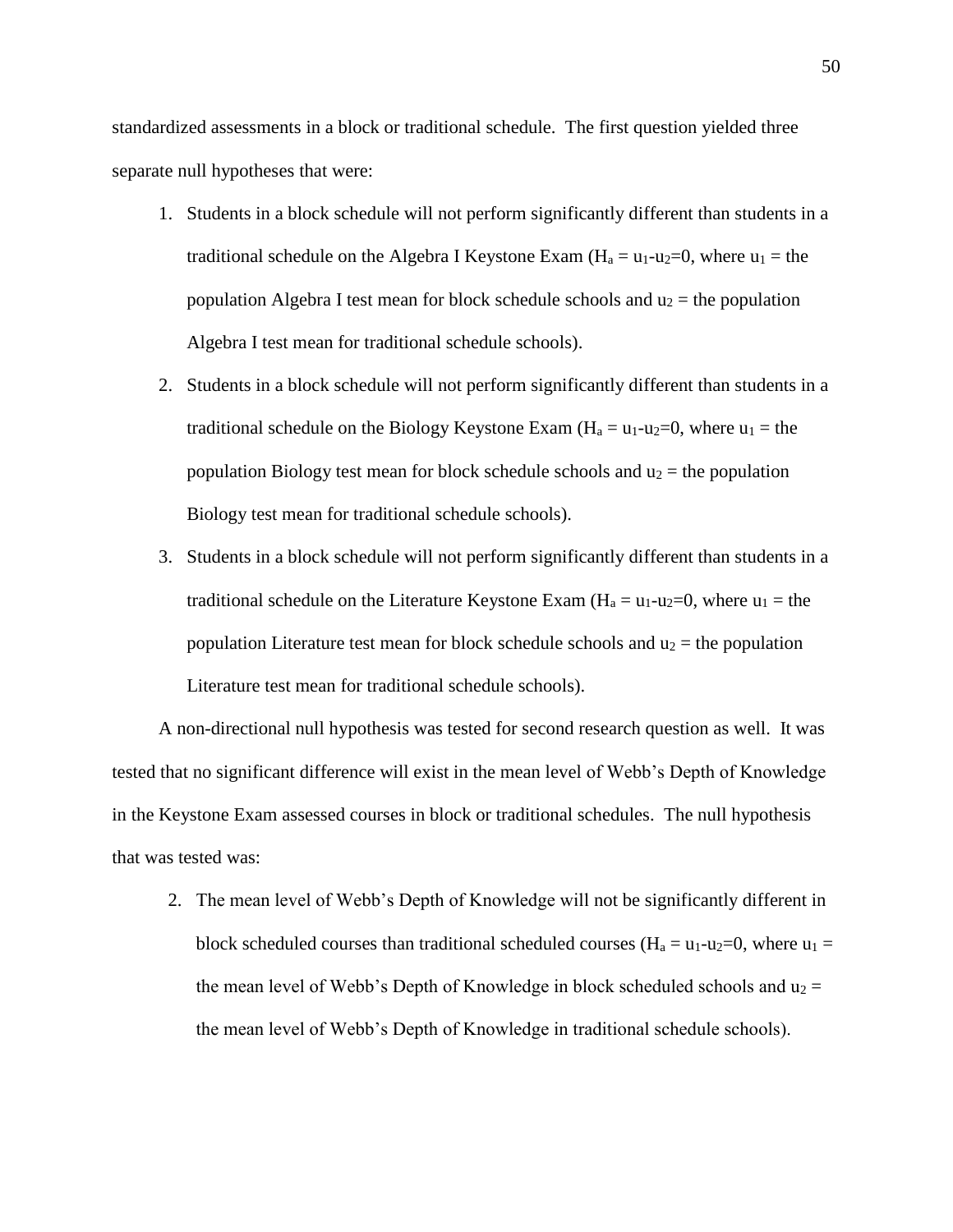# **Demographics**

The participants for this study included a total of six high schools in the South Central Pennsylvania region. Three of the participating high schools subscribed to a block schedule format, whereas the other three participating high schools utilized a traditional schedule. The participating schools' data represent that of approximately 12,020 students, where 6,479 were from traditionally scheduled high schools and 5,541 were from a block scheduled school. The schools were paired with a comparison school based on similarity of student demographics. The paired schools and their student demographic information is listed in Table 4.

| School                | White | <b>Black</b> | Asian | Hispanic | Multiracial | Economically<br>Disadvantaged |
|-----------------------|-------|--------------|-------|----------|-------------|-------------------------------|
| Traditional School 1  | 85.2% | 0.5%         | 0.5%  | 13.4%    | $0.4\%$     | 35.4%                         |
| <b>Block School 1</b> | 88.1% | 4.3%         | 2.1%  | 3.4%     | 2.1%        | 34.5%                         |
| Traditional School 2  | 92.1% | 1.2%         | 2.1%  | 2.9%     | 1.7%        | 19.6%                         |
| Block School 2        | 90.1% | 1.1%         | 2.2%  | 3.0%     | 3.6%        | 12.9%                         |
| Traditional School 3  | 81.3% | 9.2%         | 3.4%  | 4.6%     | 1.5%        | 28.5%                         |
| Block School 3        | 90.3% | 1.7%         | 1.5%  | 2.3%     | 4.1%        | 27.1%                         |

# Table 4 *Paired School Demographics*

## **Analysis Methods and Results**

This section will provide an analysis of the data collected for the comparison of mean achievement in a block and traditional schedule and the level of rigor experienced by students in each schedule type. As will be elaborated upon in the following paragraphs, the school pairings provided in Table 2 were utilized to examine the first research question to compare mean achievement data. When comparing the level of rigor that students are experiencing, qualitative data gathered via principal interviews was aggregated by schedule type for the purposes of comparison.

### **Keystone exam scores.**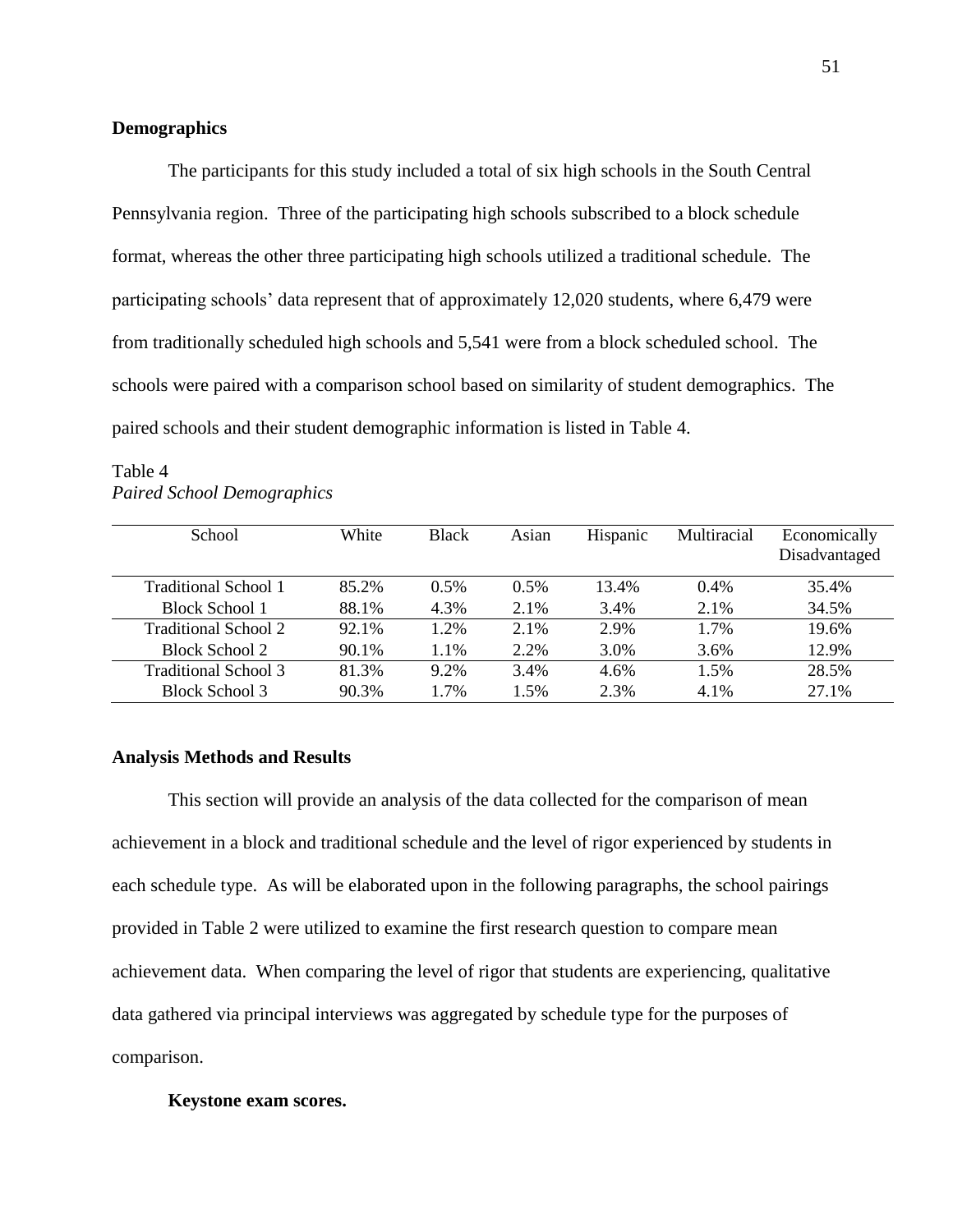Data gathered from the six high schools in the South Central Pennsylvania region were used to address the research questions of this study. Data collected to address the null hypotheses associated with the first research question were gathered for three school years (2012-2013, 2013-2014, and 2014-2015). Each null hypothesis for the first research question was then analyzed for each paired set of schools. This led to three sets of data to analyze for each null hypotheses; one for each pair of schools.

For the purposes of a comparison of means for both the block and traditional schools, the analysis completed was an independent t-test for two samples; one block school and one traditional school. The independent variable for this study was the schedule format and the dependent variable for the first research question was mean student achievement. In order to ensure optimal statistical accuracy, several assumptions regarding the data need to be confirmed prior to completing the t-test. First, both groups should be unrelated or independent. Considering that the all data sets were gathered from different school entities, this was confirmed for all data sets. Next, it is important to set a significance level, or alpha level, in order to accept or reject the null hypothesis and also to determine the normality or homogeneity of the dependent variable for the data (Laerd Statistics, para. 4). The significance value for both applications was set at 0.05. To confirm normality of the dependent variable, the p-value or significance value driven by Levene's Test for Equality of Variances was analyzed to determine if it was greater than the alpha value of 0.05. Once confirmed, the t-test for both samples was conducted to reject or retain the null hypothesis for the data sets. Within this study, and specifically for the first research question, the general null hypothesis was that no significant difference existed between the performances of students in a block or traditionally scheduled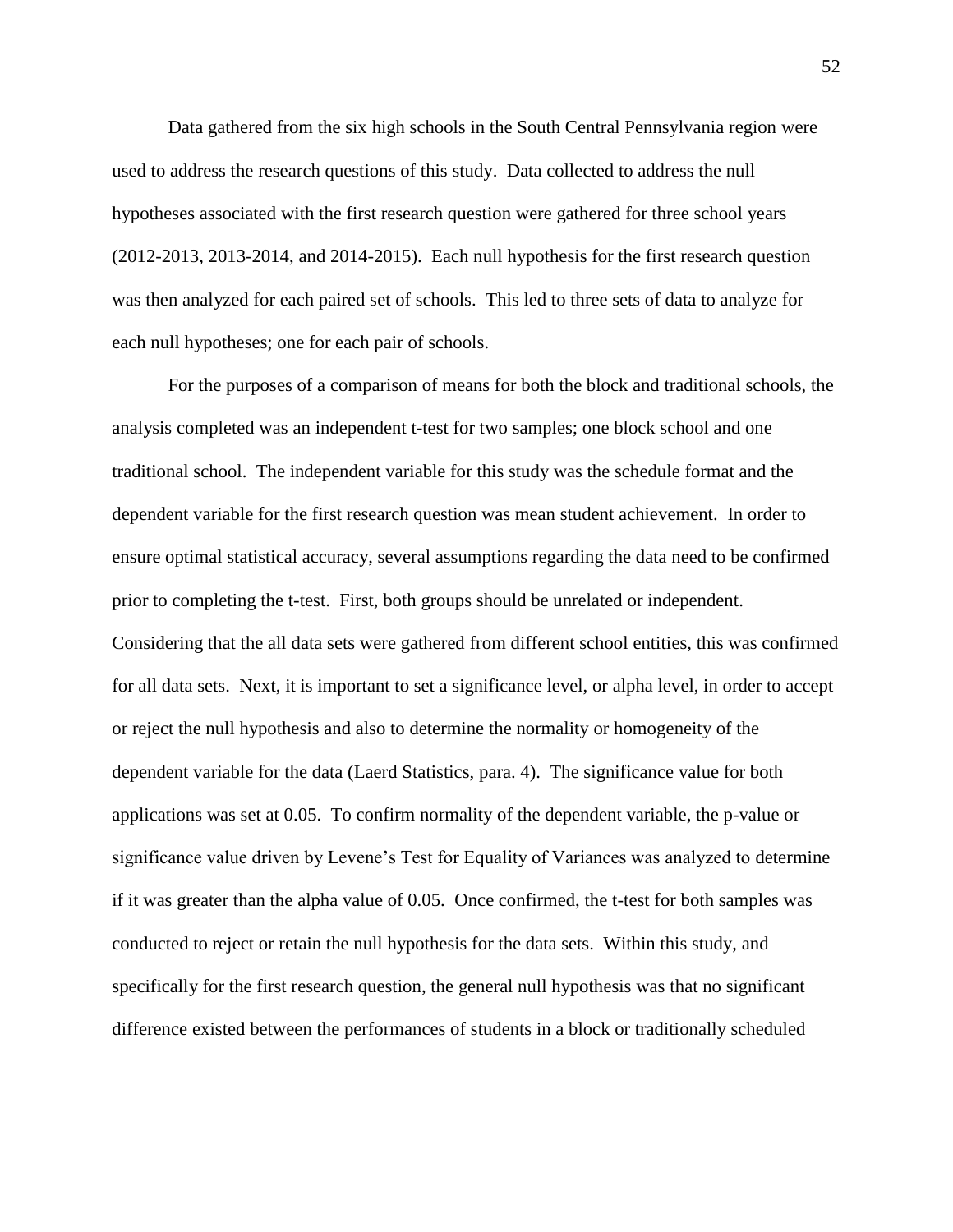school on three Keystone Exams over three academic years. Again, the significance value set for the t-test was 0.05.

The tool utilized to conduct the data analyses was IBM SPSS Statistics. Selection of this tool to complete the data analyses for this study was based on a variety of factors. First, SPSS is considered to be one of the more prevalent data analysis software packages available and is used in a variety of settings. Beyond that, the researcher has developed a level of relative comfort with this software package from previous experiences with data analysis.

## *Traditional School 1 and Block School 1 analysis.*

The first pairing of the schools include Traditional School 1 and Block School 1. The first null hypothesis tested was:

> *Null Hypothesis #1: Students in a block schedule will not perform significantly different than students in a traditional schedule on the Algebra I Keystone Exam (* $H_a$  *=*  $\frac{dI_a}{dt}$ *)*  $u_1$ - $u_2$ =0, where  $u_1$  = the population Algebra I test mean for block schedule schools and  $u_2$  = the population Algebra I test mean for traditional schedule schools).

Homogeneity of variance was tested for the data sets and compared to the p-value of 0.05. For this comparison of Algebra I scores for this school pairing, the p-value was 0.154, which is greater than the alpha level, indicating homogeneity of variance or that equal variances can be assumed. The independent t-test was run on the data with a 95% confidence interval (alpha = 0.05) for the mean difference. It was found that the significance of the two-tailed t-test was 0.763, which is greater than the p-value of 0.05 indicating that the null hypothesis should be retained (t(4) = -0.323, p=0.763). Table 5 shows the Independent Samples t-test report. This data analysis may suggest that schedule type did not demonstrate a statistically significant impact on Algebra I Keystone scores for these schools.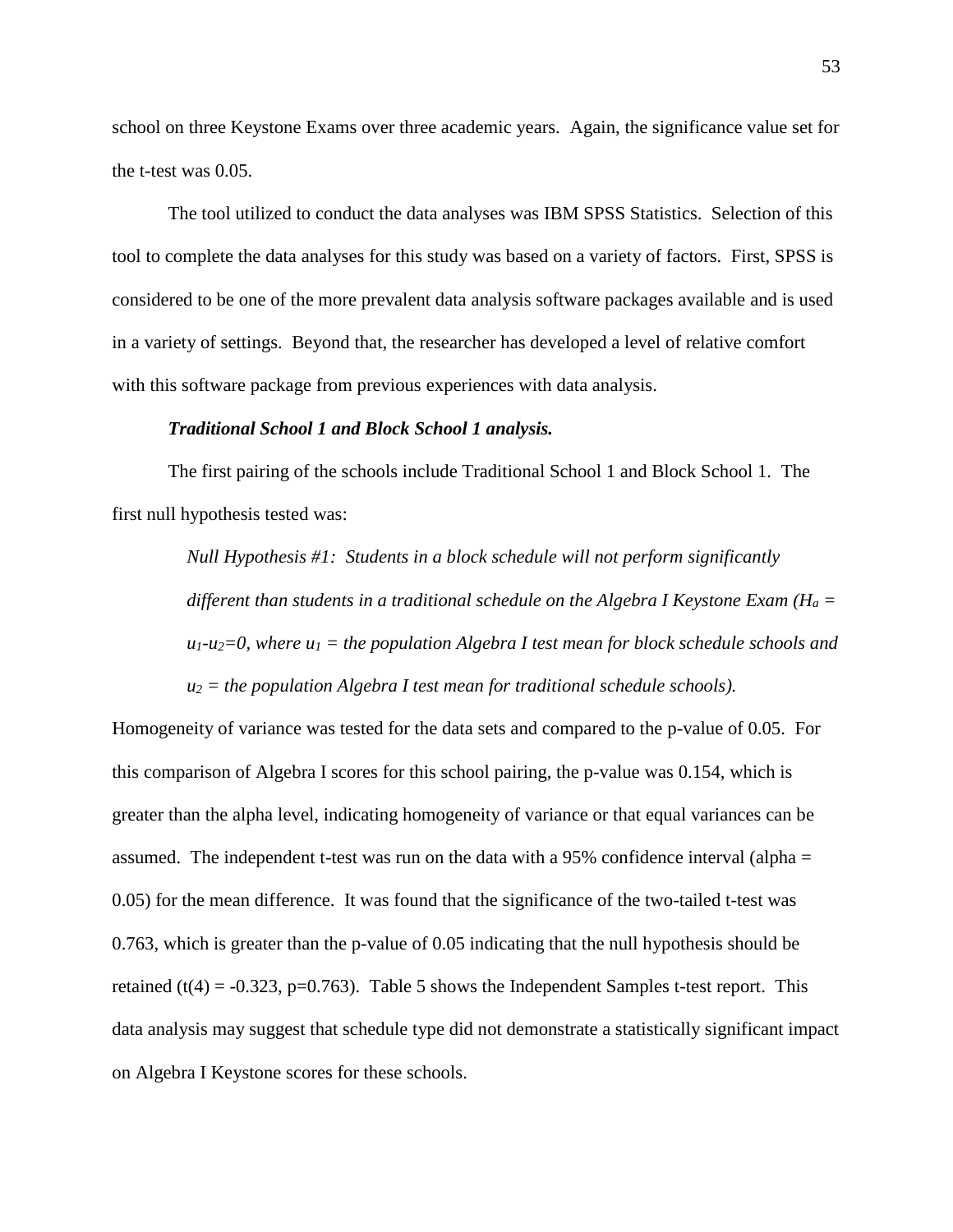|                               | Levene's Test for<br><b>Equality of Variances</b> |      |         | t-test for Equality of Means |                      |
|-------------------------------|---------------------------------------------------|------|---------|------------------------------|----------------------|
| Variance                      | F                                                 | Sig. |         | df                           | Sig.<br>$(2-tailed)$ |
| Equal<br>variances<br>assumed | 3.076                                             | .154 | $-.323$ |                              | .763                 |

Table 5 *Traditional School 1 – Block School 1 Algebra Mean Comparison*

of:

The second null hypothesis was then tested for Traditional School 1 and Block School 1

*Null Hypothesis #2: Students in a block schedule will not perform significantly different than students in a traditional schedule on the Biology Keystone Exam (H<sub>a</sub> =*  $u_1$ - $u_2$ =0, where  $u_1$  = the population Biology test mean for block schedule schools and  $u_2$  = the population Biology test mean for traditional schedule schools).

Homogeneity of variance was tested for the data sets and compared to the p-value of 0.05. For this comparison of Biology scores, the p-value was 0.069, which is greater than the alpha level, indicating homogeneity of variance or that equal variances can be assumed. The independent ttest was run on the data with a 95% confidence interval (alpha = 0.05) for the mean difference. It was found that the significance of the two-tailed t-test was 0.676, which is greater than the pvalue of 0.05 indicating that the null hypothesis should be retained (t(4) = -0.450, p=0.676). Table 6 shows the report generated when completing this analysis within SPSS. This data analysis may suggest that schedule type did not demonstrate a statistically significant impact on Biology Keystone scores for these schools.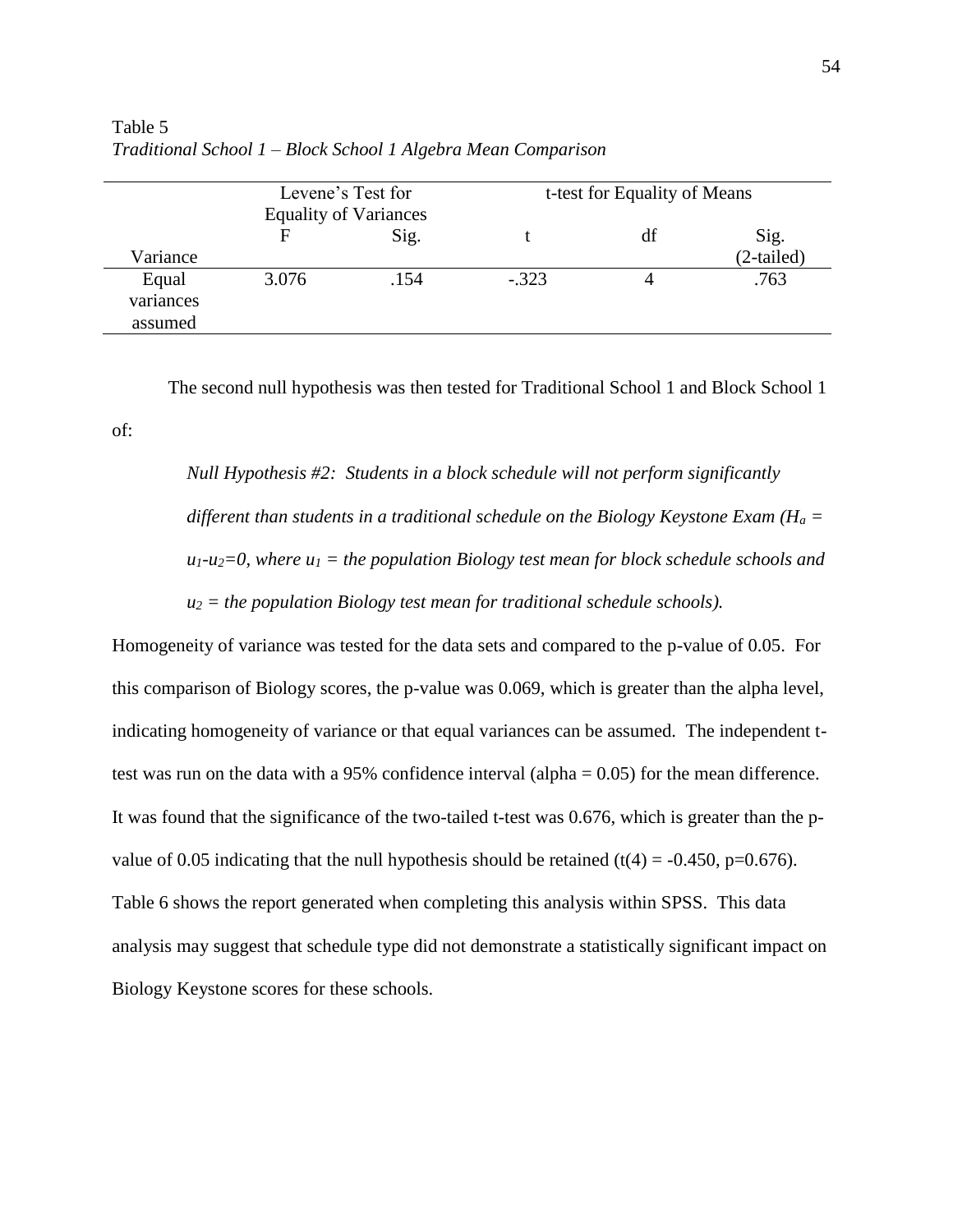|                               | Levene's Test for<br><b>Equality of Variances</b> |      |         | t-test for Equality of Means |                      |  |
|-------------------------------|---------------------------------------------------|------|---------|------------------------------|----------------------|--|
| Variance                      | F                                                 | Sig. |         | df                           | Sig.<br>$(2-tailed)$ |  |
| Equal<br>variances<br>assumed | 6.130                                             | .069 | $-.450$ |                              | .676                 |  |

Table 6 *Traditional School 1 – Block School 1 Biology Mean Comparison*

The third null hypothesis was then tested for this pairing of schools. The null hypothesis was:

*Null Hypothesis #3: Students in a block schedule will not perform significantly different than students in a traditional schedule on the Literature Keystone Exam (H<sup>a</sup>*  $= u_1 - u_2 = 0$ , where  $u_1 =$  the population Literature test mean for block schedule schools *and u<sup>2</sup> = the population Literature test mean for traditional schedule schools).*

Again, homogeneity of variance was tested for the data sets and compared to the p-value of 0.05. For this comparison of Literature scores, the p-value was 0.147, which is greater than the alpha level, indicating homogeneity of variance or that equal variances can be assumed. The independent t-test was run on the data with a 95% confidence interval (alpha  $= 0.05$ ) for the mean difference. It was found that the significance of the two-tailed t-test was 0.175, which is greater than the p-value of 0.05 indicating that the null hypothesis should be retained (t(4) = 1.648, p=0.175). Table 7 provides the results of the Independent Samples t-test. This data analysis may suggest that schedule type did not demonstrate a statistically significant impact on Literature Keystone scores for these schools.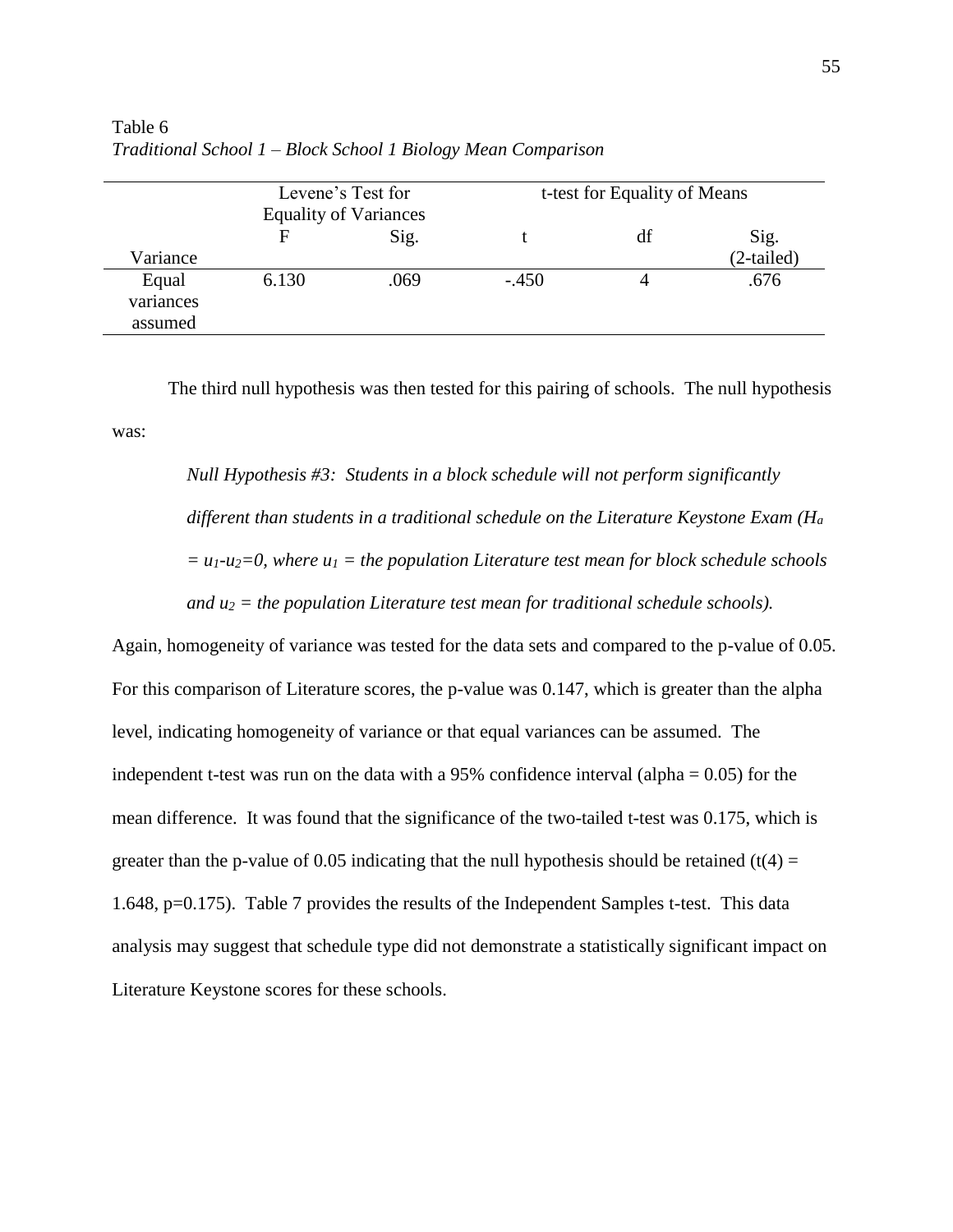|                               | Levene's Test for<br><b>Equality of Variances</b> |      |       | t-test for Equality of Means |                      |  |
|-------------------------------|---------------------------------------------------|------|-------|------------------------------|----------------------|--|
| Variance                      | F                                                 | Sig. |       | df                           | Sig.<br>$(2-tailed)$ |  |
| Equal<br>variances<br>assumed | 3.224                                             | .147 | 1.648 |                              | .175                 |  |

Table 7 *Traditional School 1 – Block School 1 Literature Mean Comparison*

### *Traditional School 2 and Block School 2 analysis.*

The second pairing of the schools include Traditional School 2 and Block School

2. The first null hypothesis tested was:

*Null Hypothesis #1: Students in a block schedule will not perform significantly different than students in a traditional schedule on the Algebra I Keystone Exam (H<sup>a</sup> =*   $u_1$ - $u_2$ =0, where  $u_1$  = the population Algebra I test mean for block schedule schools and *u<sup>2</sup> = the population Algebra I test mean for traditional schedule schools).*

Homogeneity of variance was tested for the data sets and compared to the p-value of 0.05. For this comparison of Algebra I scores, the p-value was 0.167, which is greater than the alpha level, indicating homogeneity of variance or that equal variances can be assumed. The independent ttest was run on the data with a 95% confidence interval (alpha = 0.05) for the mean difference. It was found that the significance of the two-tailed t-test was 0.175, which is greater than the pvalue of 0.05 indicating that the null hypothesis should be retained (t(4) =  $-1.648$ , p=0.175). Table 8 reports the data from the analysis that was completed. This data analysis may suggest that schedule type did not demonstrate a statistically significant impact on Algebra I Keystone scores for these schools.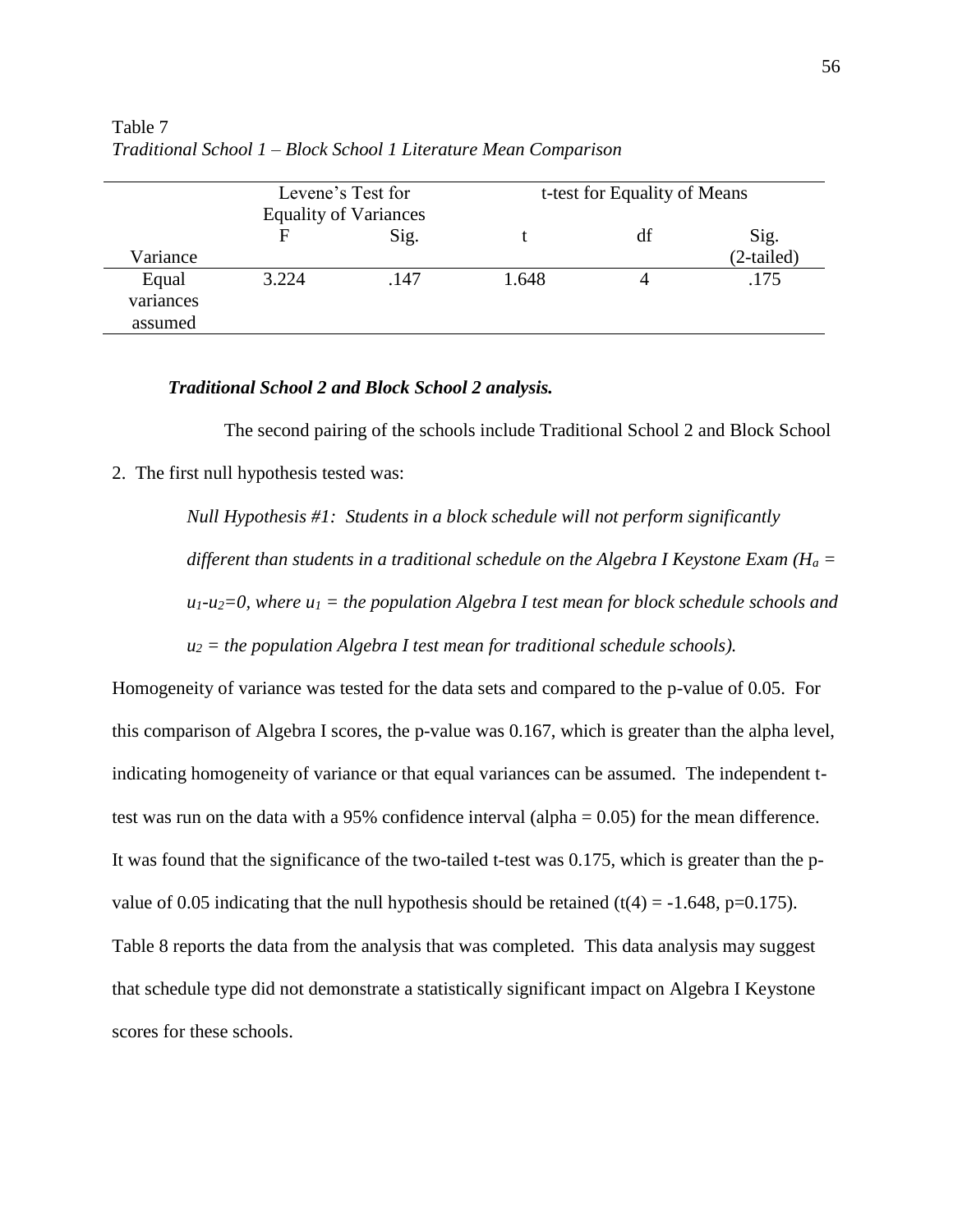|                               | Levene's Test for<br><b>Equality of Variances</b> |      |          | t-test for Equality of Means |                      |  |
|-------------------------------|---------------------------------------------------|------|----------|------------------------------|----------------------|--|
| Variance                      | F                                                 | Sig. |          | df                           | Sig.<br>$(2-tailed)$ |  |
| Equal<br>variances<br>assumed | 2.841                                             | .167 | $-1.648$ |                              | .175                 |  |

Table 8 *Traditional School 2 – Block School 2 Algebra I Mean Comparison*

of:

The second null hypothesis was then tested for Traditional School 2 and Block School 2

*Null Hypothesis #2: Students in a block schedule will not perform significantly different than students in a traditional schedule on the Biology Keystone Exam (H<sup>a</sup> =*   $u_1$ - $u_2$ =0, where  $u_1$  = the population Biology test mean for block schedule schools and *u<sup>2</sup> = the population Biology test mean for traditional schedule schools).*

Homogeneity of variance was tested for the data sets and compared to the p-value of 0.05. For this comparison of Biology scores, the p-value was 0.559, which is greater than the alpha level, indicating homogeneity of variance or that equal variances can be assumed. The independent ttest was run on the data with a 95% confidence interval (alpha = 0.05) for the mean difference. It was found that the significance of the two-tailed t-test was 0.431, which is greater than the pvalue of 0.05 indicating that the null hypothesis should be retained  $(t(4) = 0.875, p=0.431)$ . Table 9 outlines the report generated for the Independent Samples t-test. This data analysis may suggest that schedule type did not demonstrate a statistically significant impact on Biology Keystone scores for these schools.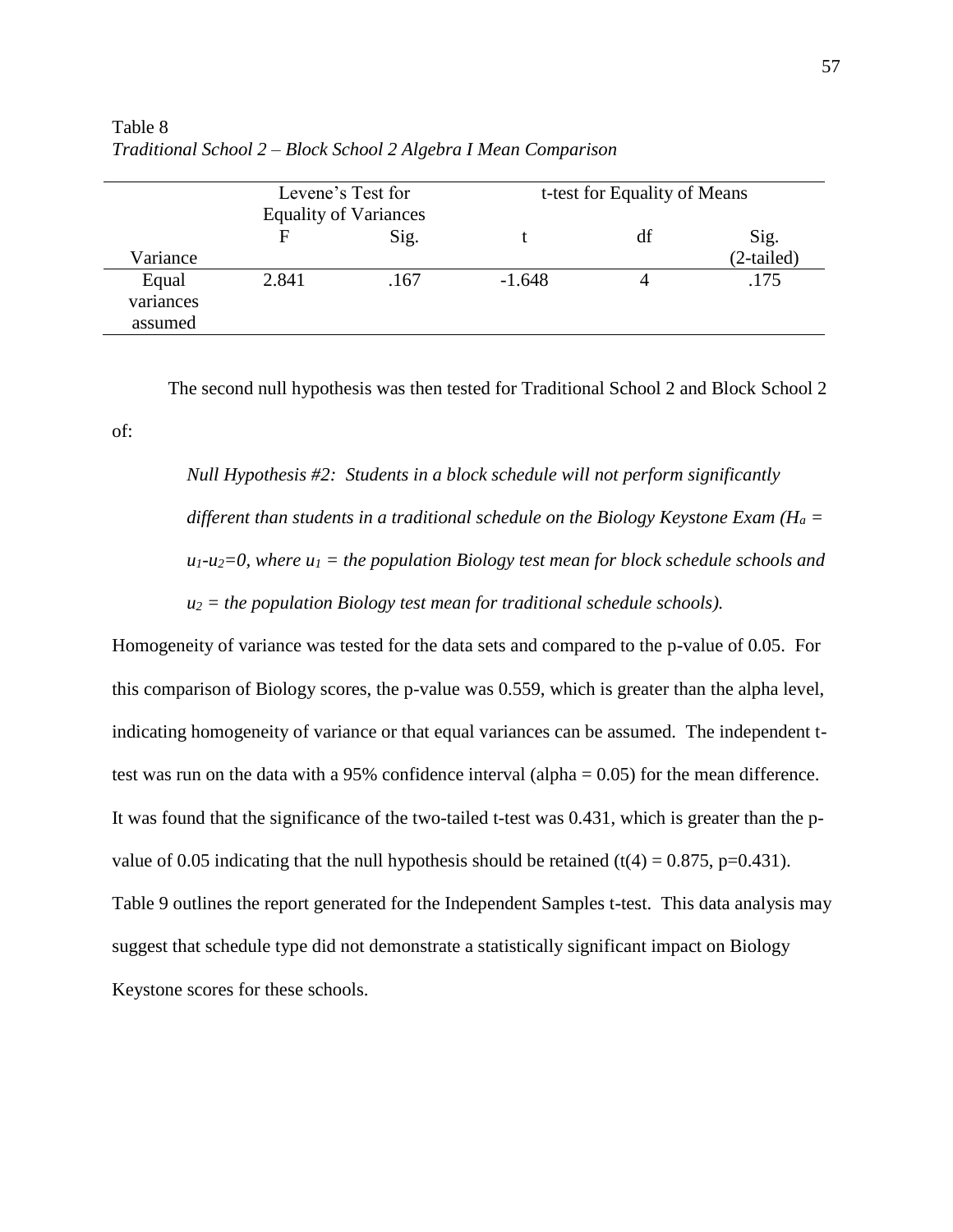|                               | Levene's Test for<br><b>Equality of Variances</b> |      | t-test for Equality of Means |    |                      |
|-------------------------------|---------------------------------------------------|------|------------------------------|----|----------------------|
| Variance                      | F                                                 | Sig. |                              | df | Sig.<br>$(2-tailed)$ |
| Equal<br>variances<br>assumed | .406                                              | .559 | .875                         |    | .431                 |

Table 9 *Traditional School 2 – Block School 2 Biology Mean Comparison*

The third null hypothesis was then tested for this pairing of schools. The null hypothesis was:

*Null Hypothesis #3: Students in a block schedule will not perform significantly different than students in a traditional schedule on the Literature Keystone Exam (H<sup>a</sup>*  $= u_1 - u_2 = 0$ , where  $u_1 =$  the population Literature test mean for block schedule schools *and u<sup>2</sup> = the population Literature test mean for traditional schedule schools).*

Again, homogeneity of variance was tested for the data sets and compared to the p-value of 0.05. For this comparison of Literature scores, the p-value was 0.304, which is greater than the alpha level, indicating homogeneity of variance or that equal variances can be assumed. The independent t-test was run on the data with a 95% confidence interval (alpha  $= 0.05$ ) for the mean difference. It was found that the significance of the two-tailed t-test was 0.505, which is greater than the p-value of 0.05 indicating that the null hypothesis should be retained (t(4) = 0.731, p=0.505). Table 10 outlines the report generated for the Independent Samples t-test. This data analysis may suggest that schedule type did not demonstrate a statistically significant impact on Literature Keystone scores for these schools.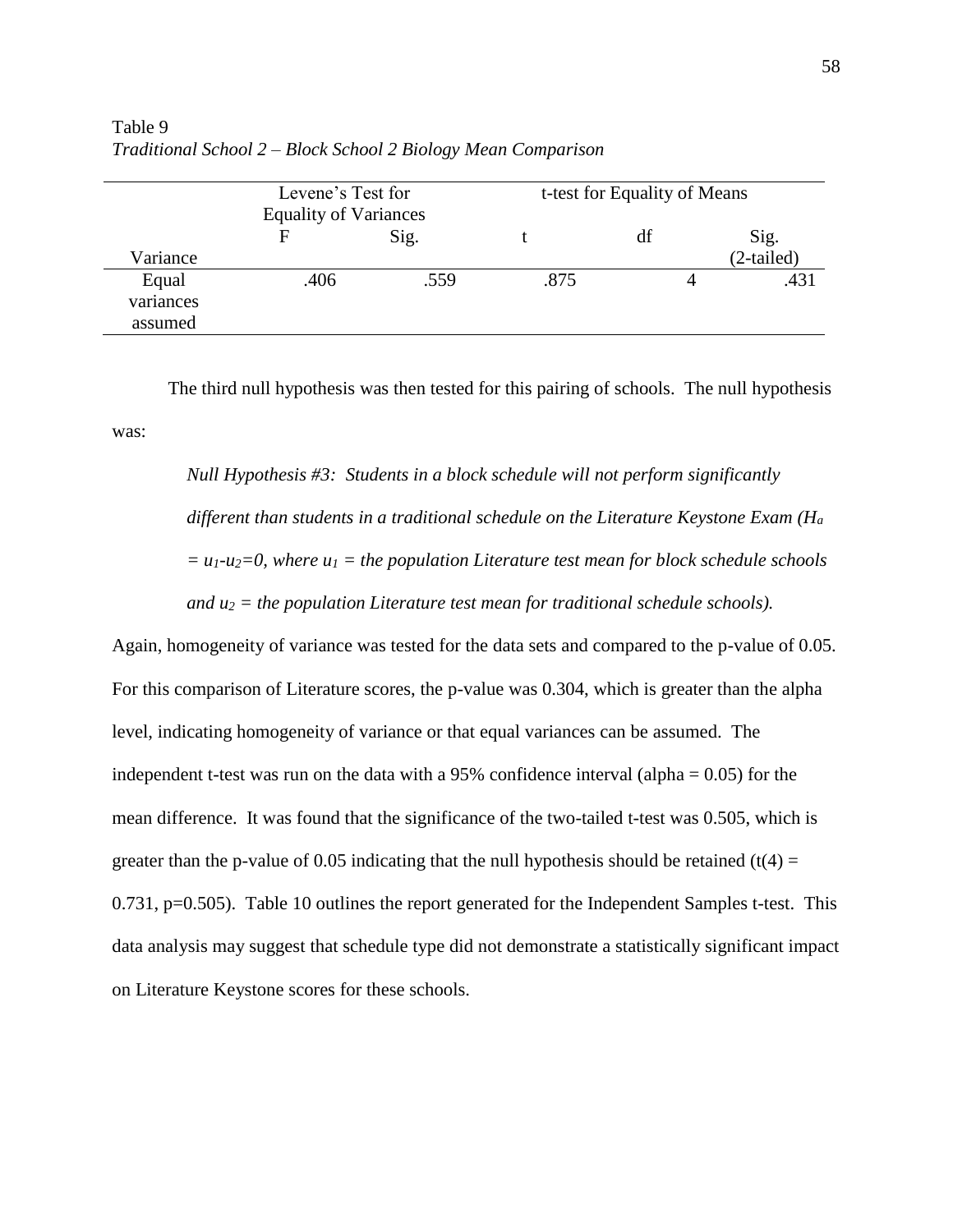|                    | Levene's Test for<br><b>Equality of Variances</b> |      | t-test for Equality of Means |    |              |
|--------------------|---------------------------------------------------|------|------------------------------|----|--------------|
|                    | F                                                 | Sig. |                              | df | Sig.         |
| Variance           |                                                   |      |                              |    | $(2-tailed)$ |
| Equal<br>variances | 1.391                                             | .304 | .731                         |    | .505         |
| assumed            |                                                   |      |                              |    |              |

Table 10 *Traditional School 2 – Block School 2 Literature Mean Comparison*

#### *Traditional School 3 and Block School 3 analysis.*

The final pairing of the schools include Traditional School 3 and Block School 3. The first null hypothesis tested was:

*Null Hypothesis #1: Students in a block schedule will not perform significantly different than students in a traditional schedule on the Algebra I Keystone Exam (H<sup>a</sup> =*   $u_1$ - $u_2$ =0, where  $u_1$  = the population Algebra I test mean for block schedule schools and  $u_2$  = the population Algebra I test mean for traditional schedule schools).

Homogeneity of variance was tested for the data sets and compared to the p-value of 0.05. For this comparison of Algebra I scores, the p-value was 1.000, which is greater than the alpha level, indicating homogeneity of variance or that equal variances can be assumed. The independent ttest was run on the data with a 95% confidence interval (alpha = 0.05) for the mean difference. It was found that the significance of the two-tailed t-test was 0.171, which is greater than the pvalue of 0.05 indicating that the null hypothesis should be retained  $(t(4) = 1.665, p=0.171)$ . Table 11 outlines the report generated for the Independent Samples t-test. This data analysis may suggest that schedule type did not demonstrate a statistically significant impact on Algebra I Keystone scores for these schools.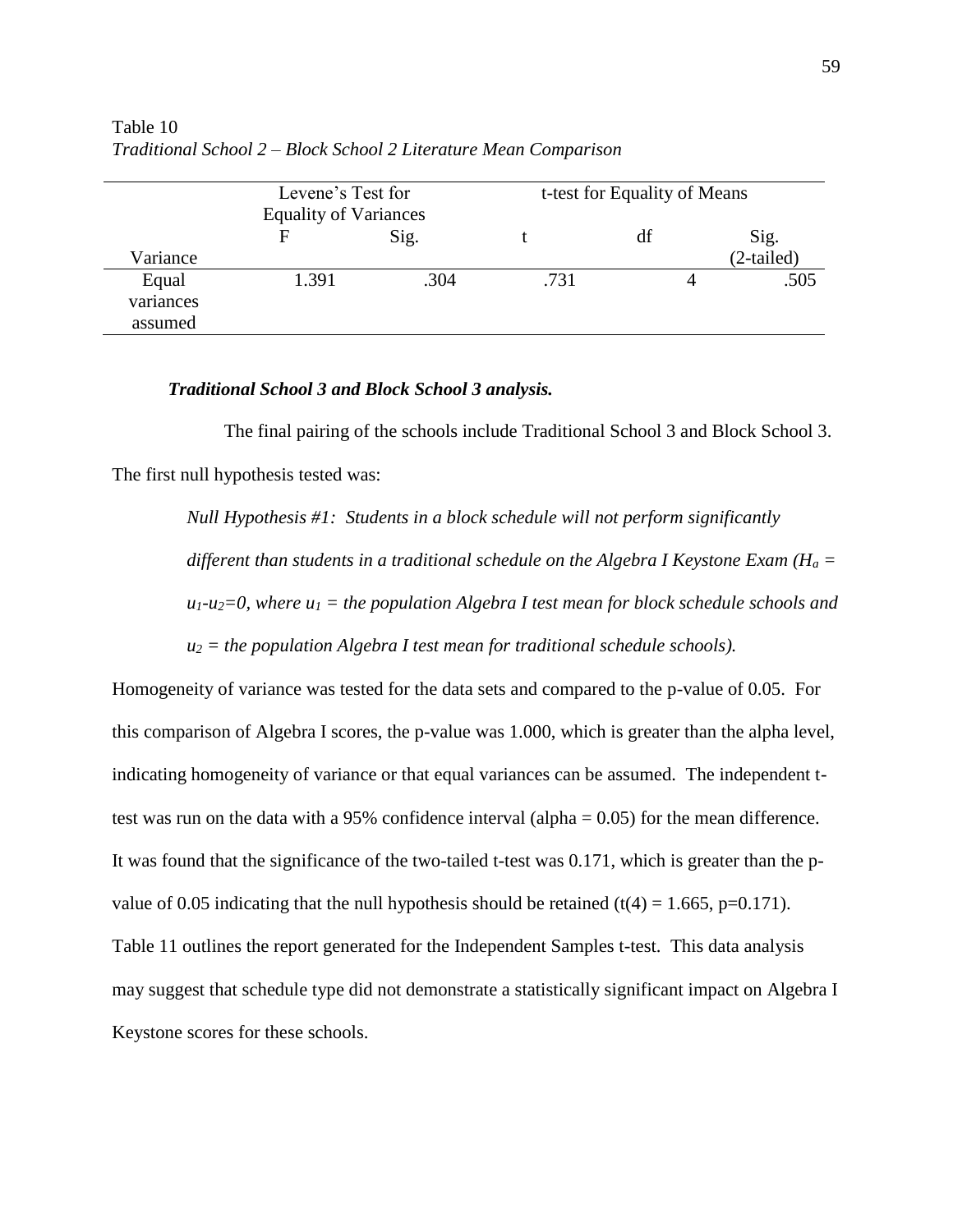|                               | Levene's Test for<br><b>Equality of Variances</b> |       |       | t-test for Equality of Means |                      |  |
|-------------------------------|---------------------------------------------------|-------|-------|------------------------------|----------------------|--|
| Variance                      | F                                                 | Sig.  |       | df                           | Sig.<br>$(2-tailed)$ |  |
| Equal<br>variances<br>assumed | .000                                              | 1.000 | 1.665 |                              | .171                 |  |

Table 11 *Traditional School 3 – Block School 3 Algebra I Mean Comparison*

of:

The second null hypothesis was then tested for Traditional School 3 and Block School 3

*Null Hypothesis #2: Students in a block schedule will not perform significantly different than students in a traditional schedule on the Biology Keystone Exam (H<sup>a</sup> =*   $u_1$ - $u_2$ =0, where  $u_1$  = the population Biology test mean for block schedule schools and  $u_2$  = the population Biology test mean for traditional schedule schools).

Homogeneity of variance was tested for the data sets and compared to the p-value of 0.05. For this comparison of Biology scores, the p-value was 0.854, which is greater than the alpha level, indicating homogeneity of variance or that equal variances can be assumed. The independent ttest was run on the data with a 95% confidence interval (alpha = 0.05) for the mean difference. It was found that the significance of the two-tailed t-test was 0.399, which is greater than the pvalue of 0.05 indicating that the null hypothesis should be retained  $(t(4) = 0.943, p=0.399)$ . Table 12 outlines the report generated for the Independent Samples t-test. This data analysis may suggest that schedule type did not demonstrate a statistically significant impact on Biology Keystone scores for these schools.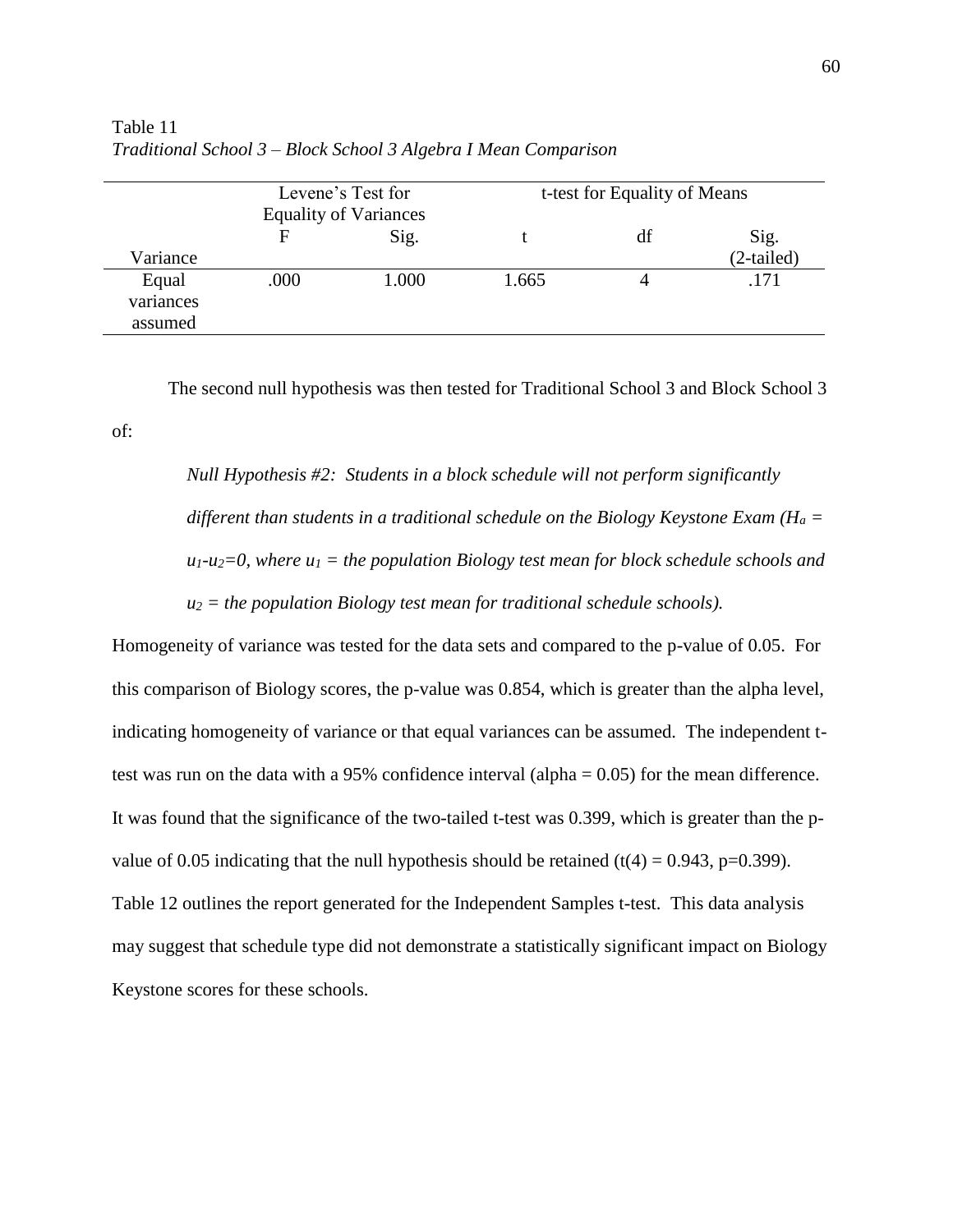|                               | Levene's Test for<br><b>Equality of Variances</b> |      | t-test for Equality of Means |    |                      |
|-------------------------------|---------------------------------------------------|------|------------------------------|----|----------------------|
| Variance                      |                                                   | Sig. |                              | df | Sig.<br>$(2-tailed)$ |
| Equal<br>variances<br>assumed | .039                                              | .854 | .943                         |    | .399                 |

Table 12 *Traditional School 3 – Block School 3 Biology Mean Comparison*

The third null hypothesis was then tested for this pairing of schools. The null hypothesis was:

*Null Hypothesis #3: Students in a block schedule will not perform significantly different than students in a traditional schedule on the Literature Keystone Exam (H<sup>a</sup>*  $= u_1 - u_2 = 0$ , where  $u_1 =$  the population Literature test mean for block schedule schools *and u<sup>2</sup> = the population Literature test mean for traditional schedule schools).*

Again, homogeneity of variance was tested for the data sets and compared to the p-value of 0.05. For this comparison of Literature scores, the p-value was 0.679, which is greater than the alpha level, indicating homogeneity of variance or that equal variances can be assumed. The independent t-test was run on the data with a 95% confidence interval (alpha  $= 0.05$ ) for the mean difference. It was found that the significance of the two-tailed t-test was 0.178, which is greater than the p-value of 0.05 indicating that the null hypothesis should be retained (t(4) = 1.632, p=0.178). Table 13 outlines the report generated for the Independent Samples t-test. This data analysis may suggest that schedule type did not demonstrate a statistically significant impact on Literature Keystone scores for these schools.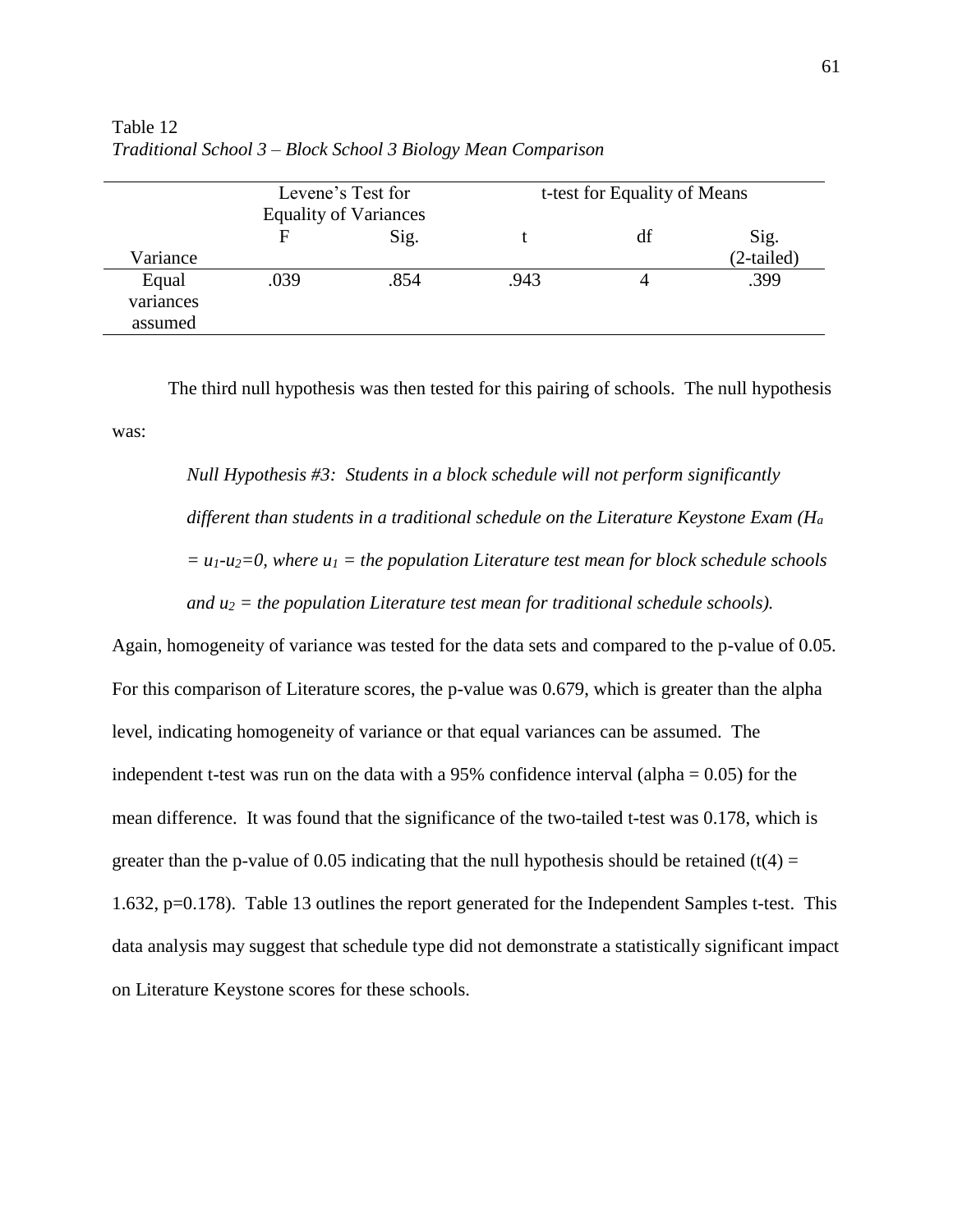|                               | Levene's Test for<br><b>Equality of Variances</b> |      | t-test for Equality of Means |    |                      |
|-------------------------------|---------------------------------------------------|------|------------------------------|----|----------------------|
| Variance                      | F                                                 | Sig. |                              | df | Sig.<br>$(2-tailed)$ |
| Equal<br>variances<br>assumed | .198                                              | .679 | 1.632                        |    | .178                 |

Table 13 *Traditional School 3 – Block School 3 Literature Mean Comparison*

#### **Webb's Depth of Knowledge – Rigor Analysis**

Data analyzed within this section were collected to address the research question: *How does the frequency of rigorous learning activities that students experience in Pennsylvania Keystone Exam tested courses compare in a block versus traditional schedule?*

Proponents of block scheduling iterate that longer class periods enable teachers to dive more deeply into content (Biesinger, Crippen, Muis, 2008, p. 192). Theoretically, as this structure provides longer class periods it also enables teachers and schools to capitalize on key tenets of constructivism. Within this model, the additional time is thought to provide greater opportunities for the students to make meaning of the content through social interactions, interactions with the content, and authentic application of their learning (Chudy et al., 2015, p. 346). When engaged in the aforementioned learning activities or activities to apply learning, the level of rigor increases. This specific research question directly addressed the comparison of rigorous learning activities in both types of schedules.

Data collected to address this research question and the subsequent null hypothesis were gathered from interviews conducted of the building principals in each of the six participating high schools. First, each principal provided one sample lesson plan from the three Keystone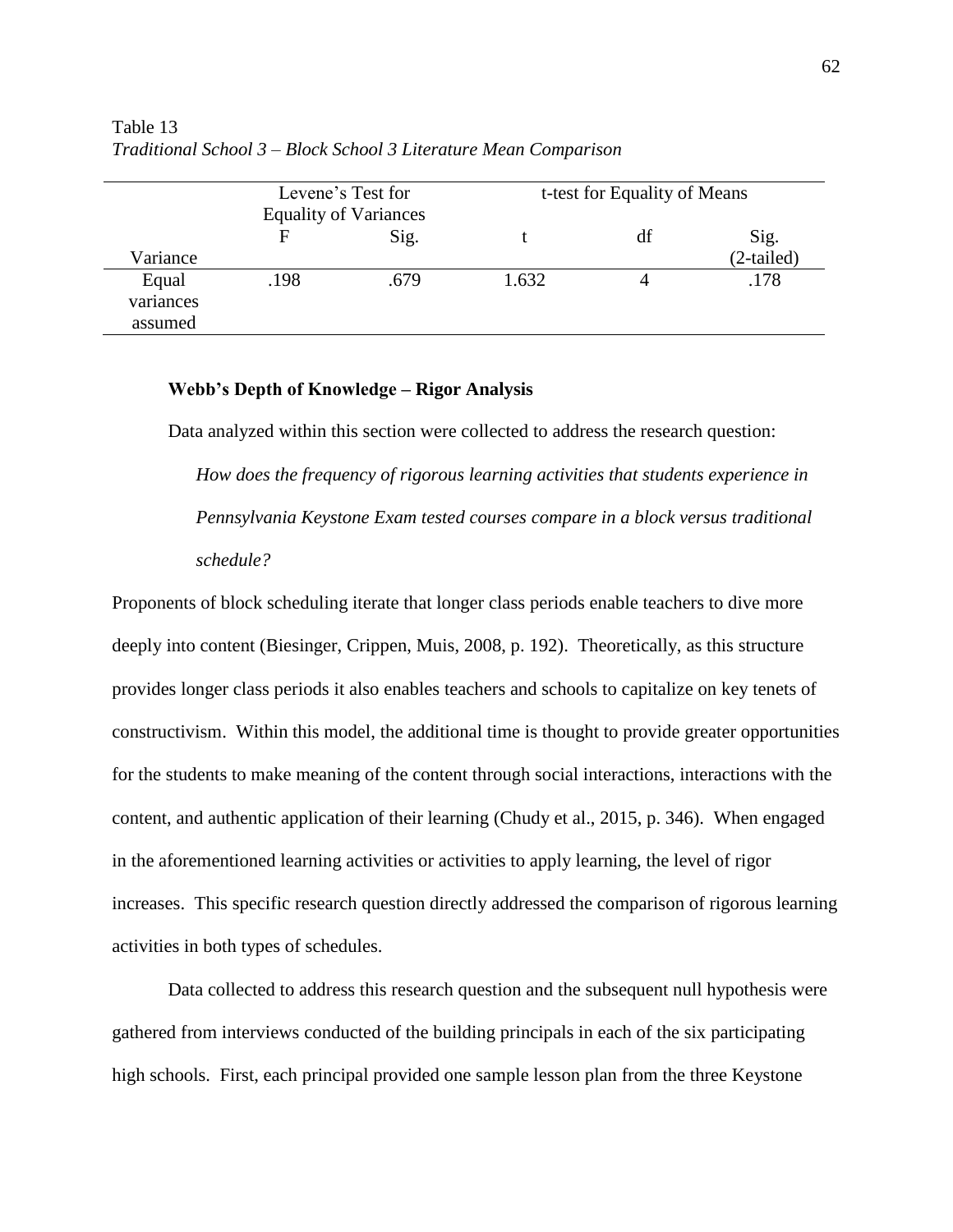assessed courses; Algebra I, Biology, and Literature. During the interviews, the researcher and the principal analyzed the lesson plans collaboratively and coded the learning activities as one of four levels of rigor, according to the framework of Webb's Depth of Knowledge (Appendix B – Webb's Depth of Knowledge Overview Chart).This method of coding not only provided for adherence to a defined framework for data coding, but embedded member checks throughout the interview as the coding was done collaboratively.

This information was then complemented with an overall summative Depth of Knowledge score given by each principal of the typical learning activity levels prevalent in each tested subject area. The subject area summative rating was based upon the principal's formal or informal observations of the applicable classrooms.

Together, this data provided two data points per subject area, per school; one Webb's Depth of Knowledge level from the lesson plan and one from the principal's summative rating based on observational data. These assigned level ratings were then aggregated by schedule type and a mean score was then calculated for each schedule type. Arriving at a mean enabled the researcher to minimize the impact of outlier, discrete scores in the participant sample.

For the purposes of a comparison of means for both the block and traditional schools, the analysis completed was an independent t-test for two samples; traditional scheduled schools and block scheduled schools. In order to ensure optimal statistical accuracy, several assumptions regarding the data need to be confirmed prior to completing the t-test. First, both groups should be unrelated or independent. This independence of the data sets had been previously established given that separate schools formed the dataset. Next, it is important to set a significance level, or alpha level, in order to retain or reject the null hypothesis and also to determine the normality or homogeneity of the dependent variable for the data (Laerd Statistics, para. 4). The significance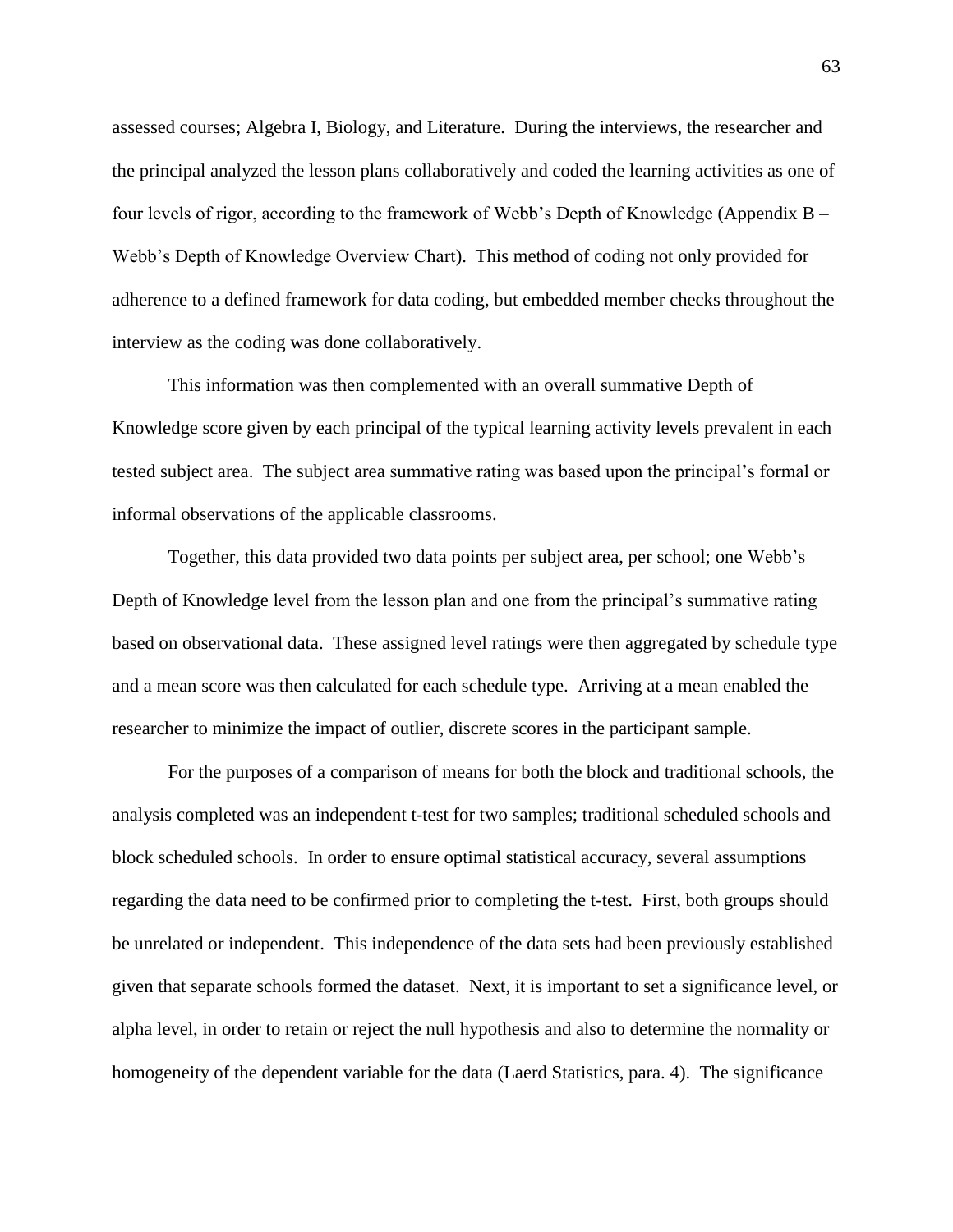value for both applications was set at 0.05. To confirm normality of the independent variable, the p-value or significance value driven by Levene's Test for Equality of Variances was analyzed to be greater than the alpha value of 0.05. Once confirmed, the t-test for both samples was conducted to reject or retain the null hypothesis for the data sets. Again, for this research question the general null hypothesis was that no significant difference existed between the mean level of learning activities in a block or traditionally scheduled school Keystone Exams assessed courses. The significance value set for the t-test was again 0.05. Following is the null hypothesis:

> *Null Hypothesis #4: The mean level of Webb's Depth of Knowledge will not be significantly different in block scheduled courses than traditional scheduled courses*   $(H_a = u_1 - u_2 = 0$ , where  $u_1 =$  the mean level of Webb's Depth of Knowledge in block *scheduled schools and u<sup>2</sup> = the mean level of Webb's Depth of Knowledge in traditional schedule schools).*

Homogeneity of variance was tested for the data sets and compared to the p-value of 0.05. For this comparison of levels of rigor (Webb's Depth of Knowledge), the p-value was 0.522, which is greater than the alpha level, indicating homogeneity of variance or that equal variances can be assumed. The independent t-test was run on the data with a 95% confidence interval (alpha = 0.05) for the mean difference. It was found that the significance of the two-tailed t-test was 0.075, which is greater than the p-value of 0.05 indicating that the null hypothesis should be retained (t(4) = -2.390, p=0.075). Table 14 outlines the report generated for the Independent Samples t-test. This analysis may demonstrate that schedule type did not significantly impact the level of rigor experienced in classrooms in either schedule type.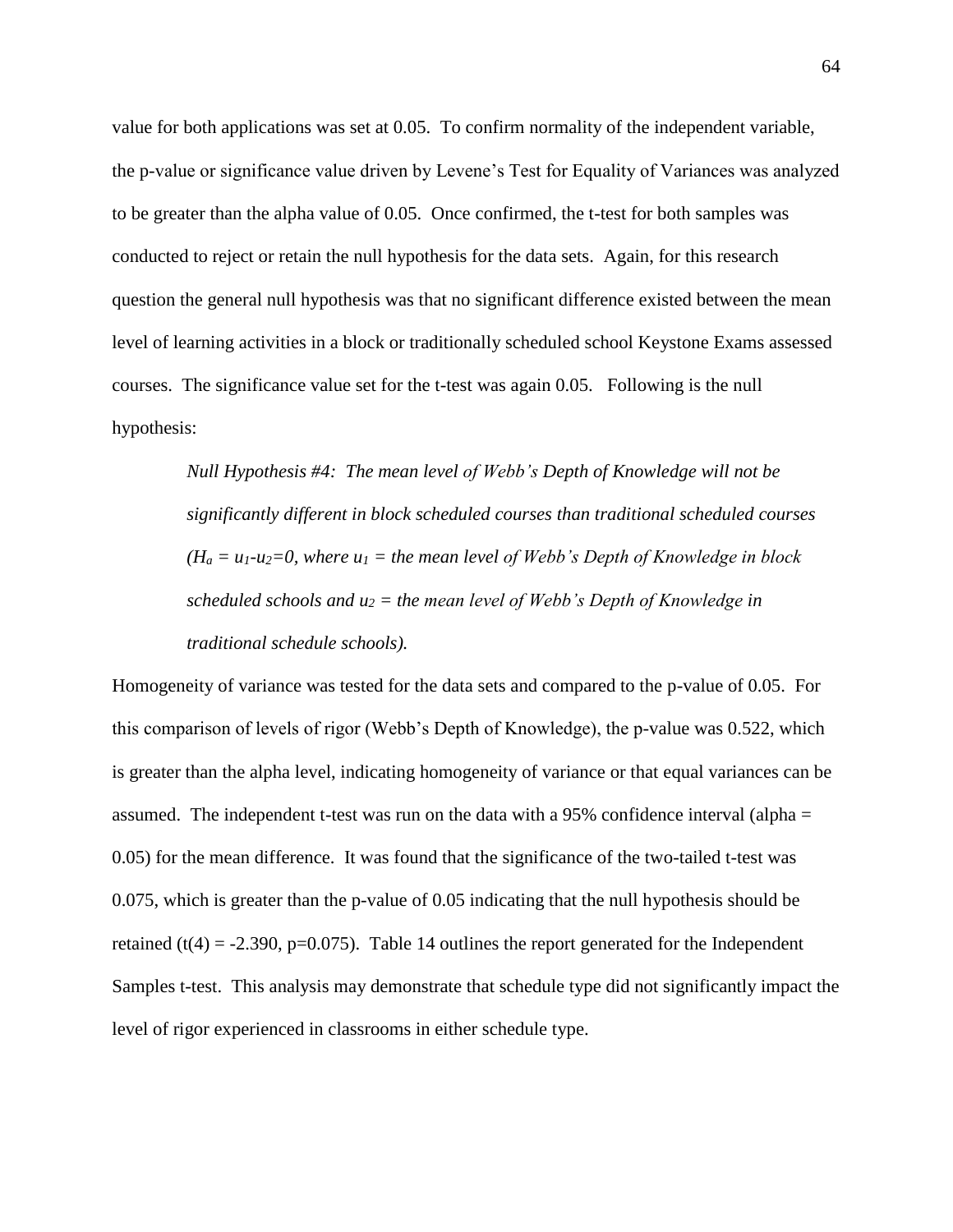|                               | Levene's Test for<br><b>Equality of Variances</b> |      | t-test for Equality of Means |    |                      |
|-------------------------------|---------------------------------------------------|------|------------------------------|----|----------------------|
| Variance                      | F                                                 | Sig. |                              | df | Sig.<br>$(2-tailed)$ |
| Equal<br>variances<br>assumed | .492                                              | .522 | $-2.390$                     |    | .075                 |

Table 14 *Traditional Schools – Block Schools Webb's Depth of Knowledge Level Mean Comparison*

#### **Results Summary**

Chapter 4 presented the findings of the research questions using an independent t-test. The t-test was utilized to determine if there was a significant difference in mean achievement scores and the level of rigor experienced by students between traditional and block scheduled schools. The first series of t-tests focused on the mean achievement comparison and the second t-test focused on a comparison of the mean level of rigor experienced by students in a traditional versus block schedule.

Null hypothesis 1 provided that students in a block schedule will not perform significantly different than students in a traditional schedule on the Algebra I Keystone Exam. This hypothesis was supported in all three paired school comparisons conducted for this subject area assessment. That data derived by the independent samples t-test for the three pairs of schools were (t(4) = -0.323, p=0.763) for Traditional School 1 – Block School 1, (t(4) = -1.648,  $p=0.175$ ) for Traditional School 2 – Block School 2, and (t(4) = 1.665, p=0.171) for Traditional School 3 – Block School 3. From this, the data supports that there was no significant difference in the mean scores on the Algebra I Keystone Exam for students in a traditional or block schedule over the defined three academic years.

Null hypothesis 2 outlined that students in a block schedule will not perform significantly different than students in a traditional schedule on the Biology Keystone Exam. This hypothesis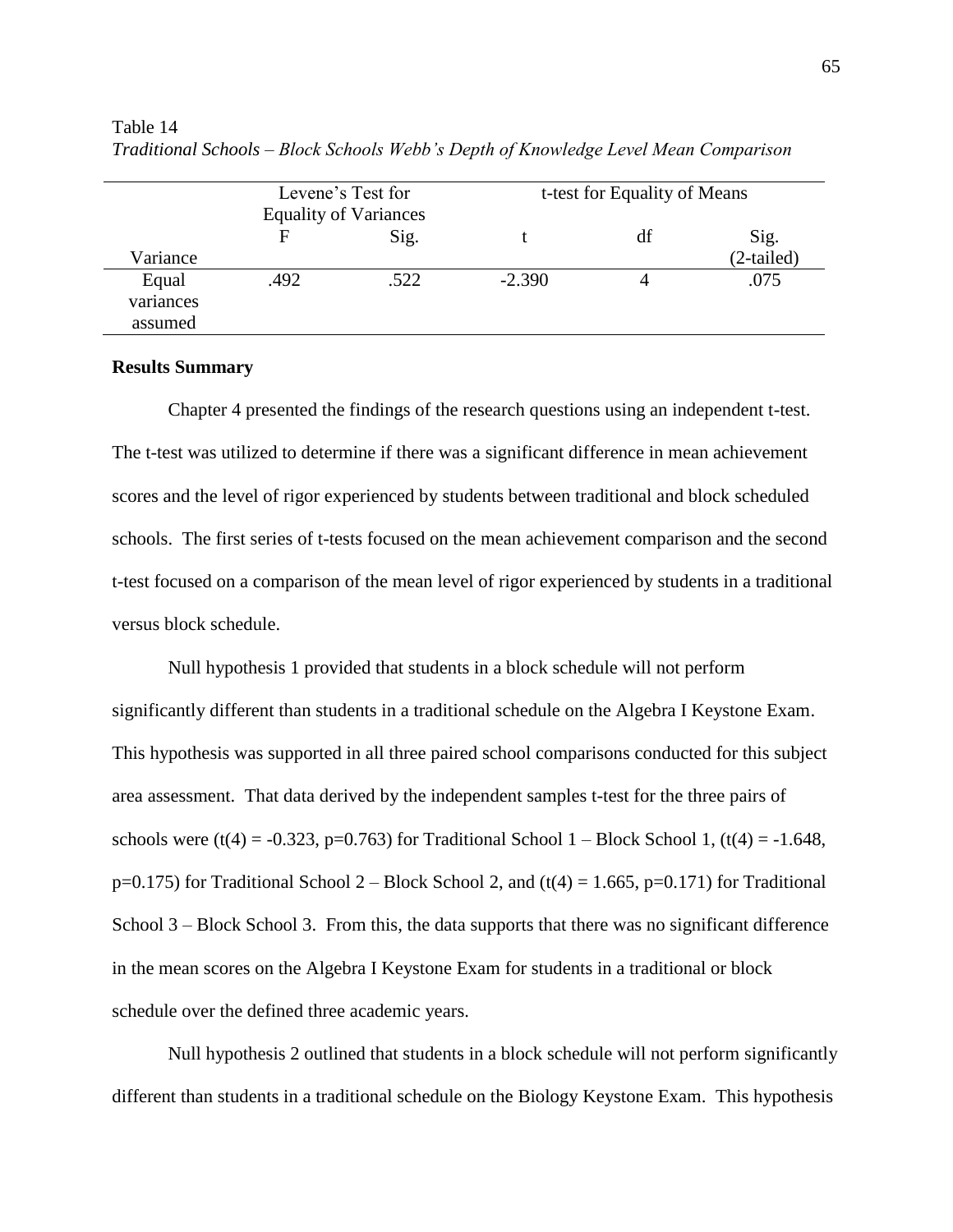was supported in all three mean comparisons conducted for this subject area assessment. That data derived by the independent samples t-test for the three pairs of schools were  $(t(4) = -0.450$ ,  $p=0.676$ ) for Traditional School 1 – Block School 1, (t(4) = 0.875, p=0.431) for Traditional School 2 – Block School 2, and  $(t(4) = 0.943, p=0.399)$  for Traditional School 3 – Block School 3. From this, the data supports that there was no significant difference in the mean scores on the Biology Keystone Exam for students in a traditional or block schedule over the defined three academic years.

Null hypothesis 3 provided that students in a block schedule will not perform significantly different than students in a traditional schedule on the Literature Keystone Exam. This hypothesis was supported in all three mean comparisons conducted for this subject area assessment. That data derived by the independent samples t-test for the three pairs of schools were (t(4) = 1.648, p=0.175) for Traditional School 1 – Block School 1, (t(4) = 0.731, p=0.505) for Traditional School 2 – Block School 2, and  $(t(4) = 1.632, p=0.178)$  for Traditional School 3 – Block School 3. From this, the data supports that there was no significant difference in the mean scores on the Literature Keystone Exam for students in a traditional or block schedule over the defined three academic years.

Finally, null hypothesis 4 outlines that the mean level of Webb's Depth of Knowledge will not be significantly different in block scheduled courses than traditional scheduled courses. This hypothesis was supported in the mean comparison that was conducted. The data derived by the independent samples t-test for traditional and block scheduled schools was  $(t(4) = -2.390,$ p=0.075). This demonstrates that the data supports that there was no significant difference in the mean level of Webb's Depth of Knowledge in block scheduled courses than traditional scheduled courses.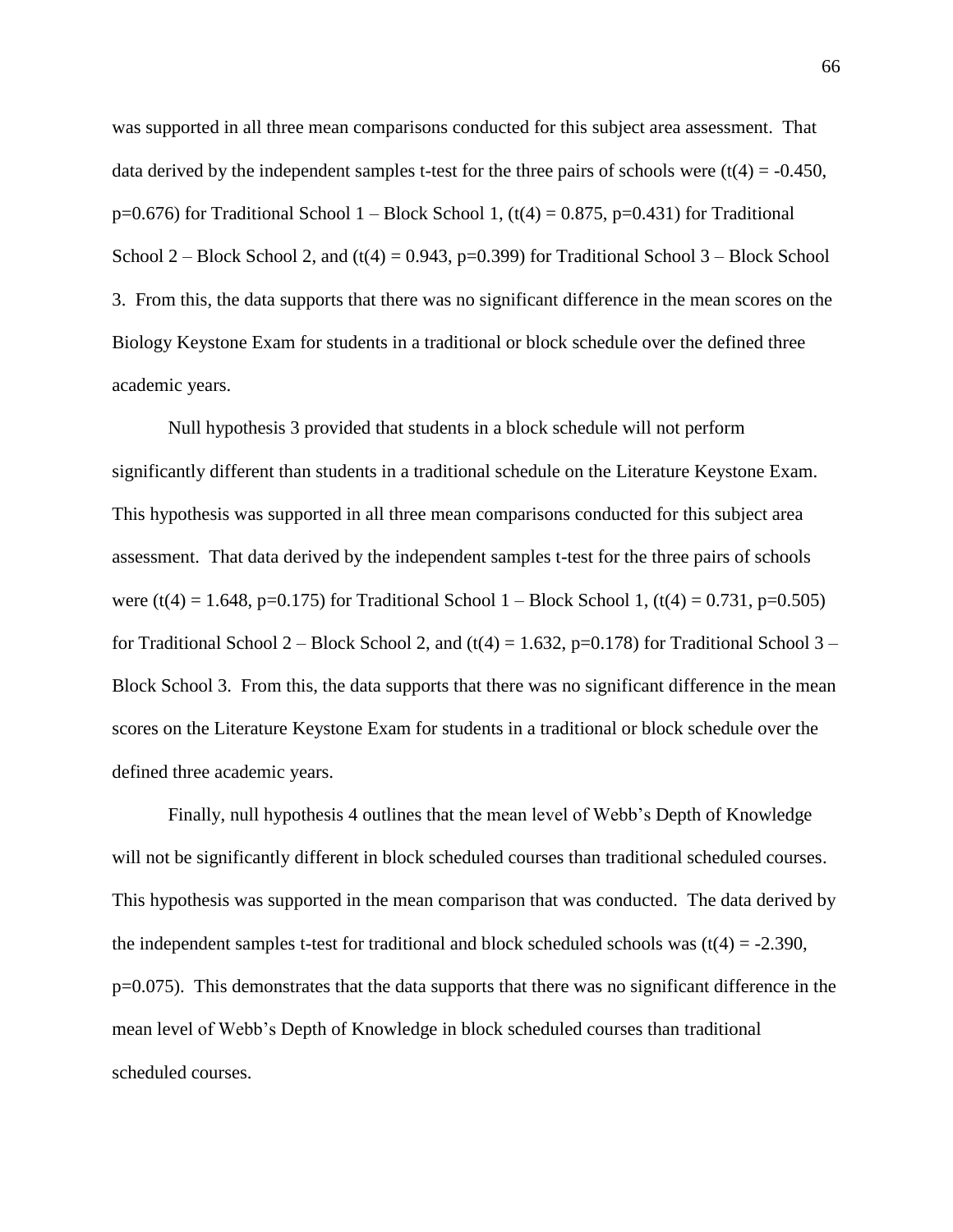Chapter 5 further discusses the findings of the study, implications that it may have,

recommendations for action and further study, and conclusions.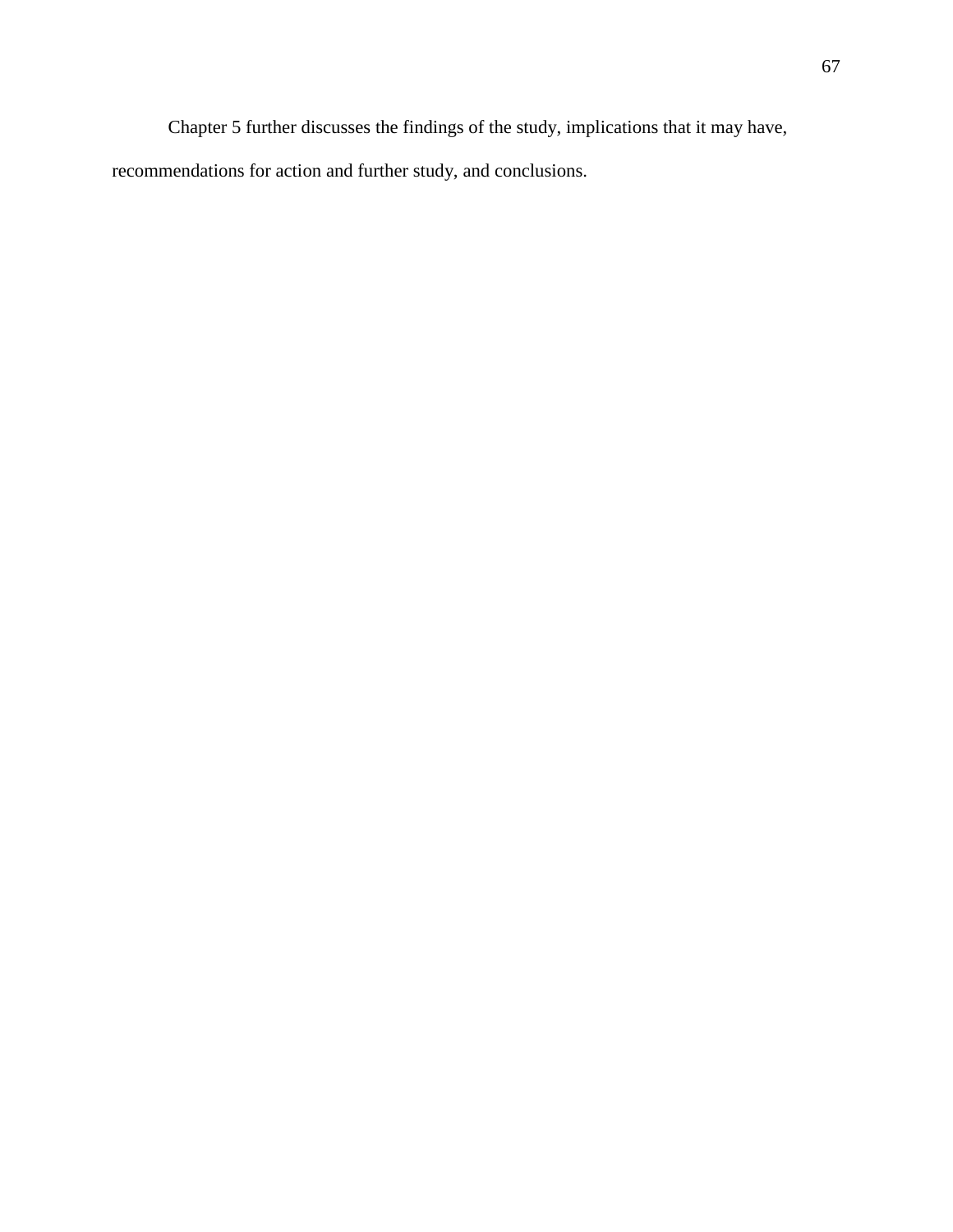## **CHAPTER 5**

## **CONCLUSIONS**

The previous chapter provided results for the data collected for this study along with the analyses conducted in the comparison of student achievement and the level of rigor experienced in Keystone Exam assessed courses. Ultimately, this study examined two primary research questions and corresponding null hypotheses to determine if a school's schedule structure impacted either of the two areas compared. Much promise has been placed in focusing on alterations in school schedule structures as a way to effectively institute school reform around teaching and learning, and also increase student achievement (Sturgis, 1995). The perceived benefits to changing the schedule type resulted in significant shift to a block scheduling format throughout the mid to late 1990's. As documented by the North Carolina Department of Public Instruction, in the 1992-1993 school year, approximately 2% of North Carolina Public Schools utilized a block schedule. By 1997, that percentage had increased to over 65% of North Carolina Public Schools utilizing a block scheduling format (1997 Survey Results, para. 2).

Despite the significant shift to block scheduling and the continued interest in examining the school schedule as a possible tool to leverage for student achievement and experiences, convincing data to support this shift to block scheduling has been marginal at best (Mayers  $\&$ Zepeda, 2006; Gruber & Onweugbuzie 2001; Ford, 2015). As a result of the mixed results found in the body of research on this topic and the continued interest in the topic, the purpose of this study was to further examine the relationship of block and traditional scheduling to student achievement and to the level of rigorous learning activities present in classrooms of each schedule type. Completing a current study enabled the researcher to determine schedule impact on student achievement utilizing data from an assessment system that subscribes to a new, nearly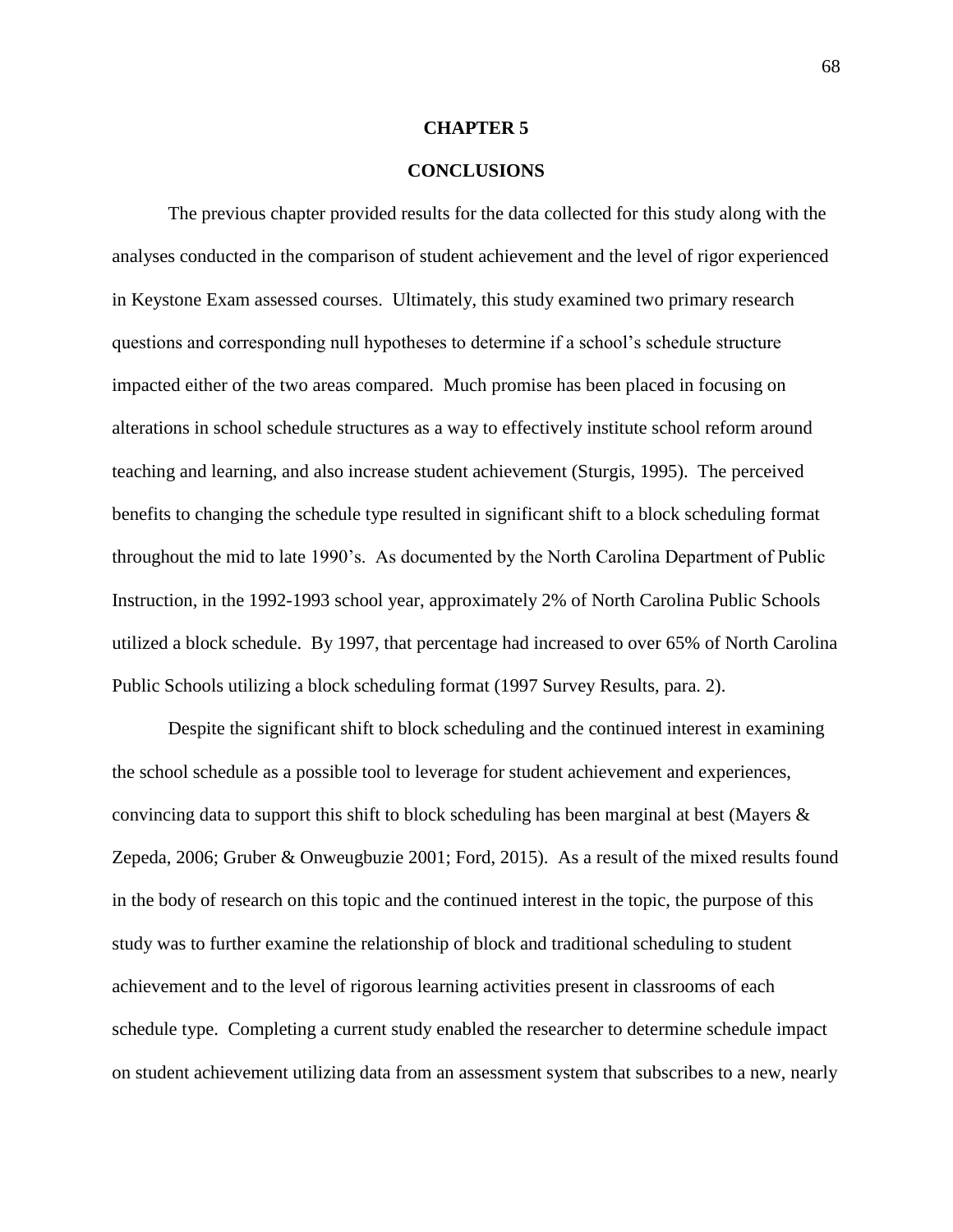national set of standards. Executing the research in Pennsylvania provided for the research dialogue to be extended in a state where the topic has been relatively unexplored formally. In addition, expanding the focus to examine the impact of schedule type on the level of rigorous learning activities prevalent in the classroom enabled the researcher to address the core promise of block scheduling; deeper learning experiences for students. Proponents of block scheduling assert that longer class periods, such as those in the block schedule, provide for greater opportunity for deeper, more meaningful learning (Canady and Rettig, 1995). Deeper, authentic learning is typically characterized by more rigorous learning and as such, this study focus gave the researcher an opportunity to compare levels of rigor experienced in both schedule types to determine if a significant difference exists.

After identifying potential participant school districts and schools, permission to conduct the study was solicited from each school district's superintendent. Upon gaining permission, additional permission was then sought from each high school's building principal. Student mean achievement data was gathered from each building principal for the three Keystone Exams (Algebra I, Biology, and Literature) for the three school years (2012-2013, 2013-2014, and 2014- 2015). This data was harvested from a Pennsylvania Department of Education data warehouse (eMetric). Along with this information, principal interviews were conducted where three lessons plans, one for each Keystone Exam assessed area, were collaboratively analyzed and coded according to Webb's Depth of Knowledge (DOK) for rigor. This was complemented with a principal summative Webb's DOK level given to learning activities typically observed in Keystone Exam assessed course classrooms.

This chapter provides an interpretation of the findings of this study, finding implications, recommendations for action, recommendations for future study, and a final conclusion.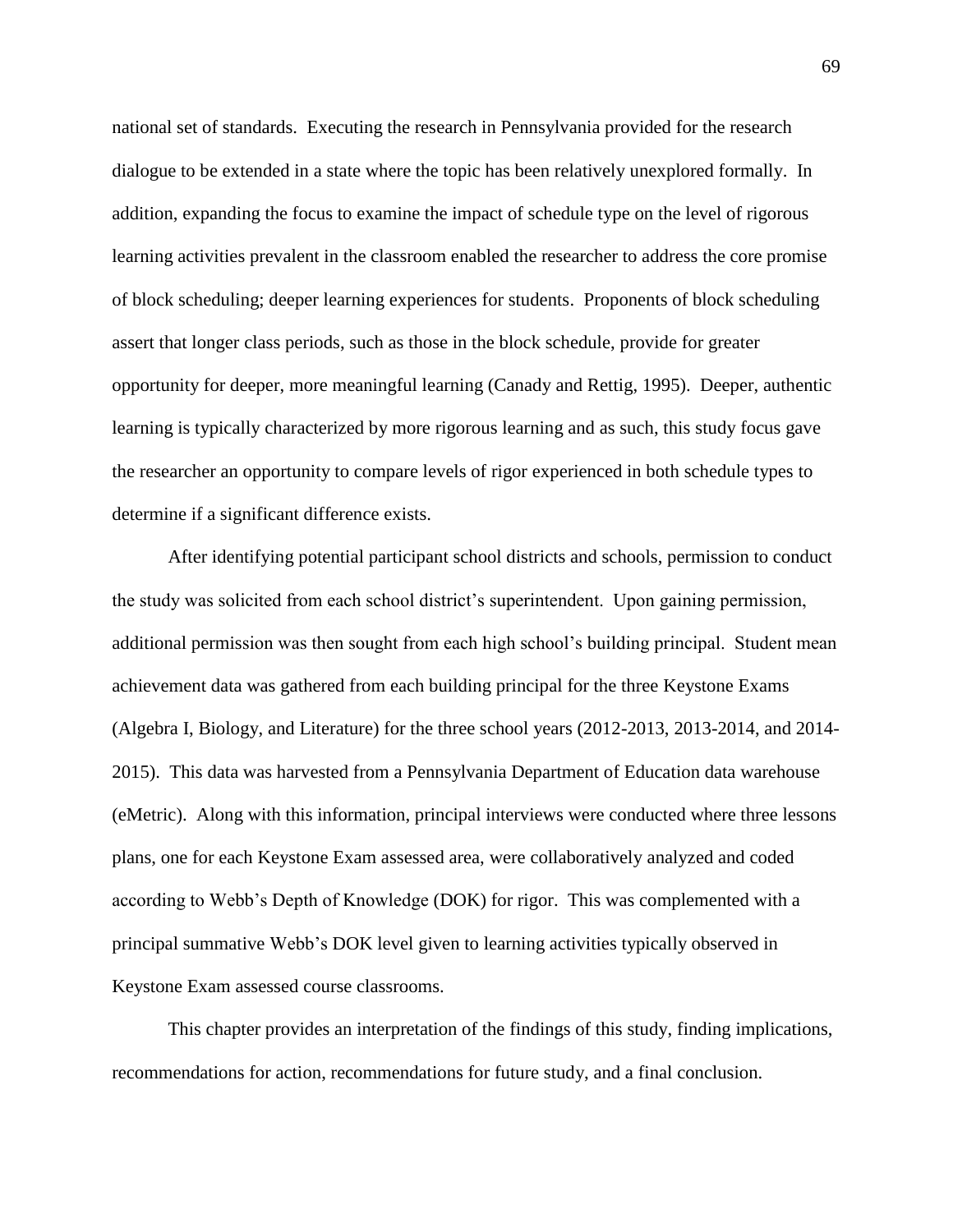## **Interpretation of Findings**

This study investigated two primary research questions. The first research question focused on differences in mean achievement scores on three Keystone Exams for students in block and traditional schedules. Specifically, the research question asked: How do block and traditional school mean performances compare on the Pennsylvania Keystone Exams? The question targeted all students at each participant high school that took each Keystone Exam over three academic years. The six participating high schools formed three separate pairs for comparison, based on their similarity of student demographics. The comparison of the mean achievement scores for each of the three Keystone Exams was then conducted.

This research question yielded three separate null hypotheses; one for each tested subject area. The null hypotheses were:

- 1. Students in a block schedule will not perform significantly different than students in a traditional schedule on the Algebra I Keystone Exam  $(H_a = u_1-u_2=0)$ , where  $u_1 =$  the population Algebra I test mean for block schedule schools and  $u_2$  = the population Algebra I test mean for traditional schedule schools).
- 2. Students in a block schedule will not perform significantly different than students in a traditional schedule on the Biology Keystone Exam  $(H_a = u_1 - u_2 = 0$ , where  $u_1 =$  the population Biology test mean for block schedule schools and  $u_2$  = the population Biology test mean for traditional schedule schools).
- 3. Students in a block schedule will not perform significantly different than students in a traditional schedule on the Literature Keystone Exam ( $H_a = u_1 - u_2 = 0$ , where  $u_1 =$  the population Literature test mean for block schedule schools and  $u_2$  = the population Literature test mean for traditional schedule schools).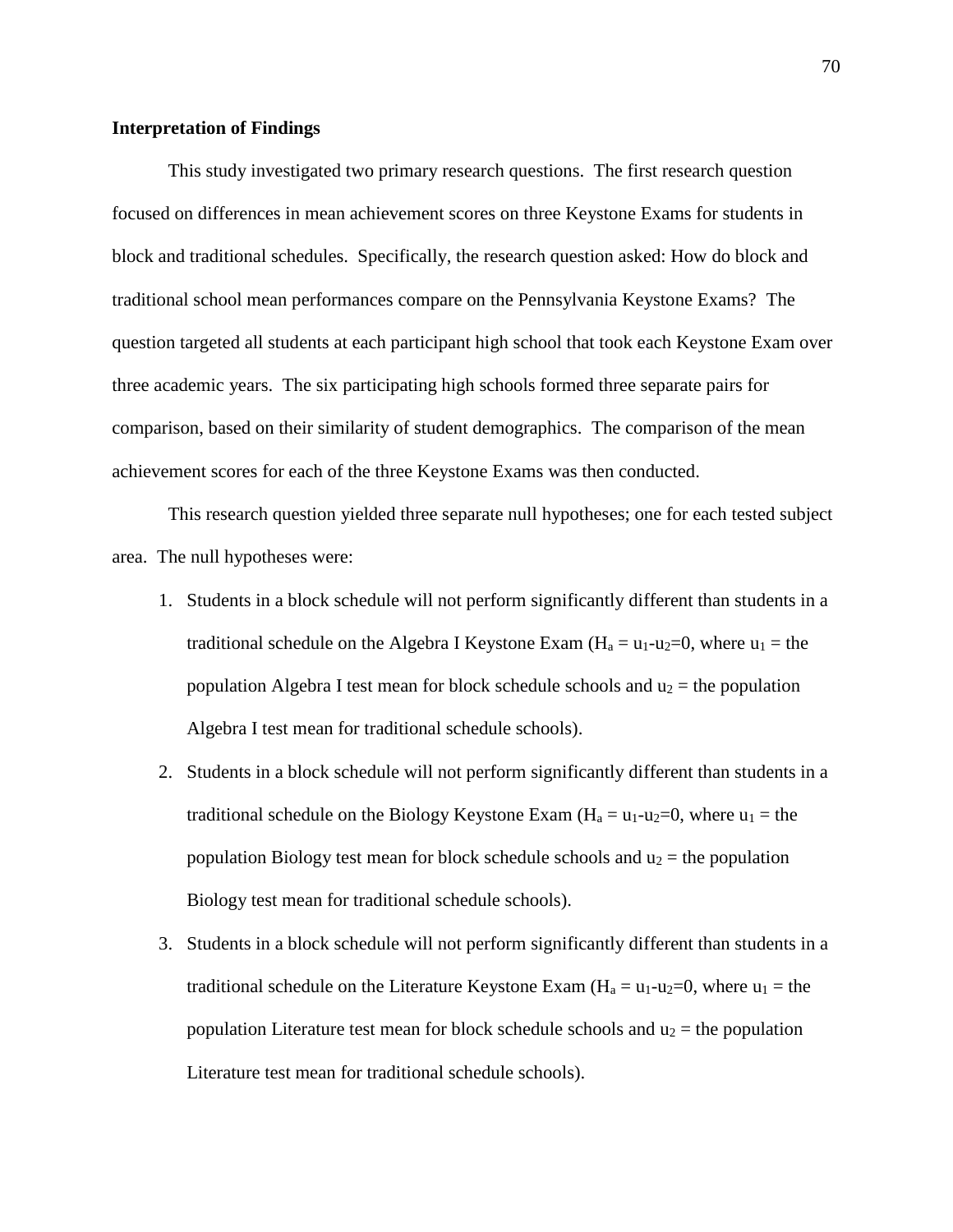Data utilized to investigate these null hypotheses were driven by the assessment results of 12,020 students over the three academic years. Within that general student population of all six participating high schools, 6,479 students received instruction in a traditional schedule format, whereas 5,541 students were in schools that adhered to a block schedule structure. To investigate each hypothesis correlated with the first research question, an independent t-test was performed on the student achievement means for each set of paired schools.

The first null hypothesis focused on a comparison of mean achievement scores for the Algebra I Keystone Exam. Data for this comparison were secured from each school for the 2012-2013, 2013-2014, and 2014-2015 school year. The t-tests conducted for this hypothesis indicated that for this study, no significant difference existed in the mean scores for all three comparisons conducted. That data derived by the independent samples t-test for the three pairs of schools were (t(4) = -0.323, p=0.763) for Traditional School 1 – Block School 1, (t(4) = -1.648, p=0.175) for Traditional School 2 – Block School 2, and (t(4) = 1.665, p=0.171) for Traditional School 3 – Block School 3.

The second null hypothesis focused on a comparison of mean achievement scores for the Biology Keystone Exam. Again, data for this comparison were secured from each school for the 2012-2013, 2013-2014, and 2014-2015 school year. The t-tests conducted for this hypothesis indicated that for this study, no significant difference existed in the mean scores for all three comparisons conducted. That data derived by the independent samples t-test for the three pairs of schools were  $(t(4) = -0.450, p=0.676)$  for Traditional School 1 – Block School 1,  $(t(4) = 0.875,$  $p=0.431$ ) for Traditional School 2 – Block School 2, and (t(4) = 0.943,  $p=0.399$ ) for Traditional School 3 – Block School 3.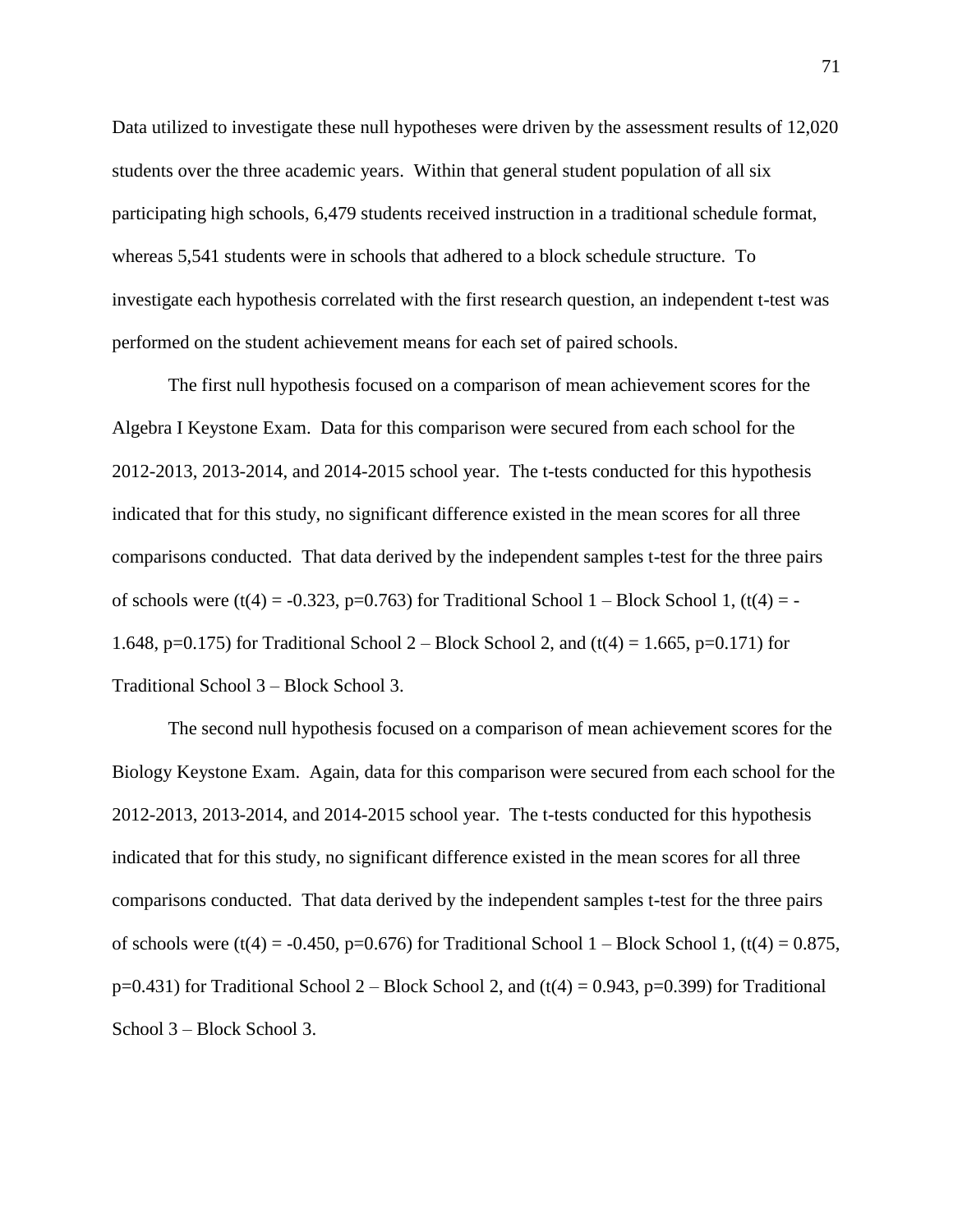The final null hypothesis for the first research question focused on a comparison of mean achievement scores for the Literature Keystone Exam. Once again, data for this comparison were secured from each school for the 2012-2013, 2013-2014, and 2014-2015 school year. The t-tests conducted for this hypothesis indicated that for this study, no significant difference existed in the mean scores for all three comparisons conducted. That data derived by the independent samples t-test for the three pairs of schools were  $(t(4) = 1.648, p=0.175)$  for Traditional School 1 – Block School 1,  $(t(4) = 0.731, p=0.505)$  for Traditional School 2 – Block School 2, and  $(t(4) =$ 1.632, p=0.178) for Traditional School 3 – Block School 3.

For this research question, it can be concluded that regardless of the Keystone Exam tested area, mean achievement scores were not significantly different for students in schools utilizing a block or traditional schedule. While an array of studies exist in support of block scheduling to positively impact achievement (Evans, 2002; Payne & Jordan, 1996, Snyder, 1997), the findings of this study were strikingly similar to Duel's (1999) finding of no significant effect of block scheduling on student achievement. Lare, Jablonski, and Salvaterra (2002) had similar findings with a comparison of standardized testing results when analyzing advanced placement exams. They too found no significant difference between mean scores for students in a block or a traditional schedule.

The second research question for this study asked: How does the frequency of rigorous learning activities that students experience in Pennsylvania Keystone Exam tested courses compare in a block versus traditional schedule? The correlating null hypothesis for investigation was:

4. The mean level of Webb's Depth of Knowledge will not be significantly different in block scheduled courses than traditional scheduled courses ( $H_a = u_1 - u_2 = 0$ , where  $u_1 =$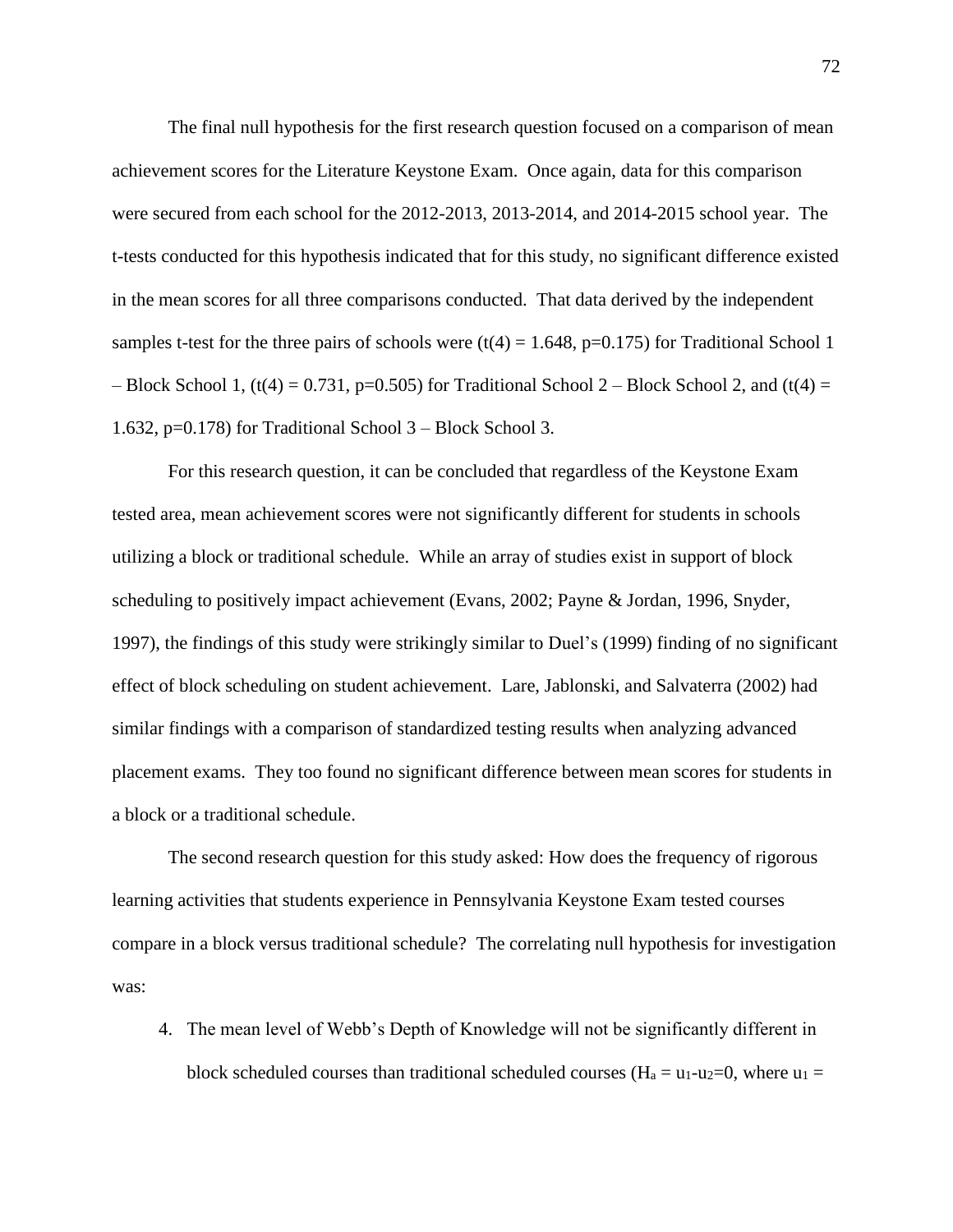the mean level of Webb's Depth of Knowledge in block scheduled schools and  $u_2$  = the mean level of Webb's Depth of Knowledge in traditional schedule schools).

Data utilized to investigate this null hypothesis and research question were gathered during interviews of each building principal at each of the six participating school sites. Two data points were gathered for each Keystone Exam assessed area. The first was gathered as the building principal and researcher collaboratively coded lesson plan rigor based on Webb's Depth of Knowledge (DOK). The second data point was provided to the researcher by the principal as a summative level of Webb's DOK, based upon activities observed in each classroom through their formal and informal observations. These data points, again two per tested subject area per school, were aggregated by schedule type and the mean rigor level was then compared utilizing a t-test.

The t-test conducted for this hypothesis indicated that for this study, no significant difference existed in the level of rigor experienced by students in Keystone Exam assessed courses in a block or traditional schedule. The data derived by the independent samples t-test for traditional and block scheduled schools was  $(t(4) = -2.390, p=0.075)$ .

For this second and final research question, it can be concluded that no significant difference existed in the level of rigor experienced by students in either schedule type. This marginal and statistically insignificant finding is compatible with the findings of Mayers and Zepeda (2006). Through their analysis of 58 empirical studies, they found inconsistent results of block scheduling and outlined that to impact achievement and learning that efforts needed to be exerted beyond merely allocating more time (p. 163). They stated that "if block scheduling is to be real reform, it should produce convincing empirical evidence of behavioral change in teachers and students who work in the context of a block schedule" (p. 163). Their analysis concluded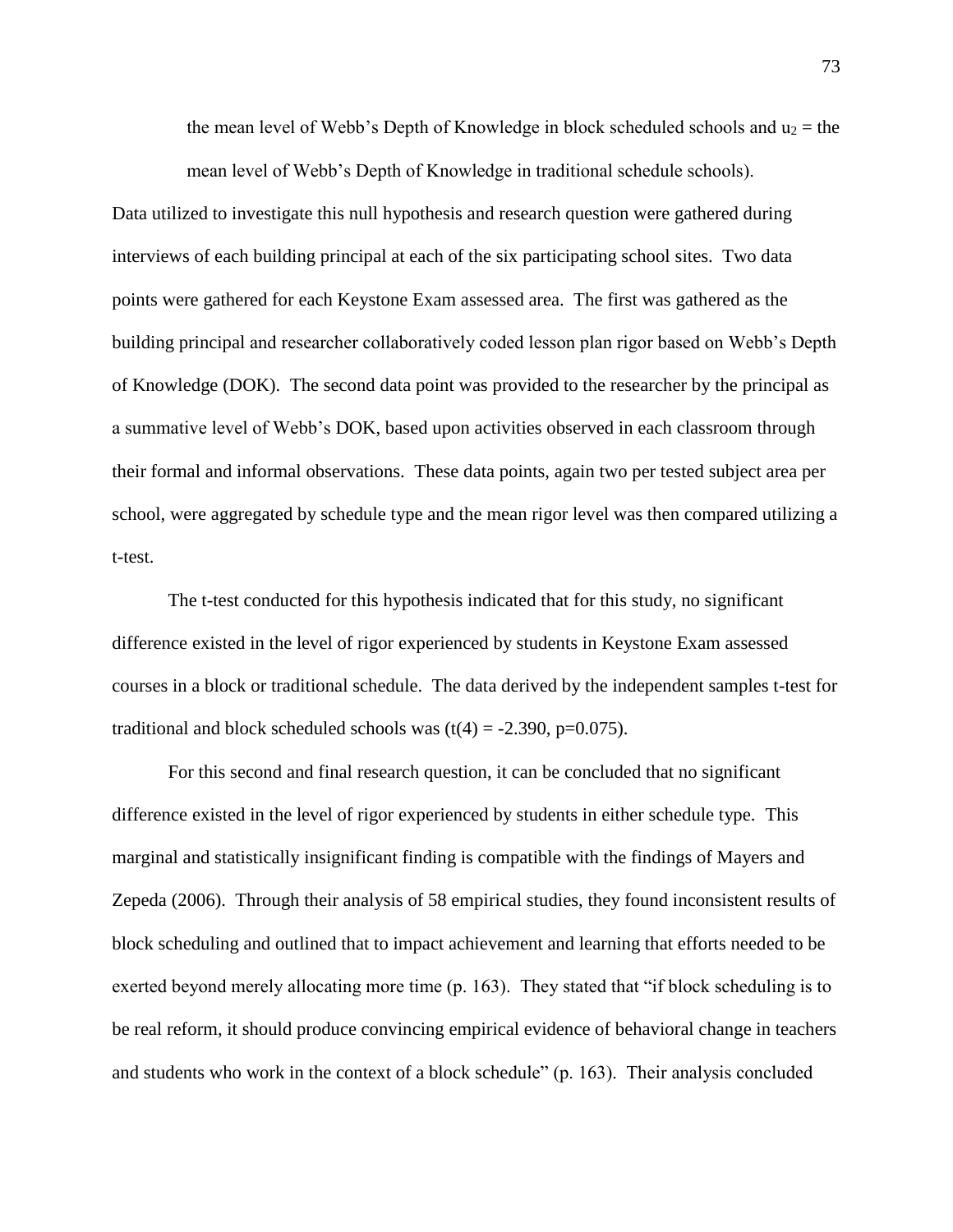similar results that teaching behaviors and rigor wasn't significantly different in the two scheduling models. Specifically they stated that the "research failed to provide the evidence necessary to declare unequivocally that teachers' practices and student learning had changed and, therefore, that block scheduling was a real reform" (p. 163).

In addition to providing the data regarding the level of rigor experienced in Keystone Exam based classrooms, principals were also prompted with a question to support their ratings. The question addressed their perception of whether one schedule type could provide greater benefit to classroom rigor than another. Principal responses included the following; "There's no major advantage with either schedule. Rigor is possible in both" (Principal – Traditional School 1). "With a strong teacher, the schedule doesn't make a tremendous difference" (Principal – Block School 1). "High levels of rigor vary within our schedule and within departments. This shows me that the schedule could be less impacting than the teacher" (Principal – Traditional School 2). And finally, "If you select, develop, and support the best staff, the quality of the teacher surpasses the impact of the schedule" (Principal – Traditional School 3). These responses support their ratings of rigor in that neither schedule demonstrated statistically significant differences from the other. In addition, they indicate a collective perception of the teacher having greater impact than the schedule type.

#### **Limitations**

This research study has several inherent limitations. First, the researcher's experiences include serving as a district administrator in a school district where block scheduling is utilized as the schedule structure. These experiences had the potential to provide bias either in favor of or in opposition to a schedule type. To create separation with the researcher from the data, the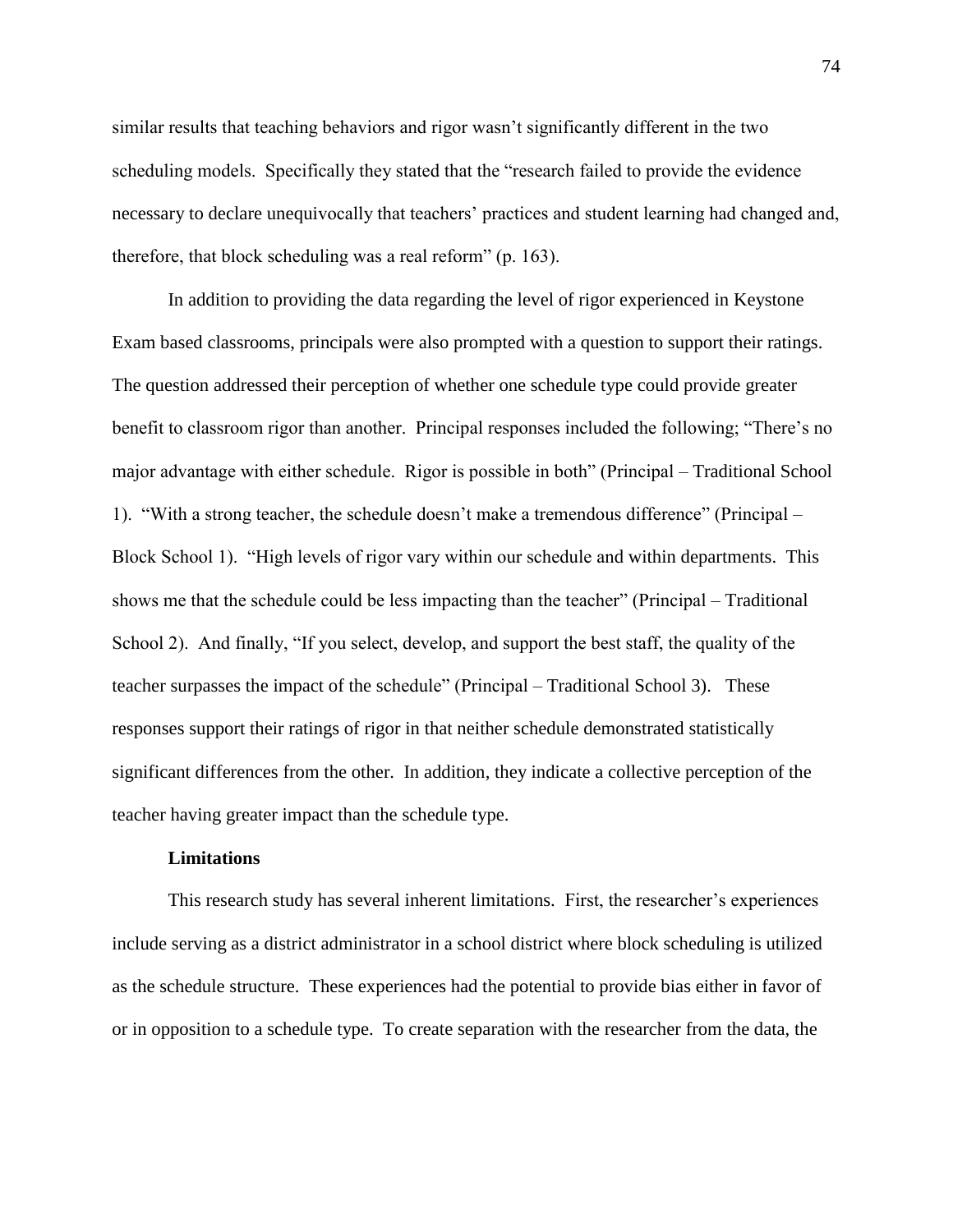researcher's school district of employment was not selected as one of the participant school districts.

Several limitations also exist when considering the ability to generalize the results. First, the data that was included regarding the academic achievement was impacted by one assessment type; the Pennsylvania Keystone Exams. While three different types of Keystone Exams were utilized (Algebra I, Biology, and Literature), the measure is still singular with regard to the type of assessment. Secondly, data was gathered over a three year period to be included in this study. While the data set is certainly robust, including over 12,000 student assessment scores spanning six high schools, additional data would aid in providing increased reliability to the study.

A third limitation of the study was the subjective nature of the summative Webb's DOK level that the building principal provided for each Keystone Exam assessed area. While the assignment of a DOK level was based off of formal and informal principal observations and the coding of a level was linked to a framework, significant evidence to substantiate the coding would have provided for greater accuracy and reliability.

Another limitation to generalizing the findings of this study to a larger population of schools could also be the scope of the participant sample. The participant sample included six South Central Pennsylvania high schools. Again, while the data set was relatively robust, the schools generally represented a suburban demographic. This presents a limitation to generalizing the results to more rural or urban school districts.

Lastly, the findings of this research are limited by the number of other factors that impact student academic achievement and learning activities in the classroom. Some of those factors include parental involvement (Boon, 2008; Lee & Shute, 2010), leadership practices (Hoy & Sweetland, 2001), teacher experience, dedication, and effort, (May & Supovitz, 2011; Nettles &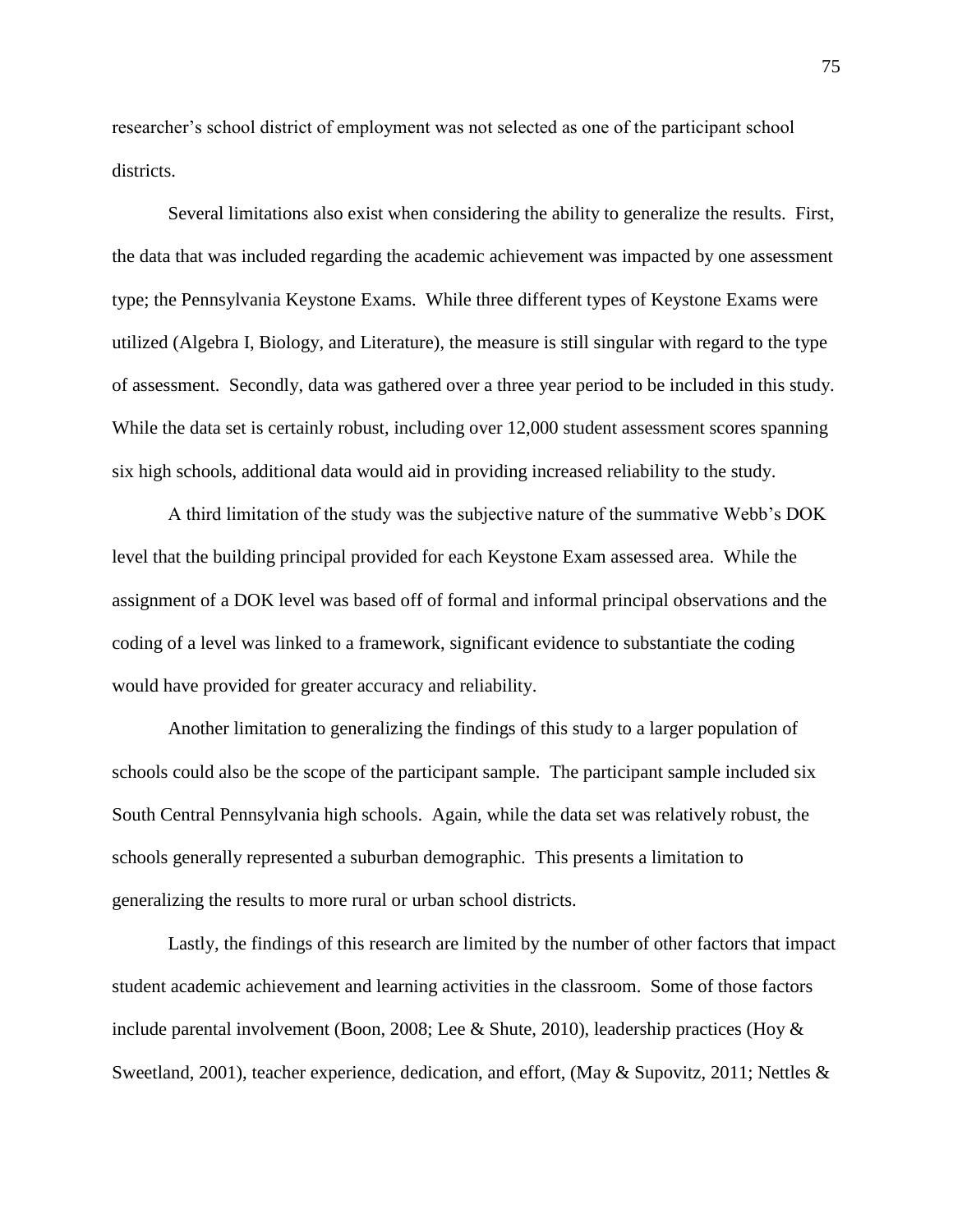Herrington, 2007). Generalizing the results widely should be done with caution considering this limitation.

## **Implications**

Given current and even ongoing challenges in schools, quality transformative leaders are needed more today than ever in our educational system. As the education system is a direct reflection of society at large, issues encountered in society need to be proactively addressed within the context of our schools. As Shields (2010) outlines, transformative leadership "links education and educational leadership with the wider social context within which it is embedded" (p. 2). Effective transformative leaders are able to leverage their own unique platform to better serve as change agents for equity and justice.

Within the context of this study, this information is valuable to transformative leaders that may be looking to leverage their school schedules to better serve their students, community, and society in general. Increasing the opportunity for learning and enhancing the learning environment for students can not only yield better results for each individual student with regard to achievement at school, but can better prepare them for successful citizenry beyond their schooling years. This process enables a transformative leader to help capitalize on Shield's core tenets of *Emphasizing Both Public and Private Good.* More positive learning experiences can help students to pursue higher education, leading to better financial situations for them. As outlined by Cohn (2011), individual's with a bachelor's degree are estimated to earn over \$1.4 million over a forty year career, compared to about \$750,000 for a high school graduate over the same time period (para. 1). With regard to public benefit, more productive learning experiences also reduce the need for remedial services in higher education. It is estimated that nearly twentyfive percent of college freshmen had to enroll in some type of remedial coursework due to a lack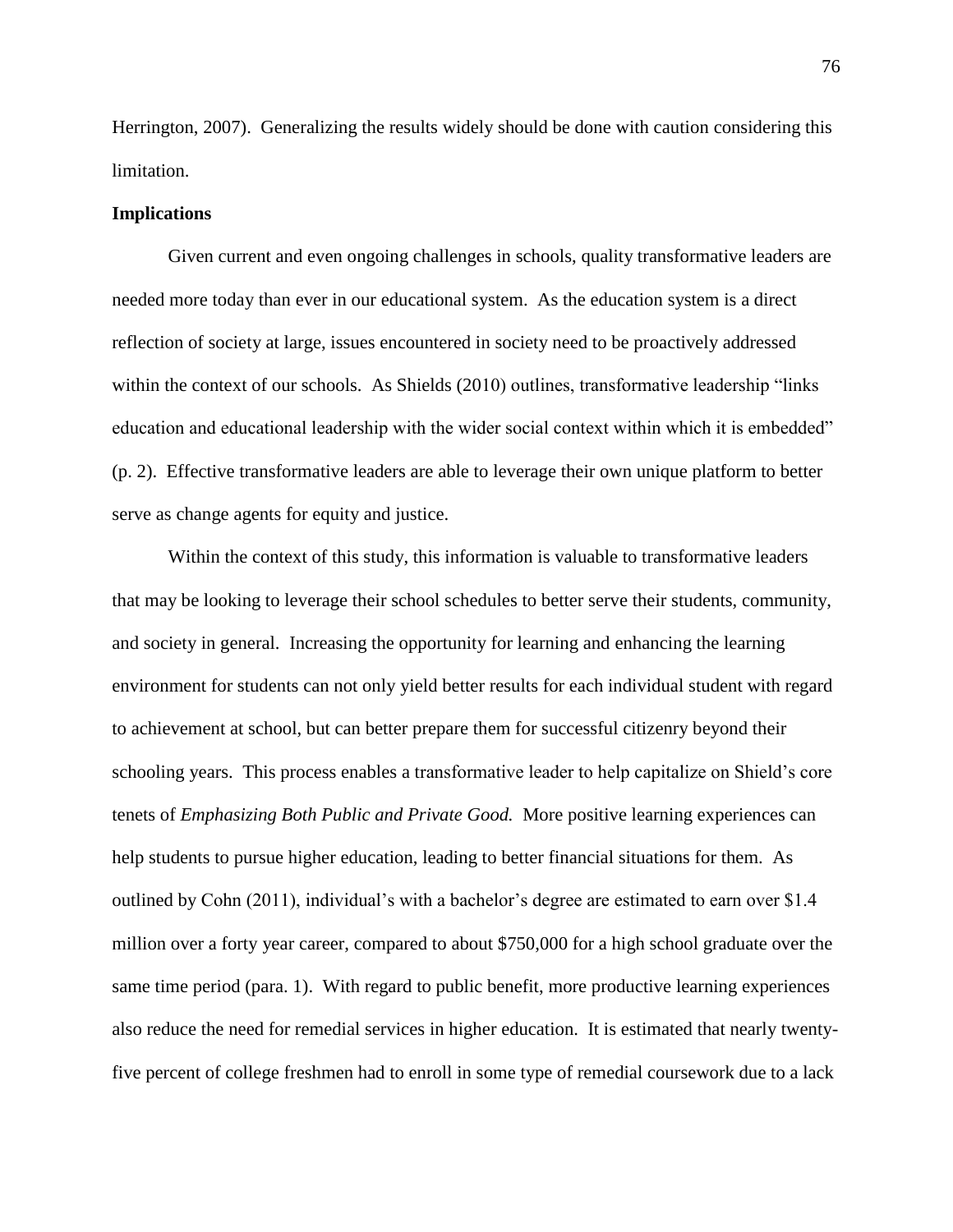of readiness for entry level college courses (Vaughn, 2016, para. 1). This not only presents a cost to students and their families, but also to universities and lending institutions.

In addition to Shield's first core tenet of *Emphasizing Both Public and Private Good*, given the potential multi-generational impact of higher achievement and deeper learning, it also helps with *Effecting Deep and Equitable Change* (Shields, 2010, p. 17). Leveraging the school schedule can help transformative leaders to address the achievement gap in historically underperforming groups of students; students of color and students of poverty. Given the aforementioned information regarding earning potential for college graduates, creating positive learning environments and closing the achievement gap could help to break the cycle of underperformance by students fitting this demographic. Gill (2011) outlines the benefit of variations of scheduling on both black and Hispanic students at the middle school level. Continuing to leverage the schedule for optimal learning is a necessary continued focus for transformative leaders.

As teachers, administrators, school boards, or communities wrestle with the idea of leveraging the school schedule structure for increased learning, this research and the body of existing research is critical. This research provides for an updated comparison on student achievement and rigor experienced in both schedule structures. In addition, the achievement measures were taken from a new, nearly national set of academic standards. The current nature of this research helps to build out the body of existing research and may prove increasingly relevant to schools with similar demographics or situations as the participant schools for this study. As mentioned in Chapter I, from a national level, increased flexibility has been granted to school districts through the Every Student Succeeds Act (ESSA). Through this legislation, states and districts receive tremendous flexibility in the establishment of goals, building accountability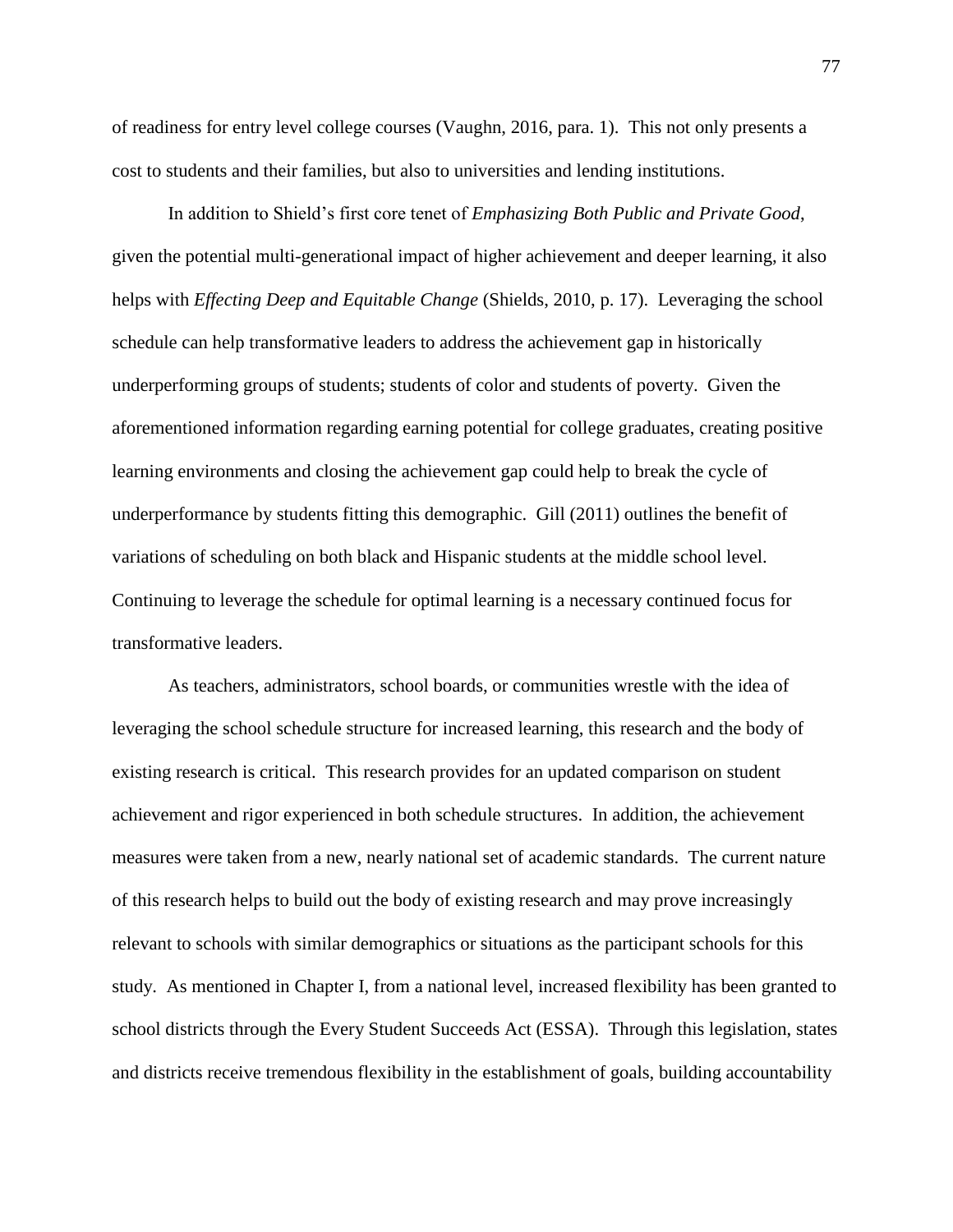systems, and providing for corrective action to underperforming schools (Klein, 2015, para. 8). This flexibility enables transformative school leaders to not only act more boldly as change agents, but to also more creatively leverage the school schedule to provide students with meaningful and effective learning experiences.

At a more local level, the results from this research can prove beneficial to the same contingent of school leaders given the increased flexibility granted in 2014 through Pennsylvania's Chapter IV of the Pennsylvania Code. This revision to Chapter IV gave school districts greater flexibility with graduation requirements. The ability for school districts to more flexibly create their own graduation requirements now creates greater urgency for school leaders to best select schedule structures that support their course offerings for graduation. In addition, Chapter IV also included the subscription by the Commonwealth of Pennsylvania to the Common Core Academic Standards. This research, focused on assessments built off of those standards and courses aligned to those standards, can serve as valuable information for decision makers in the Commonwealth.

## **Recommendations for Action**

As outlined previously, this study bears great significance for transformative leaders given the educational landscape of high schools today. The demand for higher student achievement is reinforced by the media and by school stakeholders on a regular basis. Whether it be through competition with other countries or in an effort to maximize the return on investment, accountability for higher student achievement is ever prevalent. Beyond that, transformative leaders have been granted significant flexibility both through national legislation and in the case of this study, by the Pennsylvania Department of Education. As a result, this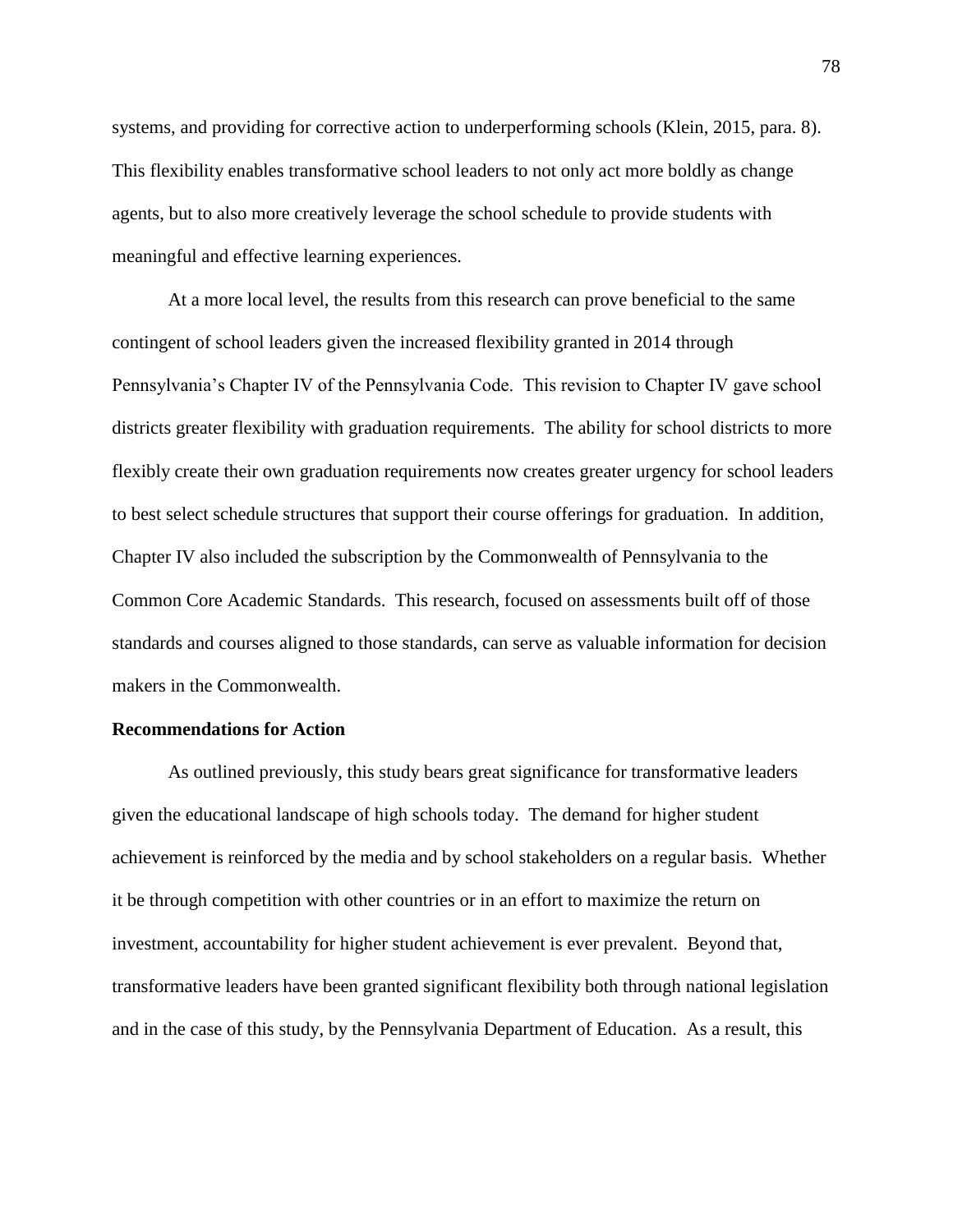study and the body of existing research bear critical significance to those making decisions on school scheduling structures.

Several recommendations for action evolved as a result of this study. Parallel to the findings and conclusions of Andrews (2002), educational decision makers need not be concerned with declining standardized achievement scores when making bold decisions on schedule changes. While caution should continue to be exercised when making changes to the schedule given the impact to other, more administrative school functions, a fear that student achievement will be dramatically impacted can be put to rest.

Unfortunately, the data and analysis conducted for this study also reinforced the inverse of the aforementioned recommendation for action. Decision makers should also not view a change to the schedule alone as the catalyst to dramatic increases in student achievement. Again, given the comparison of the mean achievement scores and rigor experienced in classrooms, neither schedule structure presented data that demonstrated a statistically significant difference from the other. Again, this reinforces that schools should also not pursue a mere schedule change as the impetus to positive student achievement gains.

In terms of implications for action, school leaders should select school schedules that best enable them to deliver their school's educational program. Extended learning periods, like those evident in a block schedule, may lend themselves better to specific classes such as those with labs or skill based classes. On the contrary, more traditional schedules that utilize 45 to 50 minute classes over the course of an entire school year may prove to be more beneficial to establish consistency for learners in either foundational or advanced placement courses. In each course model, the course generally concludes with a late spring high stakes assessment. The traditionally scheduled course, extended over the entire school year, may more consistently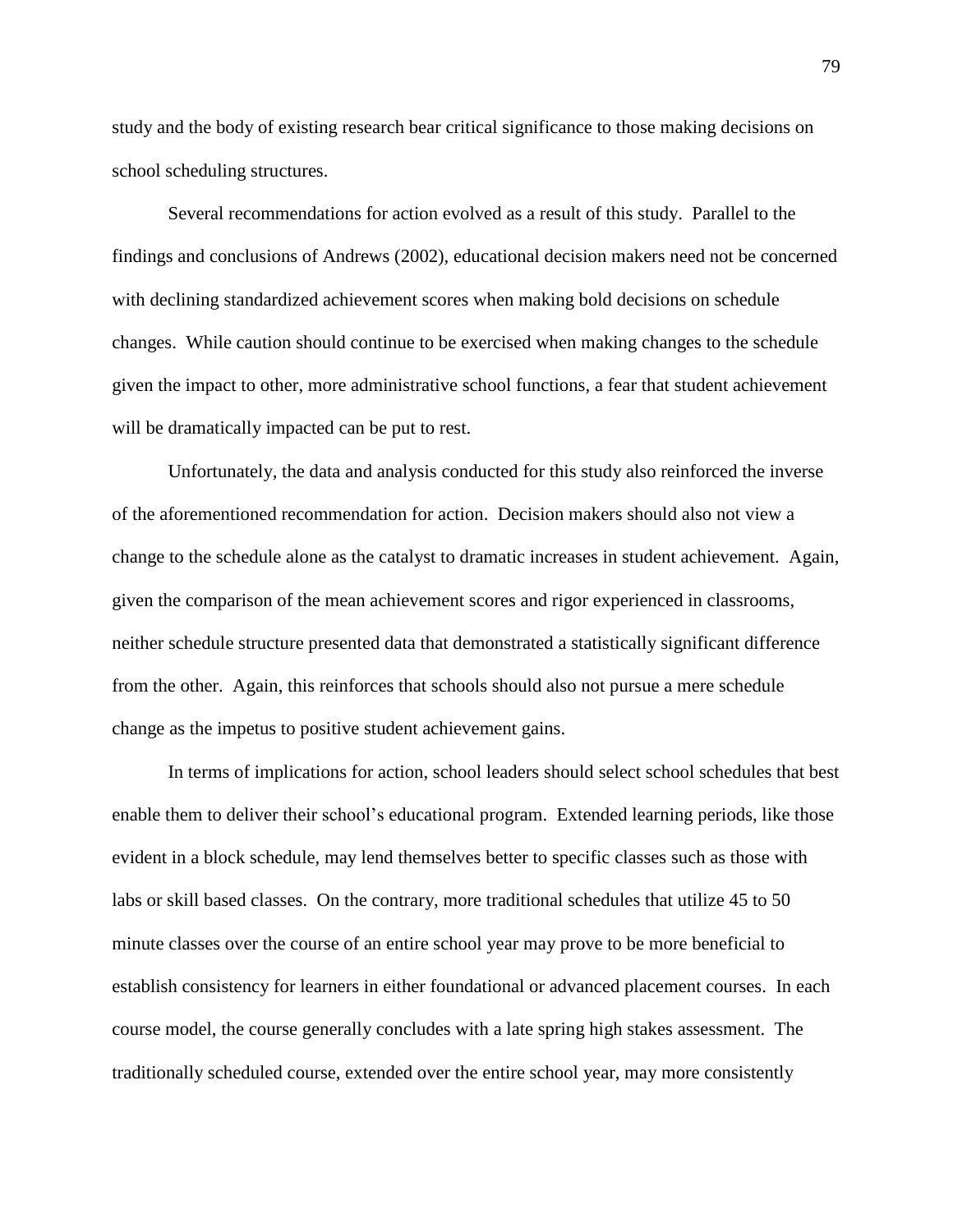provide the students with extended opportunities to engage with the content, unlike the semesterbased block scheduled courses. Again, decision makers need to focus on prescribing the schedule most conducive to their educational program without fear of the schedule alone having a dramatic impact on student achievement scores.

Along similar lines, if decision makers decide to modify or change the schedule structure to one that they believe will help better deliver their school's educational program, it is important to complement that change with meaningful and significant professional development and accountability. Extending the learning block gave promise to capitalizing on the constructivist learning theory. As outlined previously, Chudy, Juvova, Kvintova, Neumeister, and Plischke (2015) asserted that constructivist theory in education focuses on "stimulating learners to interactivity, social communication and to the development of their own knowledge, structures of knowledge and to the critical assessment of information" (p. 346). The promise of the extended learning periods inherent in a block schedule were greater interactions for students with each other, the teacher, and the content. Gabrieli (2010) asserts that merely extending time is not nearly enough. He states that to be successful, schools must focus on enhancing core instruction through professional development (p. 43). He iterates that "Successful expanded learning time schools are deeply committed to raising the quality of core instruction in every classroom through the use of data and collaborative improvement" (p. 43). Gabrieli calls for action by indicating that block schedules provide for greater opportunities for collaborative professional growth and that administrators must capitalize on this time and not "squander this time on lowintensity or administrative efforts and miss the chance to improve instructional effectiveness" (p. 43).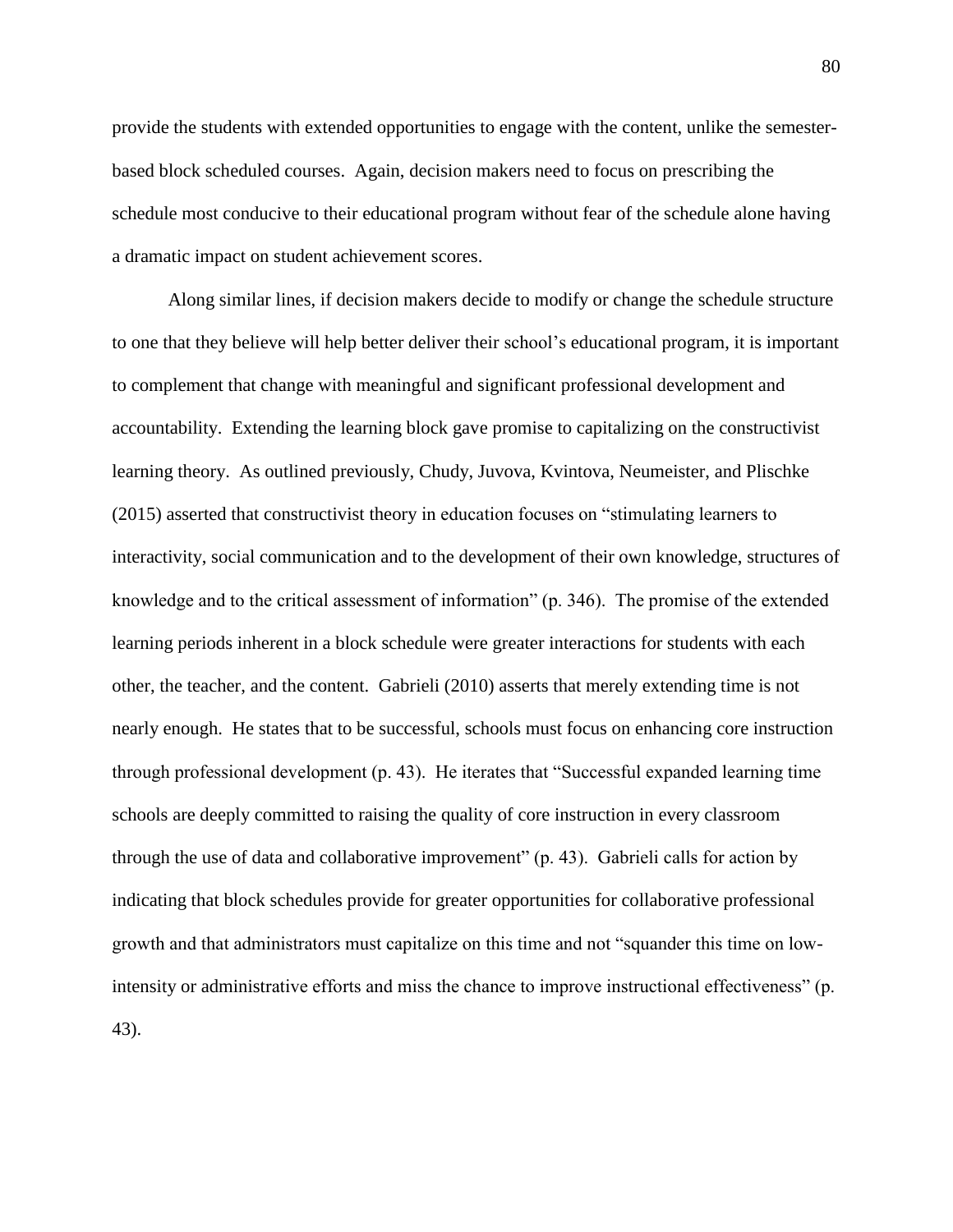In terms of a direct implication for action, school leaders should closely complement schedule changes with meaningful professional development on the utilization of the time and accountability. Not only helping teachers learn how to best utilize the time, but embedding accountability for the most effective utilization of the time will ensure that teaching practices better suited for a traditional schedule aren't merely duplicated in an extended learning block.

In order to assist with potential implementation of the implications for action, the study needs to be disseminated, or at a minimum made available as a reference for transformative leaders in our schools. With regard to the study participants, the researcher agreed to make copies of the study available to the building principals and to the district superintendents that granted permission to be a part of the study. This information could help them to directly correlate the research results and conclusions to experiences that they have at their respective sites.

More widespread dissemination will be made to two primary online forums as well. First, the work will be made public to the University of New England's centralized online repository. This repository, called DUNE, can be accessed by other researchers and practitioners so that findings from this study can complement those of the existing body of research. Similarly, the research will be populated in another virtual platform called ProQuest. ProQuest serves in a similar capacity to DUNE, but spans multiple university and library platforms. Submitting this research to the participants and the two virtual platforms enables the researcher to help contribute locally, nationally, and globally to the body of research on the topic.

## **Recommendations for Further Study**

Throughout this study, several themes for additional research or future study became evident. First, given the insignificant difference found between mean achievement scores and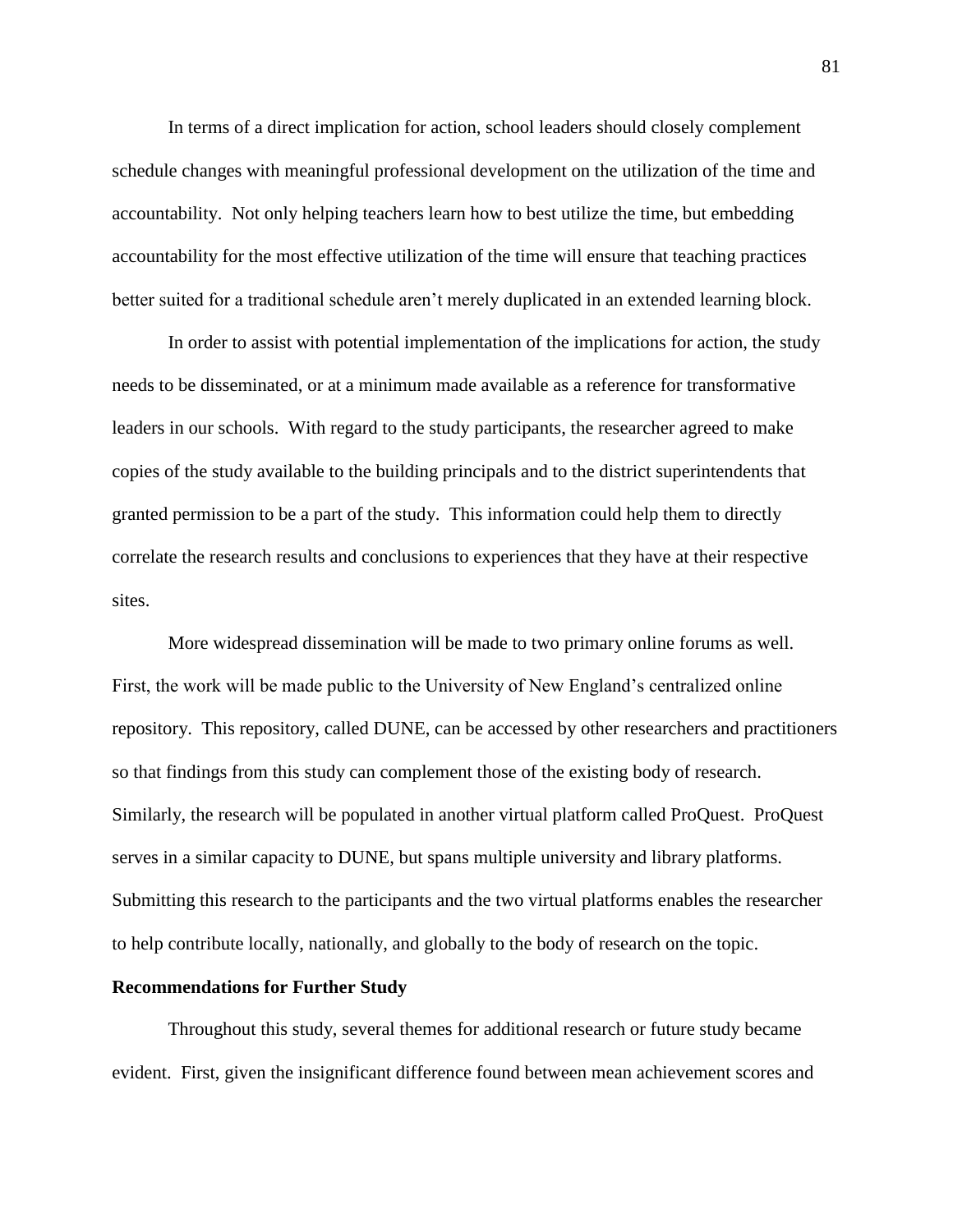level of rigor between schedule types, it became apparent that future study is needed around the impact and value of quality professional development. Despite the findings of insignificant differences in this study, other studies have demonstrated significant differences in achievement between block and traditionally scheduled schools. Examining the professional development utilized in those schools, or others indicating significant levels of achievement or rigor would be of value. Continuing the research dialogue on scheduling through this lens could help practitioners to discern between schedule impact on achievement and rigor versus the impact of quality and meaningful professional development. This work and subsequent findings could help practitioners to better focus their time and efforts on addressing the area, schedule or professional development, which could potentially yield the greatest return.

The second recommendation for additional research would be to replicate this study in future years, within the Commonwealth of Pennsylvania and around the same battery of assessments. Given the relatively recent establishment of the Keystone Exams as the state mandated battery of assessments, school districts are still adjusting to this measure as the defined target for each of the assessed courses. The process of aligning curriculum, defining benchmark assessments, and creating consistent and pervasive instructional practices aimed at these assessment anchors and eligible content take time. Over the next few years, schools will continue to better align the instruction and learning with these defined targets. As a result, future research could yield different results where the relative newness of this battery of assessments may have influenced the results of this research. Conducting the research later may better allow the full establishment of the assessment aligned instructional system to take hold and again, better facilitate research results that are less influenced by this factor.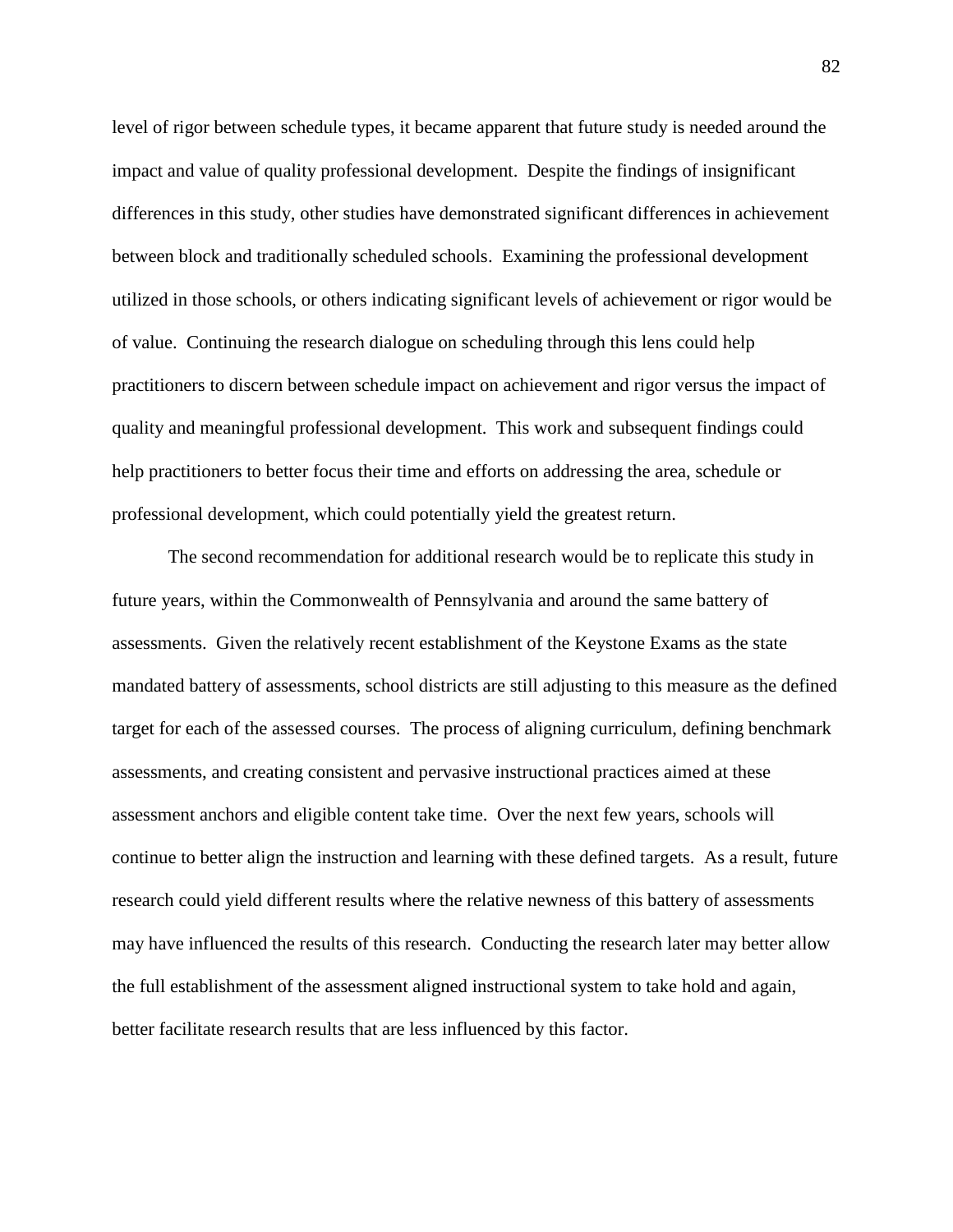Finally, researchers that decide to further explore this topic should consider focusing on other advantages of block scheduling, beyond student achievement or the level of rigor experienced in their classrooms. Several studies have been conducted on the impact of block scheduling on discipline, attendance, and dropout rates (Schott, 2008 and Williams, 2011). Other studies have focused on teacher perceptions of block and traditional scheduling (Dunham, 2009). Given the results of this study and others (Mayers and Zepeda, 2006), the direct impact of block scheduling on student achievement has yet to be settled. As a result, researchers should explore other potentially positive results of block scheduling that may be more meaningful to school district stakeholders. Whether the focus is attendance, discipline, alternative course offerings, or the creation of student learning communities, future research should examine other areas impacted by schedule type. This research would bear significance to decision makers in light of the consistently unsettled results found in the body of research of the impact of block scheduling on student achievement.

## **Conclusion**

Closely following the establishment of a public education system, the utilization of time within the school day has become a significant focus of decision makers. Whether it be through the early influence of publications such as the *Report of the Committee of Ten* (1894), *Cardinals' Principles of Education* (1918), or the establishment of Carnegie Units by the Carnegie Commission in the early 20<sup>th</sup> Century, the school schedule has received great focus. Despite increased focus on leveraging the school schedule to facilitate optimal student achievement in the late  $20<sup>th</sup>$  and early  $21<sup>st</sup>$  Centuries, the conversation not only still remains relevant, but more importantly, relatively undecided.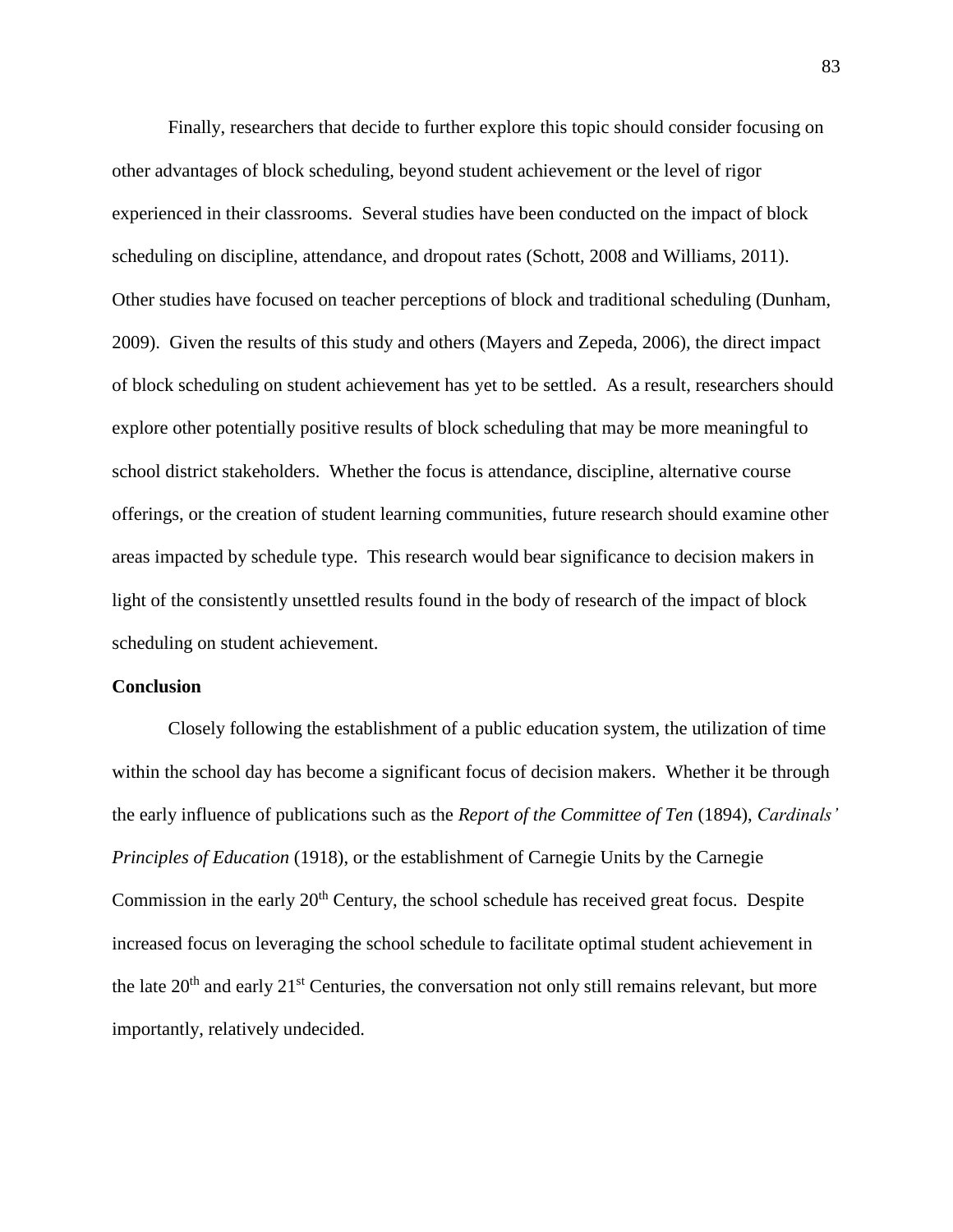The focus of this research was to determine the impact of block scheduling on student achievement on the Pennsylvania Keystone Exams and also on the level of classroom rigor experienced by students in those classes. This study bears significance on multiple fronts. First, the study effectively contributes to the dialogue surrounding schools' schedule impact. Mayers and Zepeda (2006) called for additional studies to be conducted on this topic and to focus on relevant standardized assessments. This research addresses that request by focusing on a new assessment battery adhering to a nearly national set of standards.

The study provides meaningful data to practitioners as well. Given the landscape of education today with continued high stakes accountability, schools continue to strive for optimal student achievement. Thus, leveraging the schedule to help meet achievement goals remains a relevant focus. Different from legislation in recent history, local and national legislation today provides for greater flexibility for leaders to act boldly to address student needs. School leaders today have more latitude to act as transformative leaders utilizing the educational program and the school schedule as a tool to deliver that program in a manner that can effectively address societal issues of equity and justice. Whether it be the creative establishment of the school schedule to effect deep and equitable change for students or to demonstrate moral courage by taking bold steps to close the achievement or opportunity gap, Shields (2010) calls on leaders to utilize their unique platforms to begin with questions of justice, power, and social responsibility (p. 12). This study helps leaders to have confidence when considering how best to leverage the schedule for transformative leadership.

Finally, based on the study's results, leaders should not view a movement to one schedule type or another as the ultimate catalyst to increased student achievement or rigor. The study and the conclusions clearly indicate that there was a lack of significance in the difference in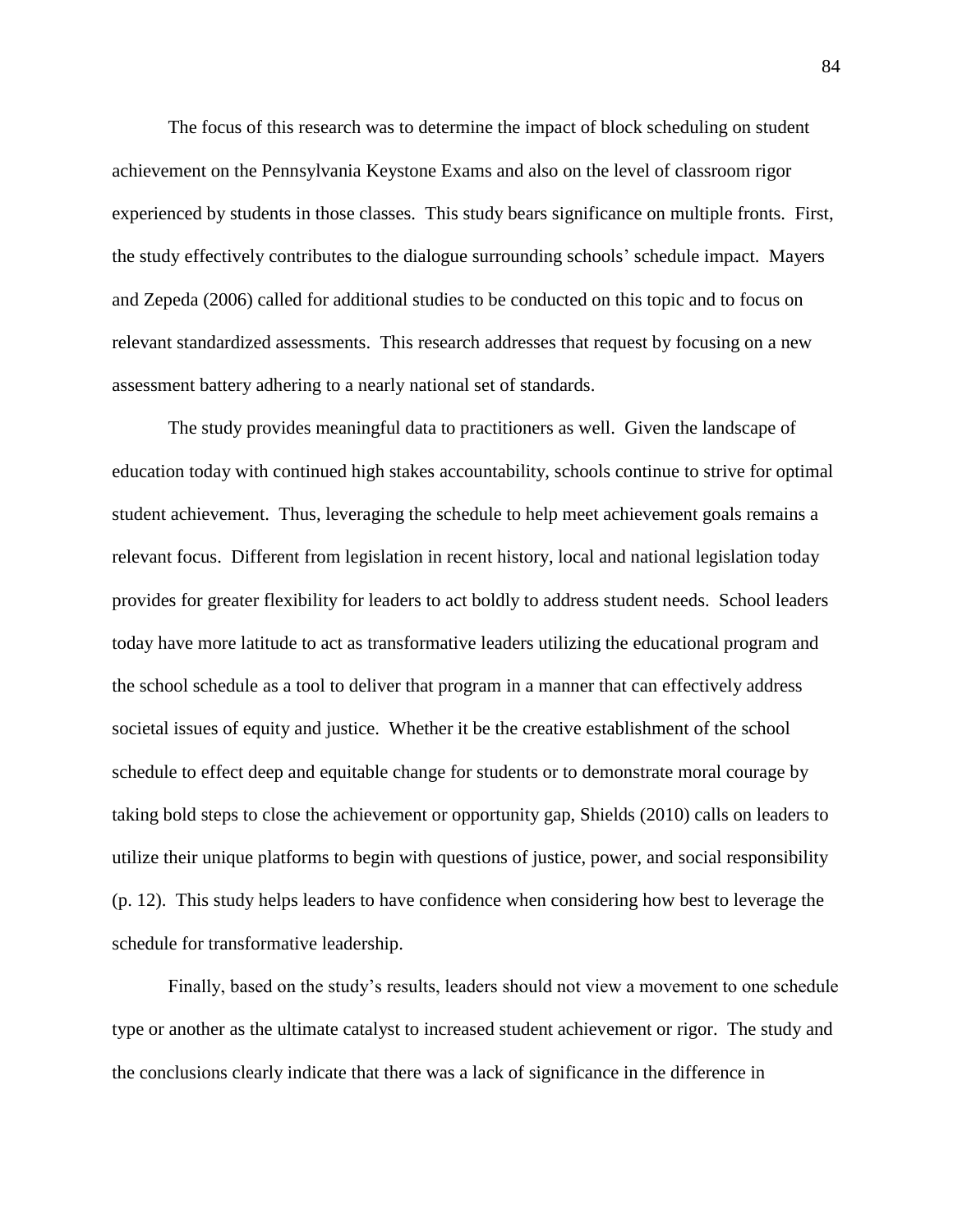achievement and rigor experienced by students in block or traditionally scheduled schools. These results were not overly surprising to the researcher. Throughout the body of research, findings from other studies regarding school schedules were inconsistent. With that, the researcher anticipated results from this study that did not indicate significant impact of either traditional or block scheduling. Despite that, it is important to consider that these findings are limited to this specific study. Additional research with this focus, or expanding the focus on other positive areas impacted by schedule type could prove greatly beneficial to advancing this research dialogue.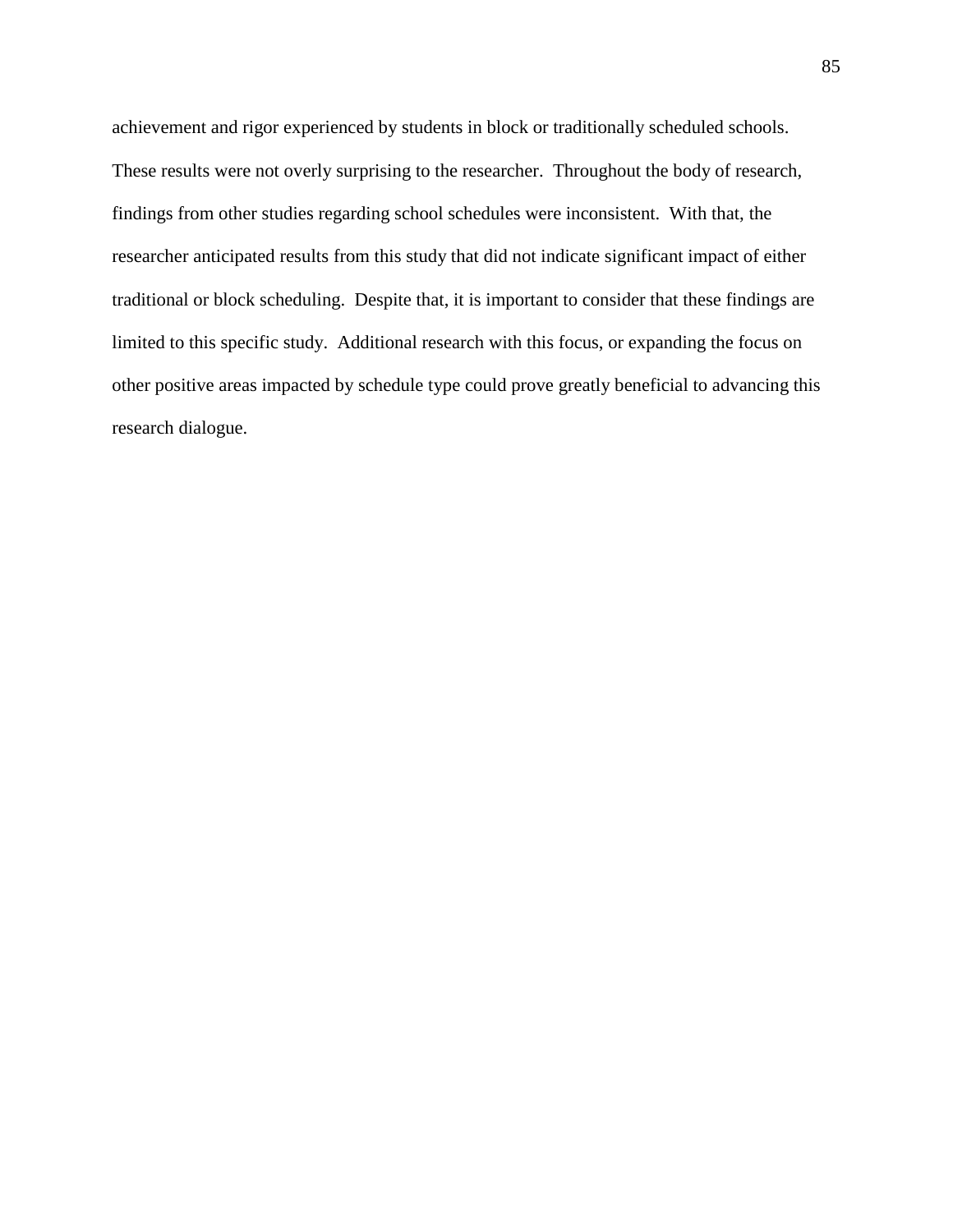# *School Administrator Interview Index* **Instructional Practices – Webb's Depth of Knowledge**

**Process:** Prior to interviewing, administrators will be asked to bring one copy of a lesson plan for each Keystone Exam assessed course (Algebra I, Biology, and Literature). This evidence will be cooperatively analyzed within the interview. Webb's Depth of Knowledge will be reviewed utilizing the attached resource to provide for common vocabulary and a foundational understanding of the levels of complexity inherent in the framework. Time will be provided for discussion and any clarifying questions regarding the framework as well.

## **Questions:**

- 1. For the record, please state your name, your position, and the school that you serve.
- 2. What type of schedule do you currently utilize at your high school? (How many periods in a day? How long is each class period?)
- 3. How long have you utilized this type of schedule?
- 4. For principals at block scheduled schools Were you here when the traditional schedule was utilized?

*I'd like for you to think specifically of your Keystone Exam assessed courses (Algebra I, Biology, and Literature) and instructional practices / learning activities that typically happen within those settings, as based on your informal or formal classroom observations.* 

- 5. For your Algebra I classes, what types of activities do you currently see (list)?
	- a. From those activities, let's review the DOK Resource. If we were to consider the activities that are most prevalent from the ones that you describe (potentially review the list with the interviewee), where would you see them falling on Webb's DOK?
- 6. For your Biology classes, what types of activities do you currently see (list)?
	- a. From those activities, let's review the DOK Resource. If we were to consider the activities that are most prevalent from the ones that you describe (potentially review the list with the interviewee), where would you see them falling on Webb's DOK?
- 7. For your Literature classes, what types of activities do you currently see (list)?
	- a. From those activities, let's review the DOK Resource. If we were to consider the activities that are most prevalent from the ones that you describe (potentially review the list with the interviewee), where would you see them falling on Webb's DOK?

## Let's look at the lesson plans now. Let's work together to define the primary learning activities within the *lesson.*

8. Starting with the Algebra I lesson plan, what do you see as the primary learning activities?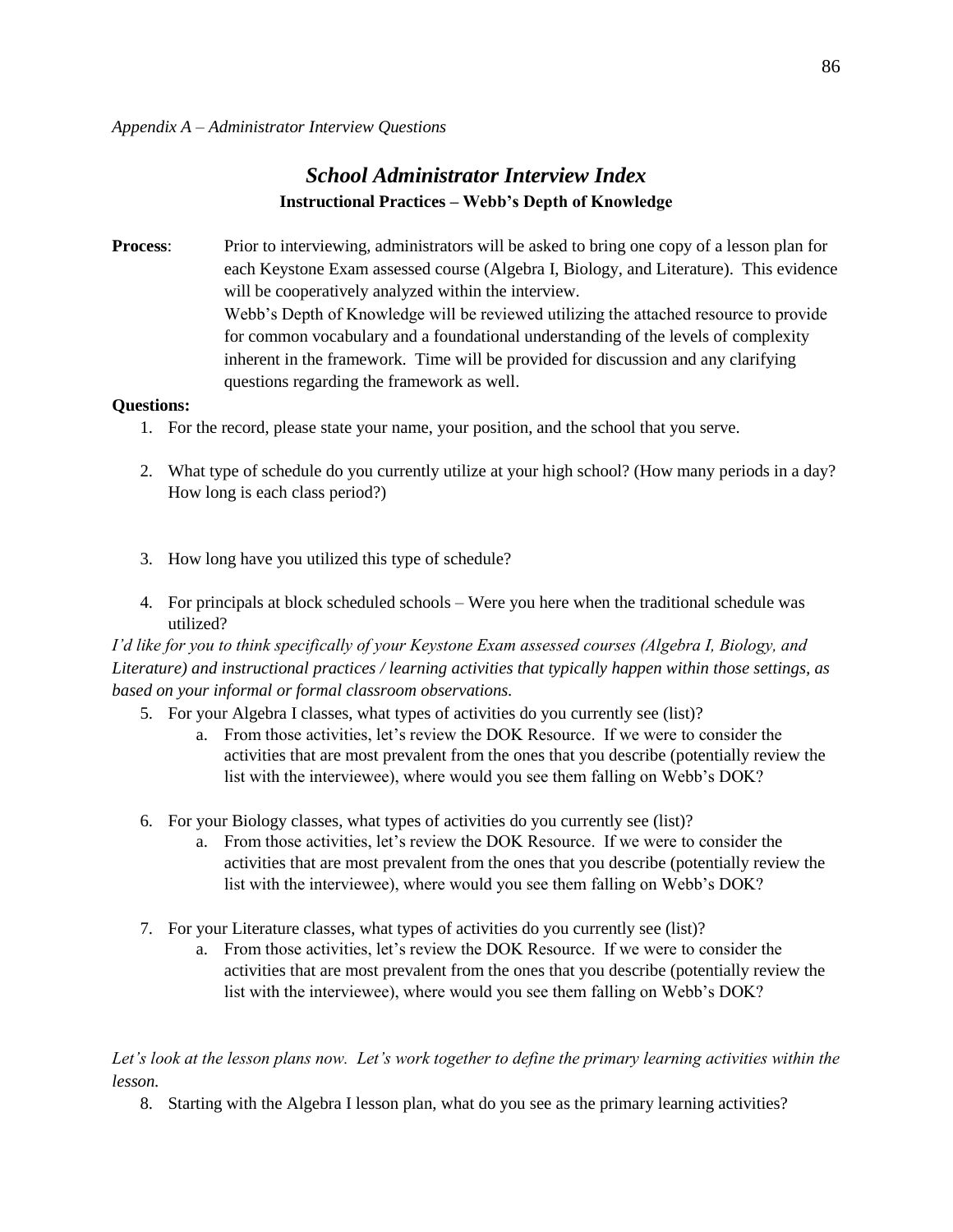- a. Looking at each of those activities, at what DOK level do you see them fitting?
- b. Do you believe this represents a typical day in Algebra I?
- 9. For the Biology lesson plan, what do you see as the primary learning activities?
	- a. Looking at each of those activities, at what DOK level do you see them fitting?
	- b. Do you believe this represents a typical day in Biology?
- 10. For the Literature lesson plan, what do you see as the primary learning activities?
	- a. Looking at each of those activities, at what DOK level do you see them fitting?
	- b. Do you believe this represents a typical day in Literature?
- 11. Do you believe that teachers could provide the same or even more rigorous learning activities in another type (block or traditional)?
- 12. Do you believe that the schedule type can have an impact on the level of rigorous activities that the teacher provides to students?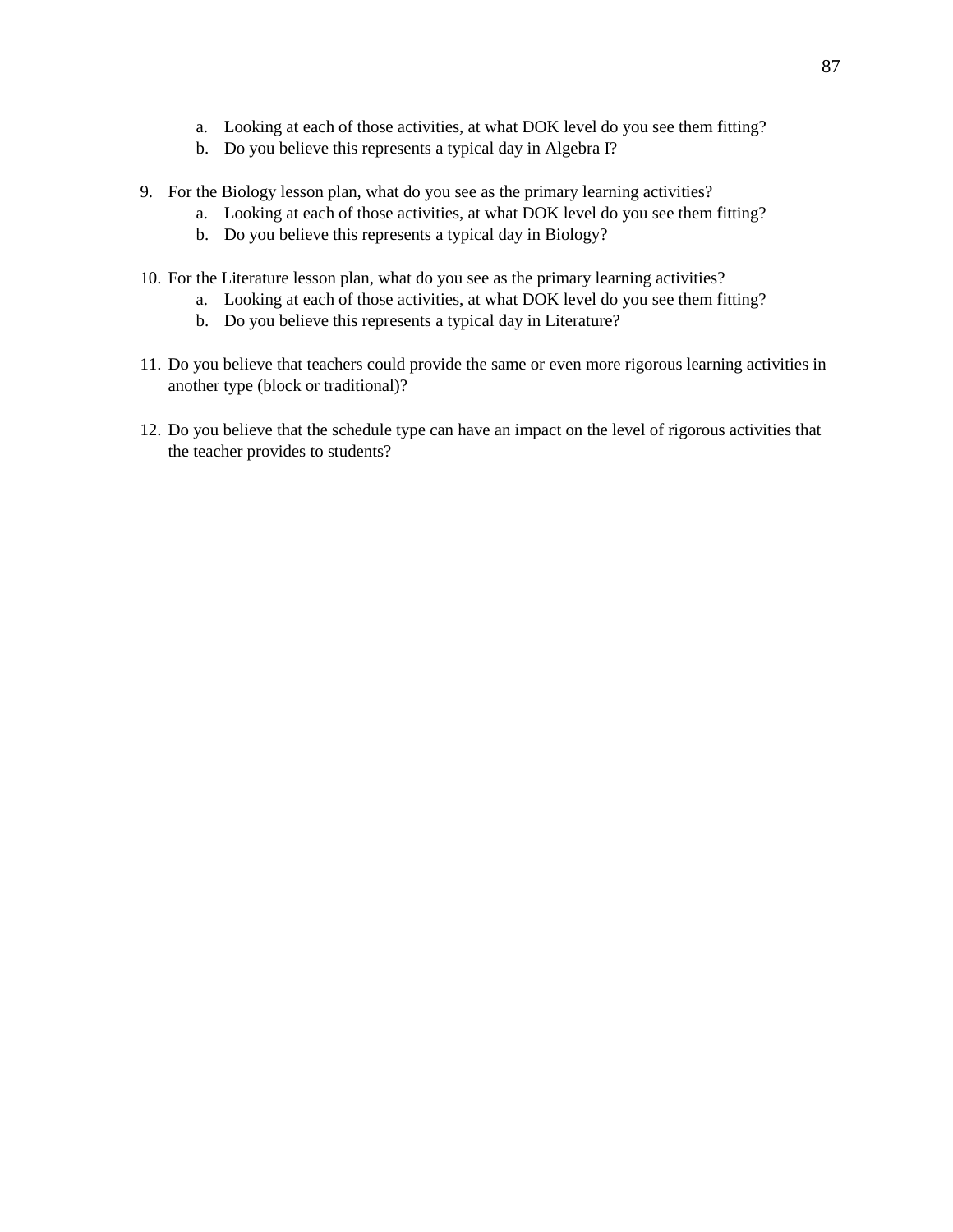| <b>Level of Complexity (measures a</b>                                                                                                                                                                                                                                                              | <b>Key Verbs That May</b><br><b>Clue Level</b>                                                                                                                                                          |                                                                                                                                                                                              | <b>Evidence of Depth of Knowledge</b>                                                                                                                                                                                                                                                                                                                                                                                                                                                                                                                                         |  |  |
|-----------------------------------------------------------------------------------------------------------------------------------------------------------------------------------------------------------------------------------------------------------------------------------------------------|---------------------------------------------------------------------------------------------------------------------------------------------------------------------------------------------------------|----------------------------------------------------------------------------------------------------------------------------------------------------------------------------------------------|-------------------------------------------------------------------------------------------------------------------------------------------------------------------------------------------------------------------------------------------------------------------------------------------------------------------------------------------------------------------------------------------------------------------------------------------------------------------------------------------------------------------------------------------------------------------------------|--|--|
| student's Depth of Knowledge)                                                                                                                                                                                                                                                                       |                                                                                                                                                                                                         |                                                                                                                                                                                              |                                                                                                                                                                                                                                                                                                                                                                                                                                                                                                                                                                               |  |  |
| Level 1<br><b>Recall/Reproduction</b><br>Recall a fact, information, or procedure.<br>Process information on a low level.<br>Comprehend/Understand<br>"Ability to process knowledge on a low level"<br>such that the knowledge can be reproduced or<br>communicated without a verbatim repetition." | Arrange<br>Calculate<br>Cite Define<br>Describe<br>Draw<br>Explain<br>Give examples<br><b>Identify Illustrate</b><br>Label<br>Locate<br>List<br>Match                                                   | Measure<br>Name<br>Perform<br>Quote<br>Recall<br>Recite<br>Record<br>Repeat<br>Report<br>Select<br>State<br>Summarize<br>Tabulate                                                            | Explain simple concepts or routine procedures<br>$\bullet$<br>Recall elements and details<br>Recall a fact, term or property<br>Conduct basic calculations<br>Order rational numbers<br>$\bullet$<br>Identify a standard scientific representation for simple<br>phenomenon<br>Label locations<br>$\bullet$<br>Describe the features of a place or people<br>Identify figurative language in a reading<br>passage                                                                                                                                                             |  |  |
| Level 2<br>Skill/Concept<br>Use information or conceptual<br>knowledge, two or more steps                                                                                                                                                                                                           | Apply<br>Calculate<br>Categorize<br>Classify<br>Compare<br>Compute<br>Construct<br>Convert<br>Describe<br>Determine<br>Distinguish<br>Estimate<br>Explain<br>Extend<br>Extrapolate<br>Find<br>Formulate | Generalize<br>Graph<br>Identify patterns<br>Infer<br>Interpolate<br>Interpret<br>Modify<br>Observe<br>Organize<br>Predict<br>Relate<br>Represent<br>Show<br>Simplify<br>Solve<br>Sort<br>Use | Solve routine multiple-step problems<br>$\bullet$<br>Describe non-trivial patterns<br>$\bullet$<br>Interpret information from a simple graph<br>Formulate a routine problem, given data and<br>$\bullet$<br>conditions<br>Sort objects<br>$\bullet$<br>Show relationships<br>Apply a concept<br>Organize, represent and interpret data<br>Use context clues to identify the meaning of<br>$\bullet$<br>unfamiliar words<br>Describe the cause/effect of a particular event.<br>$\bullet$<br>Predict a logical outcome<br>Identify patterns in events or behavior<br>$\bullet$ |  |  |

*Appendix B – Webb's Depth of Knowledge Overview Chart*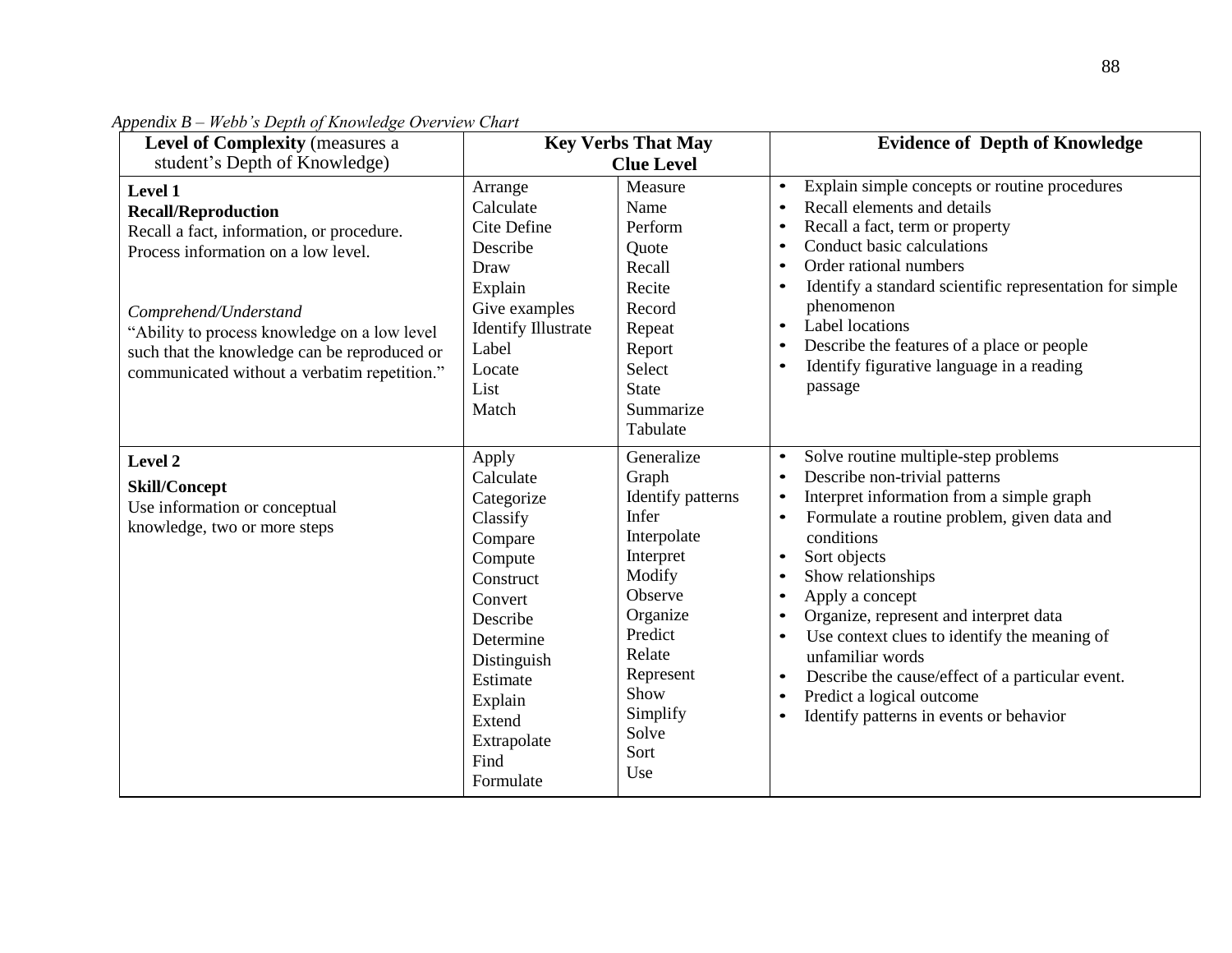| <b>Level of Complexity (measures a</b>                                                                                                                                                                                                                               | <b>Key Verbs That May</b>                                                                                                                                                          |                                                                                                                                                     | <b>Evidence of Depth of Knowledge</b>                                                                                                                                                                                                                                                                                                                                                                                                                                                                                                                                                                                        |
|----------------------------------------------------------------------------------------------------------------------------------------------------------------------------------------------------------------------------------------------------------------------|------------------------------------------------------------------------------------------------------------------------------------------------------------------------------------|-----------------------------------------------------------------------------------------------------------------------------------------------------|------------------------------------------------------------------------------------------------------------------------------------------------------------------------------------------------------------------------------------------------------------------------------------------------------------------------------------------------------------------------------------------------------------------------------------------------------------------------------------------------------------------------------------------------------------------------------------------------------------------------------|
| student's Depth of Knowledge)                                                                                                                                                                                                                                        | <b>Clue Level</b>                                                                                                                                                                  |                                                                                                                                                     |                                                                                                                                                                                                                                                                                                                                                                                                                                                                                                                                                                                                                              |
| Level 3<br><b>Strategic Thinking</b><br>Requires reasoning, developing a plan or a<br>sequence of steps, some complexity<br>Evaluate<br>"Checks/Critiques – makes judgments based<br>on criteria and standards."                                                     | Appraise<br>Assess<br>Cite evidence<br><b>Check Compare</b><br>Compile<br>Conclude<br>Contrast<br>Critique Decide<br>Defend<br>Describe<br>Develop<br>Differentiate<br>Distinguish | Examine<br>Explain how<br>Formulate<br>Hypothesize<br>Identify<br>Infer<br>Interpret<br>Investigate<br>Judge Justify<br>Reorganize<br>Solve Support | Solve non-routine problems<br>$\bullet$<br>Interpret information from a complex graph<br>Explain phenomena in terms of concepts<br>$\bullet$<br>Support ideas with details and examples<br>Develop a scientific model for a complex<br>$\bullet$<br>situation<br>Formulate conclusions from experimental data<br>$\bullet$<br>Compile information from multiple sources to address<br>$\bullet$<br>a specific topic<br>Develop a logical argument<br>$\bullet$<br>Identify and then justify a solution<br>Identify the author's purpose and explain how it affects<br>$\bullet$<br>the interpretation of a reading selection |
| Level 4<br><b>Extended Thinking</b><br>Requires an investigation, time to think and<br>process multiple conditions of the problem.<br>Most on-demand assessments will not include<br>Level 4 activities.<br>Evaluate<br>Making value judgments about the<br>method." | Appraise<br>Connect<br>Create<br>Critique<br>Design<br>Judge<br>Justify<br>Prove<br>Report<br>Synthesize                                                                           |                                                                                                                                                     | Design and conduct an experiment that requires<br>$\bullet$<br>specifying a problem; report results/solutions<br>Synthesize ideas into new concepts<br>$\bullet$<br>Critique experimental designs<br>$\bullet$<br>Design a mathematical model to inform and solve a<br>$\bullet$<br>practical or abstract situation.<br>Connect common themes across texts from different<br>$\bullet$<br>cultures<br>Synthesize information from multiple sources<br>$\bullet$                                                                                                                                                              |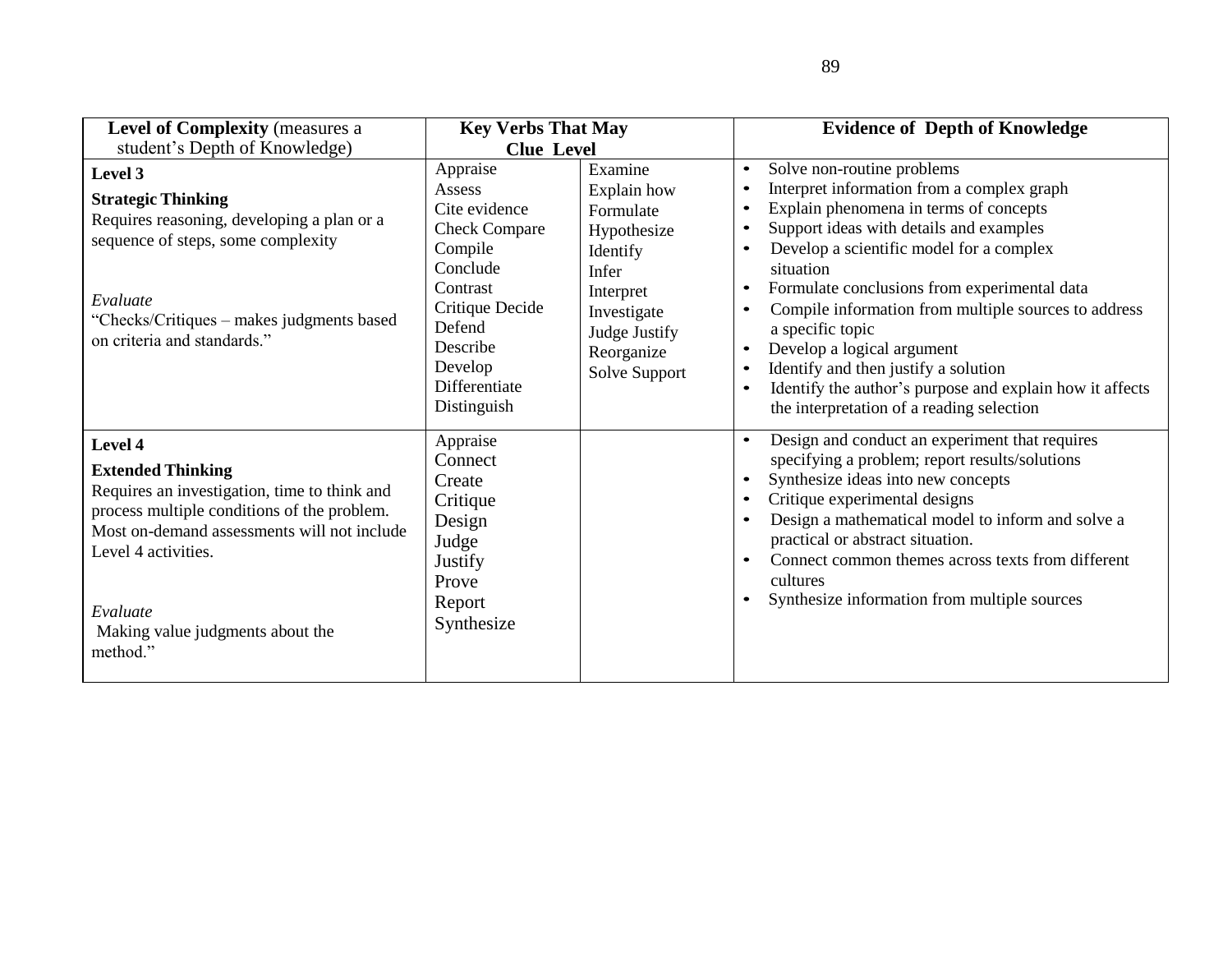#### **REFERENCES**

- Andrews, S. (2002). *The effect of block scheduling on student achievement on standardized tests*  (Unpublished doctoral dissertation). University of Hartford, Connecticut.
- Aungst, G. (2014). Using Webb's depth of knowledge to increase rigor. Retrieved from: [http://www.edutopia.org/blog/webbs-depth-knowledge-increase-rigor-gerald-aungst.](http://www.edutopia.org/blog/webbs-depth-knowledge-increase-rigor-gerald-aungst)
- Biesinger, K.D., Crippen, K.J., & Muis, K.R. (2008). The impact of block scheduling on student motivation and classroom practice in mathematics. *NASSP Bulletin, 92*(3), 191-208.
- Boon, H.J. (2008). The emotional intelligence of the principal is essential in the leadership of a functional school. *The International Journal of Learning, 15*(10), 57-63.
- Bottge, B.J., Gugerty, J.J., Moon, K., & Serlin, R. (2003). Block and traditional schedules: Effects on students with and without disabilities in high school. *National Association of Secondary School Principals Bulletin, 87* (636), 2-14.
- Brownlow, C., Cozens, B., Hinton, P., & McMurray, I. (2004). *SPSS explained*. New York, NY: Routledge Inc.
- Canady, R.L. & Rettig, M.D. (1995). *Block scheduling: A catalyst for change in high schools.* Princeton, NJ: Eye on Education.
- Canady, R.L. & Rettig, M.D. (1995). The power of innovative scheduling. *Educational Leadership*, *53*(3), 4-10.
- Carlock, D., Hess, K.K., Jones, B.S., & Walkup, J.R. (2009). Cognitive rigor: Blending the strengths of Bloom's Taxonomy and Webb's Depth of Knowledge to enhance classroomlevel processes. *Knowledge Creation Diffusion Utilization*, 1-8.
- Cohn, D. (2011). Lifetime earnings of college graduates. Retrieved from: [http://www.pewsocialtrends.org/2011/05/16/lifetime-earnings-of-college-graduates/.](http://www.pewsocialtrends.org/2011/05/16/lifetime-earnings-of-college-graduates/)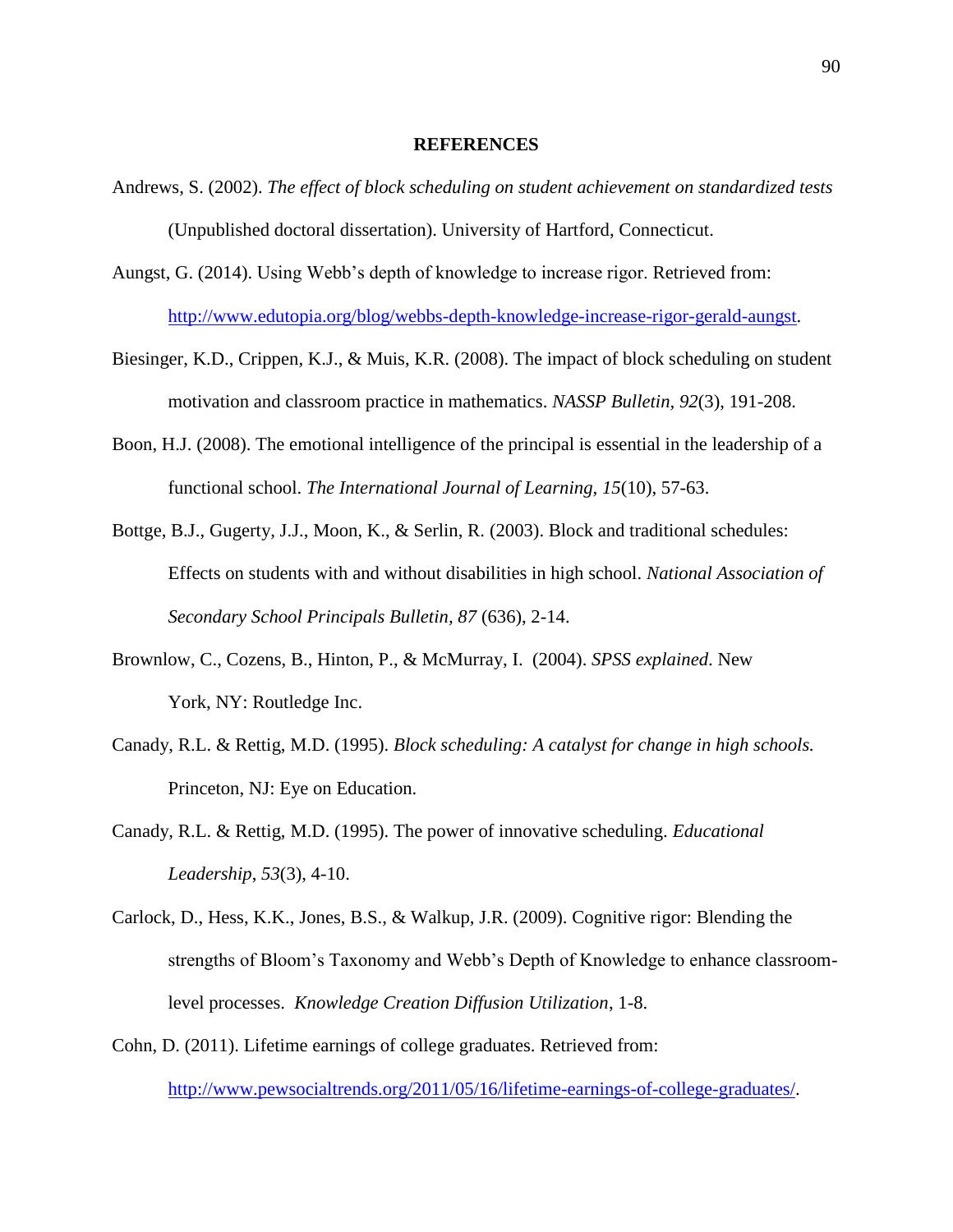Common Core State Standards (2016). Development process. Retrieved from: [http://www.corestandards.org/about-the-standards/development](http://www.corestandards.org/about-the-standards/development-process/?scrlybrkr=bcc3ba8f)[process/?scrlybrkr=bcc3ba8f.](http://www.corestandards.org/about-the-standards/development-process/?scrlybrkr=bcc3ba8f)

- Chudy, S., Juvova, A., Kvintova, J., & Neumeister, P. (2015). Reflection of constructivist theories in current educational practice. *Universal Journal of Educational Research, 3*(5), 345-349.
- Corso, M.J., Fox, K.M., & Quaglia, R.J. (2010). Got opportunity? *Educational Leadership (68)* 3. Retrieved from: [http://www.ascd.org/publications/educational](http://www.ascd.org/publications/educational-leadership/nov10/vol68/num03/Got-Opportunity%C2%A2.aspx?scrlybrkr=1849c7ae)[leadership/nov10/vol68/num03/Got-Opportunity%C2%A2.aspx?scrlybrkr=1849c7ae.](http://www.ascd.org/publications/educational-leadership/nov10/vol68/num03/Got-Opportunity%C2%A2.aspx?scrlybrkr=1849c7ae)
- Cromwell, S. (2016). *Block scheduling: A solution or problem*. Retrieved from: [http://www.educationworld.com/a\\_admin/admin/admin029.shtml.](http://www.educationworld.com/a_admin/admin/admin029.shtml)
- Croninger, R.G., Rice, J.K., & Roellke, C.F. (2002). The effect of block scheduling high school mathematics courses on student achievement and teachers' user of time: Implications for educational productivity. *Economics of Education Review, 21*(2002), 599-607.
- Dexter, K.M., Maltese, A.V., Sadler, P.M., & Tai, R.H. (2007). Breaking from tradition: Unfulfilled promises of block scheduling in science. *Science Educator, 16*(1), 1-7.
- Duel, L.S. (1999). Block scheduling in large, urban high schools: Effects on academic achievement, student behavior, and staff perceptions. *High School Journal, 83*(1), 14-25.
- Dunham, R. (2009). *Teacher perceptions regarding the influence block scheduling has on student learning as compared to traditional scheduling in middle schools* (Doctoral dissertation)*.* University of Missouri, Columbia, MO.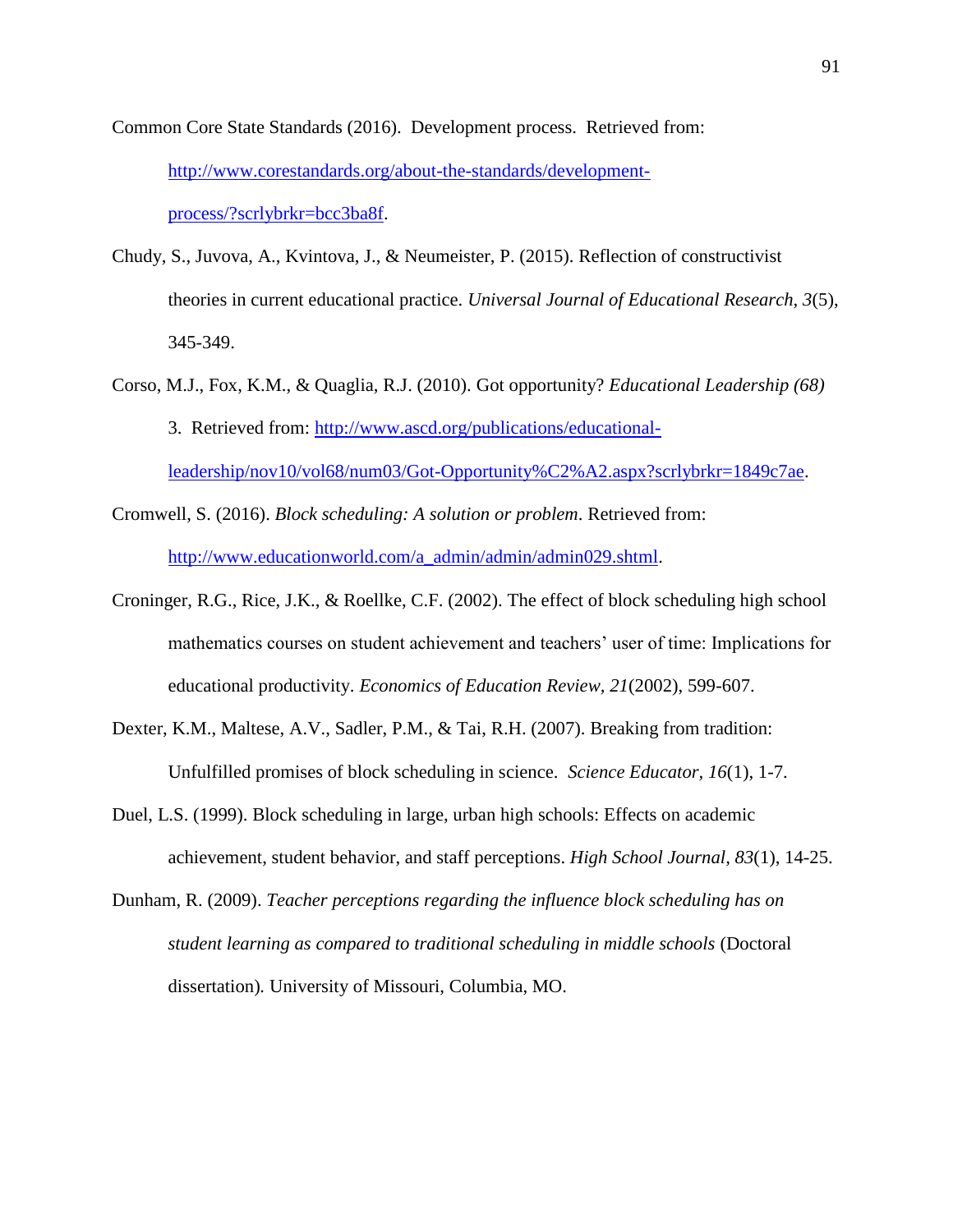- Editorial Projects in Education Research Center (2011). Adequate yearly progress*. Education Week.* Retrieved from: [http://www.edweek.org/ew/issues/adequate-yearly](http://www.edweek.org/ew/issues/adequate-yearly-progress/?scrlybrkr=52efb646)[progress/?scrlybrkr=52efb646.](http://www.edweek.org/ew/issues/adequate-yearly-progress/?scrlybrkr=52efb646)
- Education Commission of the States. (2010). *2010 collection of ECS state notes and policy briefs*. Denver Co: EDS Publications.
- Evans, W., Tokarczyk, J., Rice, S., & McCray, A. (2002). Block scheduling: An evaluation of outcomes and impact. *Clearing House, 75*(6), 319–323.
- Ford, Y. J. (2015). *A test score comparison between block and traditional scheduling* (Doctoral dissertation). Retrieved from Electronic Theses & Dissertations. Paper 1291.
- Gabrieli, C. (2010). More time, more learning. *Educational Leadership,* April 2010, 38-44.
- Gill, W.W. (2011). Middle school A/B block and traditional scheduling: An analysis of math and reading performance by race*. NASSP Bulletin, 95*(4), 281-301.
- Gruber, C.D. & Onwuegbuzie, A.J. (2001). Effects of block scheduling on academic achievement among high school students. *The High School Journal, 84* (4), 32-42.
- Hoy, W.K., & Sweetland, S.R. (2001). Designing better schools: The meaning and nature of enabling school structure. *Educational Administration Quarterly, 37*, 296-321.
- Hughes, W.H. (2004). Blocking student performance in high school? *Economics of Education, 23*, 663-667.
- Klein, A. (2015). ESEA reauthorization: The Every Student Succeeds Act explained. *Education Week*. Retrieved from: [http://blogs.edweek.org/edweek/campaign-k-](http://blogs.edweek.org/edweek/campaign-k-12/2015/11/esea_reauthorization_the_every.html?scrlybrkr=e0af6b37)[12/2015/11/esea\\_reauthorization\\_the\\_every.html?scrlybrkr=e0af6b37.](http://blogs.edweek.org/edweek/campaign-k-12/2015/11/esea_reauthorization_the_every.html?scrlybrkr=e0af6b37)
- Klein, A. (2015). No child left behind: An overview. *Education Week, 34*(27), 1-8.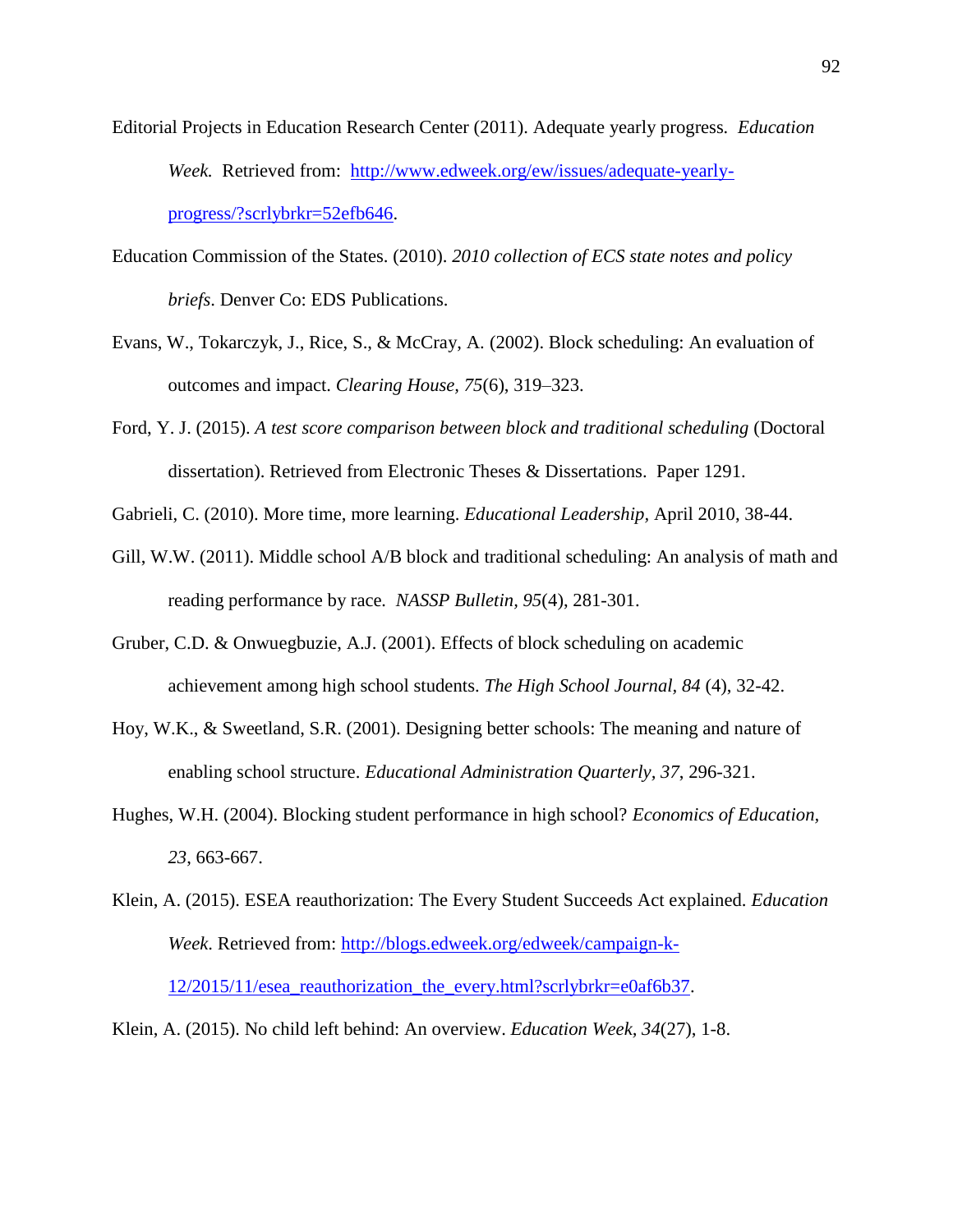- Lare, D., Jablonski, A. M., & Salvaterra, M. (2002). Block scheduling: Is it cost- effective? *NASSP Bulletin, 86*(630), 54–71.
- Laerd Statistics (2016). *Independent t-test for two samples*. Retrieved from: [https://statistics.laerd.com/statistical-guides/independent-t-test-statistical-guide.php.](https://statistics.laerd.com/statistical-guides/independent-t-test-statistical-guide.php)
- Lee, J., & Shute, V.J. (2010). Personal and social-contextual factors in K-12 academic performance: An integrative perspective on student learning. *Educational Psychologist, 45*(3), 185-202.
- Lorcher, T. (2012). *Traditional scheduling vs. block scheduling.* Retrieved from: [http://www.brighthub.com/education/k-12/articles/10410.aspx?scrlybrkr=8f7c9301.](http://www.brighthub.com/education/k-12/articles/10410.aspx?scrlybrkr=8f7c9301)
- Lynch, M. (2014). *Cause and effect: The high cost of high school dropouts.* Retrieved from: [http://www.huffingtonpost.com/matthew-lynch-edd/cause-and-effect-the](http://www.huffingtonpost.com/matthew-lynch-edd/cause-and-effect-the-high_b_6245304.html?scrlybrkr=02948eab)[high\\_b\\_6245304.html?scrlybrkr=02948eab.](http://www.huffingtonpost.com/matthew-lynch-edd/cause-and-effect-the-high_b_6245304.html?scrlybrkr=02948eab)

Mackenzie, J.C. (1894). The report of the committee of ten. *The School Review, 2*(3), 146-155.

- May, H. & Supovitz, J.A. (2011). The scope of principal efforts to improve instruction. *Education Administration Quarterly 47*(2), 332-352.
- Mayers, S.J. & Zepeda, R.S. (2006). An analysis of research on block scheduling. *Review of Educational Research, 76*(1), 137-170.
- Merriam, S.B. (2009). *Qualitative research: A guide to design and implementation.* San Francisco, CA: Jossey-Bass.
- National Center for Educational Statistics. (2014). *Four Year Graduation Rates*. Retrieved from: [https://nces.ed.gov/programs/digest/d14/tables/dt14\\_326.10.asp.](https://nces.ed.gov/programs/digest/d14/tables/dt14_326.10.asp)
- National Commission on Excellence in Education. (1983). *A nation at risk: The imperative for educational reform*. Washington, DC: Author.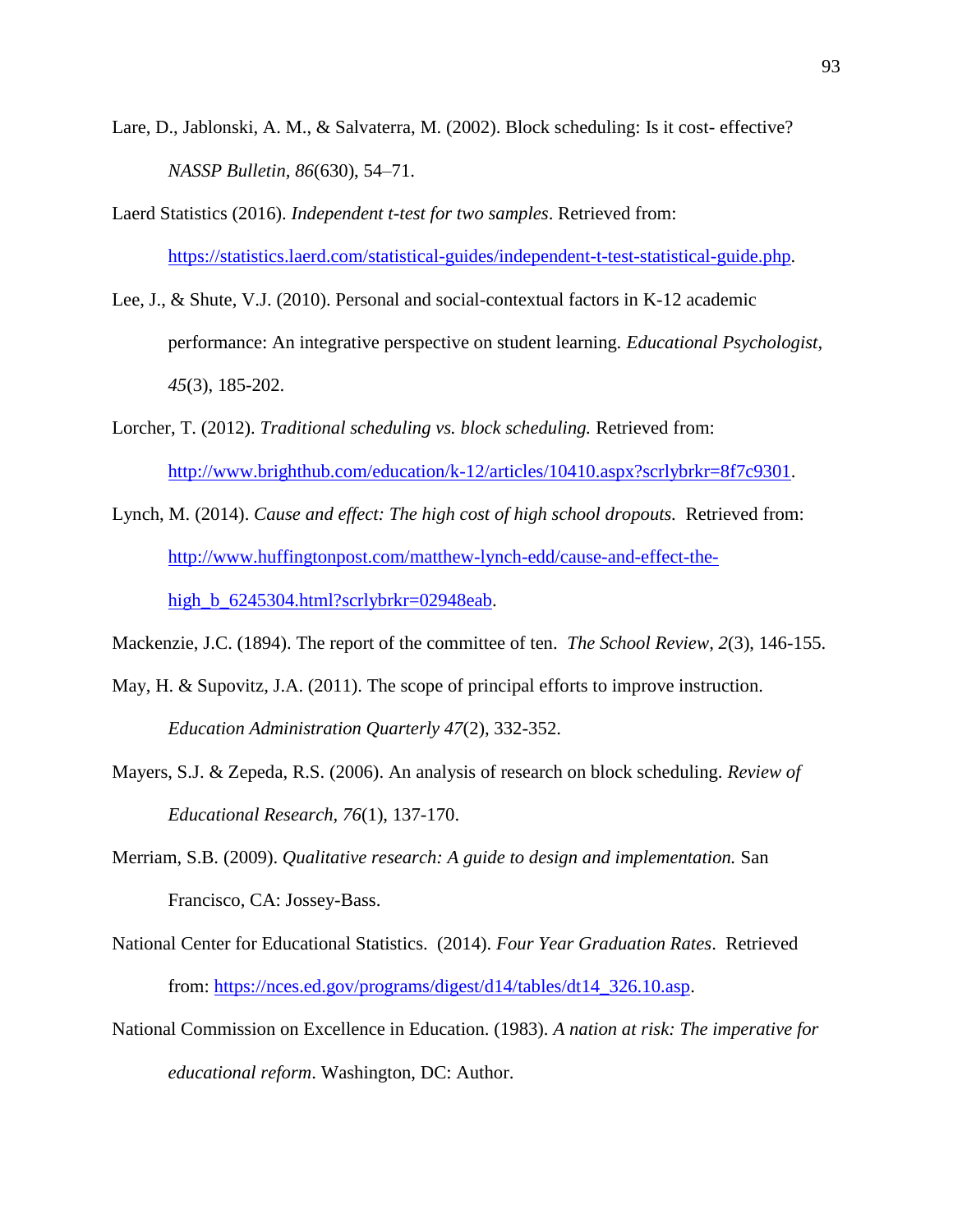- National Education Association (1918). *Cardinal principles of secondary education*. Washington, D.C.: Government Printing Office.
- National Education Commission on Time and Learning. (1994). *Prisoners of time (reprint 2005).* Denver, CO: Goldberg, M. & Cross, C.T.
- Nettles, S.M. & Herrington, C. (2007). Revisiting the importance of the direct effects of school leadership on student achievement: The implications for school improvement policy. *Peabody Journal of Education, 82*(4), 724-736.
- Ozer, O. (2004). Constructivism in Piaget and Vygotsky. *The Fountain Magazine, 48(*October-December), 1-9.
- Payne, D., & Jordan, M. M. (1996). The evaluation of a high school block schedule: Convergence of teacher and student data. *American Secondary Education, 25*(2), 16–19.
- Pennsylvania Department of Education (2013). *Keystone exams parent overview.* Retrieved from: [https://www.pdesas.org/Page?pageId=8.](https://www.pdesas.org/Page?pageId=8)
- Pennsylvania Department of Education (2016). *Pennsylvania value added assessment system (PVAAS).* Retrieved from: [http://www.education.pa.gov/K-](http://www.education.pa.gov/K-12/Assessment%20and%20Accountability/Pennsylvania%20Value%20Added%20Assessment%20System/Pages/default.aspx?scrlybrkr=303c10b2#.VpJ37fkrJQI)

[12/Assessment%20and%20Accountability/Pennsylvania%20Value%20Added%20Assess](http://www.education.pa.gov/K-12/Assessment%20and%20Accountability/Pennsylvania%20Value%20Added%20Assessment%20System/Pages/default.aspx?scrlybrkr=303c10b2#.VpJ37fkrJQI) [ment%20System/Pages/default.aspx?scrlybrkr=303c10b2#.VpJ37fkrJQI.](http://www.education.pa.gov/K-12/Assessment%20and%20Accountability/Pennsylvania%20Value%20Added%20Assessment%20System/Pages/default.aspx?scrlybrkr=303c10b2#.VpJ37fkrJQI)

Pennsylvania Department of Education (2012). *Understanding depth of knowledge and cognitive complexity: Keystone exam review of items.* Retrieved from:

[http://static.pdesas.org/content/documents/Keystone\\_Exams\\_Understanding\\_Depth\\_of\\_K](http://static.pdesas.org/content/documents/Keystone_Exams_Understanding_Depth_of_Knowledge_and_Cognitive_Complexity.pdf) [nowledge\\_and\\_Cognitive\\_Complexity.pdf.](http://static.pdesas.org/content/documents/Keystone_Exams_Understanding_Depth_of_Knowledge_and_Cognitive_Complexity.pdf)

Pennsylvania School Board Association (2014). *2014 changes to Chapter IV regulations*.

Retrieved from: [https://www.psba.org/2014/09/2014-changes-chapter-4-regulations.](https://www.psba.org/2014/09/2014-changes-chapter-4-regulations)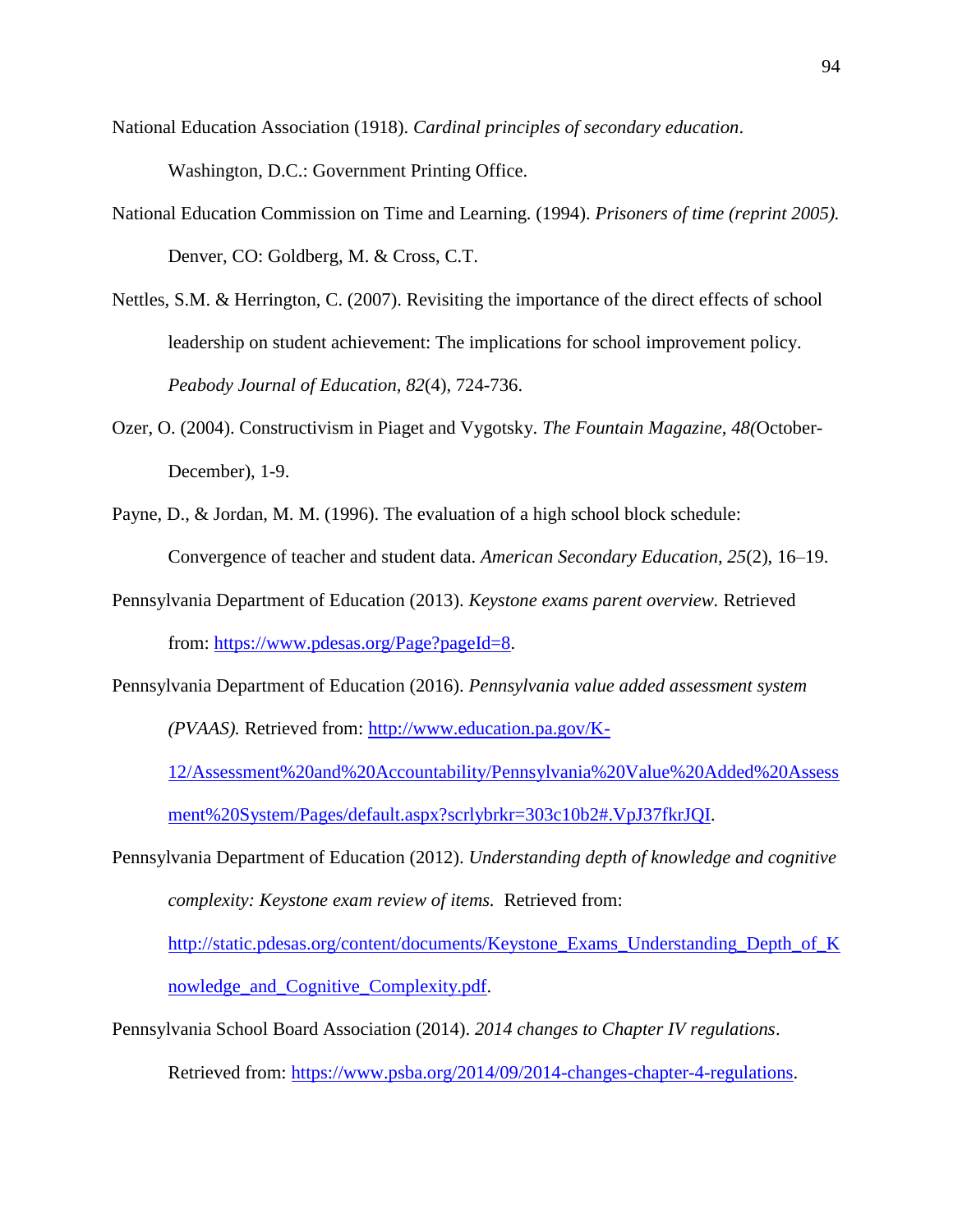Pennsylvania School Performance Profile (n.d.). Retrieved from:

[www.paschoolperformance.org.](http://www.paschoolperformance.org/)

- Powell, A. (2007). How Sputnik changed U.S. education. *Harvard Gazette*. Retrieved from: [http://news.harvard.edu/gazette/story/2007/10/how-sputnik-changed-u-s](http://news.harvard.edu/gazette/story/2007/10/how-sputnik-changed-u-s-education/?scrlybrkr=711a364a)[education/?scrlybrkr=711a364a.](http://news.harvard.edu/gazette/story/2007/10/how-sputnik-changed-u-s-education/?scrlybrkr=711a364a)
- Runkel, P. (2013). *What is a t-test? And why is it like telling a kid to clean up that mess in the kitchen?* Retrieved from: [http://blog.minitab.com/blog/statistics-and-quality-data](http://blog.minitab.com/blog/statistics-and-quality-data-analysis/what-is-a-t-test-and-why-is-it-like-telling-a-kid-to-clean-up-that-mess-in-the-kitchen?scrlybrkr=99d1fdf2)[analysis/what-is-a-t-test-and-why-is-it-like-telling-a-kid-to-clean-up-that-mess-in-the](http://blog.minitab.com/blog/statistics-and-quality-data-analysis/what-is-a-t-test-and-why-is-it-like-telling-a-kid-to-clean-up-that-mess-in-the-kitchen?scrlybrkr=99d1fdf2)[kitchen?scrlybrkr=99d1fdf2.](http://blog.minitab.com/blog/statistics-and-quality-data-analysis/what-is-a-t-test-and-why-is-it-like-telling-a-kid-to-clean-up-that-mess-in-the-kitchen?scrlybrkr=99d1fdf2)
- Schott, P.W. (2008). *From block to traditional schedule: The impact on academic achievement, attendance rates, and dropout rates* (Unpublished doctoral dissertation). University of North Texas, Texas.
- Shields, C. (2010). Transformative leadership: Working for equity in diverse contexts. *Educational Administration Quarterly*, *XX*(X), 1-32.
- Silva, E., Toch, T., & White, T. (2015). *The Carnegie unit: A century-old standard in a changing education landscape.* Carnegie Foundation for the Advancement of Teaching. Stanford: CA.
- Snyder, D. (1997, October). *4-block scheduling: A case study of data analysis of one high school after two years*. Paper presented at the annual meeting of the Mid-West Educational Research Association, Chicago.
- Sturgis, J. D. (1995). Flexibility enhances student achievement. *National Association of Secondary School Principals 10*(4), 1-2.